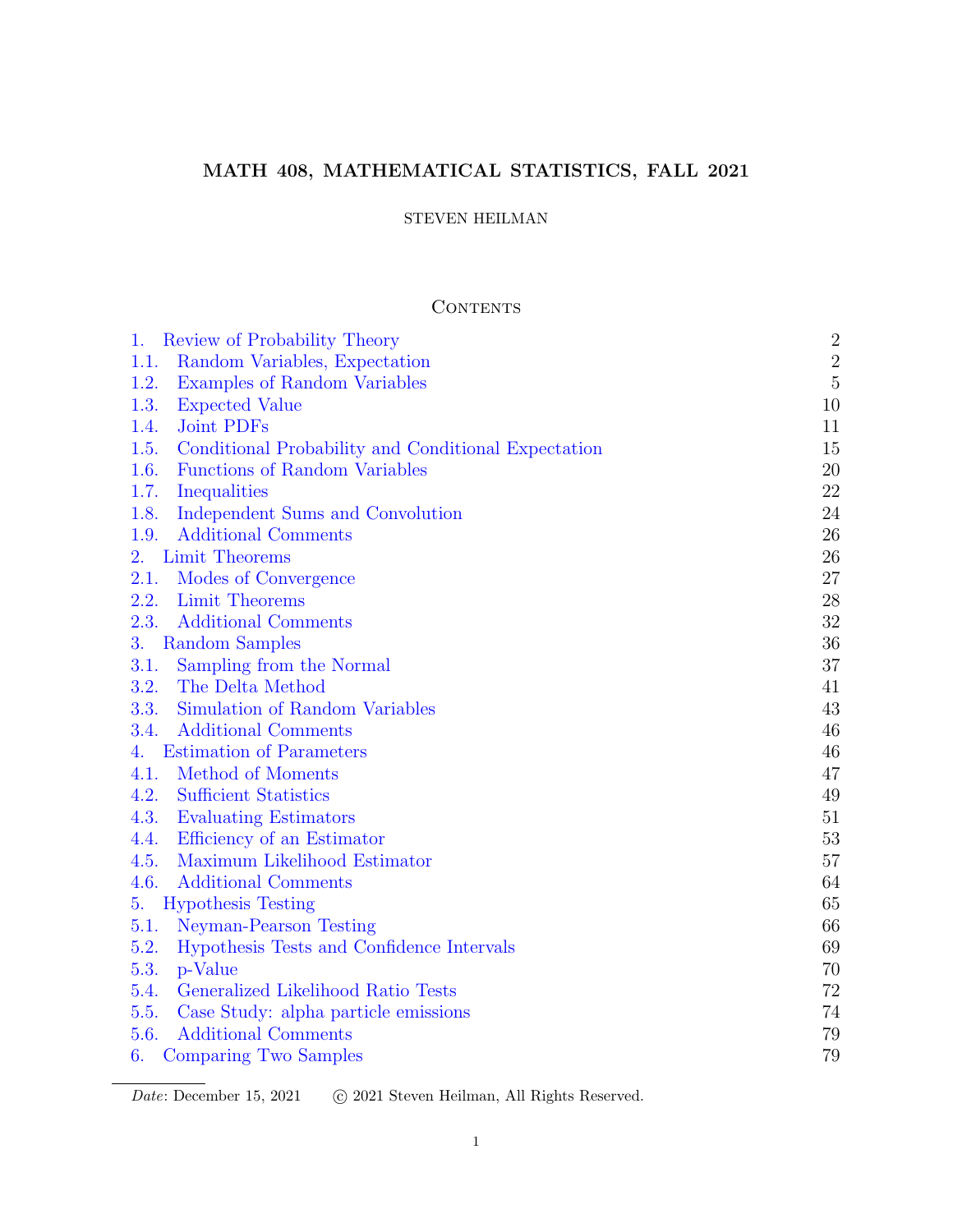| Comparing Independent Gaussians<br>6.1.                               | 79  |
|-----------------------------------------------------------------------|-----|
| Mann-Whitney Test<br>6.2.                                             | 81  |
| 6.3. Comparing Dependent Samples, Signed Rank Test                    | 83  |
| 7. Analysis of Variance (ANOVA)                                       | 84  |
| 7.1. General Linear Model                                             | 84  |
| 7.2. One-Way ANOVA Hypothesis Testing                                 | 86  |
| 7.3. Linear Regression                                                | 90  |
| 7.4. Logistic Regression                                              | 92  |
| Appendix: Results from Analysis<br>8.                                 | 93  |
| Appendix: Convergence in Distribution, Characteristic Functions<br>9. | 98  |
| Appendix: Moment Generating Functions<br>10.                          | 100 |
| Appendix: Notation<br>11.                                             | 104 |

## 1. Review of Probability Theory

#### <span id="page-1-1"></span><span id="page-1-0"></span>1.1. Random Variables, Expectation.

 $\infty$ 

Definition 1.1 (Universal Set). In a specific problem, we assume the existence of a sample space, or **universal set**  $\Omega$  which contains all other sets. The universal set represents all possible outcomes of some random process. We sometimes call the universal set the **universe**. The universe is always assumed to be nonempty. Subsets of the sample space are sometimes called events.

**Definition 1.2 (Countable Set Operations).** Let  $A_1, A_2, \ldots \subseteq \Omega$ . We define

$$
\bigcup_{i=1} A_i = \{x \in \Omega : \exists \text{ a positive integer } j \text{ such that } x \in A_j\}.
$$

$$
\bigcap_{i=1}^{\infty} A_i = \{x \in \Omega : x \in A_j, \forall \text{ positive integers } j\}.
$$

**Exercise 1.3.** Prove that the set of real numbers  $\mathbb{R}$  can be written as the countable union

$$
\mathbb{R} = \bigcup_{j=1}^{\infty} [-j, j].
$$

(Hint: you should show that the left side contains the right side, and also show that the right side contains the left side.)

Prove that the singleton set {0} can be written as

$$
\{0\} = \bigcap_{j=1}^{\infty} [-1/j, 1/j].
$$

**Definition 1.4 (Disjointness).** Let  $A, B$  be sets in some universe  $\Omega$ . We say that A and B are disjoint if  $A \cap B = \emptyset$ . A collection of sets  $A_1, A_2, \ldots$  in  $\Omega$  is said to be a **partition** of  $\Omega$  if  $\bigcup_{i=1}^{\infty} A_i = \Omega$ , and if, for all  $i, j \geq 1$  with  $i \neq j$ , we have  $A_i \cap A_j = \emptyset$ .

Remark 1.5. Two or three sets can be visualized with a Venn diagram, though the Venn diagram is no longer very helpful when considering more than three sets.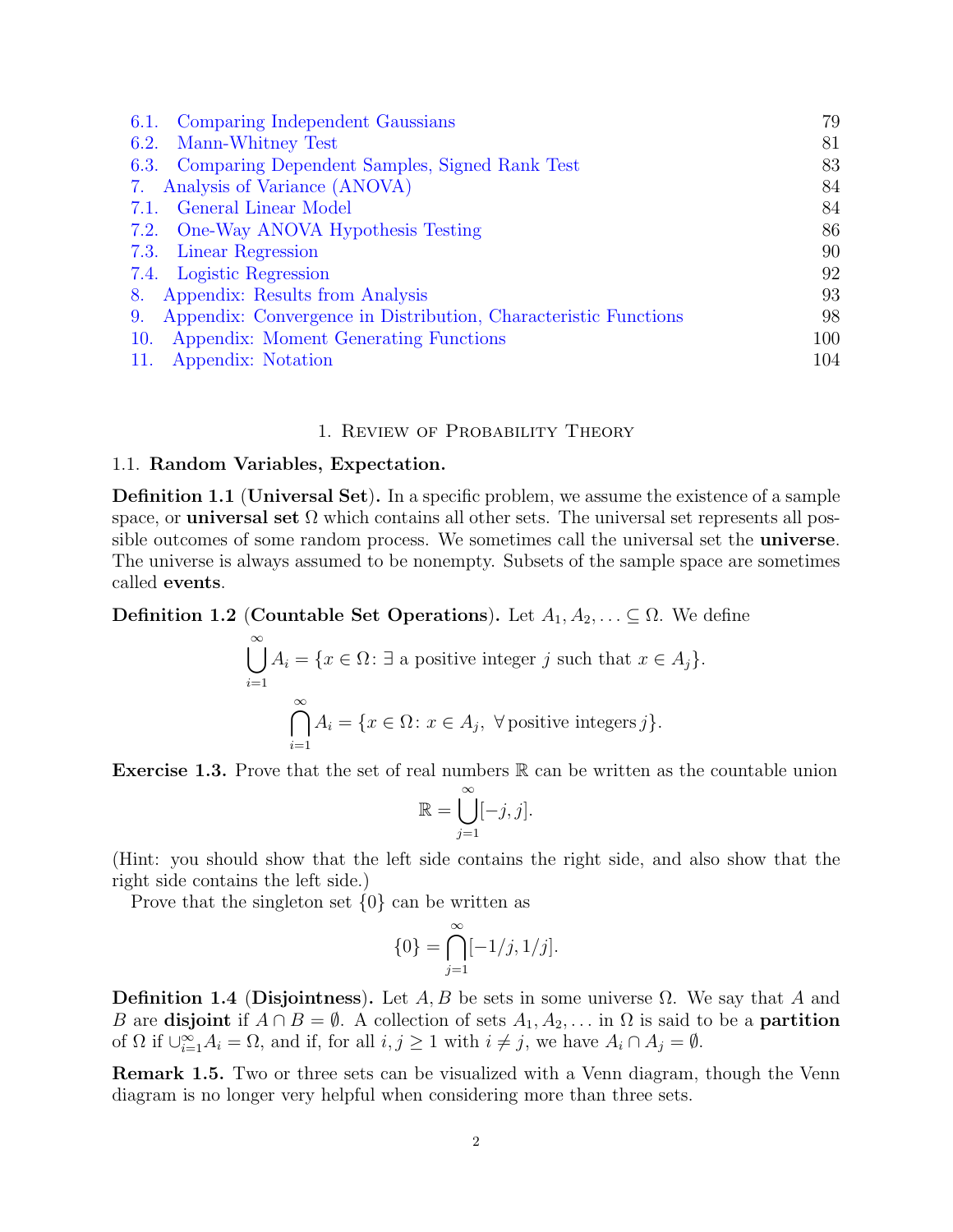The following properties follow from the above definitions.

<span id="page-2-0"></span>**Proposition 1.6.** Let  $A, B, C$  be sets in a universe  $\Omega$ .

(i)  $A \cup B = B \cup A$ . (ii)  $A \cap (B \cup C) = (A \cap B) \cup (A \cap C)$ . (iii)  $(A^c)^c = A$ . (iv)  $A \cup \Omega = \Omega$ . (v)  $A \cup (B \cup C) = (A \cup B) \cup C$ . (vi)  $A \cup (B \cap C) = (A \cup B) \cap (A \cup C)$ . (vii)  $A \cap A^c = \emptyset$ . (viii)  $A \cap \Omega = A$ .

Exercise 1.7. Using the definitions of intersection, union and complement, prove properties (ii) and (iii). (Hint: to prove property (ii), it may be helpful to first draw a Venn diagram of A, B, C. Now, let  $x \in \Omega$ . Consider where x could possibly be with respect to A, B, C. For example, we could have  $x \in A$ ,  $x \notin B$ ,  $x \in C$ . We could also have  $x \in A$ ,  $x \in B$ ,  $x \notin C$ . And so on. In total, there should be  $2^3 = 8$  possibilities for the location of x, with respect to  $A, B, C$ . Construct a [truth table](https://en.wikipedia.org/wiki/Truth_table) which considers all eight such possibilities for each side of the purported equality  $A \cap (B \cup C) = (A \cap B) \cup (A \cap C)$ .

Exercise 1.8 (De Morgan's Laws). Let  $A_1, A_2, \ldots$  be sets in some universe  $\Omega$ . Then

$$
\left(\bigcup_{i=1}^{\infty} A_i\right)^c = \bigcap_{i=1}^{\infty} A_i^c, \qquad \left(\bigcap_{i=1}^{\infty} A_i\right)^c = \bigcup_{i=1}^{\infty} A_i^c.
$$

<span id="page-2-1"></span>Exercise 1.9. Let  $A_1, A_2, \ldots$  be sets in some universe  $\Omega$ . Let  $B \subseteq \Omega$ . Show the following generalization of Proposition [1.6\(](#page-2-0)ii).

$$
B \cap \left(\bigcup_{k=1}^{\infty} A_k\right) = \bigcup_{k=1}^{\infty} (A_k \cap B).
$$

**Exercise 1.10.** Let  $f: \mathbb{R} \to \mathbb{R}$  be a function. Show that

$$
\bigcup_{y\in\mathbb{R}}\{x\in\mathbb{R}\colon f(x)=y\}=\mathbb{R}.
$$

Also, show that the union on the left is disjoint. That is, if  $y_1 \neq y_2$  and  $y_1, y_2 \in \mathbb{R}$ , then  ${x \in \mathbb{R} : f(x) = y_1} \cap {x \in \mathbb{R} : f(x) = y_2} = \emptyset.$ 

<span id="page-2-2"></span>Definition 1.11. A Probability Law (or probability distribution) P on a sample space  $\Omega$  is a function whose domain is the set of all subsets of  $\Omega$ , and whose range is contained in  $[0, 1]$ , such that

- (i) For any  $A \subseteq \Omega$ , we have  $P(A) \geq 0$ . (**Nonnegativity**)
- (ii) For any  $A, B \subseteq \Omega$  such that  $A \cap B = \emptyset$ , we have

$$
\mathbf{P}(A \cup B) = \mathbf{P}(A) + \mathbf{P}(B).
$$

If  $A_1, A_2, \ldots \subseteq \Omega$  and  $A_i \cap A_j = \emptyset$  whenever  $i, j$  are positive integers with  $i \neq j$ , then

$$
\mathbf{P}\left(\bigcup_{k=1}^{\infty} A_k\right) = \sum_{k=1}^{\infty} \mathbf{P}(A_k). \qquad \text{(Additivity)}
$$

(iii) We have  $\mathbf{P}(\Omega) = 1$ . (**Normalization**)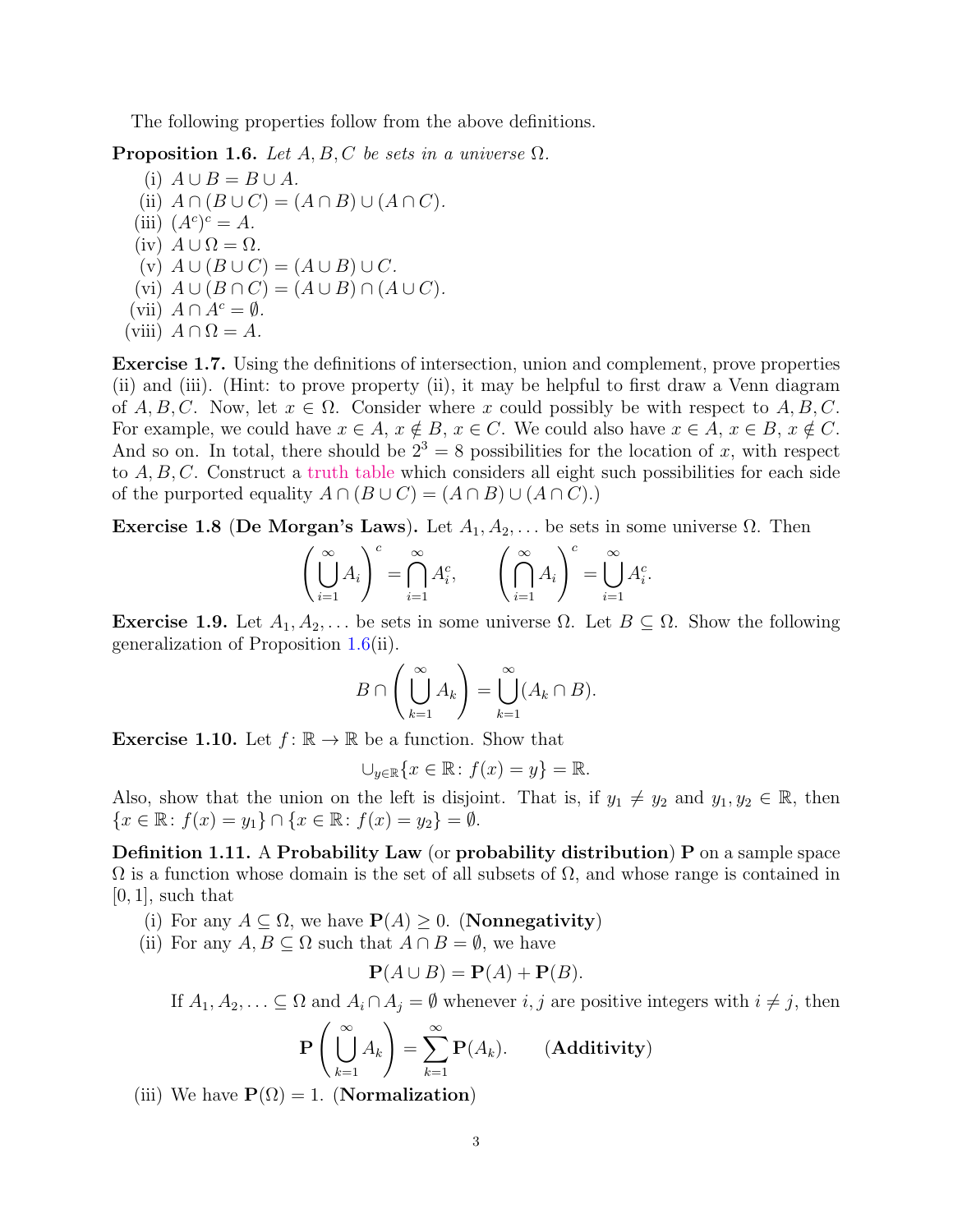More generally, a **measure**  $\mu$  satisfies properties (i) and (ii) and has a range in [0,  $\infty$ ].

**Remark 1.12.** For technical reasons, it is sometimes not possible to define a probability law on an arbitrary uncountable sample space. However, in practice, many sample spaces will be finite or countable, so this issue will not arise in many applications of statistics. Nevertheless, this is an important foundational issue in probability theory; for more on the subject, take a class on measure theory, or consult my graduate probability notes [here.](http://www.stevenheilman.org/~heilman/teach/60850.pdf)

<span id="page-3-1"></span>**Proposition 1.13 (Properties of Probability Laws).** Let  $\Omega$  be a sample space and let **P** be a probability law on  $\Omega$ . Let  $A, B, C \subseteq \Omega$ .

- If  $A \subseteq B$ , then  $P(A) \leq P(B)$ .
- $P(A \cup B) = P(A) + P(B) P(A \cap B)$ .
- $P(A \cup B) \leq P(A) + P(B)$ .
- $P(A \cup B \cup C) = P(A) + P(A^c \cap B) + P(A^c \cap B^c \cap C)$ .

Let n be a positive integer. Let  $A_1, \ldots, A_n \subseteq \Omega$ . Then

$$
\mathbf{P}\left(\bigcup_{k=1}^n A_k\right) \leq \sum_{k=1}^n \mathbf{P}(A_k).
$$

*Proof.* Let  $A \subseteq B$ . Then  $B = (B \cap A) \cup (B \cap A^c)$ , and  $(B \cap A) \cap (B \cap A^c) = \emptyset$ . So, using Axiom (ii) for probability laws,  $B \cap A = A$ , and using Axiom (i) for probability laws,

$$
\mathbf{P}(B) = \mathbf{P}(B \cap A) + \mathbf{P}(B \cap A^c) = \mathbf{P}(A) + \mathbf{P}(B \cap A^c) \ge \mathbf{P}(A).
$$

So, the first item is proven. We now prove the second item. Write  $A = (A \setminus B) \cup (A \cap B)$ and note that  $A \setminus B$  and  $A \cap B$  are disjoint. Similarly, write  $B = (B \setminus A) \cup (B \cap A)$  and note that  $(B \setminus A)$  and  $(B \cap A)$  are disjoint. Finally, we can write  $A \cup B$  as the union of three disjoint sets:  $A \cup B = (A \setminus B) \cup (A \cap B) \cup (B \setminus A)$ .

So, using Axiom (ii) for probability laws twice,

$$
\mathbf{P}(A) + \mathbf{P}(B) = \mathbf{P}(A \setminus B) + \mathbf{P}(A \cap B) + \mathbf{P}(B \setminus A) + \mathbf{P}(A \cap B) = \mathbf{P}(A \cup B) + \mathbf{P}(A \cap B).
$$

So, the second item is proven. The third and fourth items are left to the exercises. The final inequality follows from the third item and induction on n.

<span id="page-3-0"></span>**Definition 1.14 (Random Variable).** Let  $\Omega$  be a sample space. Let **P** be a probability law on  $\Omega$ . A **random variable** X is a function  $X : \Omega \to \mathbb{R}$ . (Sometimes we might also consider a random variable to be a function from  $\Omega$  to another set.) Let n be a positive integer. A random vector X is a function  $X: \Omega \to \mathbb{R}^n$ . A discrete random variable is a random variable whose range is either finite or countably infinite. A probability density function (PDF) is a function  $f: \mathbb{R} \to [0, \infty)$  such that  $\int_{-\infty}^{\infty} f(x) dx = 1$ , and such that, for any  $-\infty \le a \le b \le \infty$ , the integral  $\int_a^b f(x)dx$  exists. A random variable X is called **continuous** if there exists a probability density function f such that, for any  $-\infty \le a \le b \le \infty$ , we have

$$
\mathbf{P}(a \le X \le b) = \int_{a}^{b} f(x) dx.
$$

When this equality holds, we call f the **probability density function of** X.

Let  $X$  be any random variable. We then define the **cumulative distribution function** (CDF)  $F: \mathbb{R} \to [0,1]$  of X by

$$
F(x) := \mathbf{P}(X \le x), \qquad \forall x \in \mathbb{R}.
$$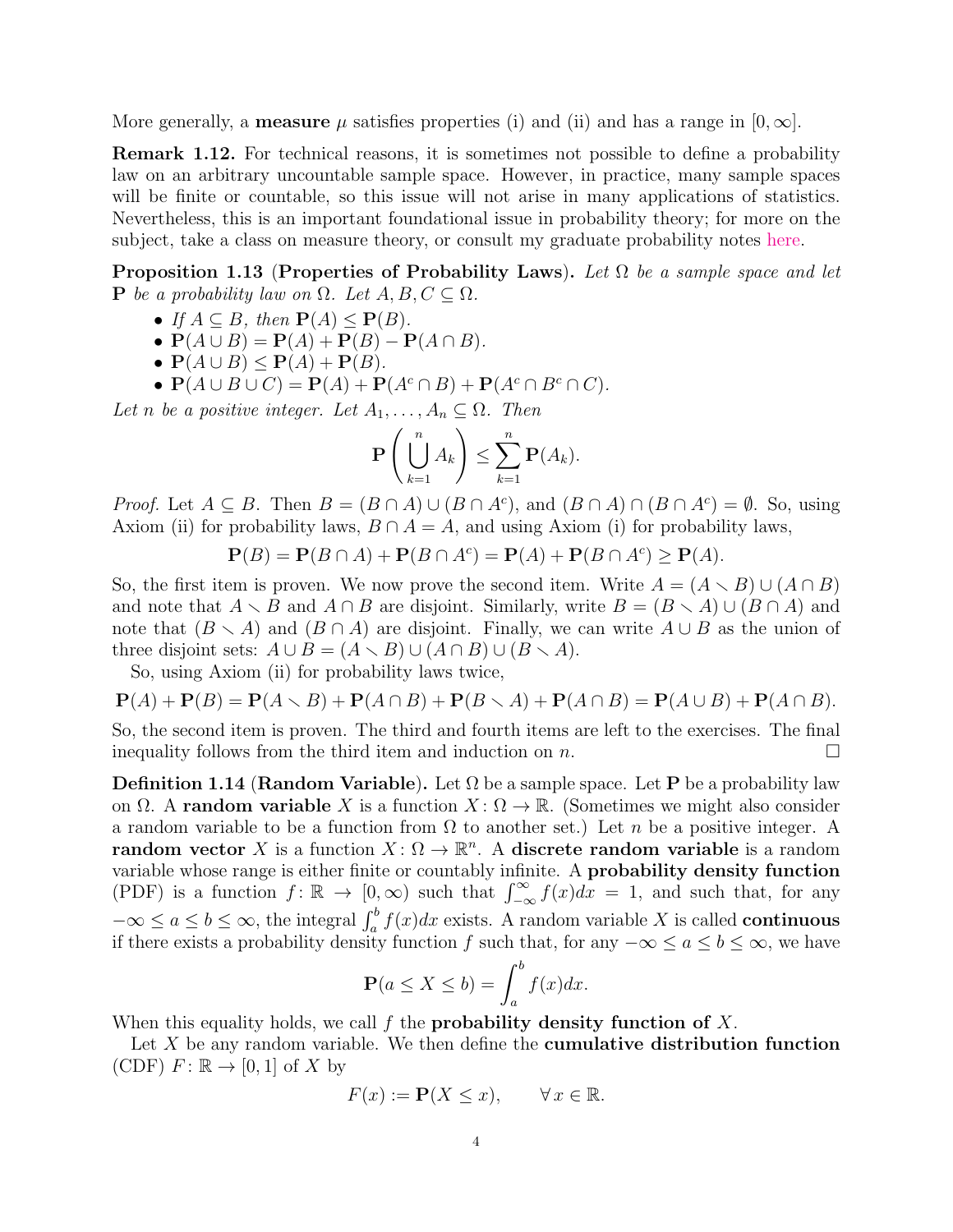We say two random variables  $X, Y$  are **identically distributed** if they have the same CDF.

Remark 1.15. There is another foundational issue here for uncountable sample spaces which we will not discuss further. It suffices to say that the definition of a random variable should have an extra condition, which is not needed for finite or countable sample spaces; for more on the subject, take a class on measure theory, or consult my graduate probability notes [here.](http://www.stevenheilman.org/~heilman/teach/60850.pdf)

**Definition 1.16 (Probability Mass Function).** Let  $X$  be a discrete random variable on a sample space  $\Omega$ , so that  $X: \Omega \to \mathbb{R}$ . The **probability mass function** (or PMF) of X, denote  $f_X : \mathbb{R} \to [0, 1]$  is defined by

$$
f_X(x) = \mathbf{P}(X = x) = \mathbf{P}(\{X = x\}) = \mathbf{P}(\{\omega \in \Omega \colon X(\omega) = x\}), \qquad x \in \mathbb{R}.
$$

<span id="page-4-1"></span>**Definition 1.17 (Independence).** Let  $A_1, A_2, \ldots$  be subsets of a sample space  $\Omega$ , and let **P** be a probability law on  $\Omega$ . We say that  $A_1, A_2, \ldots$  are **independent** if, for any finite subset S of  $\{1, 2, \ldots\}$ , we have

$$
\mathbf{P}\left(\cap_{i\in S}A_i\right)=\prod_{i\in S}\mathbf{P}(A_i).
$$

Let  $X_1: \Omega \to \mathbb{R}^n, X_2: \Omega \to \mathbb{R}^n, \ldots$  be random variables. We say that  $X_1, X_2, \ldots$  are **independent** if, for any integer  $m \geq 1$  and for any  $B_1, B_2, \ldots, \subseteq \mathbb{R}^n$ ,

$$
\mathbf{P}(\bigcap_{i=1}^{m} \{X_i \in B_i\}) = \prod_{i=1}^{m} \mathbf{P}(X_i \in B_i).
$$

Here we denoted  $\{X \in B\} := \{\omega \in \Omega \colon X(\omega) \in B\}$  where  $X \colon \Omega \to \mathbb{R}^n$  and  $B \subseteq \mathbb{R}^n$ .

<span id="page-4-0"></span>1.2. Examples of Random Variables. We now give descriptions of some commonly encountered random variables.

**Definition 1.18 (Bernoulli Random Variable).** Let  $0 < p < 1$ . A random variable X is called a **Bernoulli random variable with parameter**  $p$  if X has the following PMF:

$$
\mathbf{P}(X=k) = \begin{cases} p & , \text{ if } k=1\\ 1-p & , \text{ if } k=0\\ 0 & , \text{ otherwise.} \end{cases}
$$

**Definition 1.19 (Binomial Random Variable).** Let  $0 < p < 1$  and let n be a positive integer. A random variable  $X$  is called a **binomial random variable with parameters** n and p if X has the following PMF. If k is an integer with  $0 \leq k \leq n$ , then

$$
\mathbf{P}(X=k) = \binom{n}{k} p^k (1-p)^{n-k}.
$$

For any other k, we have  $P(X = k) = 0$ .

Recall that a sum of n independent Bernoulli random variables with parameter  $0 < p < 1$ is a binomial random variable with parameters  $n$  and  $p$ .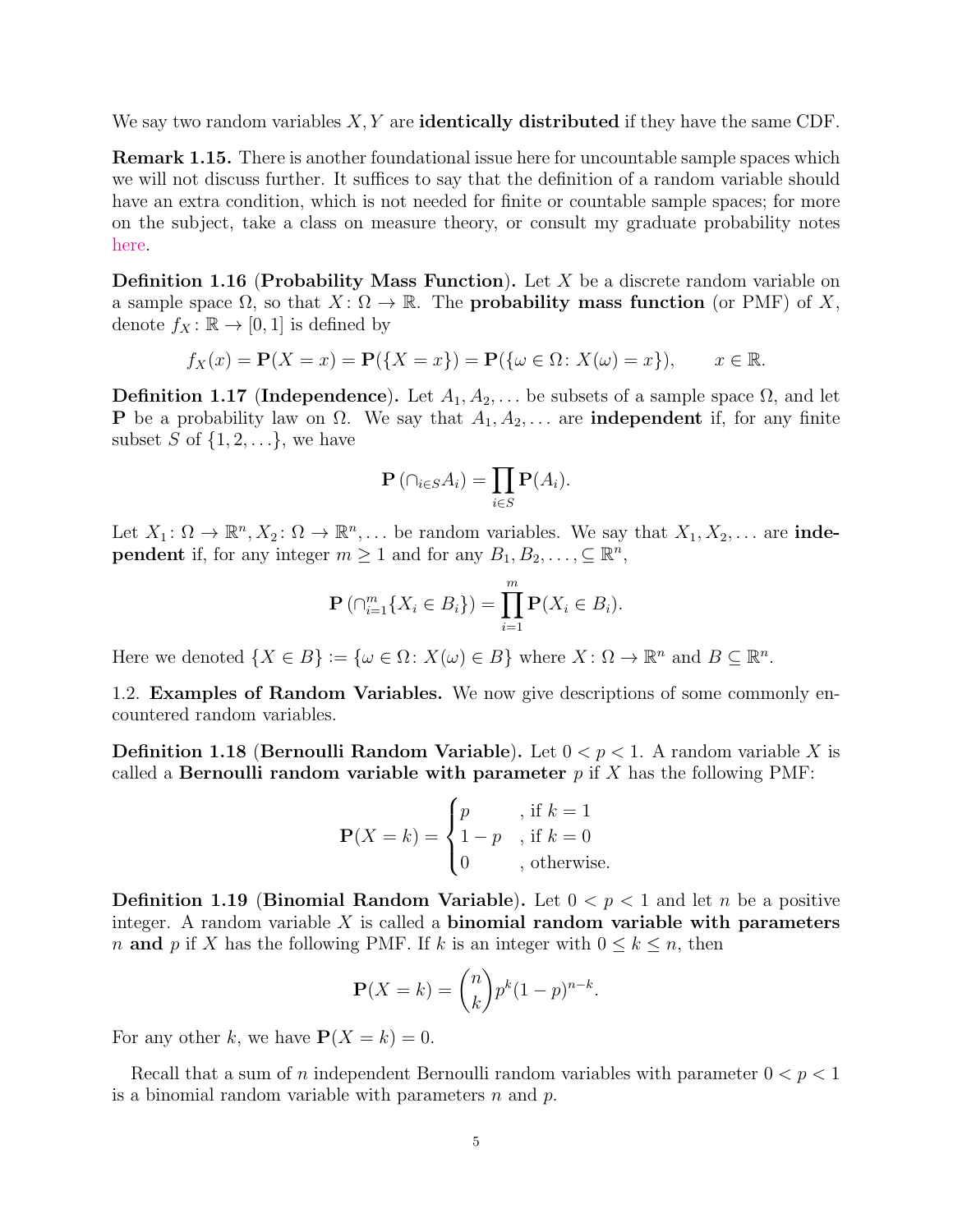**Definition 1.20 (Geometric Random Variable).** Let  $0 < p < 1$ . A random variable X is called a **geometric random variable with parameter**  $p$  if  $X$  has the following PMF. If  $k$  is a positive integer, then

$$
\mathbf{P}(X = k) = (1 - p)^{k-1}p.
$$

For any other k, we have  $P(X = k) = 0$ . Note that X is the number of times that are needed to flip a biased coin in order to get a heads (if the coin has probability  $p$  of landing heads).

**Definition 1.21 (Negative Binomial Random Variable).** Let  $0 < p < 1$  and let n be a positive integer. A random variable  $X$  is called a negative binomial random variable with parameters n and p if X has the following PMF. If k is an integer with  $n \leq k$ , then

$$
\mathbf{P}(X = k) = \binom{k-1}{n-1} (1-p)^{k-n} p^n.
$$

For any other k, we have  $P(X = k) = 0$ . Note that X is the number of times that are needed to flip a biased coin in order to get n heads (if the coin has probability  $p$  of landing heads). The case  $n = 1$  recovers the geometric random variable.

The negative binomial is equivalently defined as  $Y = X - n$ , i.e. the number of tails that occur before the  $n^{th}$  heads occurs, so that for any  $k \geq 0$ ,

$$
\mathbf{P}(Y=k) = \mathbf{P}(X=k+n) = \binom{k+n-1}{n-1} (1-p)^k p^n = \binom{k+n-1}{k} (1-p)^k p^n.
$$

**Definition 1.22 (Hypergeometric Random Variable).** Let  $m, n, p$  be positive integers such that  $m \leq p$ . A random variable X is called a hypergeometric random variable with **parameters** m, n, p if X has the following PMF. If k is a positive integer with max $(0, p +$  $(m - n) \leq k \leq \min(m, p)$ , then

$$
\mathbf{P}(X=k) = \frac{\binom{m}{k} \binom{n-m}{p-k}}{\binom{n}{p}}
$$

For any other k, we have  $P(X = k) = 0$ .

Suppose we have an urn containing n cubes, where  $m$  cubes are red and the remaining  $n - m$  cubes are blue. We then randomly select p cubes from the urn, without replacement. Let  $0 \leq k \leq m$  be an integer. Then the probability that exactly k of the selected cubes are red is given by the above distribution, since  $\binom{m}{k}$  is the number of ways to select k of the (labelled) red cubes,  $\binom{n-m}{n-k}$  $\binom{n-m}{p-k}$  is the number of ways to select  $p-k$  of the (labelled) blue cubes, and we then divide by the total number of ways to select  $p$  cubes from all  $n$  of them.

**Definition 1.23 (Poisson Random Variable).** Let  $\lambda > 0$ . A random variable X is called a **Poisson random variable with parameter**  $\lambda$  if X has the following PMF. If k is a nonnegative integer, then

$$
\mathbf{P}(X=k) = e^{-\lambda} \frac{\lambda^k}{k!}.
$$

For any other x, we have  $p_X(x) = 0$ .

**Example 1.24.** We say that a random variable X is uniformly distributed in  $[c, d]$  when X has the following density function:  $f(x) = \frac{1}{d-c}$  when  $x \in [c, d]$ , and  $f(x) = 0$  otherwise.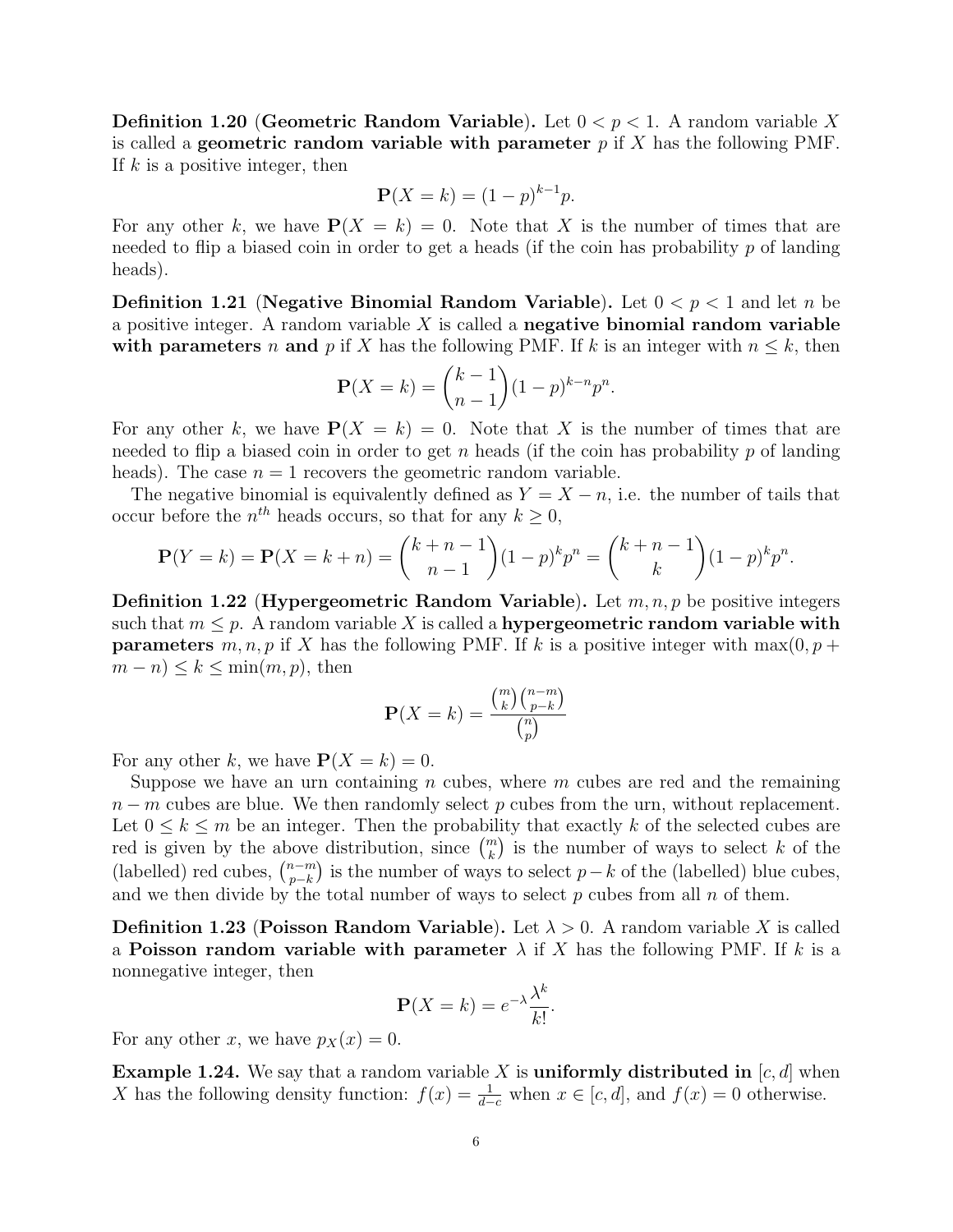<span id="page-6-2"></span>Example 1.25. Let  $\lambda > 0$ . A random variable X is called an exponential random **variable with parameter**  $\lambda$  if X has the following density function:  $f(x) = \lambda e^{-\lambda x}$  when  $x \geq 0$ , and  $f(x) = 0$  otherwise.

Definition 1.26 (Normal Random Variable). Let  $\mu \in \mathbb{R}$ ,  $\sigma > 0$ . A continuous random variable X is said to be **normal** or **Gaussian** with mean  $\mu$  and variance  $\sigma^2$  if X has the following density function:

$$
f(x) = \frac{1}{\sqrt{2\pi}\sigma} e^{-\frac{(x-\mu)^2}{2\sigma^2}}, \qquad \forall x \in \mathbb{R}.
$$

In particular, a standard normal or standard Gaussian random variable is defined to be a normal with  $\mu = 0$  and  $\sigma = 1$ .

<span id="page-6-0"></span>Proposition 1.27 (Poisson Approximation to the Binomial). Let  $\lambda > 0$ . For each positive integer n, let  $0 < p_n < 1$ , and let  $X_n$  be a binomial distributed random variable with parameters n and  $p_n$ . Assume that  $\lim_{n\to\infty} p_n = 0$  and  $\lim_{n\to\infty} np_n = \lambda$ . Then, for any nonnegative integer k, we have

$$
\lim_{n \to \infty} \mathbf{P}(X_n = k) = e^{-\lambda} \frac{\lambda^k}{k!}
$$

.

<span id="page-6-1"></span>**Lemma 1.28.** Let  $\lambda > 0$ . For each positive integer n, let  $\lambda_n > 0$ . Assume that  $\lim_{n\to\infty} \lambda_n =$ λ. Then

$$
\lim_{n \to \infty} \left( 1 - \frac{\lambda_n}{n} \right)^n = e^{-\lambda}
$$

*Proof.* Let log denote the natural logarithm. For any  $x < 1$ , define  $f(x) = \log(1-x)$ . From L'Hôpital's Rule,

$$
\lim_{x \to 0} \frac{f(x)}{x} = \lim_{x \to 0} f'(x) = \lim_{x \to 0} \frac{-1}{1 - x} = -1. \quad (*)
$$

So, using  $\lim_{n\to\infty}\lambda_n/n=0$  we can apply (\*) and then  $\lim_{n\to\infty}\lambda_n=\lambda$ , so

$$
\lim_{n \to \infty} \left( 1 - \frac{\lambda_n}{n} \right)^n = \lim_{n \to \infty} \exp \left( \log \left( 1 - \frac{\lambda_n}{n} \right)^n \right)
$$
  
= 
$$
\exp \left( \lim_{n \to \infty} \frac{\log \left( 1 - \frac{\lambda_n}{n} \right)}{\lambda_n/n} \lambda_n \right) = \exp((-1)(\lambda)) = e^{-\lambda}.
$$

Proof of Proposition [1.27.](#page-6-0) For any positive integer n, let  $\lambda_n = np_n$ . Then  $\lim_{n\to\infty}\lambda_n = \lambda$ and  $\lim_{n\to\infty}\lambda_n/n=0$ . And if k is a nonnegative integer,

$$
\mathbf{P}(X_n = k) = {n \choose k} \left(\frac{\lambda_n}{n}\right)^k \left(1 - \frac{\lambda_n}{n}\right)^{n-k}
$$

$$
= \left(\prod_{i=1}^k \frac{n-i+1}{n}\right) \frac{\lambda_n^k}{k!} \left(1 - \frac{\lambda_n}{n}\right)^n \left(1 - \frac{\lambda_n}{n}\right)^{-k}
$$

So, using Lemma [1.28,](#page-6-1)  $\lim_{n\to\infty} P(X_n = k) = 1 \cdot \frac{\lambda^k}{k!}$  $\frac{\lambda^k}{k!}e^{-\lambda}$  $\cdot$  1.

 $\Box$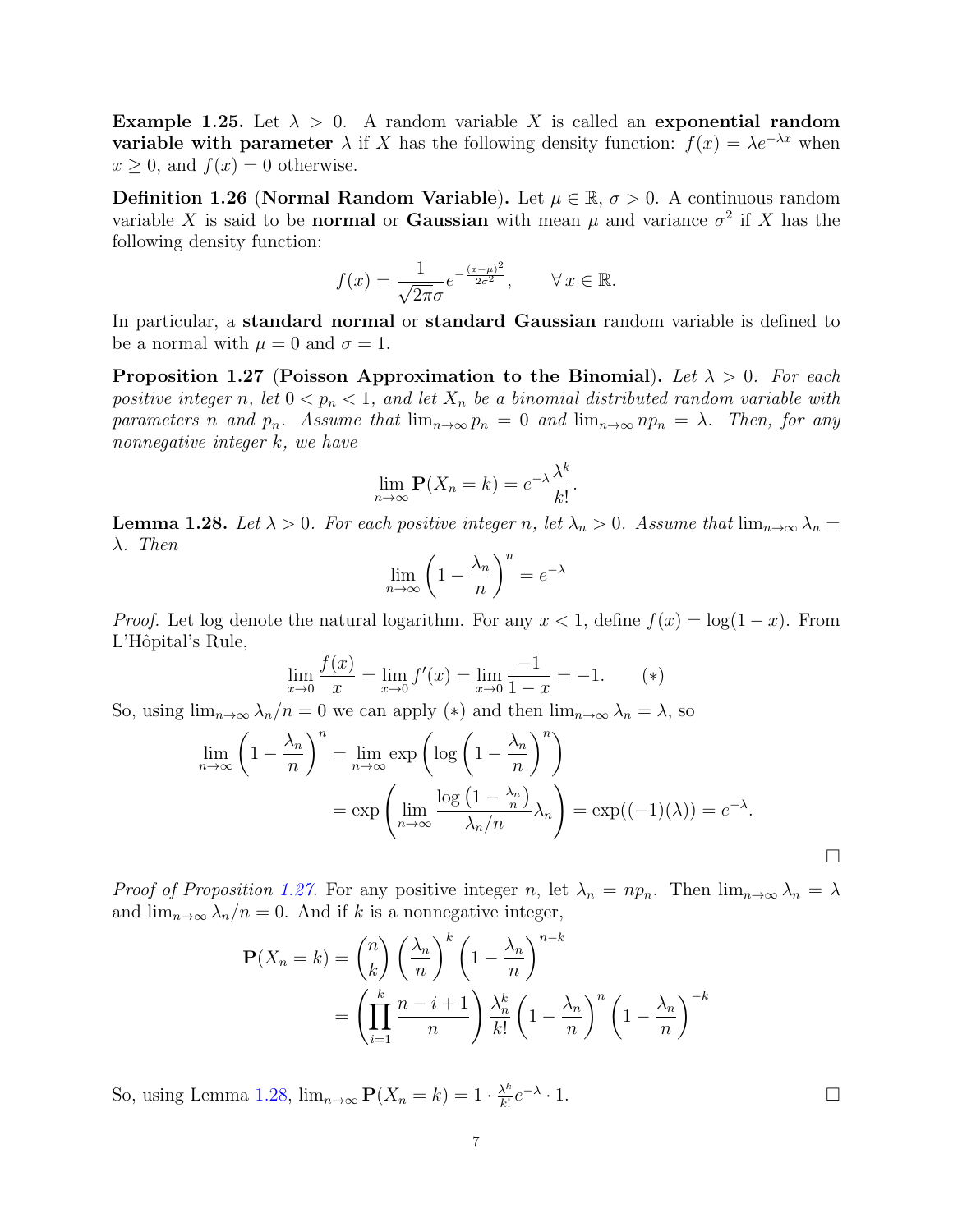Remark 1.29. A Poisson random variable is often used as an approximation for counting the number of some random occurrences. For example, the Poisson distribution can model the number of typos per page in a book, the number of magnetic defects in a hard drive, the number of traffic accidents in a day, etc.

Exercise 1.30. The Wheel of Fortune involves the repeated spinning of a wheel with 72 possible stopping points. We assume that each time the wheel is spun, any stopping point is equally likely. Exactly one stopping point on the wheel rewards a contestant with \$1, 000, 000. Suppose the wheel is spun 24 times. Let  $X$  be the number of times that someone wins \$1, 000, 000. Using the Poisson Approximation the Binomial, estimate the following probabilities:  $P(X = 0)$ ,  $P(X = 1)$ ,  $P(X = 2)$ . (Hint: consider the binomial distribution with  $p = 1/72.$ 

Remark 1.31. The Bernoulli, binomial, geometric and Poisson random variables are all examples of the following general construction of a random variable. Let  $a_0, a_1, a_2, \ldots \geq 0$ such that  $\sum_{i=0}^{\infty} a_i = 1$ . Then define a random variable X such that  $P(X = i) = a_i$  for all nonnegative integers i.

There are many other random variables we will encounter in this class as well, but these will be enough for now.

**Exercise 1.32.** For any  $\alpha > 0$  define the **Gamma function**  $\Gamma(\alpha)$  by the formula

$$
\Gamma(\alpha) := \int_0^\infty x^{\alpha - 1} e^{-x} dx.
$$

Since  $\alpha > 0$ , it follows that  $0 \leq \int_0^\infty x^{\alpha-1} e^{-x} dx < \infty$ , so this quantity is well-defined.

Using integration by parts, show that for any  $\alpha > 0$ , we have the recursion

$$
\Gamma(\alpha + 1) = \alpha \Gamma(\alpha).
$$

Since  $\Gamma(1) = 1$ , conclude by an inductive argument that, for any positive integer n,

$$
\Gamma(n+1) = n!.
$$

In this way, the Gamma function extends the definition of the factorial to any positive real number.

**Definition 1.33 (Gamma Distribution).** Let  $\alpha, \beta > 0$ . Define the gamma distribution with parameters  $(\alpha, \beta)$  to be the random variable with the probability density function

$$
f(x) := \begin{cases} \frac{x^{\alpha - 1} e^{-x/\beta}}{\beta^{\alpha} \Gamma(\alpha)}, & \text{if } x > 0\\ 0, & \text{if } x \le 0. \end{cases}
$$

By changing variables, note that

$$
P(X/\beta < t) = \mathbf{P}(X < t\beta) = \int_0^{t\beta} \frac{x^{\alpha - 1} e^{-x/\beta}}{\beta^{\alpha} \Gamma(\alpha)} dx = \int_0^t \frac{y^{\alpha - 1} e^{-y}}{\Gamma(\alpha)} dx.
$$

That is,  $X/\beta$  has the gamma distribution with parameters  $(\alpha, 1)$ . Also, choosing  $t = \infty$ shows that the integral of the density function is one on  $(-\infty, \infty)$ .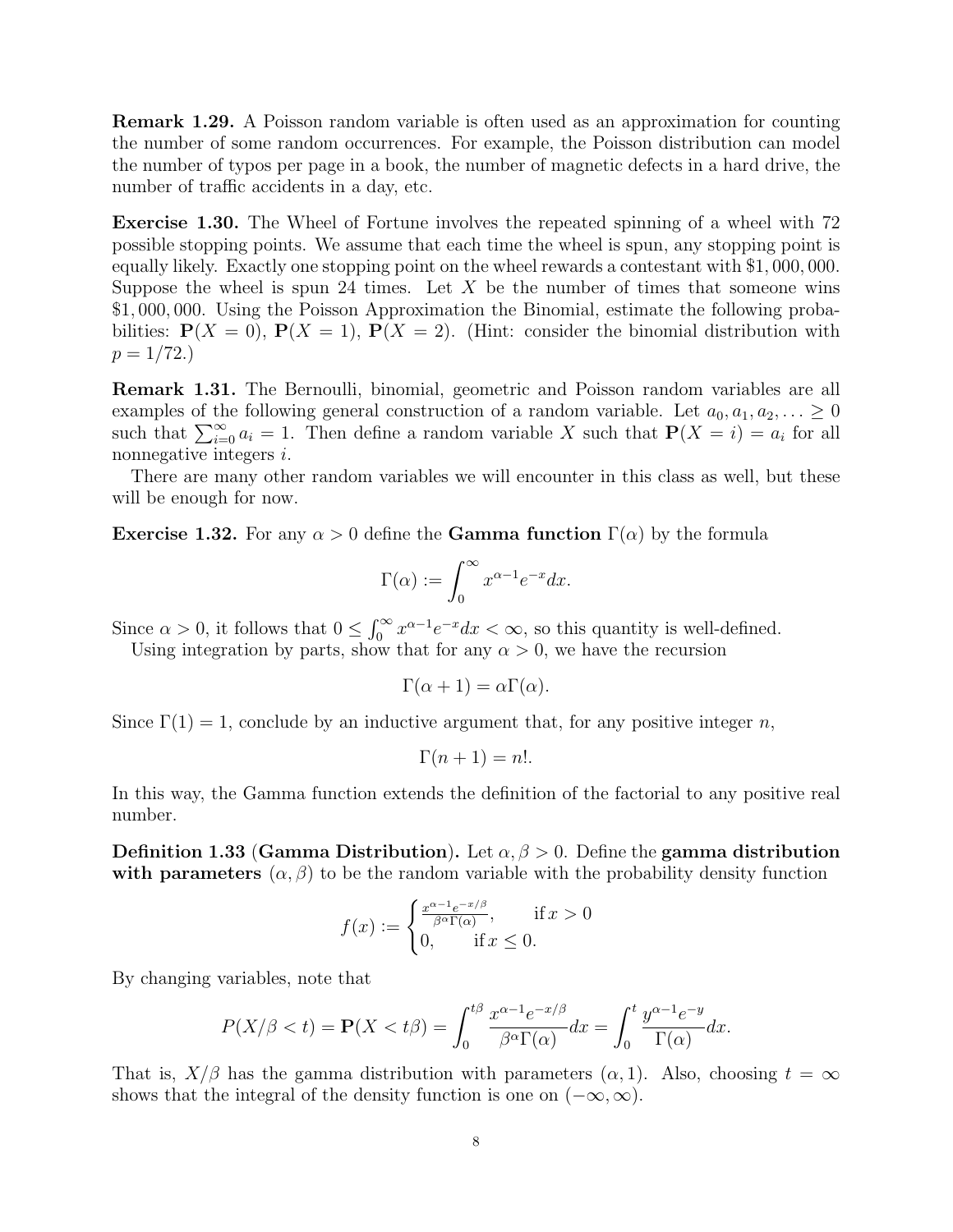For example, if  $\alpha = p/2$  where p is a positive integer and  $\beta = 2$ , we get the **chi squared** distribution with  $p$  degrees of freedom:

$$
f(x) := \begin{cases} \frac{x^{p/2 - 1} e^{-x/2}}{2^{p/2} \Gamma(p/2)}, & \text{if } x > 0\\ 0, & \text{if } x \le 0. \end{cases}
$$

This distribution can be defined as the distribution of the sum of p independent standard Gaussian random variables. See Example [1.109](#page-24-0) below for a derivation of this fact when  $p = 1$ or  $p=2$ .

Definition 1.34 (Beta Distribution). Let  $\alpha, \beta > 0$ . Define the beta distribution with **parameters**  $(\alpha, \beta)$  to be the random variable with the probability density function

$$
f(x) := \begin{cases} \frac{1}{B(\alpha,\beta)} x^{\alpha-1} (1-x)^{\beta-1}, & \text{if } 0 < x < 1\\ 0, & \text{if } x \notin [0,1]. \end{cases}
$$

Here  $B(\alpha, \beta) := \int_0^1 x^{\alpha-1} (1-x)^{\beta-1}$ .

It can be shown that  $B(\alpha, \beta) = \frac{\Gamma(\alpha)\Gamma(\beta)}{\Gamma(\alpha+\beta)}$ . The quickest proof first switches to (squared) polar coordinates so that  $x = r \cos^2 \theta$ ,  $y = r \sin^2 \theta$ . Then the Jacobian determinant is

$$
\det \begin{pmatrix} \cos^2 \theta & -2r \cos \theta \sin \theta \\ \sin^2 \theta & 2r \sin \theta \cos \theta \end{pmatrix} = 2r \sin \theta \cos \theta.
$$

Using this change of variables, we get

$$
\Gamma(\alpha)\Gamma(\beta) = \int_0^\infty \int_0^\infty x^{\alpha-1} e^{-x} y^{\beta-1} e^{-y} dx dy
$$
  
= 
$$
\int_0^\infty \int_0^{\pi/2} 2r^{\alpha+\beta-1} e^{-r(\cos^2\theta + \sin^2\theta)} \cos^{2\alpha-1}\theta \sin^{2\beta-1}\theta d\theta dr
$$
  
= 
$$
2 \int_0^\infty r^{\alpha+\beta-1} e^{-r} dr \int_0^{\pi/2} \cos^{2\alpha-1}\theta \sin^{2\beta-1}\theta d\theta
$$
  
= 
$$
\Gamma(\alpha+\beta) \int_0^1 t^{\alpha-1} (1-t)^{\beta-1} dt = \Gamma(\alpha+\beta) B(\alpha,\beta).
$$

In the last line, we changed variables by  $t = \cos^2 \theta$ , so that  $dt = -2 \cos \theta \sin \theta d\theta$ .

Definition 1.35 (Cauchy Distribution). Define the (centered) Cauchy distribution to be the random variable with the probability density function

$$
f(x) := \frac{1}{\pi} \frac{1}{1 + x^2}, \qquad \forall x \in \mathbb{R}.
$$

Note that  $\frac{1}{\pi} \int_{-\infty}^{\infty}$  $\frac{1}{1+x^2}dx = \frac{1}{\pi}$  $\frac{1}{\pi} \tan^{-1}(x) \Big|_{x=-\infty}^{x=\infty} = 1$ . Also, from Remark [1.40,](#page-9-1) note that  $\mathbf{E}\left[X\right]=2\int_{0}^{\infty}$  $\frac{x}{\pi(x^2+1)}dx = \infty$ , so EX does not exist when X is a Cauchy distributed random variable.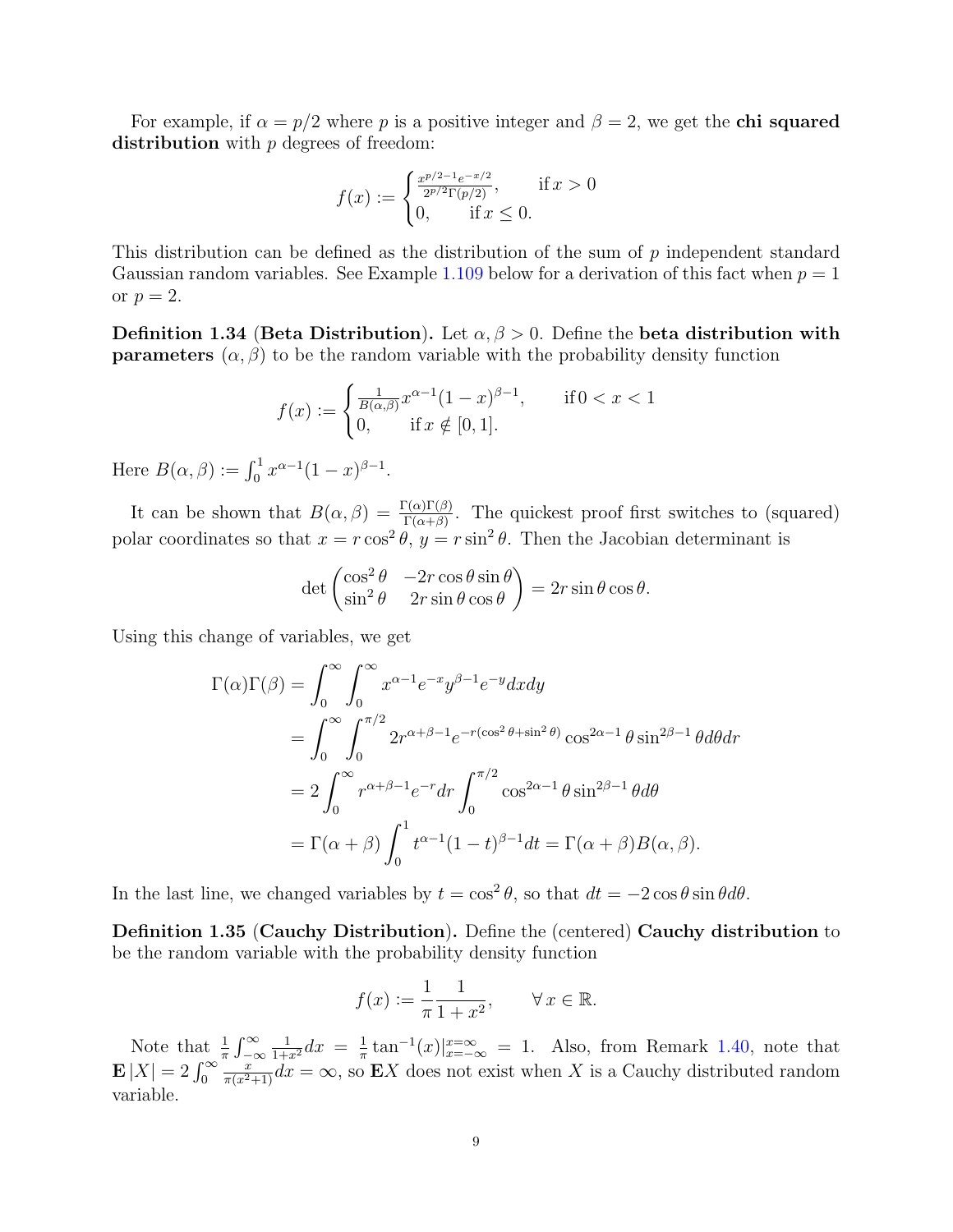#### <span id="page-9-0"></span>1.3. Expected Value.

**Definition 1.36 (Indicator Function).** Let  $A \subseteq \Omega$  be a set. We define the indicator **function of** A, denoted  $1_A: \Omega \to \mathbb{R}$  so that  $1_A(\omega) = 0$  if  $\omega \notin A$ , and  $1_A(\omega) = 1$  if  $\omega \in A$ .

**Definition 1.37 (Expected Value).** Let  $\Omega$  be a sample space, let **P** be a probability law on  $\Omega$ . Let X be a random variable on  $\Omega$ . Assume that  $X: \Omega \to [0,\infty)$ . We define the expected value of X, denoted  $E(X)$ , by

$$
\mathbf{E}(X) = \int_0^\infty \mathbf{P}(X > t) dt.
$$

In analytic notation,  $\mathbf{E}X = \int_{\Omega} X(\omega) d\mathbf{P}(\omega)$ . More generally, if  $g: [0, \infty) \to [0, \infty)$  is a differentiable function such that  $g'$  is continuous and  $g(0) = 0$ , we define

$$
\mathbf{E}g(X) = \int_0^\infty g'(t)\mathbf{P}(X > t)dt.
$$

In particular, taking  $g(t) = t^n$  for any positive integer n, for any  $t \geq 0$ , we have

$$
\mathbf{E}X^n = \int_0^\infty nt^{n-1}\mathbf{P}(X>t)dt.
$$

For a general random variable X, if  $\mathbf{E} \max(X, 0) < \infty$  and if  $\mathbf{E} \max(-X, 0) < \infty$ , we then define  $\mathbf{E}(X) = \mathbf{E} \max(X, 0) - \mathbf{E} \max(-X, 0)$ . Otherwise, we say that  $\mathbf{E}(X)$  is undefined.

**Remark 1.38.** If we assume that the expected value and the integral on  $\mathbb{R}$  can be commuted, then the following derivation of the formula for  $\mathbf{E}g(X)$  can be given. From the Fundamental Theorem of Calculus, we have

$$
g(X) = \int_0^X g'(t)dt = \int_0^\infty g'(t)1_{\{X>t\}}dt.
$$

Therefore,  $\mathbf{E}g(X) = \mathbf{E} \int_0^\infty g'(t)1_{\{X>t\}}dt = \int_0^\infty g'(t)\mathbf{E}1_{\{X>t\}}dt = \int_0^\infty g'(t)\mathbf{P}(X>t)dt$ . **Remark 1.39.** If X only takes positive integer values, then for any  $t > 0$ , if k is an integer such that  $k - 1 < t \leq k$ , then  $P(X > t) = P(X \geq k)$ , so

$$
\mathbf{E}(X) = \int_0^\infty \mathbf{P}(X > t)dt = \sum_{k=1}^\infty \int_{k-1}^k \mathbf{P}(X > t)dt = \sum_{k=1}^\infty \mathbf{P}(X \ge k) = \sum_{k=0}^\infty \mathbf{P}(X > k).
$$

Also, using Fubini's Theorem [1.80](#page-19-1) to rearrange the sum, we can arrive at

$$
\mathbf{E}(X) = \sum_{k=0}^{\infty} \mathbf{P}(X > k) = \sum_{k=0}^{\infty} \sum_{j=k+1}^{\infty} \mathbf{P}(X = j) = \sum_{0 \le k < j \le \infty} \mathbf{P}(X = j)
$$
\n
$$
= \sum_{j=0}^{\infty} \sum_{k=0}^{j} \mathbf{P}(X = j) = \sum_{j=0}^{\infty} j \mathbf{P}(X = j).
$$

<span id="page-9-1"></span>**Remark 1.40.** If X is positive with density function f that is continuous, then recall that  $(d/dt)P(X \le t) = f(t)$  for all  $t \in \mathbb{R}$ . Since  $P(X > t) = 1 - P(X \le t)$ , we then have  $(d/dt)\mathbf{P}(X > t) = -f(t)$ . So, we can recover the usual formula for expected value by integrating by parts (assuming  $g(0) = 0$  and  $|g(t)| \le 1$  for all  $t \ge 0$ ):

$$
\mathbf{E}g(X) = \int_0^\infty g'(t)\mathbf{P}(X > t)dt = -\int_0^\infty g(t)\frac{d}{dt}\mathbf{P}(X > t)dt = \int_0^\infty g(t)f(t)dt.
$$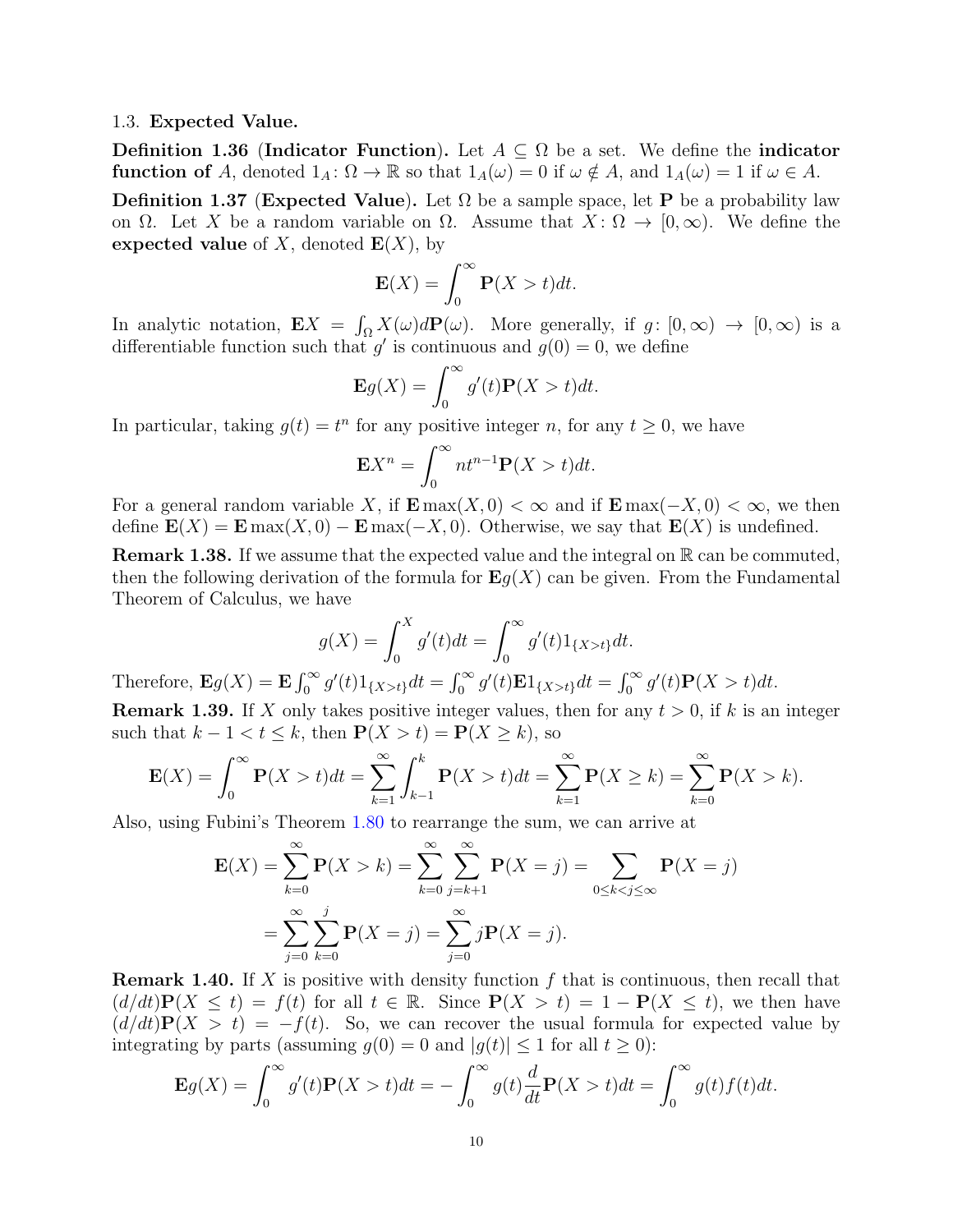Exercise 1.41 (Stein Identity). Let X be a standard Gaussian random variable, so that X has density  $x \mapsto e^{-x^2/2}/\sqrt{2\pi}$ ,  $\forall x \in \mathbb{R}$ . Let  $g : \mathbb{R} \to \mathbb{R}$  be a continuously differentiable function such that g and g' have polynomial volume growth. That is,  $\exists a, b > 0$  such that  $|g(x)|, |g'(x)| \leq a(1+|x|)^b$ ,  $\forall x \in \mathbb{R}$ . Prove the **Stein identity** 

$$
\mathbf{E} X g(X) = \mathbf{E} g'(X).
$$

Using this identity, recursively compute  $\mathbf{E} X^k$  for any positive integer k.

Alternatively, for any  $t > 0$ , show that  $\mathbf{E}e^{tX} = e^{t^2/2}$ , i.e. compute the **moment generat**ing function of X. Then, using  $\frac{d^k}{dt^k}|_{t=0} \mathbf{E} e^{tX} = \mathbf{E} X^k$  and using the power series expansion of the exponential, compute  $\mathbf{E} X^k$  directly from the identity  $\mathbf{E} e^{tX} = e^{t^2/2}$ .

<span id="page-10-1"></span>Theorem 1.42 (Fundamental Theorem of Calculus). Let f be a probability density function. Then the function  $g(t) = \int_{-\infty}^{t} f(x)dx$  is continuous at any  $t \in \mathbb{R}$ . Also, if f is continuous at a point x, then g is differentiable at  $t = x$ , and  $g'(x) = f(x)$ .

**Proposition 1.43.** Let  $X_1, \ldots, X_n$  be random variables. Then

$$
\mathbf{E}(\sum_{i=1}^n X_i) = \sum_{i=1}^n \mathbf{E}(X_i).
$$

Unfortunately the above property is not obvious from our definition of expected value.

**Definition 1.44 (Variance).** Let  $\Omega$  be a sample space, let **P** be a probability law on  $\Omega$ . Let X be a random variable on  $\Omega$ . We define the **variance** of X, denoted var $(X)$ , by

$$
var(X) = \mathbf{E}(X - \mathbf{E}(X))^2 = \mathbf{E}X^2 - (\mathbf{E}X)^2.
$$

We define the **standard deviation** of X, denoted  $\sigma_X$ , by

$$
\sigma_X = \sqrt{\text{var}(X)}.
$$

**Proposition 1.45.** Let  $\Omega$  be a sample space, let **P** be a probability law on  $\Omega$ . Let X be a random variable on  $\Omega$ . Let a, b be constants. Then

$$
\text{var}(aX + b) = a^2 \text{var}(X).
$$

We will review conditional expectation later on in the notes.

Exercise 1.46 (Inclusion-Exclusion Formula). Let  $A_1, \ldots, A_n \subseteq \Omega$  be events. Then:

$$
\mathbf{P}(\bigcup_{i=1}^{n} A_i) = \sum_{i=1}^{n} \mathbf{P}(A_i) - \sum_{1 \leq i < j \leq n} \mathbf{P}(A_i \cap A_j) + \sum_{1 \leq i < j < k \leq n} \mathbf{P}(A_i \cap A_j \cap A_k) - \dots + (-1)^{n+1} \mathbf{P}(A_1 \cap \dots \cap A_n).
$$

To prove this formula, show that  $1_{\cup_{i=1}^{n} A_i} = 1 - \prod_{i=1}^{n} (1 - 1_{A_i})$  and then take expected values of both sides.

#### <span id="page-10-0"></span>1.4. Joint PDFs.

Definition 1.47 (Joint Probability Density Function, Two Variables). A joint probability density function (PDF) for two random variables is a function  $f: \mathbb{R}^2 \to$  $[0, \infty)$  such that  $\iint_{\mathbb{R}^2} f(x, y) dx dy = 1$ , and such that, for any  $-\infty \le a < b \le \infty$  and  $-\infty \leq c < d \leq \infty$ , the integral  $\int_{y=c}^{y=d} \int_{x=a}^{x=b} f_{X,Y}(x, y) dx dy$  exists.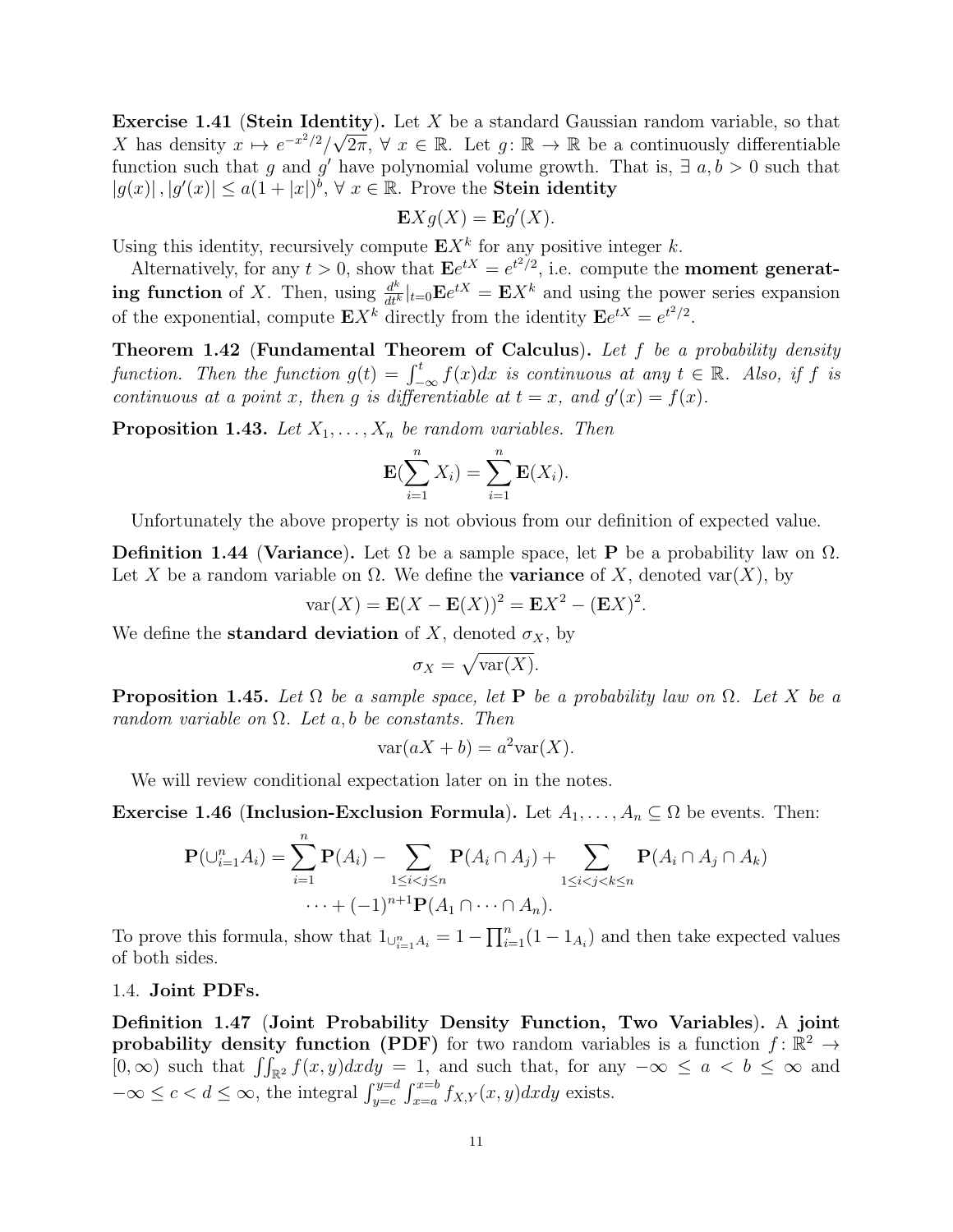<span id="page-11-0"></span>Definition 1.48. Let X, Y be two continuous random variables on a sample space  $\Omega$ . We say that X and Y are jointly continuous with joint PDF  $f_{X,Y} : \mathbb{R}^2 \to [0,\infty)$  if, for any subset  $A \subseteq \mathbb{R}^2$ , we have

$$
\mathbf{P}((X,Y) \in A) = \iint_A f_{X,Y}(x,y) dx dy.
$$

In particular, choosing  $A = [a, b] \times [c, d]$  with  $-\infty \le a < b \le \infty$  and  $-\infty \le c < d \le \infty$ , we have

$$
\mathbf{P}(a \le X \le b, c \le Y \le d) = \int_{y=c}^{y=d} \int_{x=a}^{x=b} f_{X,Y}(x, y) dx dy.
$$

We define the **marginal PDF**  $f_X$  of X by

$$
f_X(x) = \int_{-\infty}^{\infty} f_{X,Y}(x, y) dy, \qquad \forall x \in \mathbb{R}.
$$

We define the **marginal PDF**  $f_Y$  of Y by

$$
f_Y(y) = \int_{-\infty}^{\infty} f_{X,Y}(x, y) dx, \qquad \forall y \in \mathbb{R}.
$$

Note that

$$
\mathbf{P}(c \le Y \le d) = \mathbf{P}(-\infty \le X \le \infty, c \le Y \le d) = \int_{y=c}^{y=d} \int_{x=-\infty}^{x=\infty} f_{X,Y}(x,y) dx dy.
$$

Comparing this formula with Definition [1.14,](#page-3-0) we see that the marginal PDF of  $Y$  is exactly the PDF of Y. Similarly, the marginal PDF of  $X$  is the PDF of  $X$ .

<span id="page-11-1"></span>**Example 1.49.** Suppose  $X$  and  $Y$  have a joint PDF so that

$$
\mathbf{P}((X,Y) \in A) = \frac{1}{2\pi} \iint_{A} e^{-(x^2 + y^2)/2} dx dy.
$$

That is, we can think of  $X$  as the x-coordinate of a randomly thrown dart, and we can think of Y as the y-coordinate of a randomly thrown dart on the infinite dartboard  $\mathbb{R}^2$ .

In this case, the marginals are both standard Gaussians:

$$
f_X(x) = \frac{1}{\sqrt{2\pi}} e^{-x^2/2} \int_{-\infty}^{\infty} e^{-y^2/2} \frac{dy}{\sqrt{2\pi}} = \frac{1}{\sqrt{2\pi}} e^{-x^2/2}, \qquad \forall x \in \mathbb{R}.
$$
  

$$
f_Y(y) = \frac{1}{\sqrt{2\pi}} e^{-y^2/2} \int_{-\infty}^{\infty} e^{-x^2/2} \frac{dx}{\sqrt{2\pi}} = \frac{1}{\sqrt{2\pi}} e^{-y^2/2}, \qquad \forall y \in \mathbb{R}.
$$

That is, if we only keep track of the x-coordinate of the random dart, then this x-coordinate is a standard Gaussian itself. And if we only keep track of the y-coordinate of the random dart, then this y-coordinate is also a standard Gaussian.

**Example 1.50 (Buffon's Needle).** Suppose a needle of length  $\ell > 0$  is kept parallel to the ground. The needle is dropped onto the ground with a random position and orientation. The ground has a grid of equally spaced horizontal lines, where the distance between two adjacent lines is  $d > 0$ . Suppose  $\ell < d$ . What is the probability that the needle touches one of the lines? (Since  $\ell < d$ , the needle can touch at most one line.)

Let x be the distance of the midpoint of the needle from the closest line. Let  $\theta$  be the acute angle formed by the needle and any horizontal line. The tip of the needle exactly touches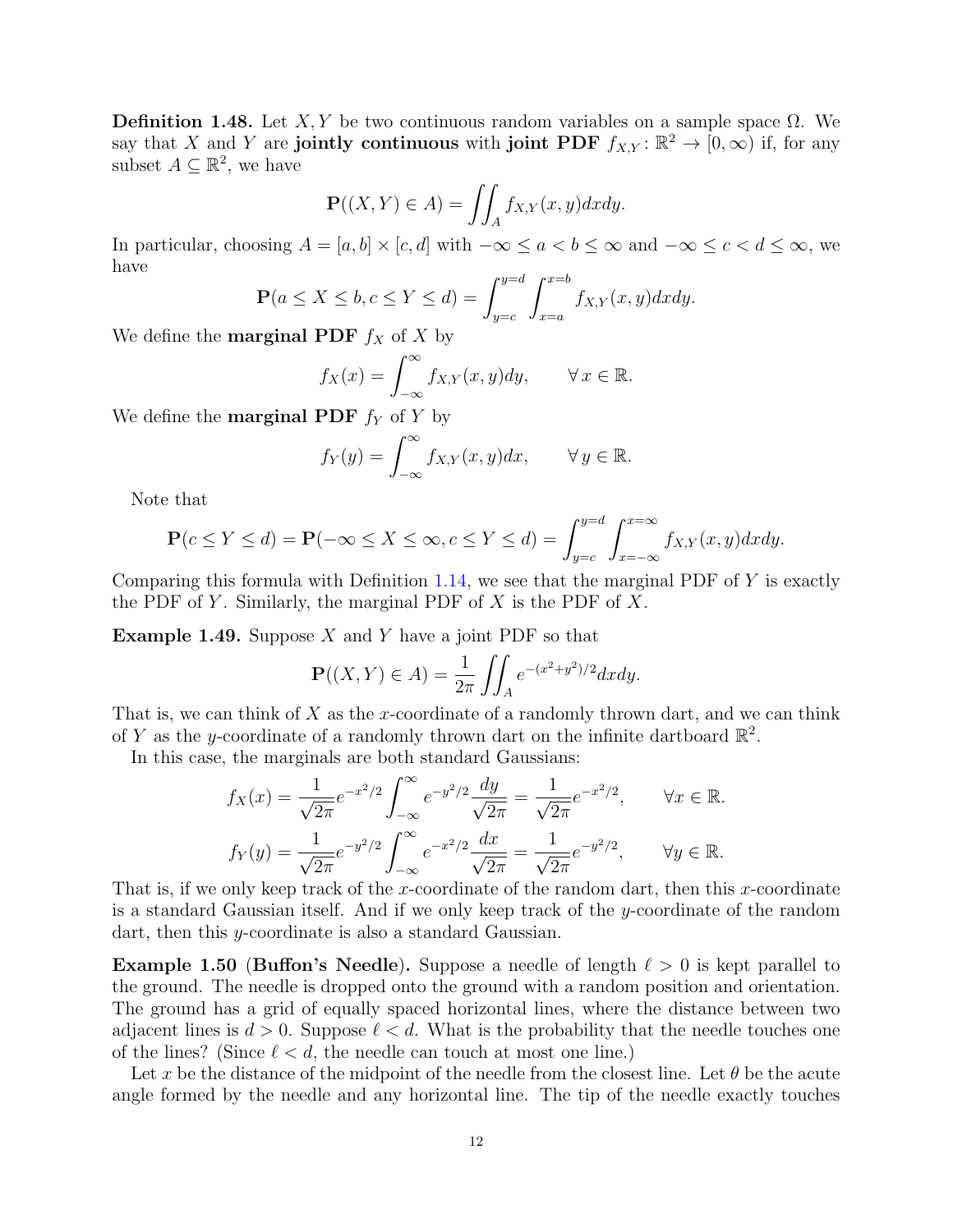the line when  $\sin \theta = x/(\ell/2) = 2x/\ell$ . So, any part of the needle touches some line if and only if  $x \leq (\ell/2) \sin \theta$ . Since the needle has a uniformly random position and orientation, we model X,  $\Theta$  as random variables with joint distribution uniform on  $[0, d/2] \times [0, \pi/2]$ . So,

$$
f_{X,\Theta}(x,\theta) = \begin{cases} \frac{4}{\pi d}, & x \in [0,d/2] \text{ and } \theta \in [0,\pi/2] \\ 0, & \text{otherwise.} \end{cases}
$$

(Note that  $\iint_{\mathbb{R}^2} f_{X,\Theta}(x,\theta) dx d\theta = 1$ .) And the probability that the needle touches one of the lines is

$$
\iint_{0 \le x \le (\ell/2) \sin \theta} f_{X,\Theta}(x,\theta) dx d\theta = \int_{\theta=0}^{\theta=\pi/2} \int_{x=0}^{x=(\ell/2) \sin \theta} \frac{4}{\pi d} dx d\theta
$$

$$
= \frac{2\ell}{\pi d} \int_{\theta=0}^{\theta=\pi/2} \sin \theta d\theta = \frac{2\ell}{\pi d} [-\cos \theta]_{\theta=0}^{\theta=\pi/2} = \frac{2\ell}{\pi d}.
$$

Note that  $x \leq \ell/2 < d/2$  always, so the set  $0 \leq x \leq (\ell/2) \sin \theta$  is still contained in the set  $x \in [0, d/2].$ 

In particular, when  $\ell = d$ , the probability is  $2/\pi$ .

<span id="page-12-0"></span>**Definition 1.51.** Let X, Y be random variables with joint PDF  $f_{X,Y}$ . Let  $g: \mathbb{R}^2 \to \mathbb{R}$ . Then

$$
\mathbf{E}g(X,Y) = \iint_{\mathbb{R}^2} g(x,y) f_{X,Y}(x,y) dx dy.
$$

In particular,

$$
\mathbf{E}(XY) = \iint_{\mathbb{R}^2} xy f_{X,Y}(x,y) dx dy.
$$

**Exercise 1.52.** Let X, Y be random variables with joint PDF  $f_{X,Y}$ . Let  $a, b \in \mathbb{R}$ . Using Definition [1.51,](#page-12-0) show that  $\mathbf{E}(aX + bY) = a\mathbf{E}X + b\mathbf{E}Y$ .

**Definition 1.53 (Joint Density Function).** We say that random variables  $X_1, \ldots, X_n$ have joint density function  $f: \mathbb{R}^n \to [0, \infty)$  if  $\int_{\mathbb{R}^n} f(x) dx = 1$ , and if

$$
\mathbf{P}((X_1,\ldots,X_n)\in A)=\int_A f(x)dx, \qquad \forall A\subseteq\mathbb{R}^n.
$$

We define the **marginal density**  $f_1: \mathbb{R} \to [0, \infty)$  of  $X_1$  so that

$$
f_1(x_1) = \int_{\mathbb{R}^{n-1}} f(x_1,\ldots,x_n) dx_2 \cdots dx_n, \qquad \forall x_1 \in \mathbb{R}.
$$

Similarly, we can define the marginal density  $f_{12} : \mathbb{R}^2 \to [0, \infty)$  of  $X_1, X_2$  so that

$$
f_{12}(x_1, x_2) = \int_{\mathbb{R}^{n-2}} f(x_1, \dots, x_n) dx_3 \cdots dx_n, \qquad \forall x_1, x_2 \in \mathbb{R}.
$$

And so on.

**Exercise 1.54.** Let  $X_1, Y_1$  be random variables with joint PDF  $f_{X_1,Y_1}$ . Let  $X_2, Y_2$  be random variables with joint PDF  $f_{X_2,Y_2}$ . Let  $T: \mathbb{R}^2 \to \mathbb{R}^2$  and let  $S: \mathbb{R}^2 \to \mathbb{R}^2$  so that  $ST(x, y) =$  $(x, y)$  and  $TS(x, y) = (x, y)$  for every  $(x, y) \in \mathbb{R}^2$ . Let  $J(x, y)$  denote the determinant of the Jacobian of S at  $(x, y)$ . Using the change of variables formula from multivariable calculus, show that

$$
f_{X_2,Y_2}(x,y) = f_{X_1,Y_1}(S(x,y)) |J(x,y)|.
$$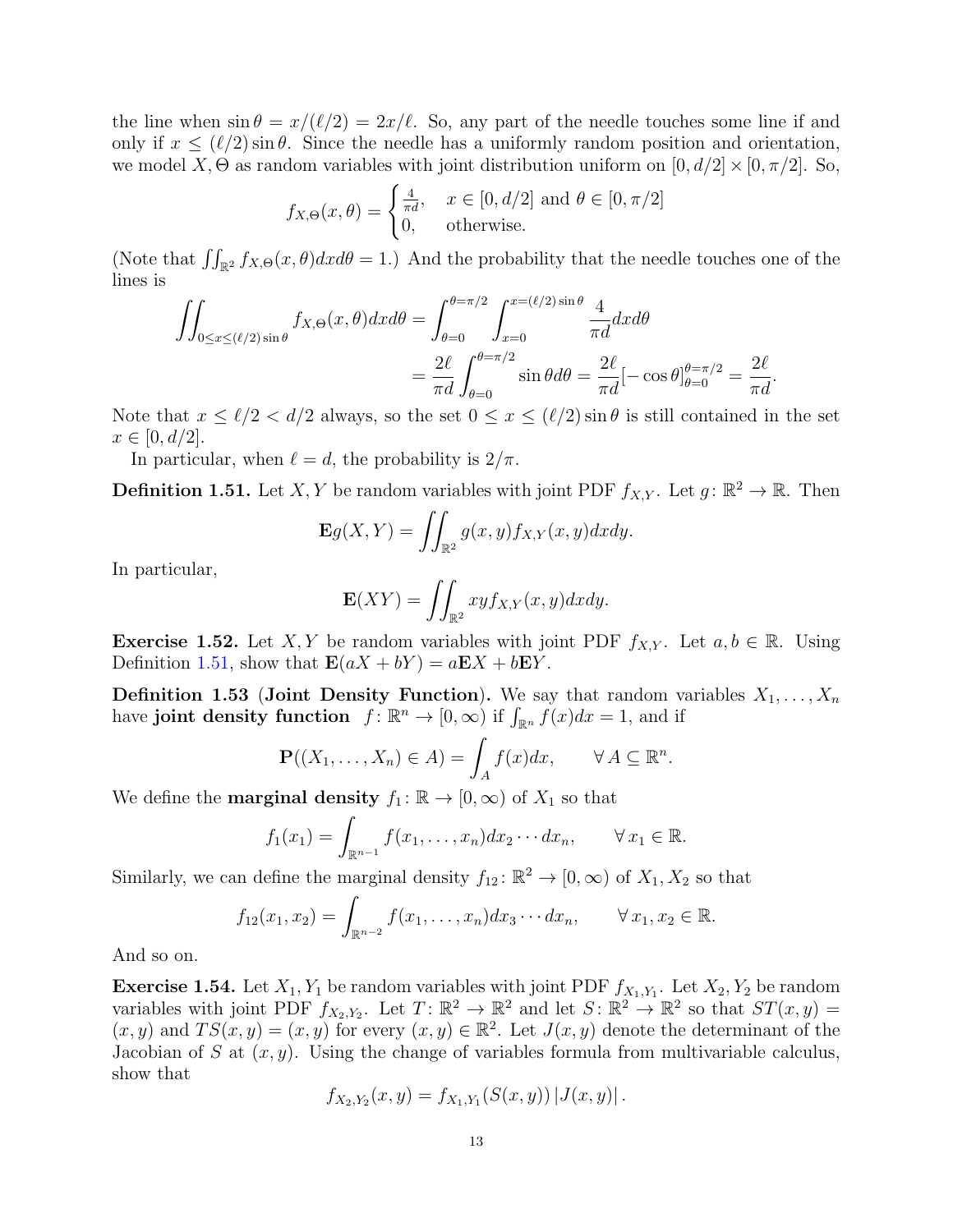We defined independence of random variables in Definition [1.17.](#page-4-1) Below is an equivalent definition (the equivalence is beyond the scope of this course).

**Definition 1.55 (Independence of Random Variables).** Let  $X_1, \ldots, X_n$  be random variables on a sample space  $\Omega$ , and let **P** be a probability law on  $\Omega$ . We say that  $X_1, \ldots, X_n$ are independent if

$$
\mathbf{P}(X_1 \leq x_1, \dots, X_n \leq x_n) = \prod_{i=1}^n \mathbf{P}(X_i \leq x_i), \qquad \forall x_1, \dots, x_n \in \mathbb{R}.
$$

**Exercise 1.56.** Let  $X_1, \ldots, X_n$  be discrete random variables. Assume that

$$
\mathbf{P}(X_1 = x_1, ..., X_n = x_n) = \prod_{i=1}^n \mathbf{P}(X_i = x_i), \qquad \forall x_1, ..., x_n \in \mathbb{R}.
$$

Show that  $X_1, \ldots, X_n$  are independent.

**Exercise 1.57.** Let  $X_1, \ldots, X_n$  be continuous random variables with joint PDF  $f: \mathbb{R}^n \to$  $[0,\infty)$ . Assume that

$$
f_{X_1,...,X_n}(x_1,...,x_n) = \prod_{i=1}^n f_{X_i}(x_i), \qquad \forall x_1,...,x_n \in \mathbb{R}.
$$

Show that  $X_1, \ldots, X_n$  are independent.

<span id="page-13-0"></span>**Exercise 1.58.** Let  $X_1, \ldots, X_n \colon \Omega \to \mathbb{R}$  be uncorrelated random variables with  $\mathbf{E} X_i^2 < \infty$ for any  $1 \leq i \leq n$ . Show that

$$
\text{var}(\sum_{i=1}^{n} X_i) = \sum_{i=1}^{n} \text{var}(X_i)
$$

**Proposition 1.59.** Let  $X_1, \ldots, X_n$  be random variables on a sample space  $\Omega$ , and let **P** be a probability law on  $\Omega$ . Assume that  $X_1, \ldots, X_n$  are pairwise independent. That is,  $X_i$  and  $X_j$  are independent whenever  $i, j \in \{1, ..., n\}$  with  $i \neq j$ . Then

$$
\text{var}(\sum_{i=1}^{n} X_i) = \sum_{i=1}^{n} \text{var}(X_i).
$$

**Proposition 1.60.** Let  $X_1, \ldots, X_n$  be independent random variables. Then

$$
\mathbf{E}(\prod_{i=1}^n X_i) = \prod_{i=1}^n \mathbf{E}(X_i).
$$

**Proposition 1.61.** Let  $0 = n_0 < n_1 < n_2 < \ldots < n_k = n$  be integers. Let  $X_1, \ldots, X_n$ be independent random variables. For any  $1 \leq i \leq k$ , let  $g_i: \mathbb{R}^{n_i - n_{i-1}} \to \mathbb{R}$ . Then the random variables  $g_1(X_1, ..., X_{n_1}), g_2(X_{n_1+1}, ..., X_{n_2}), ..., g_k(X_{n_{k-1}+1}, ..., X_{n_k})$  are independent. Consequently,

$$
\mathbf{E}(\prod_{i=1}^k g_i(X_{n_{i-1}+1},\ldots,X_{n_i})) = \prod_{i=1}^k \mathbf{E}g_i(X_{n_{i-1}+1},\ldots,X_{n_i}).
$$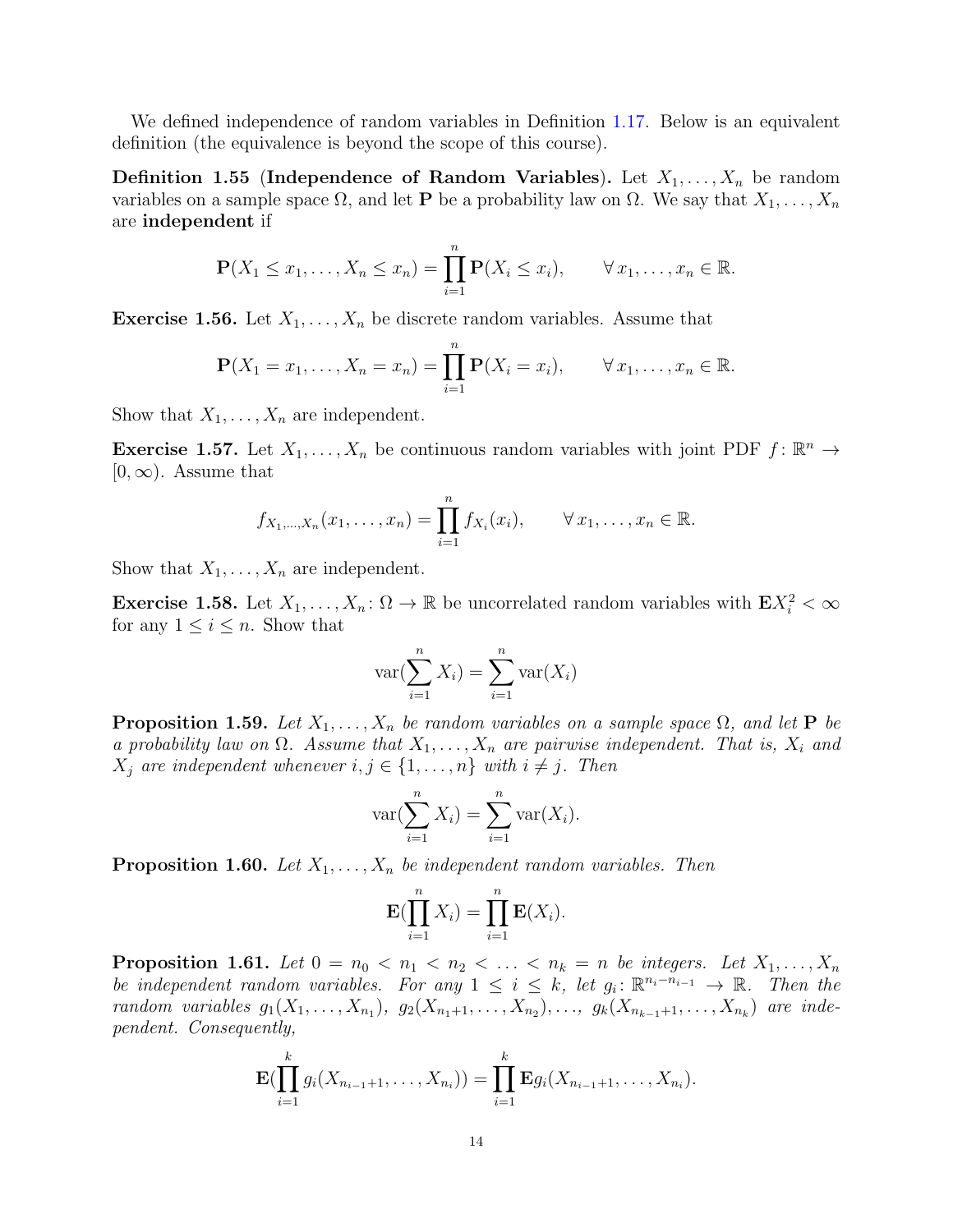**Definition 1.62** (Covariance). Let  $X$  and  $Y$  be random variables with finite variances. We define the **covariance** of X and Y, denoted  $cov(X, Y)$ , by

$$
cov(X, Y) = \mathbf{E}((X - \mathbf{E}(X))(Y - \mathbf{E}(Y))).
$$

<span id="page-14-1"></span>Remark 1.63. By the Cauchy-Schwarz inequality (see Theorem [1.99\)](#page-22-0), we have

$$
|\text{cov}(X, Y)| \le (\mathbf{E}(X - \mathbf{E}X)^2)^{1/2} (\mathbf{E}(Y - \mathbf{E}Y)^2)^{1/2}.
$$

So, the covariance is well defined if  $X, Y$  both have finite variance. Note that

$$
cov(X, X) = \mathbf{E}(X - \mathbf{E}(X))^2 = var(X).
$$

The covariance of X and Y is meant to measure whether or not X and Y are related somehow. The covariance of two random variables can be any real number. In order to more accurately measure how two random variables are "related" to each other, it is natural to divide the covariance by the product of the standard deviations, i.e. the right side of Remark [1.63.](#page-14-1)

In linear algebraic terms, if we think of the random variables  $X - EX$  and  $Y - EY$  as vectors with the inner product  $\langle X - \mathbf{E}X, Y - \mathbf{E}Y \rangle := \mathbf{E}[(X - \mathbf{E}X)(Y - \mathbf{E}Y)]$  and norm  $||(X - EX)|| := \langle X - EX, X - EX \rangle^{1/2}$ , then the covariance is the cosine of the angle between the unit vectors  $\frac{X-\mathbf{E}X}{\|X-\mathbf{E}X\|}$  and  $\frac{Y-\mathbf{E}Y}{\|Y-\mathbf{E}Y\|}$ .

**Definition 1.64 (Correlation).** Let  $\Omega$  be a sample space, let **P** be a probability law on  $\Omega$ . Let X and Y be discrete random variables on  $\Omega$  taking a finite number of values. We define the **correlation** of  $X$  and  $Y$  to be

$$
\frac{\text{cov}(X,Y)}{\sqrt{\text{var}(X)}\sqrt{\text{var}(Y)}}.
$$

From Remark [1.63,](#page-14-1) the correlation of X and Y is a real number in the interval  $[-1, 1]$ . If the correlation is 1 or  $-1$ , then  $X - EX$  is a constant multiple of  $Y - EY$  with probability 1, by the known equality case of the Cauchy-Schwarz inequality (see Theorem [1.99\)](#page-22-0). By contrast, correlation zero is analogous to  $X$  and  $Y$  being independent. However, correlation zero does not necessarily imply that  $X$  and  $Y$  are independent. Other correlation values can be thought of as an interpolations between these extreme cases.

**Exercise 1.65.** Let  $X_1, \ldots, X_n$  be random variables. Then

$$
var(\sum_{i=1}^{n} X_i) = \sum_{i=1}^{n} var(X_i) + 2 \sum_{1 \le i < j \le n} cov(X_i, X_j).
$$

<span id="page-14-0"></span>1.5. Conditional Probability and Conditional Expectation. In elementary probability theory, conditional probability and conditional expectation allow a rigorous notion for incorporating previously unknown information into a probability law.

<span id="page-14-2"></span>**Definition 1.66.** If A, B are events and if  $P(B) > 0$ , we define the **conditional probability** of A given B, denoted  $P(A|B)$ , to be

$$
\mathbf{P}(A|B) := \mathbf{P}(A \cap B) / \mathbf{P}(B).
$$

For example, if **P** is uniform on the sample space  $\Omega = \{1, 2, 3, 4, 5, 6\}$ , and if  $B = \{2, 4, 6\}$ , then  $\mathbf{P}({1}||B) = 0$  and  $\mathbf{P}({2}||B) = 1/3$ .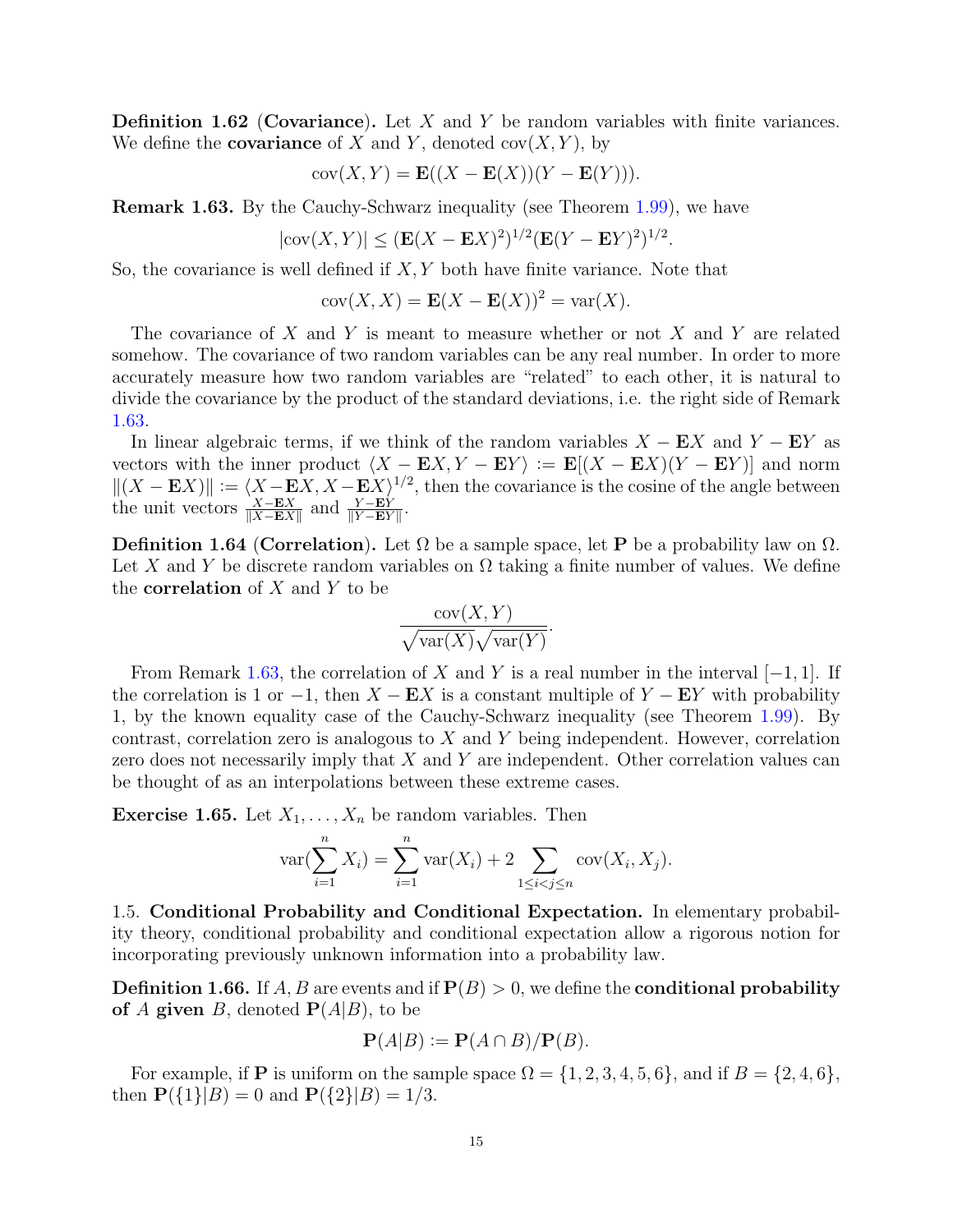Let  $X: \Omega \to [-\infty, \infty]$  be a random variable with  $\mathbf{E}|X| < \infty$ . Note that, if B is fixed, then the function  $A \mapsto \mathbf{P}(A|B)$  is itself a probability law on  $\Omega$ , so we can e.g. define the conditional expectation of a random variable X given B, denoted  $E(X|B)$ , to be the usual expectation of X with respect to the probability law  $\mathbf{P}(\cdot|B)$ .

$$
\mathbf{E}(X|B) := \mathbf{E}(X1_B)/\mathbf{P}(B).
$$

In case  $X \geq 0$ , we have the equivalent definition  $\mathbf{E}(X|B) = \int_0^\infty \mathbf{P}(X > t|B)dt$ .

If Z is a discrete random variable, i.e. if Z takes at most countably many values, and if  $P(Z = z) > 0$  for some  $z \in \mathbb{R}$ , we let  $B := \{Z = z\}$  in the above definition to define  $\mathbf{E}(X|Z=z)$ . By splitting the sample space  $\Omega$  into countably many disjoint sets  $B_1, B_2, \ldots$ such that  $\bigcup_{n=1}^{\infty} B_n = \Omega$  and  $\mathbf{P}(B_n) > 0$  for all  $n \geq 1$ , we can write

<span id="page-15-1"></span>
$$
\mathbf{P}(A) = \sum_{n=1}^{\infty} \mathbf{P}(A \cap B_n) = \sum_{n=1}^{\infty} \mathbf{P}(A|B_n) \mathbf{P}(B_n).
$$

$$
\mathbf{E}X = \sum_{n=1}^{\infty} \mathbf{E}(X1_{B_n}) = \sum_{n=1}^{\infty} \mathbf{E}(X|B_n) \mathbf{P}(B_n).
$$
(1)

By breaking up expected values or probabilities into pieces in this way, sometimes the quantities on the right side are easier to compute, allowing computation of the left side.

There is a way to condition on events with probability zero, but we will not do so here.

<span id="page-15-0"></span>**Proposition 1.67.** Let B be a fixed subset of some sample space  $\Omega$ . Let P be a probability law on  $\Omega$ . Assume that  $P(B) > 0$ . Given any subset A in  $\Omega$ , define  $P(A|B) = P(A \cap B)/P(B)$ as above. Then  $P(A|B)$  is itself a probability law on  $\Omega$ .

*Proof.* We first verify Axiom (i). Let  $A \subseteq \Omega$ . Since Axiom (i) holds for **P** by assumption, we have  $P(A \cap B) > 0$ . Therefore,  $P(A|B) = P(A \cap B)/P(B) > 0$ .

We now verify Axiom (iii). Note that  $P(\Omega|B) = P(\Omega \cap B)/P(B) = P(B \cap B)/P(B) =$  ${\bf P}(B)/{\bf P}(B)=1.$ 

We now verify Axiom (ii). Let  $A, C \subseteq \Omega$  with  $A \cap C = \emptyset$ . Since A and C are disjoint, we know that  $A \cap B$  and  $C \cap B$  are disjoint. So, we can apply Axiom (ii) for **P** to the sets  $A \cap B$  and  $C \cap B$ . So,

$$
\mathbf{P}(A \cup C|B)\mathbf{P}(B) = \mathbf{P}((A \cup C) \cap B) = \mathbf{P}((A \cap B) \cap (C \cap B)), \text{ by Proposition 1.6(ii)}
$$
  
=  $\mathbf{P}(A \cap B) + \mathbf{P}(C \cap B) = \mathbf{P}(A|B)\mathbf{P}(B) + \mathbf{P}(C|B)\mathbf{P}(B).$ 

Dividing both sides by  $P(B)$  implies that Axiom (ii) holds for two sets. To verify that additivity holds for a countable number of sets, let  $A_1, A_2, \ldots$  be subsets of  $\Omega$  such that  $A_i \cap A_j = \emptyset$  whenever  $i, j$  are positive integers with  $i \neq j$ . Since  $A_i \cap A_j = \emptyset$  whenever  $i \neq j$ , we have  $(A_i \cap B) \cap (A_j \cap B) = \emptyset$ . So, using Exercise [1.9,](#page-2-1) and Axiom (ii) for **P**,

$$
\mathbf{P}(B)\mathbf{P}\left(\left.\bigcup_{k=1}^{\infty} A_k \middle| B\right) = \mathbf{P}\left(\left(\bigcup_{k=1}^{\infty} A_k\right) \cap B\right) = \mathbf{P}\left(\bigcup_{k=1}^{\infty} (A_k \cap B)\right), \text{ by Exercise 1.9}
$$

$$
= \sum_{k=1}^{\infty} \mathbf{P}(A_k \cap B) = \mathbf{P}(B) \sum_{k=1}^{\infty} \mathbf{P}(A_k | B)
$$

So, Axiom (ii) holds. In conclusion,  $P(A|B)$  is a probability law on  $\Omega$ .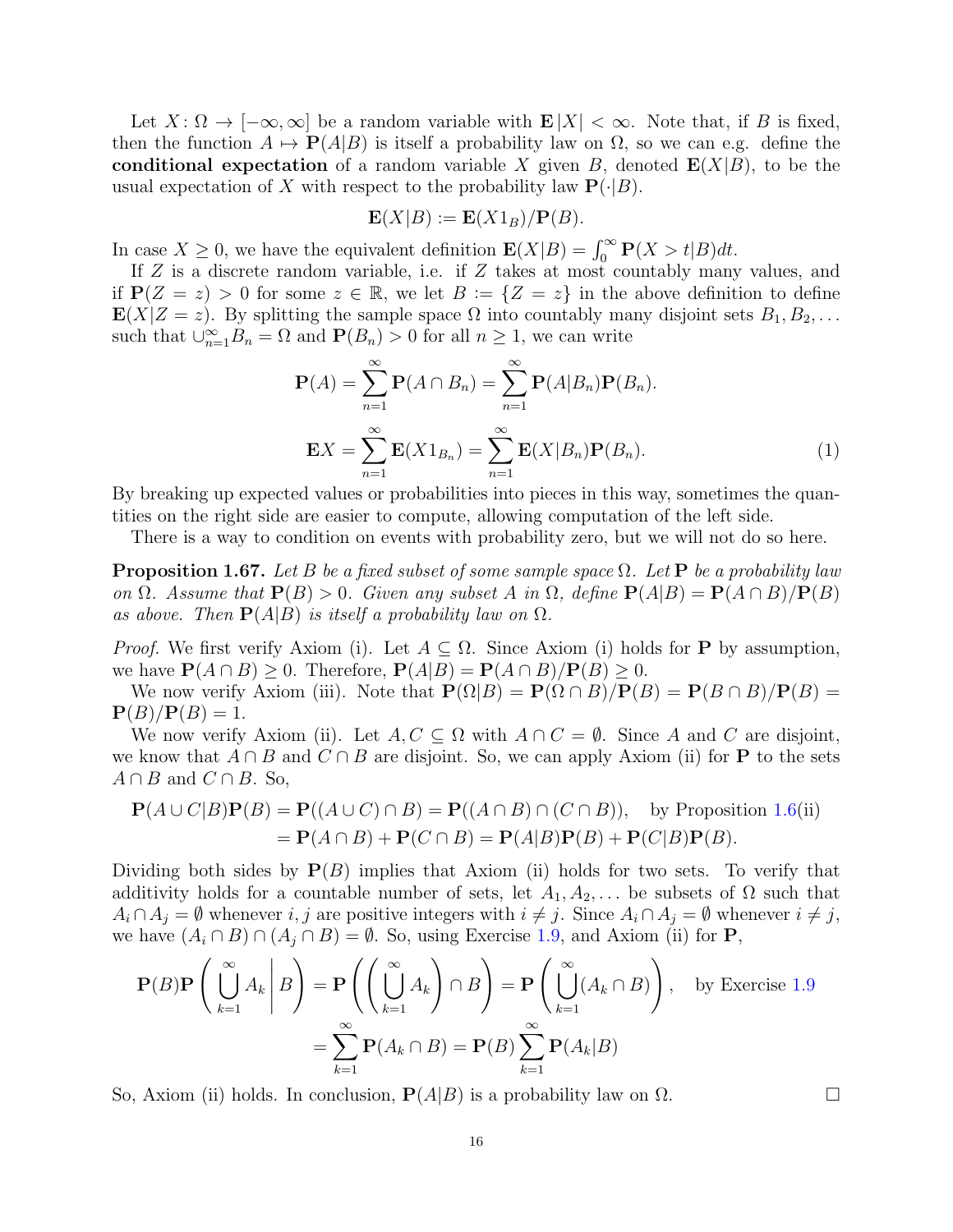Remark 1.68. Proposition [1.67](#page-15-0) implies that facts from Proposition [1.13](#page-3-1) apply also to conditional probabilities. For example, using the notation of Proposition [1.67,](#page-15-0) we have  $\mathbf{P}(A \cup C|B) \leq \mathbf{P}(A|B) + \mathbf{P}(C|B).$ 

Example 1.69 (Medical Testing). Suppose a test for a disease is 99% accurate. That is, if you have the disease, the test will be positive with 99% probability. And if you do not have the disease, the test will be negative with 99% probability. Suppose also the disease is fairly rare, so that roughly 1 in 10, 000 people have the disease. If you test positive for the disease, with what probability do you actually have the disease?

The answer is unfortunately around 1/100. To see this, let's consider the probabilities. Let  $B$  be the event that you test positive for the disease. Let  $A$  be the event that you actually have the disease. We want to compute  $P(A|B)$ . We have

$$
\mathbf{P}(A|B) = \mathbf{P}(A \cap B)/\mathbf{P}(B) = (\mathbf{P}(A)/\mathbf{P}(B))\mathbf{P}(A \cap B)/\mathbf{P}(A) = (\mathbf{P}(A)/\mathbf{P}(B))\mathbf{P}(B|A).
$$

We are given that  $P(A) = 10^{-4}$ ,  $P(B|A) = .99$  and  $P(B|A<sup>c</sup>) = .01$ . To compute  $P(B)$ , we write  $B = (B \cap A) \cup (B \cap A^c)$ , so that

$$
\mathbf{P}(B) = \mathbf{P}(B \cap A) + \mathbf{P}(B \cap A^c) = \mathbf{P}(B|A)\mathbf{P}(A) + \mathbf{P}(B|A^c)\mathbf{P}(A^c)
$$
  
= .99(10<sup>-4</sup>) + .01(1 -  $\mathbf{P}(A)$ ) = .99(10<sup>-4</sup>) + .01(1 - 10<sup>-4</sup>) ≈ 10<sup>-2</sup>.

In conclusion,

$$
\mathbf{P}(A|B) = \frac{10^{-4}}{\mathbf{P}(B)}(.99) \approx 10^{-4}10^2 = 10^{-2}.
$$

So, even though the test is fairly accurate from a certain perspective, a positive test result does not say very much.

Many people find this result counterintuitive, though the following reasoning can help to explain the result. Suppose we have a population of 10, 000 people. Then roughly 1 person in the population has the disease. Suppose everyone is given the test. Since 9, 999 people are healthy and the test is 99% accurate, around 100 healthy people will test positive for the disease. Meanwhile, the 1 sick person will most likely test positive for the disease. So, out of around 101 people testing positive for the disease, only 1 of them actually has the disease. So,  $\mathbf{P}(A|B)$  is roughly  $1/101 \approx 10^{-2}$ .

<span id="page-16-0"></span>Definition 1.70 (Conditioning a Continuous Random Variable on a Set). Let X be a continuous random variable on a sample space  $\Omega$ . Let  $A \subseteq \Omega$  with  $P(A) > 0$ . The conditional PDF  $f_{X|A}$  of X given A is defined to be the function  $f_{X|A}$  satisfying

$$
\mathbf{P}(X \in B | A) = \int_B f_{X|A}(x) dx, \qquad \forall B \subseteq \mathbb{R}.
$$

**Example 1.71.** Suppose  $A' \subseteq \mathbb{R}$  and we condition on X satisfying  $X \in A'$ . That is, A is the event  $A = \{X \in A'\}$ . Then, using Definition [1.66,](#page-14-2)

$$
\mathbf{P}(X \in B | A) = \mathbf{P}(X \in B | X \in A') = \frac{\mathbf{P}(X \in B, X \in A')}{\mathbf{P}(X \in A')} = \frac{\int_{B \cap A'} f_X(x) dx}{\mathbf{P}(X \in A')}.
$$

So, using Definition [1.70,](#page-16-0) in this case we have

$$
f_{X|A}(x) = \begin{cases} \frac{f_X(x)}{\mathbf{P}(X \in A')}, & x \in A' \\ 0, & \text{otherwise.} \end{cases}
$$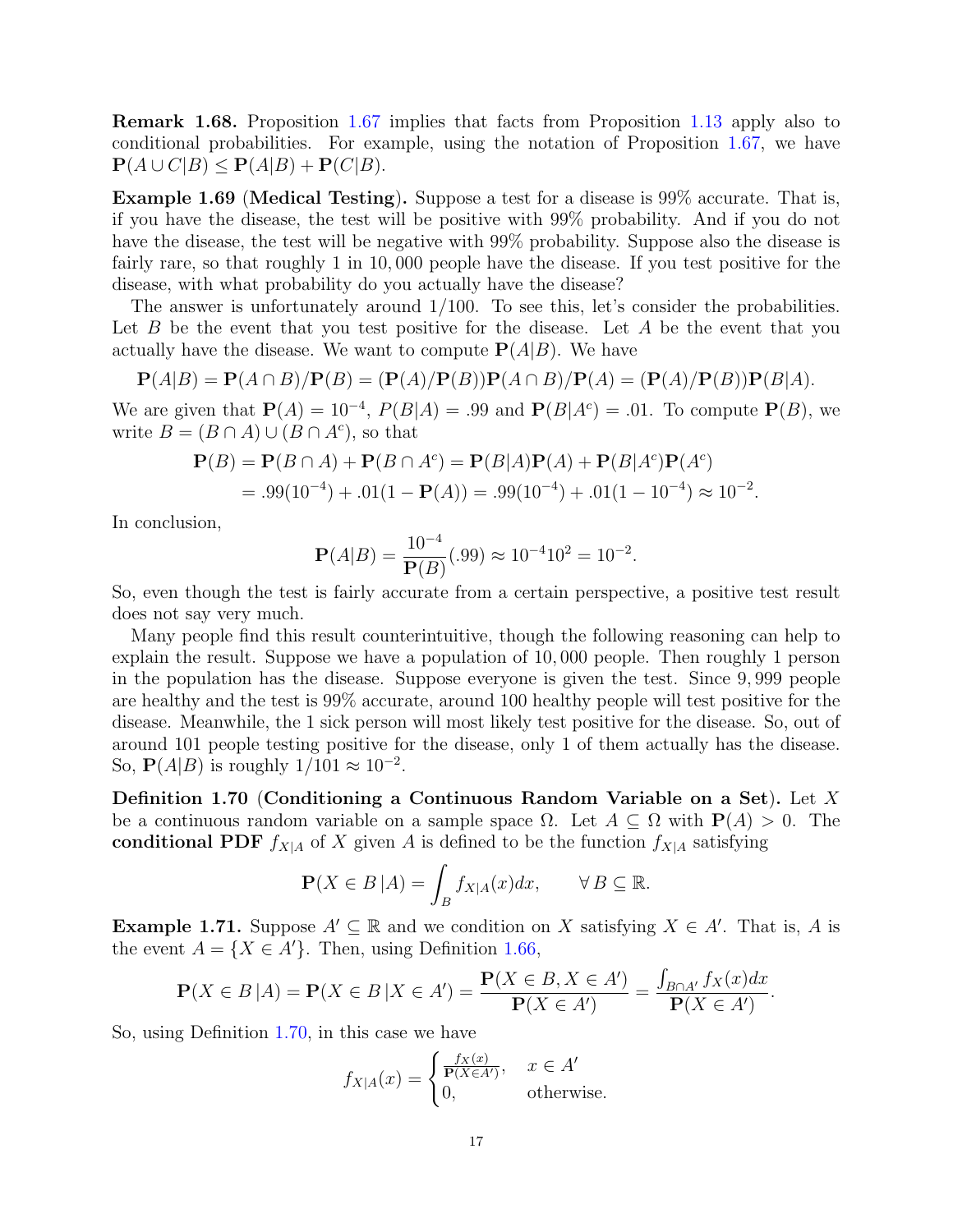**Example 1.72.** Suppose you go to the bus stop, and the time  $T$  between successive arrivals of the bus is an exponential random variable with parameter  $\lambda > 0$ . Let  $t > 0$ . Suppose you go to the bus stop and someone says the last bus came t minutes ago. Let  $A$  be the event that  $T > t$ . That is, we will take it as given that  $T > t$ , i.e. that up to time t, the bus has not yet arrived. Let X be the time you need to wait until the next bus arrives. Let  $x > 0$ . Using Definition [1.66](#page-14-2) and Example [1.25,](#page-6-2)

$$
\mathbf{P}(X > x | A) = \mathbf{P}(T > t + x | T > t) = \frac{\mathbf{P}(T > t + x, T > t)}{\mathbf{P}(T > t)} = \frac{\mathbf{P}(T > t + x)}{\mathbf{P}(T > t)}
$$

$$
= \frac{\lambda \int_{t+x}^{\infty} e^{-\lambda s} ds}{\lambda \int_{t}^{\infty} e^{-\lambda s} ds} = \frac{e^{-\lambda(t+x)}}{e^{-\lambda t}} = e^{-\lambda x} = \lambda \int_{x}^{\infty} e^{-\lambda s} ds.
$$

From Definition [1.70,](#page-16-0)  $\mathbf{P}(X > x | A) = \int_x^{\infty} f_{X|A}(x) dx$ . That is,  $f_{X|A}(x) = \lambda e^{-\lambda x}$ . That is,  $X|A$  is also an exponential random variable with parameter  $\lambda$ . That is, even though we know the bus has not arrived for t minutes, this does not at all affect our prediction for the arrival of the next bus.

This property is called the memoryless property of the exponential random variable.

**Exercise 1.73.** Suppose you go to the bus stop, and the time  $T$  between successive arrivals of the bus is anything between 0 and 30 minutes, with all arrival times being equally likely.

Suppose you get to the bus stop, and the bus just leaves as you arrive. How long should you expect to wait for the next bus? What is the probability that you will have to wait at least 15 minutes for the next bus to arrive?

On a different day, suppose you go to the bus stop and someone says the last bus came 10 minutes ago. How long should you expect to wait for the next bus? What is the probability that you will have to wait at least 10 minutes for the next bus to arrive?

**Exercise 1.74.** Let  $A_1, A_2, \ldots$  be disjoint events such that  $P(A_i) = 2^{-i}$  for each  $i \ge 1$ . Assume  $\bigcup_{i=1}^{\infty} A_i = \Omega$ . Let X be a random variable such that  $\mathbf{E}(X|A_i) = (-1)^{i+1}$  for each  $i \geq 1$ . Compute **E**X.

<span id="page-17-0"></span>**Definition 1.75 (Conditioning one Random Variable on Another).** Let  $X$  and  $Y$  be continuous random variables with joint PDF  $f_{X,Y}$ . Fix some  $y \in \mathbb{R}$  with  $f_Y(y) > 0$ . For any  $x \in \mathbb{R}$ , define the **conditional PDF** of X, given that  $Y = y$  by

$$
f_{X|Y}(x|y) = \frac{f_{X,Y}(x,y)}{f_Y(y)}, \qquad \forall x \in \mathbb{R}.
$$

We also define the **conditional expectation** of X given  $Y = y$  by

$$
\mathbf{E}(X|Y=y) = \int_{-\infty}^{\infty} x f_{X|Y}(x|y) dx.
$$

From Definition [1.48,](#page-11-0) note that  $\int_{-\infty}^{\infty} f_{X|Y}(x|y)dx = 1$ . So,  $f_{X|Y}(x|y)$  is a probability distribution function.

Example 1.76. We continue the dart board example from Example [1.49.](#page-11-1) Suppose X and Y have a joint PDF so that

$$
\mathbf{P}((X,Y)\in A) = \frac{1}{2\pi} \iint_A e^{-(x^2+y^2)/2} dx dy, \qquad \forall A \subseteq \mathbb{R}^2.
$$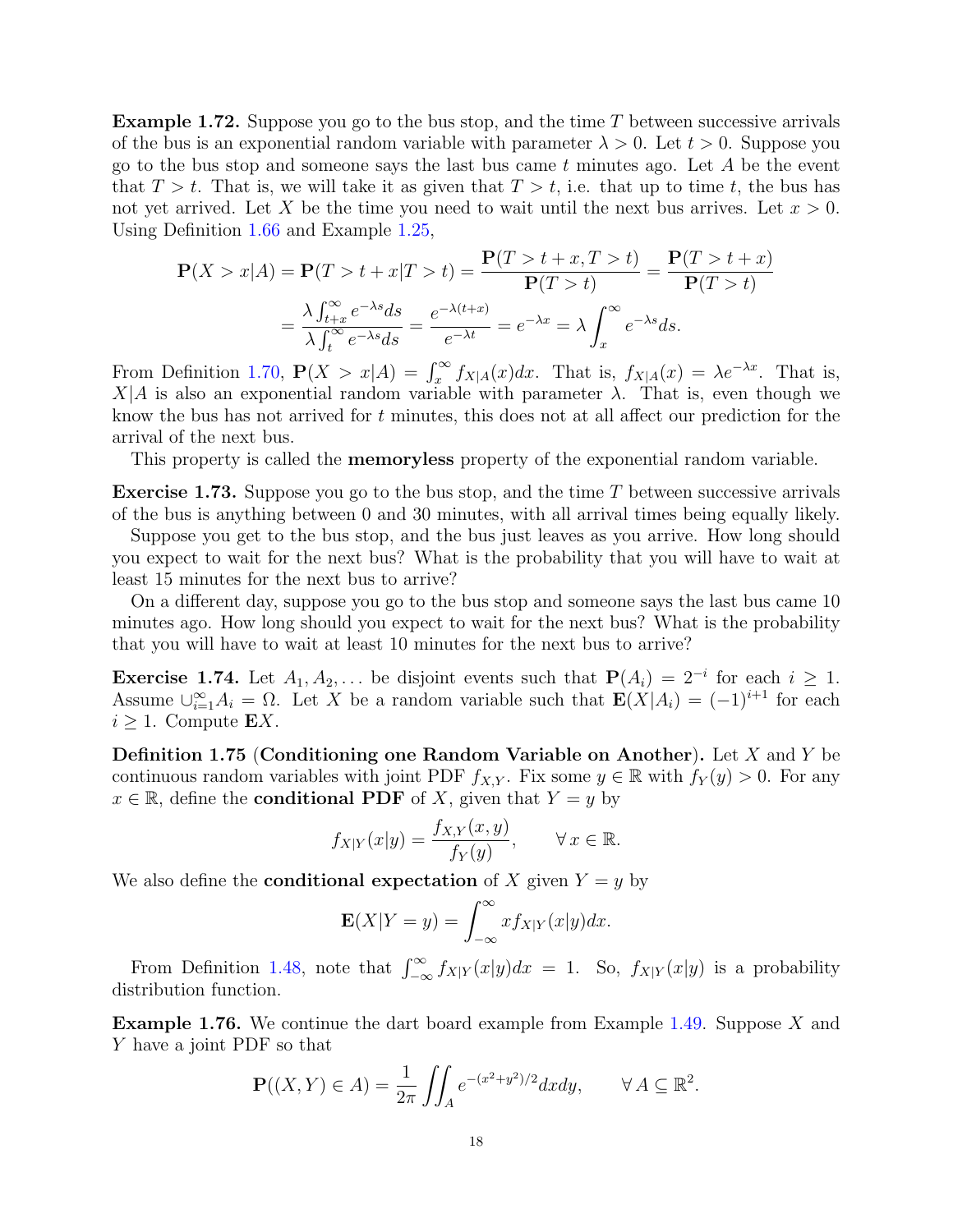We verified the marginals are both standard Gaussians:

$$
f_X(x) = \frac{1}{\sqrt{2\pi}} e^{-x^2/2}, \quad \forall x \in \mathbb{R}, \quad f_Y(y) = \frac{1}{\sqrt{2\pi}} e^{-y^2/2} \quad \forall y \in \mathbb{R}.
$$

So, in this particular example, we have

$$
f_{X|Y}(x|y) = \frac{f_{X,Y}(x,y)}{f_Y(y)} = \frac{\frac{1}{2\pi}e^{-(x^2+y^2)/2}}{\frac{1}{\sqrt{2\pi}}e^{-y^2/2}} = \frac{1}{\sqrt{2\pi}}e^{-x^2/2}.
$$

That is, in this particular example, conditioning  $X$  on  $Y$  does not at all change  $X$ .

**Example 1.77.** Suppose X and Y have a joint PDF given by  $f_{X,Y}(x,y) = \frac{1}{\pi}$  if  $x^2 + y^2 \le 1$ , and  $f_{X,Y}(x, y) = 0$  otherwise. Let's compute the marginals first, and then determine the conditional PDFs. Let  $x, y \in \mathbb{R}$  with  $x^2 + y^2 \leq 1$ . Using Definition [1.48,](#page-11-0)

$$
f_X(x) = \int_{-\infty}^{\infty} f_{X,Y}(x, y) dy = \int_{y=-\sqrt{1-x^2}}^{y=\sqrt{1-x^2}} \frac{1}{\pi} dy = \frac{2\sqrt{1-x^2}}{\pi}.
$$

$$
f_Y(y) = \int_{-\infty}^{\infty} f_{X,Y}(x, y) dx = \int_{x=-\sqrt{1-y^2}}^{x=\sqrt{1-y^2}} \frac{1}{\pi} dx = \frac{2\sqrt{1-y^2}}{\pi}.
$$

So, if  $x^2 + y^2 \leq 1$ , then

$$
f_{X|Y}(x|y) = \frac{f_{X,Y}(x,y)}{f_Y(y)} = \frac{1/\pi}{2\sqrt{1-y^2}/\pi} = \frac{1}{2\sqrt{1-y^2}}.
$$

Similarly,

$$
f_{Y|X}(y|x) = \frac{1}{2\sqrt{1-x^2}}.
$$

That is, in this particular example, conditioning  $X$  on  $Y$  can drastically change  $X$ . For example, X conditioned on  $Y = 0$ , and X conditioned on  $Y = 1/2$  have very different PDFs.

The following Theorem is a version of [\(1\)](#page-15-1) for continuous random variables.

**Theorem 1.78 (Total Expectation Theorem).** Let  $X, Y$  be continuous random variables. Assume that  $f_{X,Y} : \mathbb{R}^2 \to \mathbb{R}$  is a continuous function. Then

$$
\mathbf{E}(X) = \int_{-\infty}^{\infty} \mathbf{E}(X|Y=y) f_Y(y) dy.
$$

*Proof.* Using Definition [1.75](#page-17-0) and then Definition [1.48,](#page-11-0)

$$
\int_{-\infty}^{\infty} \mathbf{E}(X|Y=y) f_Y(y) dy = \int_{-\infty}^{\infty} \left( \int_{-\infty}^{\infty} x f_{X|Y}(x|y) dx \right) f_Y(y) dy
$$
  
= 
$$
\int_{-\infty}^{\infty} \left( \int_{-\infty}^{\infty} x f_{X|Y}(x|y) f_Y(y) dy \right) dx = \int_{-\infty}^{\infty} \int_{-\infty}^{\infty} x f_{X,Y}(x,y) dy dx
$$
  
= 
$$
\int_{-\infty}^{\infty} x f_X(x) dx = \mathbf{E} X.
$$

 $\Box$ 

In the above proof, we used the following Theorem from analysis.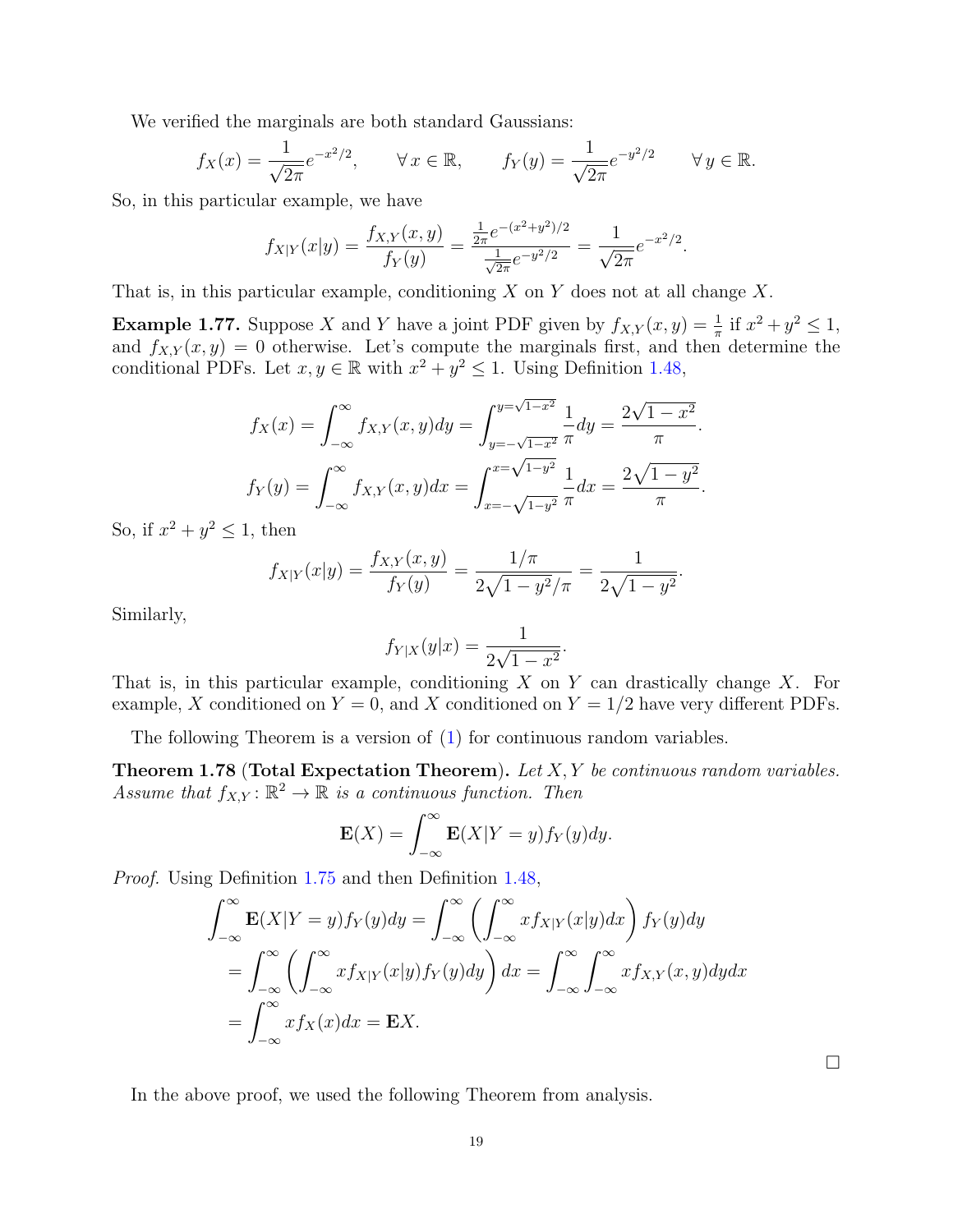**Theorem 1.79 (Fubini Theorem).** Let  $h: \mathbb{R}^2 \to \mathbb{R}$  be a continuous function such that  $\iint_{\mathbb{R}^2} |h(x,y)| \, dx dy < \infty$ . Then

$$
\iint_{\mathbb{R}^2} h(x, y) dx dy = \int_{\mathbb{R}} \left( \int_{\mathbb{R}} h(x, y) dx \right) dy = \int_{\mathbb{R}} \left( \int_{\mathbb{R}} h(x, y) dy \right) dx.
$$

<span id="page-19-1"></span>Theorem 1.80 (Fubini Theorem for Sums). Let  $\{a_{ij}\}_{i,j\geq 0}$  be a doubly-infinite array of nonnegative numbers. Then

$$
\sum_{i=0}^{\infty} \left( \sum_{j=0}^{\infty} a_{ij} \right) = \sum_{j=0}^{\infty} \left( \sum_{i=0}^{\infty} a_{ij} \right).
$$

**Exercise 1.81.** Find a doubly-infinite array of real numbers  $\{a_{ij}\}_{i,j\geq 0}$  such that

$$
\sum_{i=0}^{\infty} \left( \sum_{j=0}^{\infty} a_{ij} \right) = 1 \neq 0 = \sum_{j=0}^{\infty} \left( \sum_{i=0}^{\infty} a_{ij} \right).
$$

(Hint: the array can be chosen to have all entries either  $-1, 0$ , or 1. And most of the entries can be chosen to be 0.)

**Exercise 1.82.** Let X, Y be random variables. For any  $y \in \mathbb{R}$ , assume that  $\mathbf{E}(X|Y=y)$  =  $e^{-|y|}$ . Also, assume that Y has an exponential distribution with parameter  $\lambda = 2$ . Compute EX.

## <span id="page-19-0"></span>1.6. Functions of Random Variables.

**Proposition 1.83.** Let X be a continuous random variable with density function  $f_X : \mathbb{R} \to$ [0,∞). Let  $g: \mathbb{R} \to \mathbb{R}$  be continuous. Let  $Y := g(X)$ . Assume that  $f_X$  is a continuous function. Then for any  $y \in \mathbb{R}$ ,

$$
f_Y(y) = \frac{d}{dy} \int_{\{x \in \mathbb{R} : g(x) \le y\}} f_X(x) dx.
$$

*Proof.* Let  $A \subseteq \mathbb{R}$ . Recall that  $f_X$  is defined so that

$$
\mathbf{P}(X \in A) = \int_A f_X(x) dx.
$$

So, if we let  $y \in \mathbb{R}$  and if we define  $A := \{x \in \mathbb{R} : g(x) \leq y\}$ , we have

$$
F_Y(y) = \mathbf{P}(Y \le y) = \mathbf{P}(g(X) \le y) = \mathbf{P}(X \in A) = \int_A f_X(x)dx = \int_{\{x \in \mathbb{R} : g(x) \le y\}} f_X(x)dx.
$$

So, if  $F_Y$  is differentiable,  $\frac{d}{dy}F_Y(y) = f_Y(y)$  for all  $y \in \mathbb{R}$ , completing the proof by the Fundamental Theorem of Calculus, Theorem [1.42.](#page-10-1)

**Example 1.84.** Let X be a uniformly distributed random variable on  $[-1, 1]$ , and let  $g: \mathbb{R} \to$ R so that  $g(x) = x^3$  for any  $x \in \mathbb{R}$ . Let  $Y := g(X)$ . Then for any  $y \in \mathbb{R}$ ,

$$
f_Y(y) = \frac{d}{dy} \int_{\{x \in \mathbb{R} : g(x) \le y\}} f_X(x) dx = \frac{d}{dy} \int_{\{x \in [-1,1] : x^3 \le y\}} \frac{1}{2} dx.
$$

If  $y < -1$  the integral is zero. If  $y > 1$ , the integral is 1. And if  $y \in [-1, 1]$ , we have

$$
f_Y(y) = \frac{d}{dy} \frac{1}{2} \int_{x=-1}^{x=y^{1/3}} dx = \frac{1}{2} \frac{d}{dy} [y^{1/3} + 1] = \frac{1}{6} y^{-2/3}.
$$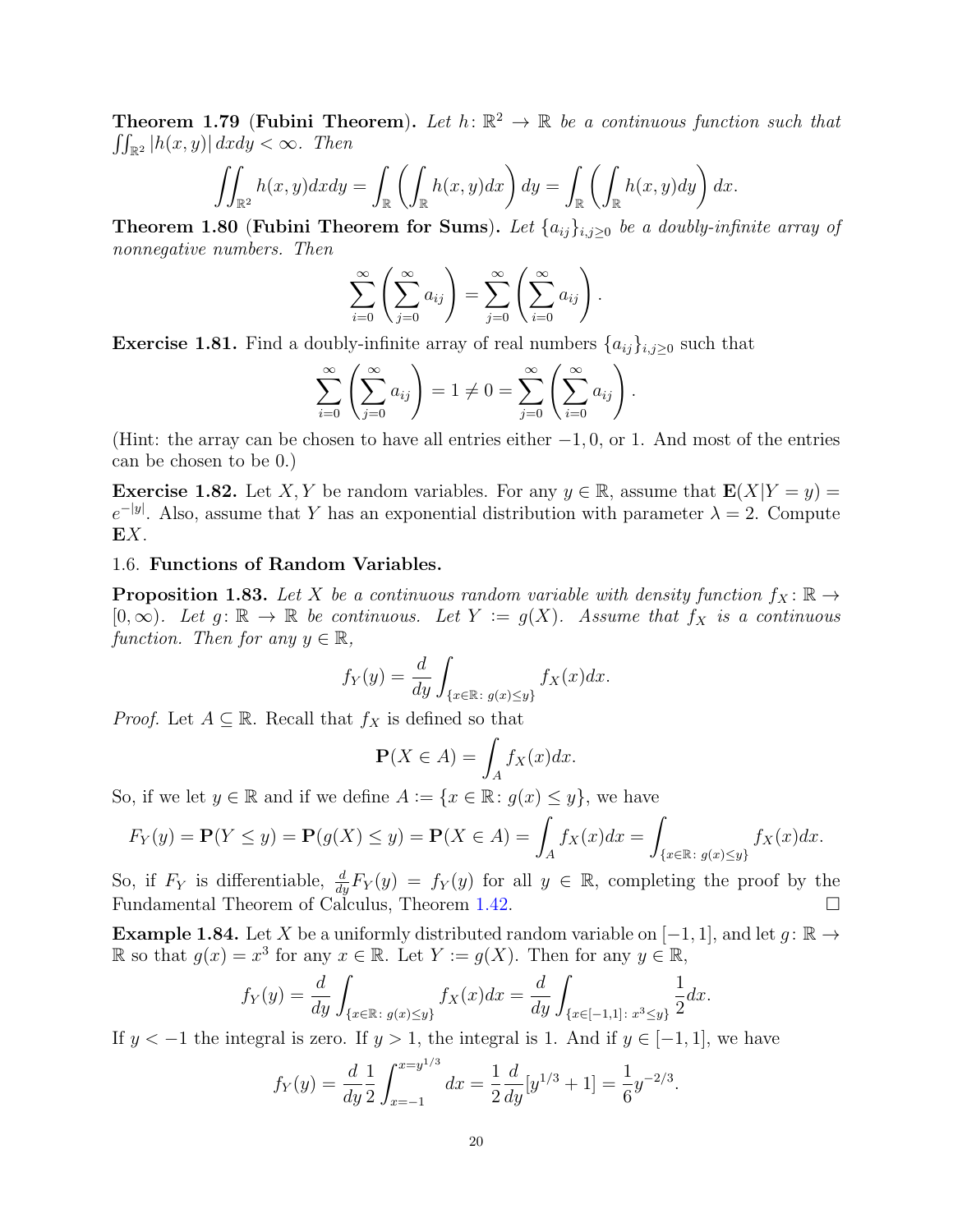And if  $y \notin [-1, 1]$ , we have  $f_Y(y) = 0$ .

**Definition 1.85 (Monotonic Function).** Let  $I, J \subseteq \mathbb{R}$  be open intervals. Let  $g: I \to J$ . We say that g is **strictly increasing** if, for any  $x, y \in I$  with  $x > y$ , we have  $g(x) > g(y)$ . We say that g is **strictly decreasing** if, for any  $x, y \in I$  with  $x > y$ , we have  $g(x) < g(y)$ . We say that g is strictly monotonic if g is either strictly increasing or strictly decreasing.

<span id="page-20-0"></span>Remark 1.86 (Monotonic Functions are Invertible). Let  $I, J \subseteq \mathbb{R}$  be open intervals. Let  $g: I \to J$  be a monotonic function with range J. As we recall from calculus, g has an inverse. That is, there exists a monotonic function  $h: J \to I$  such that  $g(h(x)) = x$  for every  $x \in J$  and  $h(g(x)) = x$  for every  $x \in I$ . Also, as we recall from calculus, if g is differentiable with  $g'(x) \neq 0$  for all  $x \in I$ , then h is differentiable, and by differentiating the identity  $h(q(x)) = x$  and applying the chain rule, we get

$$
\frac{d}{dx}h(g(x)) = \frac{1}{g'(x)}, \qquad \forall x \in I.
$$

Or, written another way (defining  $y := g(x)$ , so that  $x = h(y)$ ),

$$
h'(y) = \frac{1}{g'(h(y))}, \qquad \forall y \in J.
$$

If we graph g and h, then h is obtained by reflecting g across the line  $\{(x, y) \in \mathbb{R}^2 : x = y\}.$ Similarly, g is obtained by reflecting h across the line  $\{(x, y) \in \mathbb{R}^2 : x = y\}.$ 

**Proposition 1.87.** Let X be a continuous random variable such that  $F_X$  is differentiable. Let  $I, J \subseteq \mathbb{R}$  be open intervals. Let  $g: I \to J$  be a monotonic, differentiable function with range J. Assume that  $g'(x) \neq 0$  for every  $x \in I$ . Let  $Y := g(X)$ . Let  $h: J \to I$  be the inverse of g. Then for any  $y \in J$ ,

$$
f_Y(y) = f_X(h(y)) \cdot \left| \frac{d}{dy} h(y) \right| = f_X(h(y)) \cdot \frac{1}{|g'(h(y))|}.
$$

*Proof.* Let  $y \in J$ . First, assume g is strictly increasing. Then

$$
F_Y(y) = \mathbf{P}(Y \le y) = \mathbf{P}(g(X) \le y) = \mathbf{P}(X \le h(y)) = F_X(h(y)).
$$

Since  $F_X$  and h are differentiable, the Chain Rule then proves the first equality, using also the Fundamental Theorem of Calculus, Theorem [1.42.](#page-10-1). The second equality follows from Remark [1.86,](#page-20-0) where we noted that

$$
\frac{d}{dy}h(y) = \frac{1}{g'(h(y))}, \qquad \forall y \in J.
$$

**Exercise 1.88.** Let X be a uniformly distributed random variable on  $[0, 1]$ . Find the PDF of  $-\log(X)$ .

**Exercise 1.89.** Let X be a standard normal random variable. Find the PDF of  $e^X$ .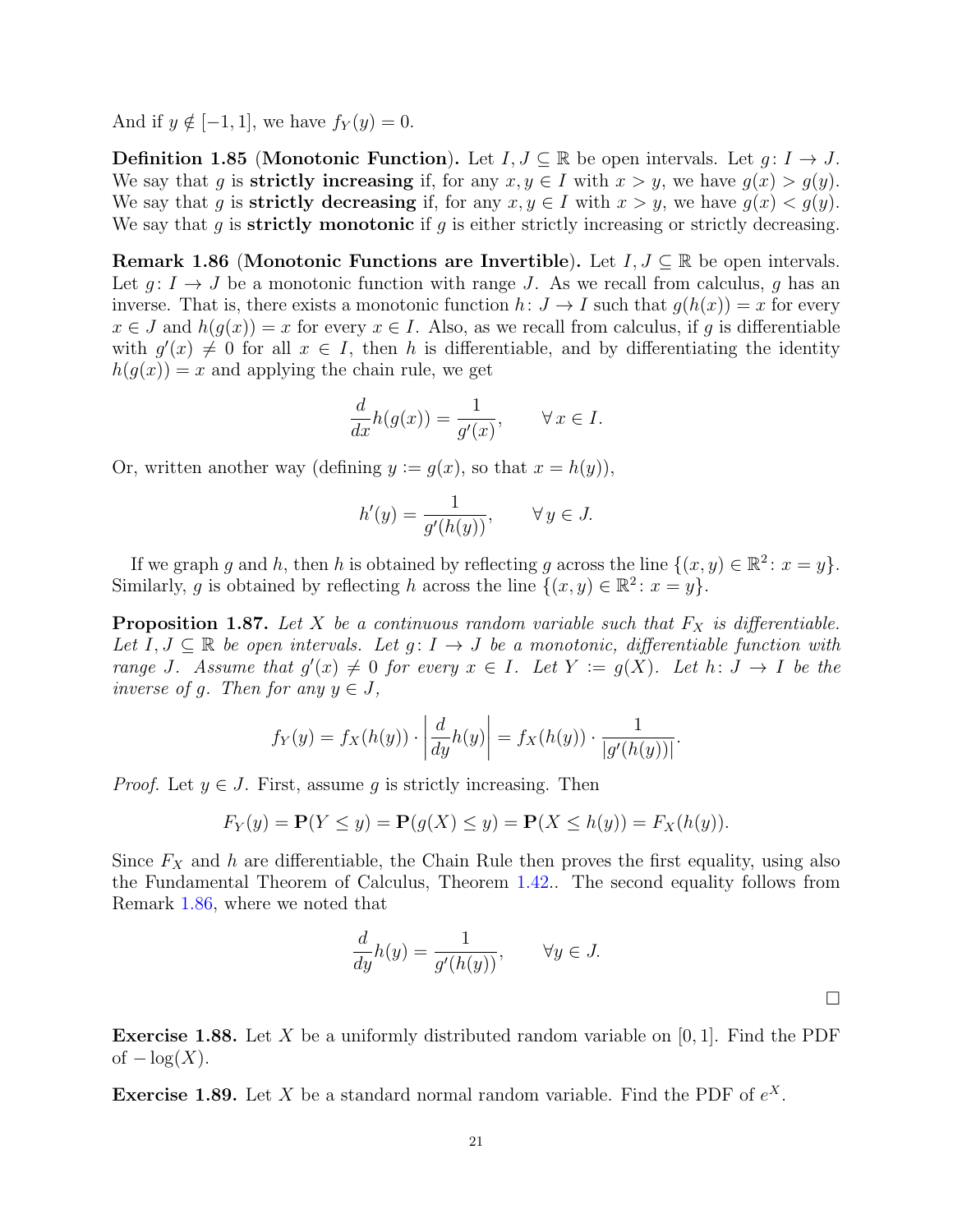#### <span id="page-21-0"></span>1.7. Inequalities.

<span id="page-21-1"></span>**Exercise 1.90.** Let  $\phi: \mathbb{R} \to \mathbb{R}$ . We say that  $\phi$  is **convex** if, for any  $x, y \in \mathbb{R}$  and for any  $t \in [0, 1]$ , we have

$$
\phi(tx + (1-t)y) \le t\phi(x) + (1-t)\phi(y).
$$

Let  $\phi: \mathbb{R} \to \mathbb{R}$ . Show that  $\phi$  is convex if and only if: for any  $y \in \mathbb{R}$ , there exists a constant a and there exists a function  $L: \mathbb{R} \to \mathbb{R}$  defined by  $L(x) = a(x - y) + \phi(y), x \in \mathbb{R}$ , such that  $L(y) = \phi(y)$  and such that  $L(x) \leq \phi(x)$  for all  $x \in \mathbb{R}$ . (In the case that  $\phi$  is differentiable, the latter condition says that  $\phi$  lies above all of its tangent lines.)

(Hint: Suppose  $\phi$  is convex. If x is fixed and y varies, show that  $\frac{\phi(y) - \phi(x)}{y - x}$  increases as y increases. Draw a picture. What slope a should L have at  $x$ ?)

<span id="page-21-4"></span>Exercise 1.91 (Jensen's Inequality). Let  $X: \Omega \to [-\infty, \infty]$  be a random variable. Let  $\phi: \mathbb{R} \to \mathbb{R}$  be convex. Assume that  $\mathbf{E}|X| < \infty$  and  $\mathbf{E} |\phi(X)| < \infty$ . Then

$$
\phi(\mathbf{E}X) \le \mathbf{E}\phi(X).
$$

(Hint: use Exercise [1.90](#page-21-1) with  $y := EX$ .) Deduce the **triangle inequality**:

$$
|\mathbf{E}X| \le \mathbf{E} |X|.
$$

<span id="page-21-2"></span>Exercise 1.92 (Markov's Inequality). Let  $X: \Omega \to [-\infty, \infty]$  be a random variable. Then

$$
\mathbf{P}(|X| \ge t) \le \frac{\mathbf{E}|X|}{t}, \qquad \forall \, t > 0.
$$

(Hint: multiply both sides by t and use monotonicity of  $\bf{E}$ .)

<span id="page-21-3"></span>**Corollary 1.93.** If n is a positive integer, then

$$
\mathbf{P}(|X| \ge t) \le \frac{\mathbf{E}|X|^n}{t^n}, \qquad \forall \, t > 0.
$$

Proof. From Markov's Inequality, Exercise [1.92,](#page-21-2)

$$
\mathbf{P}(|X| \ge t) = \mathbf{P}(|X|^n \ge t^n) \le \frac{\mathbf{E}|X|^n}{t^n}, \qquad \forall t > 0.
$$

We refer to  $\mathbf{E}|X|^n$  as the  $n^{th}$  moment of X.

**Definition 1.94 (Variance).** Let  $X: \Omega \to [-\infty, \infty]$  be a random variable with  $\mathbf{E}|X| < \infty$ and  $\mathbf{E} X^2 < \infty$ . We define the **variance** of X, denoted var $(X)$ , to be

$$
var(X) := \mathbf{E}(X - \mathbf{E}X)^2 = \mathbf{E}X^2 - (\mathbf{E}X)^2.
$$

**Remark 1.95.** By Jensen's Inequality, if  $\mathbf{E} X^2 < \infty$ , then  $\mathbf{E} |X| < \infty$ , so  $\mathbf{E} X \in \mathbb{R}$ .

Exercise 1.96. Let  $a, b \in \mathbb{R}$  and let  $X: \Omega \to [-\infty, \infty]$  be a random variable with  $E X^2 < \infty$ . Show that

$$
\text{var}(aX + b) = a^2 \text{var}(X).
$$

Then, let X be a standard Gaussian. Show that  $\mathbf{E}X = 0$  and  $\text{var}(X) = 1$ .

Finally, show that the quantity  $\mathbf{E}(X-t)^2$  is minimized for  $t \in \mathbb{R}$  uniquely when  $t = \mathbf{E}X$ .

Replacing X by  $X - EX$  and taking  $n = 2$  in Corollary [1.93](#page-21-3) gives:

 $\Box$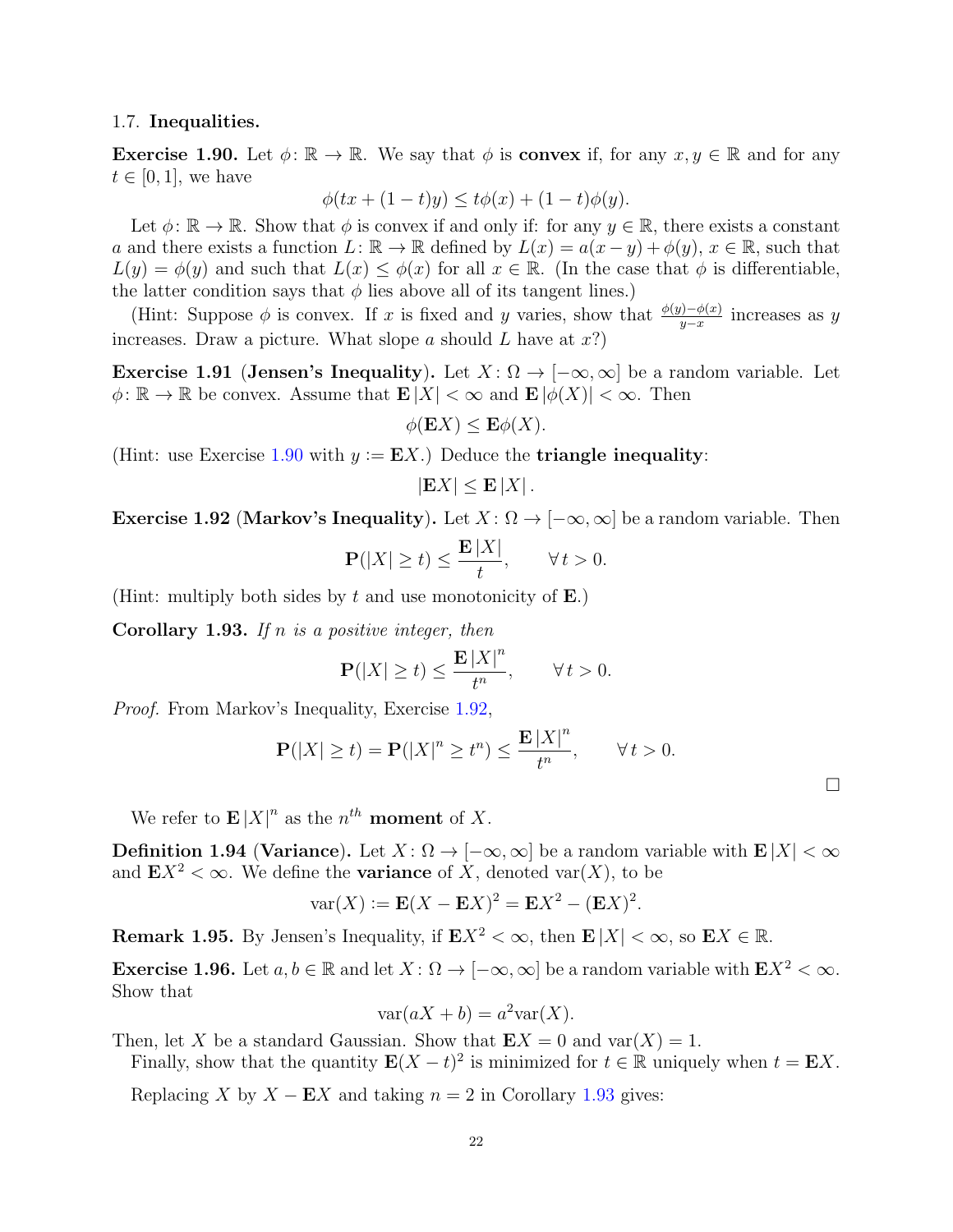<span id="page-22-1"></span>Corollary 1.97 (Chebyshev's Inequality). Let  $X: \Omega \to [-\infty, \infty]$  be a random variable with  $E X^2 < \infty$ . Then

$$
\mathbf{P}(|X - \mathbf{E}X| \ge t) \le \frac{\text{var}(X)}{t^2}, \qquad \forall t > 0.
$$

(By Exercise [1.91,](#page-21-4)  $EX \in \mathbb{R}$ .)

Corollary [1.93](#page-21-3) shows that, if large moments of X are finite, then  $P(X > t)$  decays rapidly. Sometimes, we can even get exponential decay on  $P(X > t)$ , if we make the rather strong assumption that  $\mathbf{E}e^{rX}$  is finite for some  $r > 0$ . Note that, by the power series expansion of the exponential,  $\mathbf{E}e^{rX} < \infty$  assumes that an infinite sum of the moments of X is finite.

Exercise 1.98 (The Chernoff Bound). Let  $X: \Omega \to [-\infty, \infty]$  be a random variable. Show that, for any  $r, t > 0$ ,

$$
\mathbf{P}(X > t) \le e^{-rt} \mathbf{E} e^{rX}.
$$

If  $1 \leq p < \infty$ , and if  $X: \Omega \to [-\infty, \infty]$  is a random variable, denote the  $L_p$ -norm of X as  $||X||_p := (\mathbf{E} |X|^p)^{1/p}$  and denote the  $L_\infty$ -norm of X as  $||X||_\infty := \inf\{c > 0 : \mathbf{P}(|X| \leq c) = 1\}.$ 

<span id="page-22-0"></span>**Theorem 1.99 (Hölder's Inequality).** Let  $X, Y: \Omega \to \mathbb{R}$  be random variables. Let  $1 \leq$  $p \leq \infty$ , and let q be dual to p (so  $1/p + 1/q = 1$ ). Then

$$
\mathbf{E}\left|XY\right| \leq \left\|X\right\|_p \left\|Y\right\|_q.
$$

This inequality is an equality only if X is a constant multiple of Y with probability 1. The case  $p = q = 2$  recovers the **Cauchy-Schwarz** inequality:

$$
\mathbf{E}\left[XY\right] \leq (\mathbf{E}X^2)^{1/2}(\mathbf{E}Y^2)^{1/2}.
$$

*Proof.* By scaling, we may assume  $||X||_p = ||Y||_q = 1$  (zeros and infinities being trivial). Also, the case  $p = 1, q = \infty$  follows from the triangle inequality, so we assume  $1 < p < \infty$ . From concavity of the log function, we have the pointwise inequality

$$
|X(\omega)Y(\omega)| = (|X(\omega)|^p)^{1/p} (|Y(\omega)|^q)^{1/q} \le \frac{1}{p} |X(\omega)|^p + \frac{1}{q} |Y(\omega)|^q, \qquad \forall \omega \in \Omega
$$

which upon integration gives the result. If this inequality is an equality with probability one, then the strict concavity of the log function implies that  $P(X = Y) = 1$ .

**Theorem 1.100** (Triangle Inequality). Let  $X, Y: \Omega \to \mathbb{R}$  be random variables. Let  $1 \leq p \leq \infty$ . Then

$$
||X+Y||_p\leq ||X||_p+||Y||_p\,,\quad 1\leq p\leq\infty
$$

*Proof.* The case  $p = \infty$  follows from the scalar triangle inequality, so assume  $1 \leq p \leq \infty$ . By scaling, we may assume  $||X||_p = 1 - t$ ,  $||Y||_p = t$ , for some  $t \in (0, 1)$  (zeros and infinities being trivial). Define  $V := X/(1-t)$ ,  $W := Y/t$ . Then by convexity of  $x \mapsto |x|^p$  on  $\mathbb{R}$ ,

$$
|(1-t)V(\omega)+tW(\omega)|^p \le (1-t)|V(\omega)|^p+t|W(\omega)|^p, \qquad \forall \omega \in \Omega
$$

which upon integration completes the proof.

**Exercise 1.101.** Let  $X, Y: \Omega \to \mathbb{R}$  be random variables. Let  $0 < p < 1$  and let  $||X||_p :=$  $(\mathbf{E}|X|^p)^{1/p}$ . Show that there exists  $c(p) > 0$  such that  $||X + Y||_p \leq c(p)(||X||_p + ||Y||_p)$ . In particular, it suffices to choose  $c(p) = 2^{1/p}$ . (Hint: a pointwise inequality should imply that  $\|X + Y\|_p^p \le \|X\|_p^p + \|Y\|_p^p$  $_{p}^{p}.)$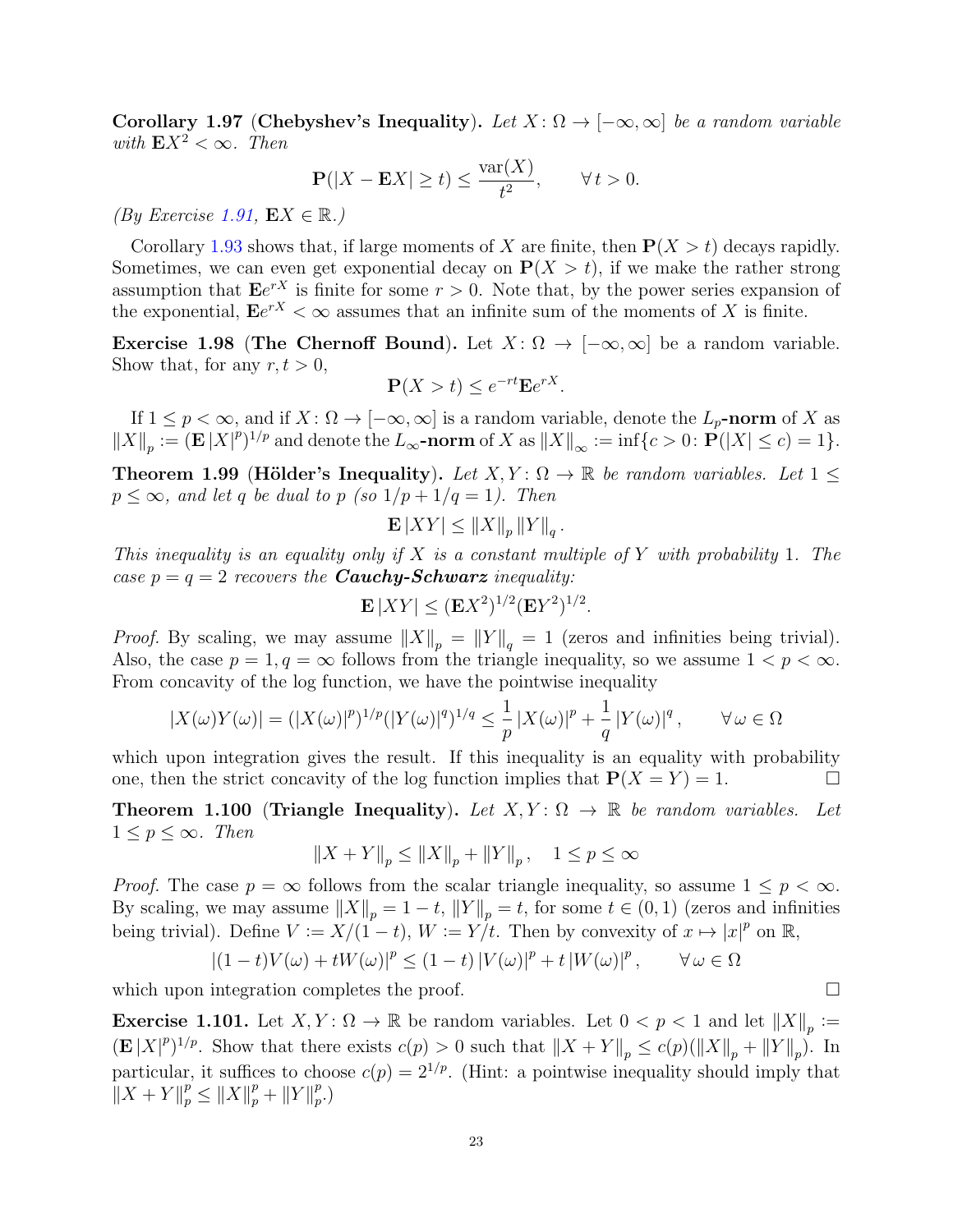Exercise 1.102 (MAX-CUT). The probabilistic method is a very useful way to prove the existence of something satisfying some properties. This method is based upon the following elementary statement: If  $\alpha \in \mathbb{R}$  and if a random variable  $X: \Omega \to \mathbb{R}$  satisfies  $\mathbf{E} X \geq \alpha$ , then there exists some  $\omega \in \Omega$  such that  $X(\omega) \geq \alpha$ . We will demonstrate this principle in this exercise.

Let  $G = (V, E)$  be an undirected graph on the vertices  $V = \{1, \ldots, n\}$  so that the edge set E is a subset of unordered pairs  $\{i, j\}$  such that  $i, j \in V$  and  $i \neq j$ . Let  $S \subseteq V$  and denote  $S^c := V \setminus S$ . We refer to  $(S, S^c)$  as a cut of the graph G. The goal of the MAX-CUT problem is to maximize the number of edges going between  $S$  and  $S<sup>c</sup>$  over all cuts of the graph G.

Prove that there exists a cut  $(S, S^c)$  of the graph such that the number of edges going between S and  $S^c$  is at least  $|E|/2$ . (Hint: define a random  $S \subseteq V$  such that, for every  $i \in V$ ,  $P(i \in S) = 1/2$ , and the events  $1 \in S$ ,  $2 \in S$ , ...,  $n \in S$  are all independent. If  ${i, j} \in E$ , show that  $P(i \in S, j \notin S) = 1/4$ . So, what is the expected number of edges  $\{i, j\} \in E$  such that  $i \in S$  and  $j \notin S$ ?)

<span id="page-23-0"></span>1.8. Independent Sums and Convolution. Let  $X, Y$  be independent random variables. From Proposition [1.67,](#page-15-0) the moment generating function of  $X + Y$  can be easily expressed as  $M_{X+Y}(t) = M_X(t)M_Y(t)$ , for any t such that both quantities on the right exist. On the other hand, the CDF of  $X + Y$  has a more complicated dependence on X and Y.

**Example 1.103.** Let  $X, Y$  be independent integer-valued random variables. Then, repeatedly using properties of probability laws, and using that  $X, Y$  are independent,

$$
\mathbf{P}(X+Y=t) = \sum_{j,k \in \mathbb{Z}:\ j+k=t} \mathbf{P}(X=j, Y=k) = \sum_{j \in \mathbb{Z}} \mathbf{P}(X=j, Y=t-j)
$$

$$
= \sum_{j \in \mathbb{Z}} \mathbf{P}(X=j) \mathbf{P}(Y=t-j) = \sum_{j \in \mathbb{Z}} p_X(j) p_Y(t-j).
$$

**Definition 1.104 (Convolution on the integers).** Let  $g, h: \mathbb{Z} \to \mathbb{R}$  be functions. The convolution of g and h, denoted  $g * h$ , is a function  $g * h: \mathbb{Z} \to \mathbb{R}$  defined by

$$
(g * h)(t) := \sum_{j \in \mathbb{Z}} g(j)h(t - j), \qquad \forall t \in \mathbb{Z}.
$$

**Example 1.105.** Let  $g(k) := e^{-k}$  and let  $h(k) := e^{-k}$  for any nonnegative integer  $k \geq 0$ , and let  $g(k) = h(k) = 0$  for any other integer  $k < 0$ . Then if  $t \ge 0$  is an integer,

$$
(g * h)(t) = \sum_{k \in \mathbb{Z}} g(k)h(t-k) = \sum_{k=0}^{t} e^{-k} e^{-(t-k)} = \sum_{k=0}^{t} e^{-t} = (t+1)e^{-t}.
$$

And  $(q * h)(t) = 0$  for any negative integer t.

A similar formula holds for continuous random variables. That is, if  $X, Y$  are two continuous random variables, then the density of  $X + Y$  is the convolution of  $f_X$  and  $f_Y$ .

**Definition 1.106 (Convolution on the real line).** Let  $q, h: \mathbb{R} \to \mathbb{R}$  be functions. The convolution of g and h, denoted  $q * h$ , is a function  $q * h: \mathbb{R} \to \mathbb{R}$  defined by

$$
(g * h)(t) := \int_{-\infty}^{\infty} g(x)h(t - x)dx, \qquad \forall t \in \mathbb{R}.
$$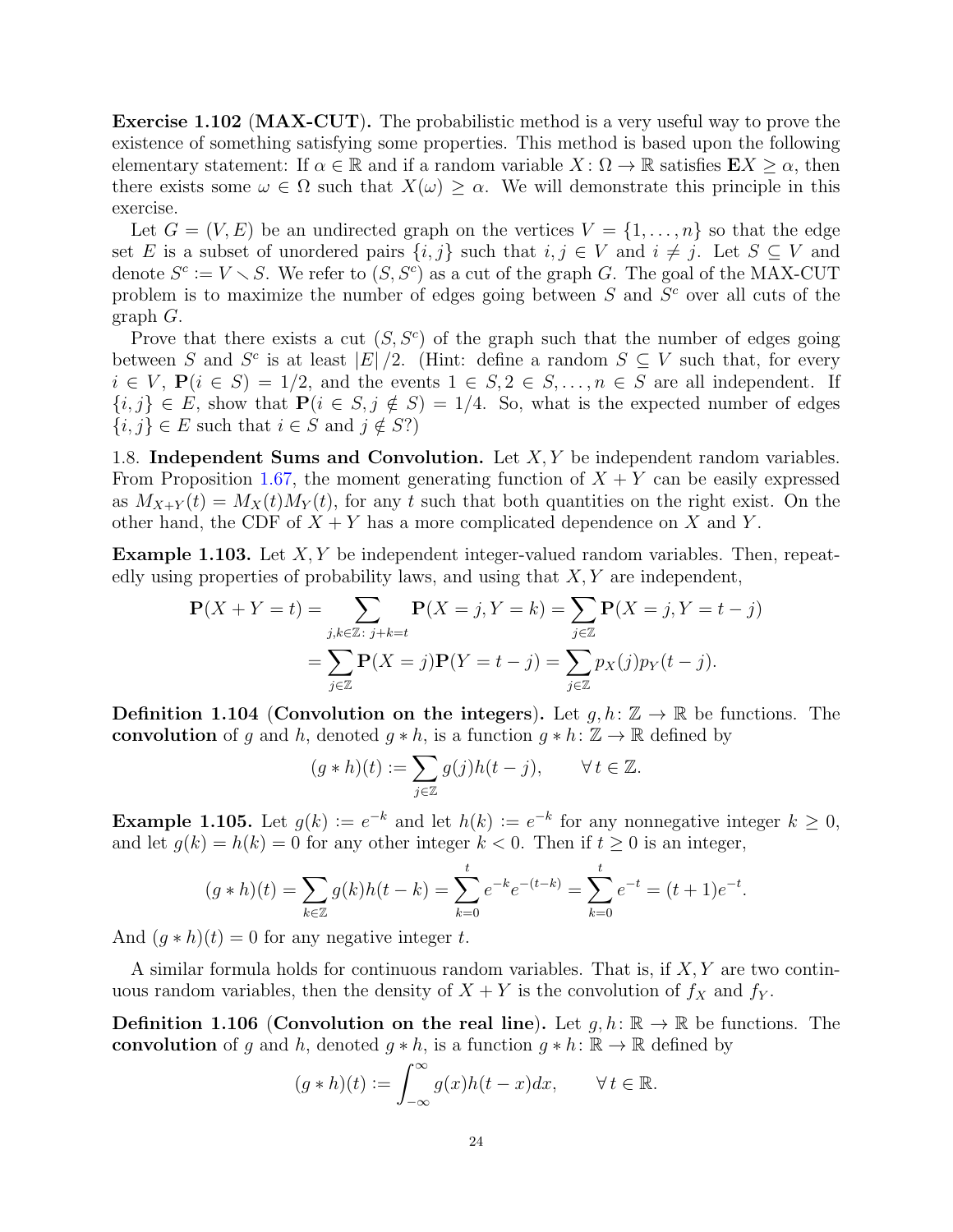**Proposition 1.107.** Let X, Y be two continuous independent random variables. Assume that  $f_Y$  is a continuous function. Then

$$
f_{X+Y}(t) = (f_X * f_Y)(t), \qquad \forall \, t \in \mathbb{R}.
$$

*Proof.* Let  $X, Y$  be independent continuous random variables. Then, changing variables,

$$
\mathbf{P}(X+Y \le t) = \int_{\{(x,y)\in\mathbb{R}^2\colon x+y\le t\}} f_{X,Y}(x,y) dx dy = \int_{x=-\infty}^{x=\infty} \int_{y=-\infty}^{y=t-x} f_X(x) f_Y(y) dy dx.
$$

Then, since  $P(X + Y \le t)$  is differentiable with respect to t, we have by the Fundamental Theorem of Calculus, Theorem [1.42,](#page-10-1)

$$
f_{X+Y}(t) = \frac{d}{dt} \mathbf{P}(X+Y \le t) = \int_{x=-\infty}^{x=\infty} f_X(x) \frac{d}{dt} \int_{y=-\infty}^{y=t-x} f_Y(y) dy dx = \int_{x=-\infty}^{x=\infty} f_X(x) f_Y(t-x) dx.
$$

**Example 1.108.** Let  $g(x) = h(x) := \frac{1}{\sqrt{2}}$  $\frac{1}{2\pi}e^{-x^2/2}$  for any  $x \in \mathbb{R}$ . Then if  $t \in \mathbb{R}$ , we complete the square and change variables twice to get

$$
(g * h)(t) = \frac{1}{2\pi} \int_{-\infty}^{\infty} e^{-x^2/2} e^{-(t-x)^2/2} dx = \frac{1}{2\pi} \int_{-\infty}^{\infty} e^{-x^2 + xt - t^2/2} dx
$$
  

$$
= \frac{1}{2\pi} \int_{-\infty}^{\infty} e^{-(x-t/2)^2 + t^2/4 - t^2/2} dx = e^{-t^2/4} \frac{1}{2\pi} \int_{-\infty}^{\infty} e^{-(x-t/2)^2} dx
$$
  

$$
= e^{-t^2/4} \frac{1}{2\pi} \int_{-\infty}^{\infty} e^{-x^2} dx = e^{-t^2/4} \frac{1}{2\sqrt{\pi}} \frac{1}{\sqrt{2\pi}} \int_{-\infty}^{\infty} e^{-x^2/2} dx = e^{-t^2/4} \frac{1}{2\sqrt{\pi}}.
$$

And  $(g * h)(t) = e^{-t^2/4} \frac{1}{2}$  $\frac{1}{2\sqrt{\pi}}$  for any  $t \in \mathbb{R}$ .

Alternatively, we know that if  $X, Y$  are independent standard Gaussian random variables, then  $X + Y$  is a Gaussian random variable with mean zero and variance  $\sigma^2 = 2$ . That is,  $X + Y$  has density  $e^{-t^2/4} \frac{1}{2}$  $\frac{1}{2\sqrt{\pi}}, t \in \mathbb{R}$ .

More generally, the above argument shows: if X is a Gaussian with mean  $\mu_X \in \mathbb{R}$  and variance  $\sigma_X^2 > 0$ , if Y is a Gaussian with mean  $\mu_Y$  and variance  $\sigma_Y^2$ , and if X, Y are independent, then  $X + Y$  is a Gaussian with mean  $\mu_X + \mu_X$  and variance  $\sigma_X^2 + \sigma_Y^2$ . By induction, this statement implies: if  $X_1, \ldots, X_n$  are independent Gaussian random variables with means  $\mu_{X_1},\ldots,\mu_{X_n} \in \mathbb{R}$  and variances  $\sigma_{X_1}^2,\ldots,\sigma_{X_n}^2 > 0$ , then  $X_1 + \cdots + X_n$  is a Gaussian with mean  $\sum_{i=1}^{n} \mu_{X_i}$  and variance  $\sum_{i=1}^{n} \sigma_{X_i}^2$ .

<span id="page-24-0"></span>**Example 1.109.** Let  $X, Y$  be independent standard Gaussian random variables. We will find the distribution of  $X^2 + Y^2$ . First, if  $t > 0$ , note that

$$
\mathbf{P}(X^2 \le t) = \mathbf{P}(X \le \sqrt{t}) = \int_{-\sqrt{t}}^{\sqrt{t}} e^{-x^2/2} dx / \sqrt{2\pi}.
$$

So, if  $t > 0$ ,

$$
f_{X^2}(t) = \frac{d}{dt} 2 \int_0^{\sqrt{t}} e^{-x^2/2} dx / \sqrt{2\pi} = e^{-t/2} t^{-1/2} \frac{1}{\sqrt{2\pi}}.
$$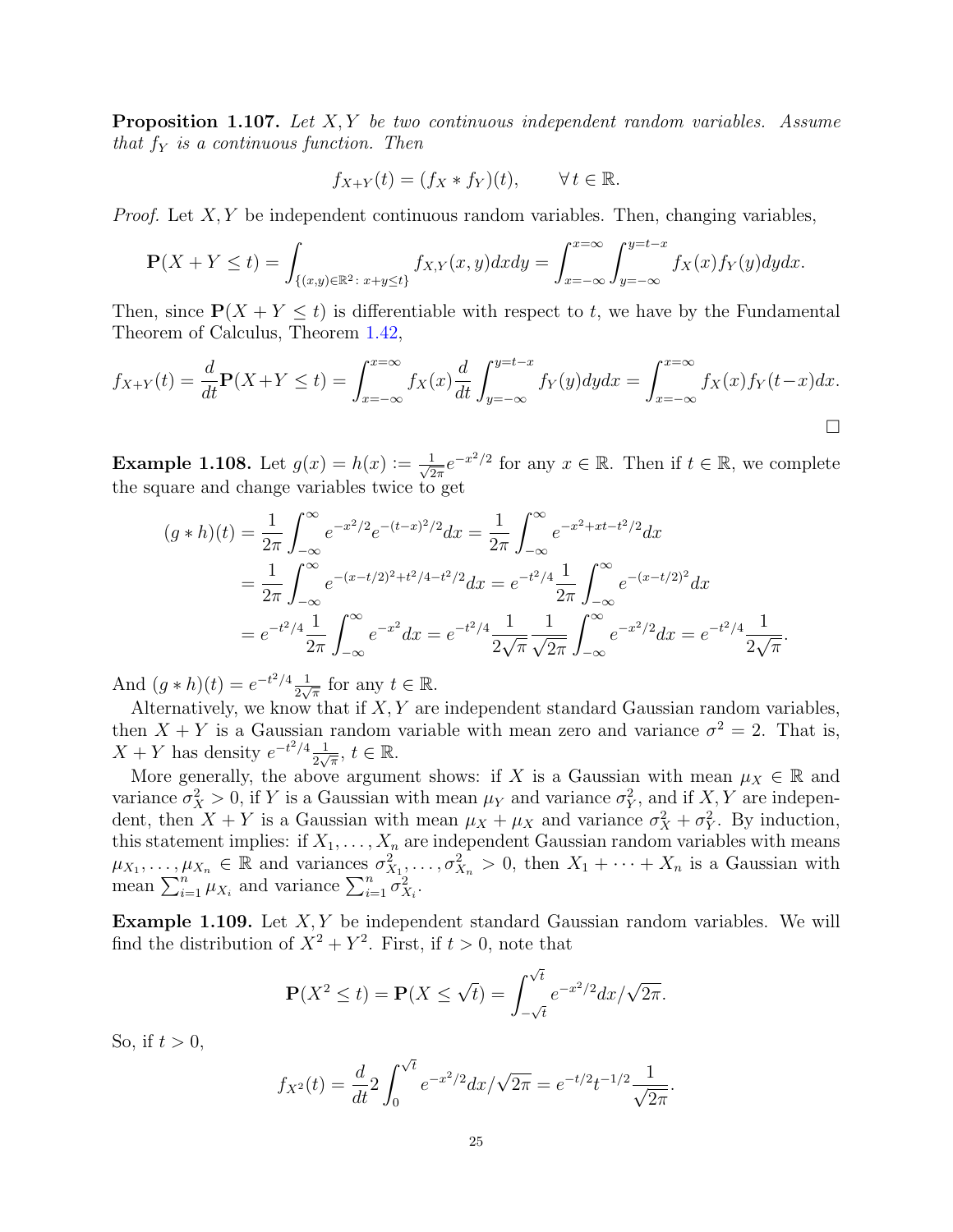For  $t < 0$ ,  $f_{X^2}(t) = 0$ . The same formula holds for  $Y^2$ . Therefore,

$$
f_{X^2+Y^2}(t) = f_{X^2} * f_{Y^2}(t) = \frac{1}{2\pi} \int_{-\infty}^{\infty} e^{-x/2} x^{-1/2} e^{-(t-x)/2} (t-x)^{-1/2} 1_{x>0} 1_{t-x>0} dx
$$
  
=  $\frac{1}{2\pi} \int_0^t e^{-x/2} x^{-1/2} e^{-(t-x)/2} (t-x)^{-1/2} dx = \frac{1}{2\pi} e^{-t/2} \int_0^t x^{-1/2} (t-x)^{-1/2} dx$   
=  $\frac{1}{2\pi} e^{-t/2} 2 \sin^{-1} (x^{1/2} t^{-1/2})|_{x=0}^{x=t} = \frac{1}{2} e^{-t/2}.$ 

Exercise 1.110 (Convolution is Associative). Let  $g, h, d: \mathbb{R} \to \mathbb{R}$ . Then for any  $t \in \mathbb{R}$ ,

$$
((g * h) * d)(t) = (g * (h * d))(t)
$$

**Exercise 1.111.** Let  $X, Y, Z$  be independent and uniformly distributed on [0, 1]. Note that  $f_X$  is not a continuous function.

Using convolution, compute  $f_{X+Y}$ . Draw  $f_{X+Y}$ . Note that  $f_{X+Y}$  is a continuous function, but it is not differentiable at some points.

Using convolution, compute  $f_{X+Y+Z}$ . Draw  $f_{X+Y+Z}$ . Note that  $f_{X+Y+Z}$  is a differentiable function, but it does not have a second derivative at some points.

Make a conjecture about how many derivatives  $f_{X_1+\cdots+X_n}$  has, where  $X_1,\ldots,X_n$  are independent and uniformly distributed on [0, 1]. You do not have to prove this conjecture. The idea of this exercise is that convolution is a kind of average of functions. And the more averaging you do, the more derivatives  $f_{X_1+\cdots+X_n}$  has.

**Exercise 1.112.** Construct two random variables  $X, Y$  such that X and Y are each uniformly distributed on [0, 1], and such that  $P(X + Y = 1) = 1$ .

Then construct two random variables  $W, Z$  such that W and Z are each uniformly distributed on [0, 1], and such that  $W + Z$  is uniformly distributed on [0, 2].

(Hint: there is a way to do each of the above problems with about one line of work. That is, there is a way to solve each problem without working very hard.)

<span id="page-25-0"></span>1.9. Additional Comments. The foundations of measure theory were developed in the late 1800s and early 1900s by several mathematicians. Measure theory allows the definition of a probability law. In the 1930s, Kolmogorov provided an axiomatic foundation of probability theory via measure theory, e.g. the axioms of Definition [1.11.](#page-2-2) Probability theory was often not considered a "serious" subject, perhaps due to its historical affiliation with gambling. Since the 1930s and continuing to the present, more and more subjects embrace probabilistic and statistical thinking. Statistics began to use more probability theory in the 1800s and 1900s.

#### 2. Limit Theorems

<span id="page-25-1"></span>The Laws of Large Numbers and Central Limit Theorem provide limiting statements for sequences of random variables. The exact notions of convergence will depend on the limit theorem. The general goal is to obtain the strongest possible convergence with the weakest possible assumption. Sometimes, the convergence can be upgraded to a stronger notion, but other times this is impossible.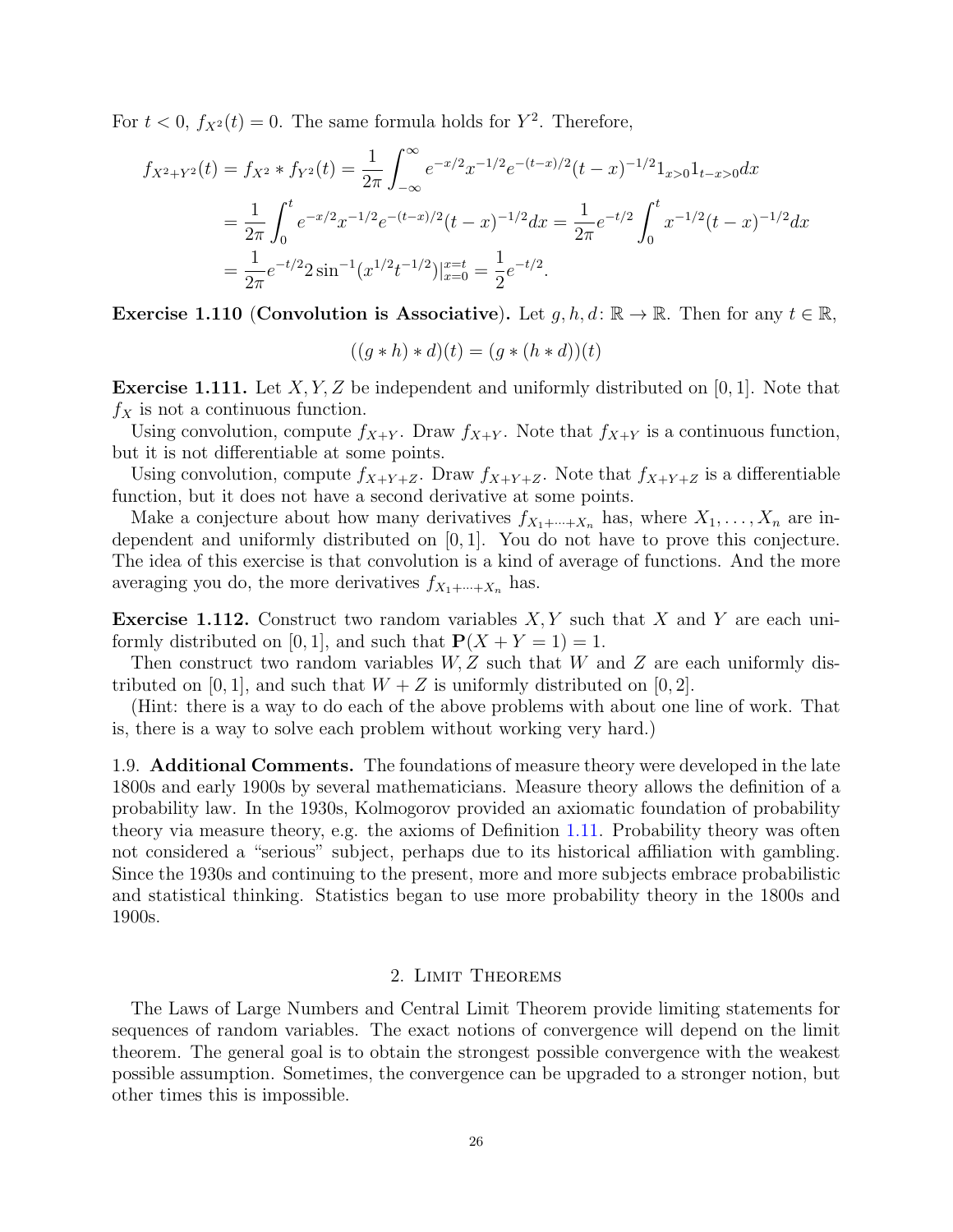<span id="page-26-0"></span>2.1. Modes of Convergence. Below are a few of the most commonly encountered notions of convergence of random variables.

**Definition 2.1 (Almost Sure Convergence).** We say random variables  $Y_1, Y_2, \ldots : \Omega \to \mathbb{R}$ converge almost surely (or with probability one) to a random variable  $Y: \Omega \to \mathbb{R}$  if

$$
\mathbf{P}(\lim_{n\to\infty}Y_n=Y)=1.
$$

That is,  $P({\omega \in \Omega: \lim_{n\to\infty} Y_n(\omega) = Y(\omega)} = 1$ 

Definition 2.2 (Convergence in Probability). We say that a sequence of random variables  $Y_1, Y_2, \ldots : \Omega \to \mathbb{R}$  converges in probability to a random variable  $Y : \Omega \to \mathbb{R}$  if: for all  $\varepsilon > 0$ ,

$$
\lim_{n \to \infty} \mathbf{P}(|Y_n - Y| > \varepsilon) = 0.
$$
  
That is,  $\forall \varepsilon > 0$ ,  $\lim_{n \to \infty} \mathbf{P}(\omega \in \Omega: |Y_n(\omega) - Y(\omega)| > \varepsilon) = 0.$ 

Definition 2.3 (Convergence in Distribution). We say that real-valued random variables  $Y_1, Y_2, \ldots$  converge in distribution to a real-valued random variable Y if, for any  $t \in \mathbb{R}$ such that  $s \mapsto P(Y \leq s)$  is continuous at  $s = t$ ,

$$
\lim_{n \to \infty} \mathbf{P}(Y_n \le t) = \mathbf{P}(Y \le t).
$$

Note that the random variables are allowed to have different domains.

**Definition 2.4 (Convergence in**  $L_p$ ). Let  $0 < p \leq \infty$ . We say that random variables  $Y_1, Y_2, \ldots : \Omega \to \mathbb{R}$  converge in  $L_p$  to  $Y : \Omega \to \mathbb{R}$  if  $||Y||_p < \infty$  and

$$
\lim_{n \to \infty} ||Y_n - Y||_p = 0.
$$

(Recall that  $||Y||_p := (\mathbf{E} |Y|^p)^{1/p}$  if  $0 < p < \infty$  and  $||X||_{\infty} := \inf\{c > 0 : \mathbf{P}(|X| \le c) = 1\}$ .)

**Exercise 2.5.** Let  $Y_1, Y_2, \ldots : \Omega \to \mathbb{R}$  be random variables that converge almost surely to a random variable  $Y: \Omega \to \mathbb{R}$ . Show that  $Y_1, Y_2, \ldots$  converges in probability to Y in the following way.

• For any  $\varepsilon > 0$  and for any positive integer n, let

$$
A_{n,\varepsilon} := \bigcup_{m=n}^{\infty} \{ \omega \in \Omega : |Y_m(\omega) - Y(\omega)| > \varepsilon \}.
$$

Show that  $A_{n,\varepsilon} \supseteq A_{n+1,\varepsilon} \supseteq A_{n+2,\varepsilon} \supseteq \cdots$ .

- Show that  $\mathbf{P}(\bigcap_{n=1}^{\infty} A_{n,\varepsilon}) = 0.$
- Using Continuity of the Probability Law, deduce that  $\lim_{n\to\infty} P(A_{n,\varepsilon}) = 0$ .

Now, show that the converse is false. That is, find random variables  $Y_1, Y_2, \ldots$  that converge in probability to Y, but where  $Y_1, Y_2, \ldots$  do not converge to Y almost surely.

<span id="page-26-1"></span>**Exercise 2.6.** Let  $0 < p \leq \infty$ . Show that, if  $Y_1, Y_2, \ldots : \Omega \to \mathbb{R}$  converge to  $Y : \Omega \to \mathbb{R}$  in  $L_p$ , then  $Y_1, Y_2, \ldots$  converges to Y in probability.

Then, show that the converse is false.

<span id="page-26-2"></span>**Exercise 2.7.** Suppose random variables  $Y_1, Y_2, \ldots : \Omega \to \mathbb{R}$  converge in probability to a random variable  $Y: \Omega \to \mathbb{R}$ . Prove that  $Y_1, Y_2, \ldots$  converge in distribution to Y.

Then, show that the converse is false.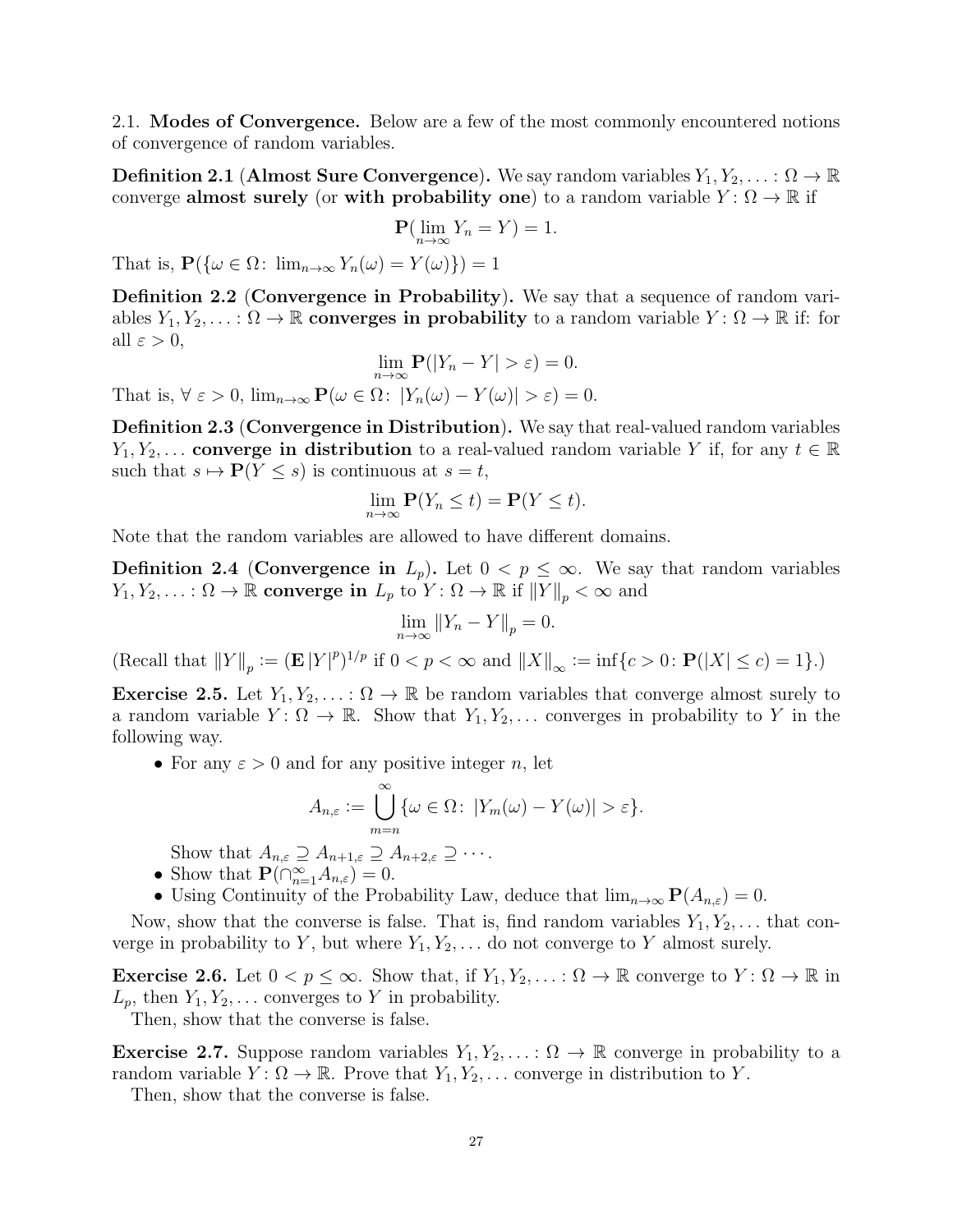<span id="page-27-1"></span>Exercise 2.8. Prove the following statement. Almost sure convergence does not imply convergence in  $L_2$ , and convergence in  $L_2$  does not imply almost sure convergence. That is, find random variables that converge in  $L_2$  but not almost surely. Then, find random variables that converge almost surely but not in  $L_2$ .

Remark 2.9. The following table summarizes our different notions of convergence of random variables, i.e. the following table summarizes the implications of Exercises [2.6,](#page-26-1) [2.7](#page-26-2) and [2.8.](#page-27-1)



<span id="page-27-0"></span>2.2. Limit Theorems. Laws of Large numbers say that if you perform a poll, then the sample mean converges to the mean of the random variable, *regardless of the population size*. Or, in the terminology of elementary statistics, the sample mean becomes more accurate as the sample size increases. We will discuss the sample mean and related concepts more in Section [3.](#page-35-0)

**Theorem 2.10 (Weak Law of Large Numbers).** Let  $X_1, \ldots, X_n$  be independent identically distributed random variables. Assume that  $\mu := \mathbf{E} X_1$  is finite. Then for any  $\varepsilon > 0$ 

$$
\lim_{n \to \infty} \mathbf{P}\left(\left|\frac{X_1 + \dots + X_n}{n} - \mu\right| > \varepsilon\right) = 0.
$$

**Theorem 2.11 (Strong Law of Large Numbers).** Let  $X_1, \ldots, X_n$  be independent identically distributed random variables. Assume that  $\mu := EX_1$  is finite. Then

$$
\mathbf{P}\left(\lim_{n\to\infty}\frac{X_1+\cdots+X_n}{n}=\mu\right)=1.
$$

**Remark 2.12.** A Monte Carlo simulation takes n independent samples from some random distribution and then sums the sample results and divides by n. The Strong Law of Large Numbers guarantees that this averaging procedure converges to the average value as n becomes large.

The Laws of Large Numbers unfortunately say nothing about the distribution of the sum  $X_1 + \cdots + X_n$ . Or, in the terminology of elementary statistics, the precision of the sample mean is not addressed by the Laws of Large Numbers. The precision of the sum  $X_1 + \cdots + X_n$ is instead dealt with in the Central Limit Theorem. This Theorem was apparently called "Central" since it is so fundamental to probability and statistics, and mathematics more generally.

More formally, let  $X_1, X_2, \ldots : \Omega \to \mathbb{R}$  be i.i.d. random variables with mean zero and variance 1. From the Strong Laws of Large Numbers,  $\frac{1}{n}(X_1 + \cdots + X_n)$  converges to 0 almost surely (and in probability). From these results, it is still unclear what value  $X_1 + \cdots + X_n$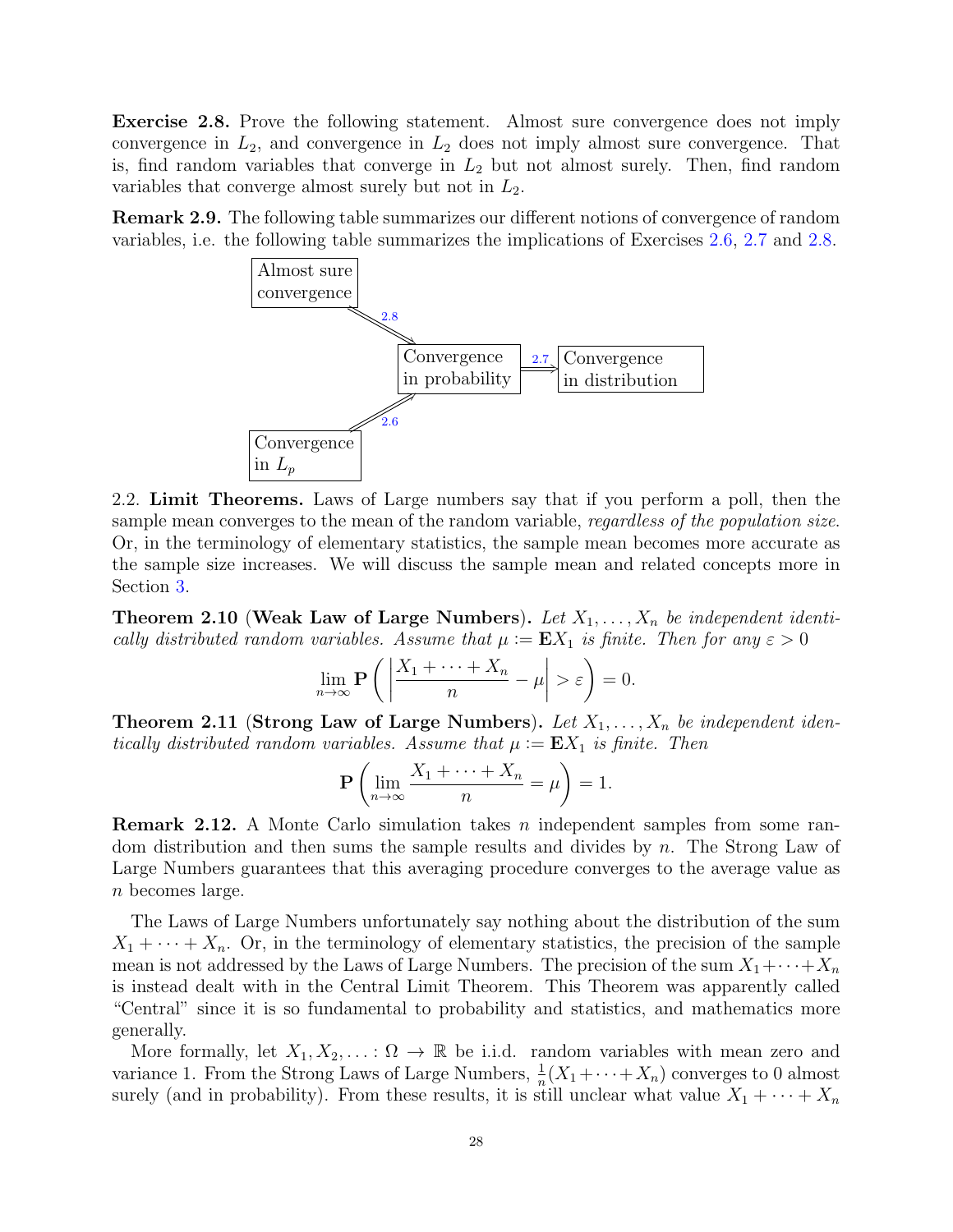"typically" takes. For example, if  $P(X_1 = 1) = P(X_1 = -1) = 1/2$ , then  $\lim_{n\to\infty} P(X_1 +$  $\cdots + X_n = 0$  = 0. (What is the exact probability that  $\mathbf{P}(X_1 + \cdots + X_n = 0)$ ?) In order to see what values  $X_1 + \cdots + X_n$  "typically" takes, we need to divide by a constant smaller to see what va<br>than  $\sqrt{n \log n}$ 

Consider  $\frac{1}{\sqrt{2}}$  $\frac{1}{\sqrt{n}}(X_1 + \cdots + X_n)$ . Dividing by  $\sqrt{n}$  is quite natural since  $\frac{1}{\sqrt{n}}$  $\frac{1}{n}(X_1 + \cdots + X_n)$ has mean zero and variance 1 by Exercise [1.58.](#page-13-0) So, we expect that the most typical values nas mean zero and variance 1 by Exercise 1.58. So, we expect that<br>of  $X_1 + \cdots + X_n$  occur in some range  $(-a\sqrt{n}, a\sqrt{n})$  for some  $a > 0$ .

 $\Delta_1 + \cdots + \Delta_n$  occur in some range  $(-a\sqrt{n}, a\sqrt{n})$  for some  $a > 0$ .<br>Dividing by anything other than  $\sqrt{n}$  will not work correctly. For example, if  $g : \mathbb{N} \to (0, \infty)$ satisfies  $\lim_{n\to\infty} g(n) = \infty$ , then it follows from Chebyshev's inequality, Corollary [1.97,](#page-22-1) that 1  $\frac{1}{g(n)\sqrt{n}}(X_1+\cdots+X_n)$  converges to 0 in probability. Similarly,  $\frac{g(n)}{\sqrt{n}}(X_1+\cdots+X_n)$  does not converge in any sensible way as  $n \to \infty$  (though we will not show this here). In summary, converge in any sensible way as  $n \to \infty$  (though we will not show this here). In in order to see what values  $X_1 + \cdots + X_n$  typically takes, we must divide by  $\sqrt{n}$ .

Unfortunately, we cannot hope for  $\frac{1}{\sqrt{2}}$  $\frac{1}{n}(X_1 + \cdots + X_n)$  to converge almost surely or in probability. (We will not show this here.) So, we have to look for a different notion of convergence.

**Theorem 2.13 (Central Limit Theorem).** Let  $X_1, \ldots, X_n$  be independent identically distributed random variables. Assume that  $\mathbf{E}|X_1| < \infty$  and  $0 < \text{Var}(X_1) < \infty$ .

Let  $\mu = \mathbf{E} X_1$  and let  $\sigma = \sqrt{\text{Var}(X_1)}$ . Then for any  $-\infty \le a \le \infty$ ,

$$
\lim_{n \to \infty} \mathbf{P}\left(\frac{X_1 + \dots + X_n - \mu n}{\sigma \sqrt{n}} \le a\right) = \int_{-\infty}^a e^{-t^2/2} \frac{dt}{\sqrt{2\pi}}
$$

.

**Remark 2.14.** The random variable  $\frac{X_1 + \dots + X_n - (1/2)n}{\sigma \sqrt{n}}$  has mean zero and variance 1, just like the standard Gaussian.

Exercise 2.15. Estimate the probability that 1000000 coin flips of fair coins will result in more than 501, 000 heads, using the Central Limit Theorem. (Some of the following integrals more than 501, 000 heads, using the Central Ellint Theorem. (Some of the following integrals<br>may be relevant:  $\int_{-\infty}^{0} e^{-t^2/2} dt/\sqrt{2\pi} = 1/2$ ,  $\int_{-\infty}^{1} e^{-t^2/2} dt/\sqrt{2\pi} \approx .8413$ ,  $\int_{-\infty}^{2} e^{-t^2/2} dt/\sqrt{2\pi} \approx$ .9772,  $\int_{-\infty}^{3} e^{-t^2/2} dt / \sqrt{2\pi} \approx .9987$ .) (Hint: use Bernoulli random variables.)

Casinos do these kinds of calculations to make sure they make money and that they do not go bankrupt. Financial institutions and insurance companies do similar calculations for similar reasons.

**Exercise 2.16.** Let  $X, Y$  be independent, discrete random variables. Using a total probability theorem-type argument, show that

$$
\mathbf{P}(X+Y=z) = \sum_{x \in \mathbb{R}} \mathbf{P}(X=x) \mathbf{P}(Y=z-x), \qquad \forall z \in \mathbb{R}.
$$

**Exercise 2.17.** Let X, Y be independent, continuous random variables with densities  $f_X, f_Y$ , respectively. Let  $f_{X+Y}$  be the density of  $X+Y$ . Show that

$$
f_{X+Y}(z) = \int_{\mathbb{R}} f_X(x) f_Y(z-x) dx, \qquad \forall z \in \mathbb{R}.
$$

Using this identity, find the density  $f_{X+Y}$  when X and Y are both independent, uniformly distributed on [0, 1].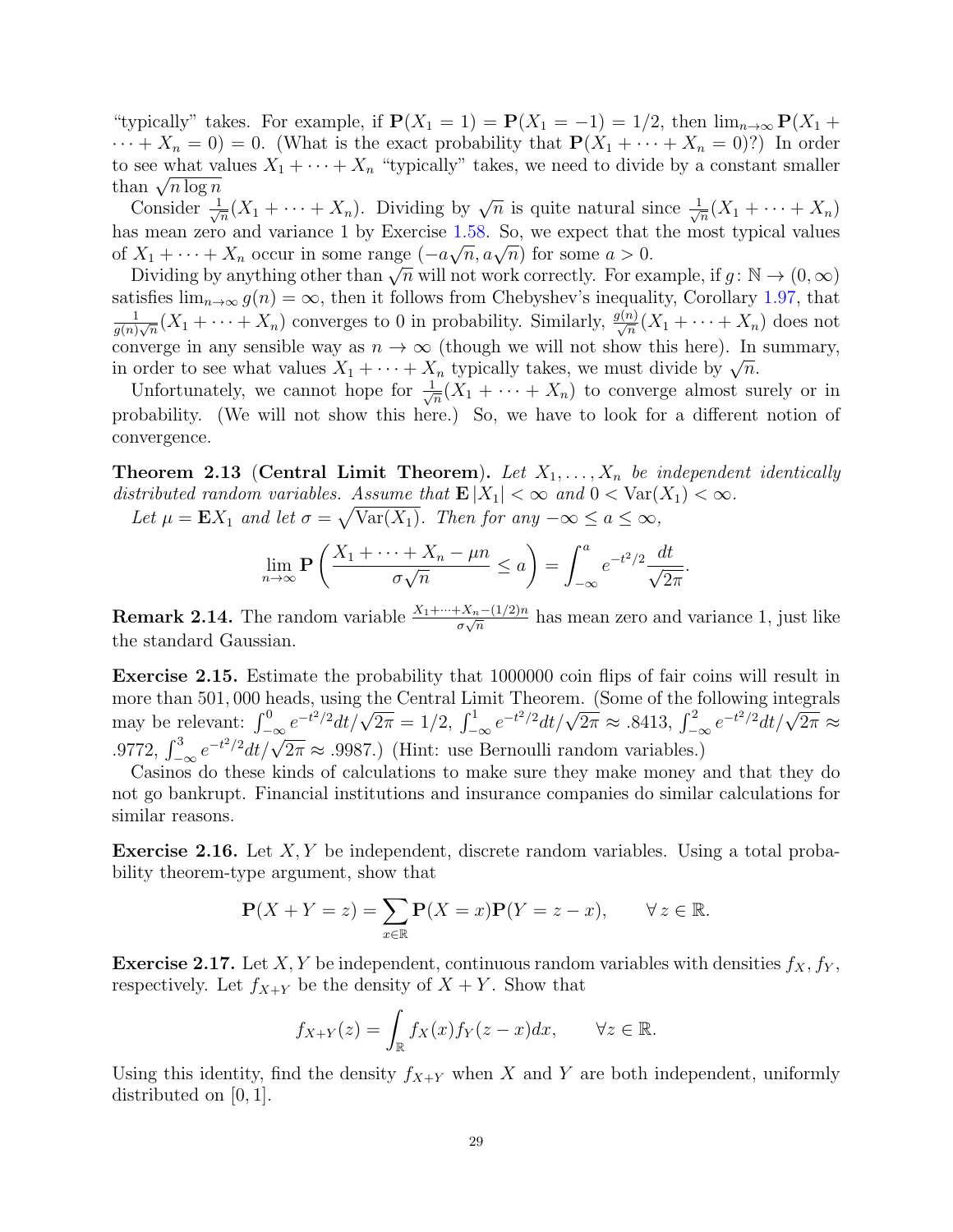Exercise 2.18 (Confidence Intervals). Among 625 members of a bank chosen uniformly at random among all bank members, it was found that 25 had a savings account. Give an interval of the form [a, b] where  $0 \le a, b \le 625$  are integers, such that with about 95% certainty, the number of any set of 625 bank members with savings accounts chosen uniformly at random lies in the interval  $[a, b]$ . (Hint: if Y is a standard Gaussian random variable, then  $P(-2 \le Y \le 2) \approx .95$ .)

Exercise 2.19 (Hypothesis Testing). Suppose we run a casino, and we want to test whether or not a particular roulette wheel is biased. Let  $p$  be the probability that red results from one spin of the roulette wheel. Using statistical terminology, " $p = 18/38$ " is the null hypothesis, and " $p \neq 18/38$ " is the alternative hypothesis. (On a standard roulette wheel, 18 of the 38 spaces are red.) For any  $i \geq 1$ , let  $X_i = 1$  if the  $i^{th}$  spin is red, and let  $X_i = 0$ otherwise.

Let  $\mu := \mathbf{E} X_1$  and let  $\sigma := \sqrt{\text{var}(X_1)}$ . If the null hypothesis is true, and if Y is a standard Gaussian random variable

$$
\lim_{n \to \infty} \mathbf{P}\left(\left|\frac{X_1 + \dots + X_n - n\mu}{\sigma\sqrt{n}}\right| \ge 2\right) = \mathbf{P}(|Y| \ge 2) \approx .05.
$$

To test the null hypothesis, we spin the wheel *n* times. In our test, we reject the null hypothesis if  $|X_1 + \cdots + X_n - n\mu| > 2\sigma\sqrt{n}$ . Rejecting the null hypothesis when it is true is called a type I error. In this test, we set the type I error percentage to be 5%. (The type I error percentage is closely related to the p-value.)

Suppose we spin the wheel  $n = 3800$  times and we get red 1868 times. Is the wheel biased? That is, can we reject the null hypothesis with around 95% certainty?

<span id="page-29-0"></span>Exercise 2.20 (Numerical Integration). In computer graphics in video games, etc., various integrations are performed in order to simulate lighting effects. Here is a way to use random sampling to integrate a function in order to quickly and accurately render lighting effects. Let  $\Omega = [0, 1]$ , and let **P** be the uniform probably law on  $\Omega$ , so that if  $0 \le a < b \le 1$ , we have  $P([a, b]) = b - a$ . Let  $X_1, \ldots, X_n$  be independent random variables such that  $P(X_i \in [a, b]) = b - a$  for all  $0 \le a < b \le 1$ , for all  $i \in \{1, \ldots, n\}$ . Let  $f : [0, 1] \to \mathbb{R}$  be a continuous function we would like to integrate. Instead of integrating f directly, we instead compute the quantity

$$
\frac{1}{n}\sum_{i=1}^n f(X_i).
$$

Show that

$$
\lim_{n \to \infty} \mathbf{E} \left( \frac{1}{n} \sum_{i=1}^{n} f(X_i) \right) = \int_0^1 f(t) dt.
$$

$$
\lim_{n \to \infty} \text{var} \left( \frac{1}{n} \sum_{i=1}^{n} f(X_i) \right) = 0.
$$

That is, as *n* becomes large,  $\frac{1}{n} \sum_{i=1}^{n} f(X_i)$  is a good estimate for  $\int_0^1 f(t)dt$ .

Exercise 2.21 (Optional; Numerical Integration, Continued). Let P denote the uniform probability law on [0, 1], and let  $X: [0, 1] \to \mathbb{R}$  be a random variable. This exercise discusses how to numerically compute expected values on a computer, as in Exercise [2.20.](#page-29-0) The procedure below is an example of Monte Carlo simulation.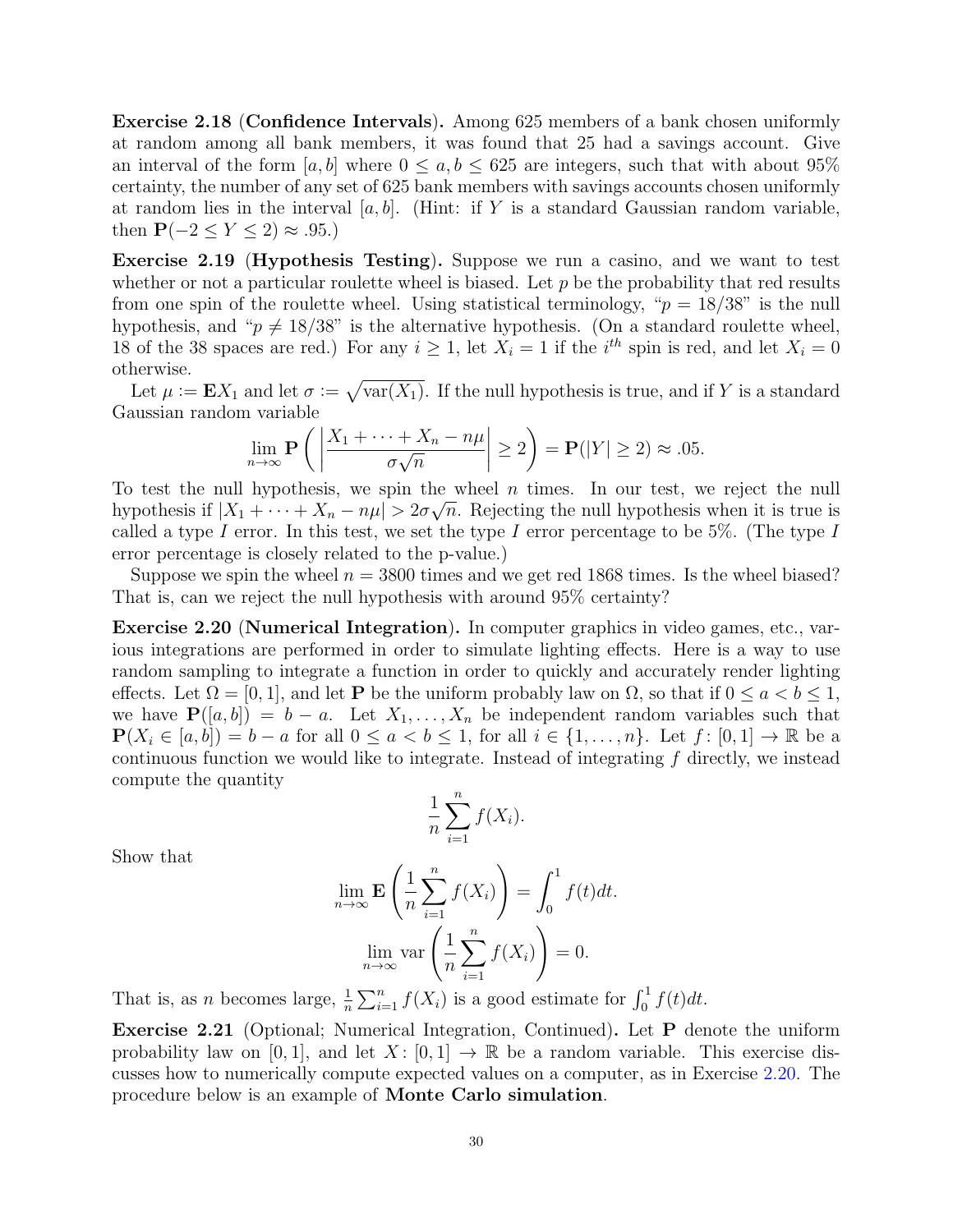Consider the function  $X(t) := t$  for all  $t \in [0, 1]$ . We know that  $\mathbf{E}X = 1/2$ . To approximate EX with Matlab, we can use  $sum(rand(1,1000))/1000$ , which sums 1000 independent, random samples from the uniform probability law on [0, 1], and averages them (by dividing by 1000). Enter the term sum(rand(1,1000))/1000 a few times in the command line of Matlab, to get a few different results.

Consider the function  $X(t) := t^2$  for all  $t \in [0,1]$ . Using Matlab, approximate EX by averaging 1000 random samples from the uniform probability law on [0, 1].

Now, let **P** denote the standard Gaussian probability law on  $\mathbb{R}$ , so that

$$
\mathbf{E} X := \int_{-\infty}^{\infty} X(t) e^{-t^2/2} dt / \sqrt{2\pi}
$$

for any function  $X \colon \mathbb{R} \to \mathbb{R}$ . Using the Matlab function randn, approximate EX for  $X(t) \coloneqq$ t and  $X(t) := t^2$  by averaging 1000 random samples from the standard Gaussian probability law.

Remark 2.22. When Matlab or other computer programs generate "random numbers" using e.g. rand or randn, these numbers are not actually random or independent. These numbers are pseudorandom. That is, functions such as rand output numbers in a deterministic way, but these numbers behave as if they were random. All "random" numbers generated by computers are actually pseudorandom, and this includes slot machines at casinos, video games, etc. So, when using Monte Carlo simulation as we did above, we should be careful about interpreting our results, since it is generally impossible to take random samples from a probability law on a computer.

And, theoretically, if you knew enough about the random number generator that a slot machine is using, you could predict its output.

**Exercise 2.23.** Suppose you begin at the lower left corner of an  $8 \times 8$  chess board. Every day, you are allowed to move either up or right to a consecutive board space (unless you are waiting). When you land on a new space, you have to wait a number of days specified by the number sitting on that board space, until you move again. The numbers on the board spaces appear below.

$$
\begin{pmatrix}\n1 & 2 & 2 & 1 & 3 & 2 & 6 & 0 \\
4 & 7 & 3 & 2 & 4 & 8 & 3 & 4 \\
3 & 4 & 4 & 4 & 5 & 5 & 4 & 2 \\
4 & 7 & 5 & 3 & 4 & 4 & 5 & 5 \\
4 & 5 & 4 & 2 & 3 & 3 & 7 & 3 \\
4 & 6 & 6 & 4 & 3 & 4 & 3 & 2 \\
5 & 4 & 6 & 3 & 4 & 3 & 4 & 1 \\
0 & 3 & 6 & 2 & 7 & 2 & 7 & 5\n\end{pmatrix}.
$$

Your goal is to reach the top right corner of the chess board in the shortest amount of time. Find the path that takes the shortest amount of time, and also find the shortest amount of time that it takes to reach the top right corner. (Hint: Use recursion. That is, solve a more general problem. For *any* square on the board, find the least number of days it takes to reach that square starting from the bottom left corner, using only up and right moves. If you are still stuck, read a bit about [dynamic programming.](https://en.wikipedia.org/wiki/Dynamic_programming))

<span id="page-30-0"></span>**Exercise 2.24 (Renewal Theory).** Let  $t_1, t_2, \ldots$  be positive, independent identically distributed random variables. Let  $\mu \in \mathbb{R}$ . Assume  $\mathbf{E}t_1 = \mu$ . For any positive integer j, we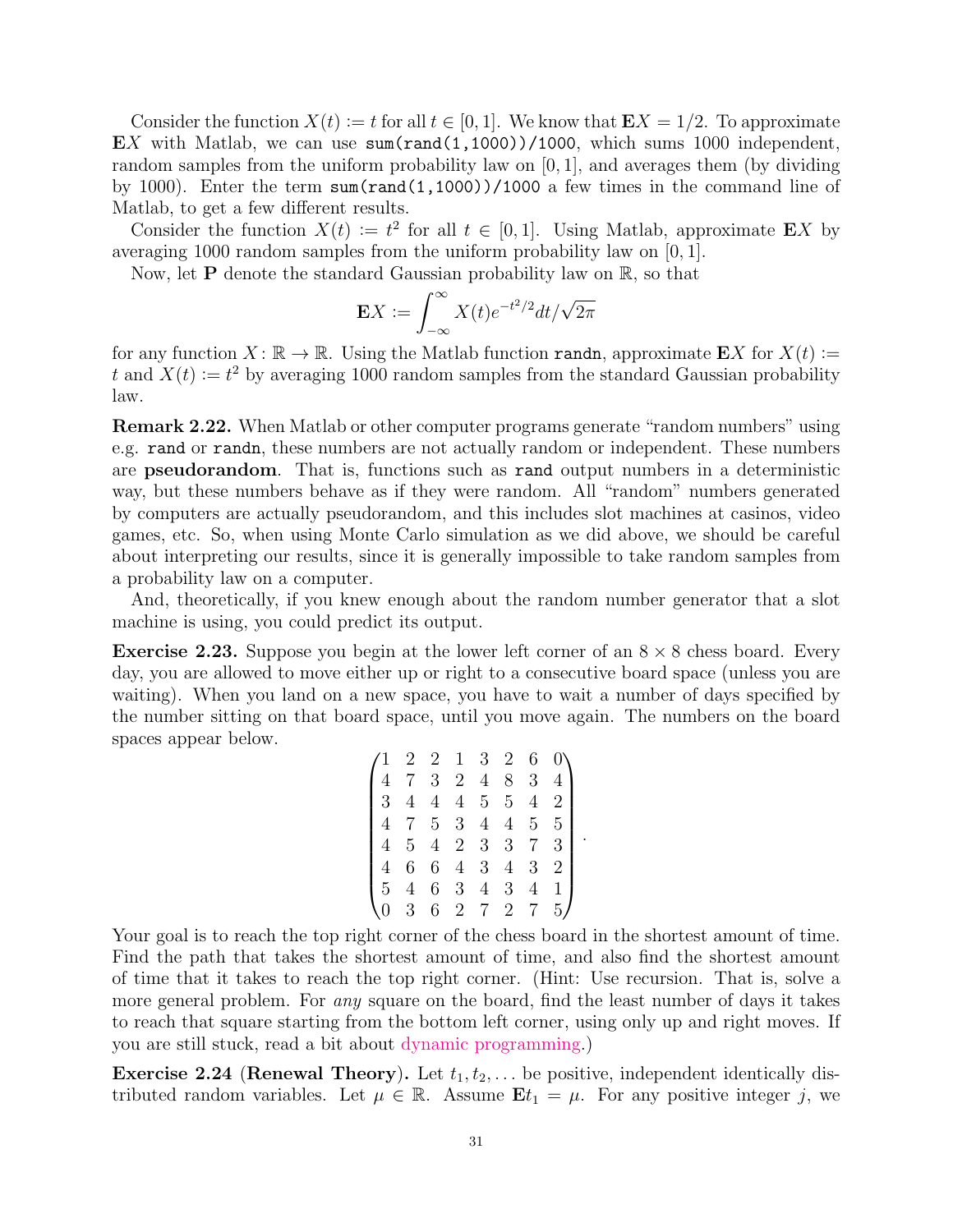interpret  $t_j$  as the lifetime of the  $j<sup>th</sup>$  lightbulb (before burning out, at which point it is replaced by the  $(j + 1)^{st}$  lightbulb). For any  $n \geq 1$ , let  $T_n := t_1 + \cdots + t_n$  be the total lifetime of the first *n* lightbulbs. For any positive integer *t*, let  $N_t := \min\{n \geq 1 : T_n \geq t\}$  be the number of lightbulbs that have been used up until time t. Show that  $N_t/t$  converges almost surely to  $1/\mu$  as  $t \to \infty$ . (Hint: if c, t are positive integers, then  $\{N_t \le ct\} = \{T_{ct} \ge t\}$ . Apply the Strong Law to  $T_{ct}$ .)

**Exercise 2.25 (Playing Monopoly Forever).** Let  $t_1, t_2, \ldots$  be independent random variables, all of which are uniform on  $\{1, 2, 3, 4, 5, 6\}$ . For any positive integer j, we think of  $t_j$ as the result of rolling a single fair six-sided die. For any  $n \geq 1$ , let  $T_n = t_1 + \cdots + t_n$  be the total number of spaces that have been moved after the  $n^{th}$  roll. (We think of each roll as the amount of moves forward of a game piece on a very large Monopoly game board.) For any positive integer t, let  $N_t := \min\{n \geq 1 : T_n \geq t\}$  be the number of rolls needed to get t spaces away from the start. Using Exercise [2.24,](#page-30-0) show that  $N_t/t$  converges almost surely to  $2/7$  as  $t \to \infty$ .

Exercise 2.26 (Random Numbers are Normal). Let  $X$  be a uniformly distributed random variable on  $(0, 1)$ . Let  $X_1$  be the first digit in the decimal expansion of X. Let  $X_2$ be the second digit in the decimal expansion of  $X$ . And so on.

- Show that the random variables  $X_1, X_2, \ldots$  are uniform on  $\{0, 1, 2, \ldots, 9\}$  and independent.
- Fix  $m \in \{0, 1, 2, \ldots, 9\}$ . Using the Strong Law of Large Numbers, show that with probability one, the fraction of appearances of the number  $m$  in the first  $n$  digits of X converges to  $1/10$  as  $n \to \infty$ .

(Optional): Show that for any ordered finite set of digits of length  $k$ , the fraction of appearances of this set of digits in the first n digits of X converges to  $10^{-k}$  as  $n \to \infty$ . (You already proved the case  $k = 1$  above.) That is, a randomly chosen number in  $(0, 1)$  is normal. On proved the case  $\kappa = 1$  above.) That is, a randomly chosen number in  $(0, 1)$  is normal. On<br>the other hand, if we just pick some number such that  $\sqrt{2} - 1$ , then it may not be easy to say whether or not that number is normal.

(As an optional exercise, try to explicitly write down a normal number. This may not be so easy to do, even though a random number in  $(0, 1)$  satisfies this property!

<span id="page-31-0"></span>2.3. Additional Comments. A version of the Law of Large Numbers was stated as early as the 1500s. In the 1700s and 1800s, various laws of large numbers were proved with weaker and weaker hypotheses. For example, the  $L_2$  Weak Law was known to Chebyshev in 1867. The Strong Law of Large Numbers might have first been proven in 1930 by Kolmogorov.

If the random variables have infinite mean, then the Strong Law cannot hold.

Exercise 2.27. Let  $X_1, X_2, \ldots : \Omega \to \mathbb{R}$  be i.i.d. with  $\mathbf{E}|X_1| = \infty$ . Then  $\mathbf{P}(|X_n| >$ *n* for infinitely many  $n \geq 1$ ) = 1. And  $\mathbf{P}(\lim_{n\to\infty}\frac{X_1+\cdots+X_n}{n})$  $\frac{n+X_n}{n} \in (-\infty, \infty)) = 0.$  (Hint: show  $\sum_{n=1}^{\infty} P(|X_n| > n) = \infty$ , then apply the second Borel-Cantelli Lemma. Write  $\frac{S_n}{n} - \frac{S_{n+1}}{n+1} =$  $\frac{S_n}{n(n+1)} - \frac{X_{n+1}}{n+1}$ , and consider what happens to both sides on the set where  $\lim_{n\to\infty} \frac{S_n}{n}$  $\frac{S_n}{n} \in \mathbb{R}$ .)

**Exercise 2.28 (Second Borel-Cantelli Lemma).** Let  $A_1, A_2, \ldots$  be independent events with  $\sum_{n=1}^{\infty} P(A_n) = \infty$ . Then  $P(A_n)$  occurs for infinitely many  $n \geq 1$  = 1. (Hint: using  $1-x \leq e^{-x}$  for any  $x \in \mathbb{R}$ , show  $\mathbf{P}(\bigcap_{n=s}^{t} A_n^c) \leq \exp(-\sum_{n=s}^{t} \mathbf{P}(A_n))$ , let  $t \to \infty$  to conclude  $\mathbf{P}(\bigcup_{n=s}^{\infty}A_n)=1$  for all  $s\geq 1$ , then let  $s\to\infty$ .)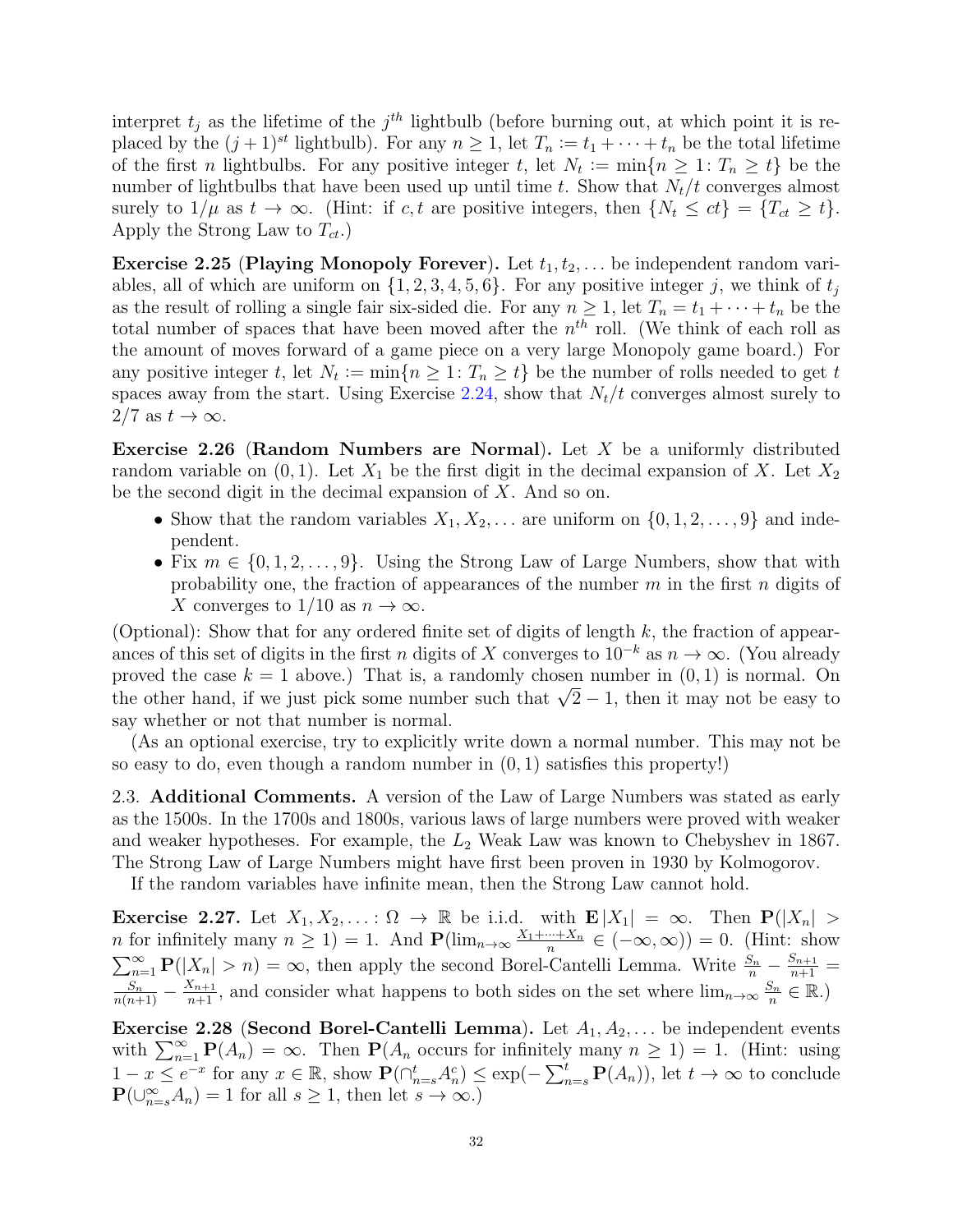The Central Limit Theorem was described by de Moivre in 1733 and again by Laplace in 1785 and 1812, where the Fourier Transform was used. In 1901, Lyapunov proved the Central Limit Theorem under an assumption similar to  $\mathbf{E}|X_1|^{2+\varepsilon} < \infty$  for some  $\varepsilon > 0$ . The Central Limit Theorem under the assumption of a finite (truncated) second moment was proven by Lindeberg in 1920. This result was extended by Feller in 1935, also with contributions by Lévy in the same year.

Theorem 2.29 (Lindeberg Central Limit Theorem for Triangular Arrays). For any  $n \geq 1$ , let  $X_{n,1}, \ldots, X_{n,n} : \Omega_n \to \mathbb{R}$  be independent with mean zero and finite variance. (Note e.g. that  $X_{3,1}$  and  $X_{2,2}$  might not be independent, and the sample space is allowed to change as n changes.) Define

$$
\sigma_n^2 := \sum_{k=1}^n \text{Var}(X_{n,k}), \qquad \forall n \ge 1.
$$

Assume that  $\sigma_n > 0$  for all  $n \geq 1$ . If, for any  $\varepsilon > 0$ , we have

$$
\lim_{n \to \infty} \frac{1}{\sigma_n^2} \sum_{k=1}^n \mathbf{E}(|X_{n,k}|^2 1_{|X_{n,k}| > \varepsilon \sigma_n}) = 0, \qquad (*)
$$

then the random variables  $\frac{X_{n,1} + \dots + X_{n,n}}{\sigma_n}$  converge in distribution to a standard Gaussian random variable.

The Lindeberg condition (∗) implies the Feller condition

$$
\lim_{n \to \infty} \frac{1}{\sigma_n^2} \max_{1 \le k \le n} \mathbf{E} |X_{n,k}|^2 = 0.
$$

It was shown by Feller that if the above assumptions hold (without (∗)) and if the Feller condition holds, then the Lindeberg condition (\*) is necessary and sufficient for  $\frac{X_{n,1} + \dots + X_{n,n}}{\sigma_n}$ to converge in distribution to a standard Gaussian random variable. The combined result is sometimes known as the Lindeberg-Feller theorem.

Berry and Esseén separately gave an error bound for the Central Limit Theorem in the early 1940s.

**Theorem 2.30 (Berry-Esseén).** Let  $\sigma > 0$ . Let  $X_1, X_2, \ldots$  be i.i.d. real-valued random variables with mean zero,  $\mathbf{E} X_1^2 = \sigma^2$ , and  $\mathbf{E} |X_1|^3 < \infty$ . Let Z be a standard Gaussian random variable. Then for any  $n \geq 1$ ,

$$
\sup_{t\in\mathbb{R}}\left|\mathbf{P}((X_1+\cdots+X_n)/(\sigma\sqrt{n})
$$

With the assumption of more bounded moments, an asymptotic expansion can be written, with explicit dependence on t, for the difference  $|\mathbf{P}(X_1 + \cdots + X_n/\sqrt{n} < t) - \mathbf{P}(Z < t)|$ . This expansion is called the Edgeworth Expansion; see Feller, Vol. 2, XVI.4.(4.1).

One may ask for general conditions under which the average of any i.i.d. random variables have a limiting distribution, with moment assumptions different than the Central Limit Theorem. Necessary and sufficient conditions are described in the following Theorem.

**Theorem 2.31.** Let  $X_1, X_2, \ldots$  be i.i.d. real-valued random variables. Assume there exists a function h:  $[0,\infty) \to (0,\infty)$  such that, for any  $x > 0$ ,  $\lim_{x\to\infty} L(tx)/L(x) = 1$ . Assume also there exists  $\theta \in [0, 1]$  and  $\alpha \in (0, 2)$  such that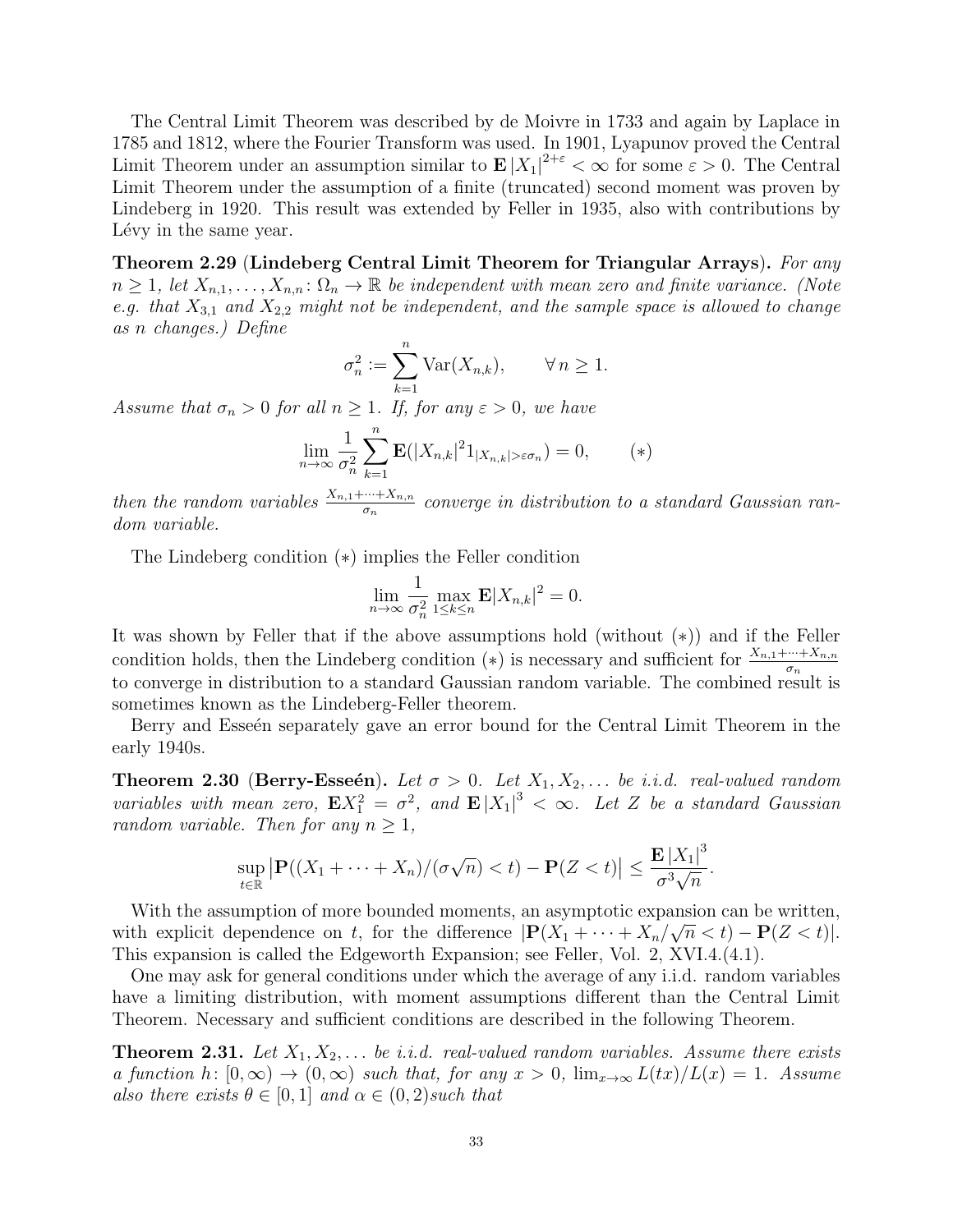- $\lim_{x\to\infty} P(X_1 > x)/P(|X_1| > x) = \theta$ ,
- $P(|X_1| > x) = x^{-\alpha}L(x), \forall x > 0.$

For any  $n \geq 1$ , define

$$
a_n := \inf\{x > 0 \colon P(|X_1| > x) \le 1/n\}, \qquad b_n := \mathbf{E}(X_1 1_{|X_1| \le a_n}).
$$

Then  $\frac{X_1 + \dots + X_n - a_n}{b_n}$  converges in distribution to a random variable Y as  $n \to \infty$ 

**Exercise 2.32.** Show that there exists a nonzero random variable X such that, if  $X_1, X_2, \ldots$ are i.i.d. copies of X, then  $\frac{X_1 + \dots + X_n}{n}$  is equal in distribution to X, for any  $n \ge 1$ . (Optional: can you write out an explicit formula for the density of  $X$ ?) (Hint: take the Fourier transform.)

Show that there exists a nonzero random variable X such that, if  $X_1, X_2, \ldots$  are i.i.d. copies of X, then  $\frac{X_1 + \dots + X_n}{n^2}$  is equal in distribution to X, for any  $n \ge 1$ .

By projection the random variables onto one-dimensional lines, the following Central Limit Theorem in  $\mathbb{R}^d$  can be proven from the corresponding result in  $\mathbb{R}$ .

Theorem 2.33 (Central Limit Theorem in  $\mathbb{R}^d$ ). Let  $X^{(1)}, X^{(2)}, \ldots$  be i.i.d.  $\mathbb{R}^d$ -valued random variables. Let  $\mu \in \mathbb{R}^d$ . (We write a random variable in its components as  $X^{(n)}$  =  $(X_1^{(n)}$  $X_1^{(n)}, \ldots, X_d^{(n)}$   $\in \mathbb{R}^d$ .) Assume  $\mathbf{E} X^{(n)} = \mu$  for all  $n \ge 1$ , and for any  $1 \le i, j \le d$ , all of the covariances

$$
a_{ij} := \mathbf{E}((X_i^{(1)} - \mathbf{E}X_i^{(1)})(X_j^{(1)} - \mathbf{E}X_j^{(1)})).
$$

are finite. Then as  $n \to \infty$ ,  $\frac{X^{(1)} + \dots + X^{(n)} - n\mu}{\sqrt{n}}$  converges weakly to a Gaussian random vector  $Z = (Z_1, \ldots, Z_d) \in \mathbb{R}^d$  with covariance matrix  $(a_{ij})_{1 \leq i,j \leq d}$ .

**Remark 2.34.** By definition, a random vector  $Z = (Z_1, \ldots, Z_d) \in \mathbb{R}^d$  is Gaussian if, for any  $v_1, \ldots, v_d \in \mathbb{R}$ , the random variable  $\sum_{i=1}^d v_i Z_i$  is a Gaussian random variable. Equivalently, for any  $v \in \mathbb{R}^d$ , the random variable  $\langle v, Z \rangle$  is a Gaussian random variable. The covariance matrix  $(a_{ij})_{1\leq i,j\leq d}$  of Z is defined by

$$
a_{ij} := \mathbf{E}((Z_i - \mathbf{E}Z_i)(Z_j - \mathbf{E}Z_j)).
$$

**Exercise 2.35.** Let  $Z = (Z_1, \ldots, Z_d) \in \mathbb{R}^d$  be a Gaussian random vector.

• Show that the covariance matrix  $(a_{ij})_{1\leq i,j\leq d}$  of Z is symmetric, positive semidefinite. That is, for any  $v \in \mathbb{R}^d$ , we have

$$
v^T a v = \sum_{i,j=1}^d v_i v_j a_{ij} \ge 0.
$$

• Given any symmetric positive semidefinite matrix  $(b_{ij})_{1\leq i,j\leq d}$ , show that there exists a Gaussian random vector Z such that the covariance matrix of Z is  $(b_{ii})_{1\le i,j\le d}$ . (Hint: write the matrix b in its Cholesky decomposition  $b = rr^*$ , where r is a  $d \times d$  real matrix. Let  $e^{(1)}, \ldots, e^{(d)}$  be the rows of r. Let  $X_1, \ldots, X_d$  be independent standard Gaussian random variables. Let  $X := (X_1, \ldots, X_d)$ . Define  $Z_i := \langle X, e^{(i)} \rangle$  for any  $1 \leq i \leq d.$ 

**Exercise 2.36.** Let  $X_1, X_2, \ldots : \Omega \to \mathbb{R}$  be random variables that converge in probability to  $X: \Omega \to \mathbb{R}$ . Let  $f: \mathbb{R} \to \mathbb{R}$  be continuous. Then  $f(X_1), f(X_2), \ldots$  converges in probability to  $f(X)$ .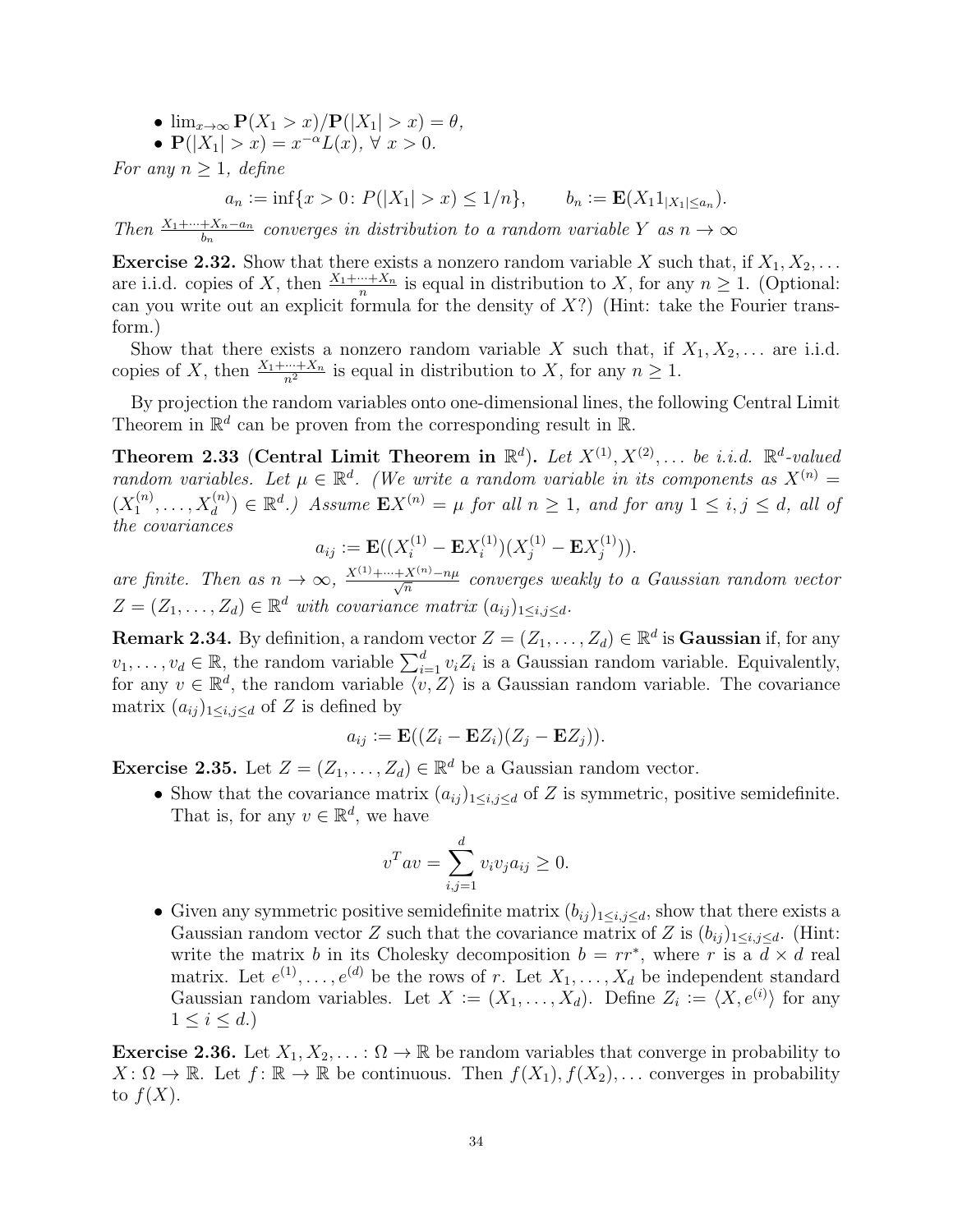## Proposition 2.37.

- (Slutsky's Theorem) Let  $X_1, X_2, \ldots : \Omega \to \mathbb{R}$  be random variables that converge in distribution to  $X: \Omega \to \mathbb{R}$ . Let  $c \in \mathbb{R}$ . Let  $Y_1, Y_2, \ldots : \Omega \to \mathbb{R}$  be random variables that converge in probability to c. Then  $X_1 + Y_1, X_2 + Y_2, \ldots$  converges in distribution to  $X + c$ . Also,  $X_1Y_1, X_2Y_2, \ldots$  converges in distribution to  $cX$ .
- Let  $X_1, X_2, \ldots : \Omega \to \mathbb{R}$  be random variables that converge in distribution to  $X : \Omega \to$ R. Let  $f: \mathbb{R} \to \mathbb{R}$  be continuous. Then  $f(X_1), f(X_2), \ldots$  converges in distribution to  $f(X)$ .

<span id="page-34-0"></span>Exercise 2.38. Suppose I tell you that the following list of 20 numbers is a random sample from a Gaussian random variable, but I don't tell the mean or standard deviation.

5.1715, 3.2925, 5.2172, 6.1302, 4.9889, 5.5347, 5.2269, 4.1966, 4.7939, 3.7127 5.3884, 3.3529, 3.4311, 3.6905, 1.5557, 5.9384, 4.8252, 3.7451, 5.8703, 2.7885

To the best of your ability, determine what the mean and standard deviation are of this random variable. (This question is a bit open-ended, so there could be more than one correct way of justifying your answer.)

Exercise 2.39. Suppose I tell you that the following list of 20 numbers is a random sample from a Gaussian random variable, but I don't tell you the mean or standard deviation. Also, around one or two of the numbers was corrupted by noise, computational error, tabulation error, etc., so that it is totally unrelated to the actual Gaussian random variable.

−1.2045, −1.4829, −0.3616, −0.3743, −2.7298, −1.0601, −1.3298, 0.2554, 6.1865, 1.2185 −2.7273, −0.8453, −3.4282, −3.2270, −1.0137, 2.0653, −5.5393, −0.2572, −1.4512, 1.2347

To the best of your ability, determine what the mean and standard deviation are of this random variable. Supposing you had instead a billion numbers, and 5 or 10 percent of them were corrupted samples, can you come up with some automatic way of throwing out the corrupted samples? (Once again, there could be more than one right answer here; the question is intentionally open-ended.)

**Theorem 2.40 (Dominated Convergence Theorem).** Let  $X_1, X_2, \ldots : \Omega \to \mathbb{R}$  be random variables that converge almost surely. Assume that  $Y$  is a nonnegative random variable with  $EY < \infty$  and  $|X_n| \leq Y$  almost surely,  $\forall n \geq 1$ . Then

$$
\mathbf{E} \lim_{n \to \infty} X_n = \lim_{n \to \infty} \mathbf{E} X_n.
$$

Exercise 2.41. Let  $X: \Omega \to \mathbb{R}^n$  be a random variable with the standard Gaussian distribution:

$$
\mathbf{P}(X \in A) := \int_A e^{-(x_1^2 + \dots + x_n^2)/2} dx (2\pi)^{-n/2}, \qquad \forall A \subseteq \mathbb{R}^n.
$$

Let  $v_1, \ldots, v_m$  be vectors in  $\mathbb{R}^n$ . Let  $\langle \cdot, \cdot \rangle : \mathbb{R}^n \times \mathbb{R}^n \to \mathbb{R}$  be the standard inner product on  $\mathbb{R}^n$ , so that  $\langle x, y \rangle := \sum_{i=1}^n x_i y_i$  for any  $x = (x_1, \ldots, x_n), y = (y_1, \ldots, y_n) \in \mathbb{R}^n$ .

First, let  $v \in \mathbb{R}^n$  and show that  $\langle X, v \rangle$  is a mean zero Gaussian with variance  $\langle v, v \rangle$ .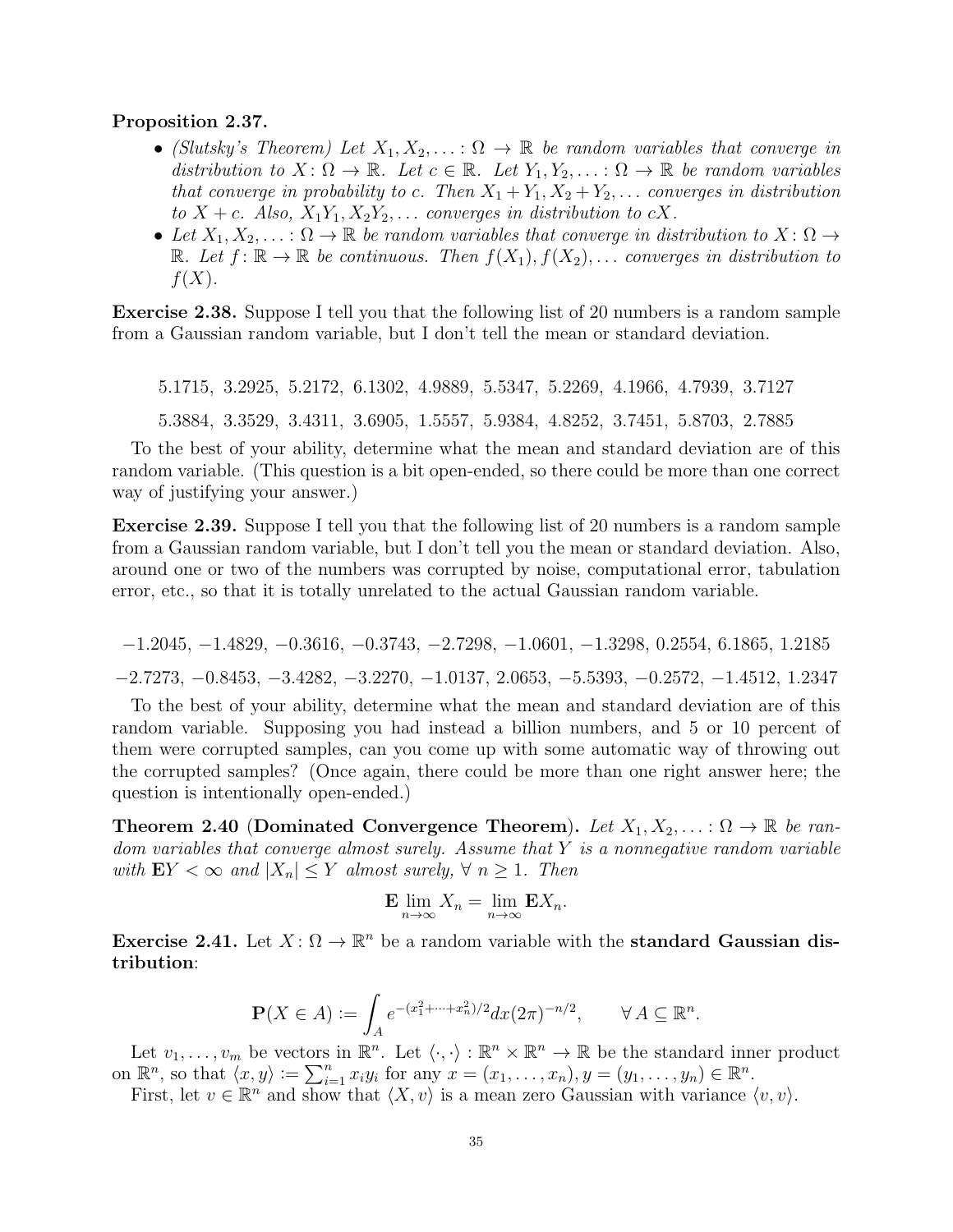Then, show that the random variables  $\langle X, v_1 \rangle, \ldots, \langle X, v_m \rangle$  are independent if and only if the vectors  $v_1, \ldots, v_m$  are pairwise orthogonal.

(Hint: use the rotation invariance of the Gaussian.)

## 3. Random Samples

<span id="page-35-0"></span>When conducting a poll of a sample population, one often assumes that there exists a random variable  $X: \Omega \to \mathbb{R}$  that describes a single observation from the population. Repeated observations of the population are then performed independently of each other. This concept is formalized as a random sample.

**Definition 3.1 (Random Sample).** Let n be a positive integer. A random sample of size *n* is a sequence  $X_1, \ldots, X_n$  of independent, identically distributed (i.i.d.) random variables.

As in Exercise [2.38,](#page-34-0) a basic problem is to find e.g. the mean or standard deviation of the unknown distribution of X. That is, if we have a random sample of size  $n$  then 1  $\frac{1}{n}(X_1 + \cdots + X_n)$  seems to be a reasonable guess for the mean of the unknown distribution if  $n$  is large. More generally, any function of the random sample is called a statistic.

**Definition 3.2** (Statistic). Let  $n, k$  be positive integers. Let  $X_1, \ldots, X_n$  be a random sample of size n. Let  $t: \mathbb{R}^n \to \mathbb{R}^k$ . A **statistic** is a random variable of the form  $Y :=$  $t(X_1, \ldots, X_n)$ . The distribution of Y is called a **sampling distribution**.

**Example 3.3.** The sample mean of a random sample  $X_1, \ldots, X_n$  of size n, denoted  $\overline{X}$ , is the following statistic:

$$
\overline{X} := \frac{1}{n} \sum_{i=1}^{n} X_i.
$$

**Example 3.4.** Let  $n > 1$ . The **sample standard deviation** of a random sample  $X_1, \ldots, X_n$ of size  $n$ , denoted  $S$ , is the following statistic:

$$
S := \sqrt{\frac{1}{n-1} \sum_{i=1}^{n} (X_i - \overline{X})^2}.
$$

The **sample variance** of a random sample  $X_1, \ldots, X_n$  of size *n* is  $S^2$ .

From the usual definition of the variance (for the uniform distribution on the integers  $\{1,\ldots,n\}$ , it might seem sensible to divide by n above instead of  $n-1$ . The second part of the following exercise attempts to explain why dividing by  $n-1$  is sensible.

**Exercise 3.5.** Let  $n \geq 2$  be an integer. Let  $X_1, \ldots, X_n$  be a random sample of size n. Assume that  $\mu := \mathbf{E} X_1 \in \mathbb{R}$  and  $\sigma := \sqrt{\text{var}(X_1)} < \infty$ . Let  $\overline{X}$  be the sample mean and let S be the sample standard deviation of the random sample. Show the following

- $\text{Var}(\overline{X}) = \sigma^2/n$ .
- $\mathbf{E}S^2 = \sigma^2$ .

If we divided by n instead of  $n-1$  in the definition of S, then the second part of the above exercise would not hold. Since  $ES^2$  agrees with the variance of X, we say that  $S^2$  is unbiased. We will discuss this concept more in Section [4.](#page-45-1)

**Exercise 3.6.** Let  $X: \Omega \to \mathbb{R}$  be a random variable with  $EX^2 < \infty$ . Show that the quantity  $\mathbf{E}(X-t)^2$  is minimized for  $t \in \mathbb{R}$  uniquely when  $t = \mathbf{E}X$ .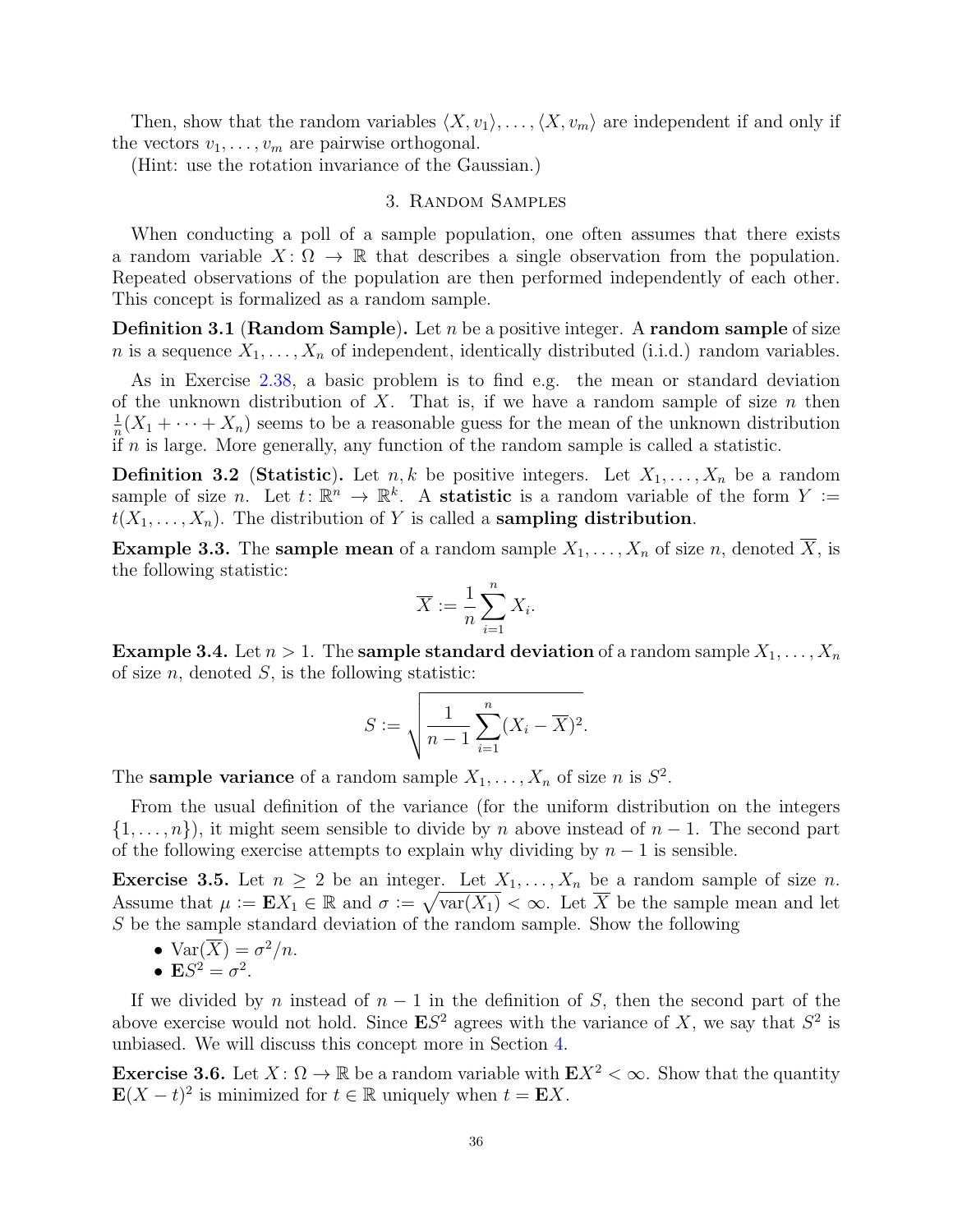3.1. Sampling from the Normal. The Central Limit Theorem implies that the combination of a large number of independent identically distributed random actions results in a Gaussian distribution. For this reason, one can often (but not always) assume that sampling from a large population is sampling from the normal distribution with unknown mean and variance. Since this Gaussian assumption is so common, we discuss properties of sampling from the normal in this section.

<span id="page-36-0"></span>**Proposition 3.7.** Let  $n \geq 2$  be an integer. Let  $X_1, \ldots, X_n$  be a random sample from the Gaussian distribution with mean  $\mu \in \mathbb{R}$  and variance  $\sigma^2 > 0$ . Let  $\overline{X}$  be the sample mean and let S be the sample standard deviation.

- $\overline{X}$  and S are independent random variables.
- $\overline{X}$  is a Gaussian random variable with mean  $\mu$  and variance  $\sigma^2/n$ .
- $(n-1)S^2/\sigma^2$  is a chi-squared distributed random variable with n–1 degrees of freedom.

*Proof.* By replacing  $X_1, \ldots, X_n$  with  $X_1 - \mu, \ldots, X_n - \mu$ , it suffices to assume that  $\mu = 0$ in the proof. It further suffices to assume  $\sigma = 1$  by dividing all the random variables by  $\sigma$ . To prove the first item, we first note that the random variables  $\overline{X}$  is independent of all of the random variables  $X_2 - \overline{X}, \ldots, X_n - \overline{X}$ . This follows from Exercise [2.41,](#page-34-0) since the vector  $(1, \ldots, 1) \in \mathbb{R}^n$  is orthogonal to any vector in the span of

$$
(0,1,0,\ldots)-\frac{1}{n}(1,\ldots,1),\ldots,(0,\ldots,0,1)-\frac{1}{n}(1,\ldots,1).
$$

(We are not asserting that the random variables  $\overline{X}, X_2-\overline{X}, \ldots, X_n-\overline{X}$  are all independent; in fact this is false by Exercise [2.41](#page-34-0) since the vectors  $(0, 1, 0, \ldots) - \frac{1}{n}$  $\frac{1}{n}(1,\ldots,1), (0,0,1,0,\ldots,0)-$ 1  $\frac{1}{n}(1,\ldots,1)$  are not orthogonal in  $\mathbb{R}^n$ .) So, the first item will be completed if we can write S as a function of  $X_2 - \overline{X}, \ldots, X_n - \overline{X}$ . Observe

$$
(n-1)S^{2} = \sum_{i=1}^{n} (X_{i} - \overline{X})^{2} = (X_{1} - \overline{X})^{2} + \sum_{i=2}^{n} (X_{i} - \overline{X})^{2}
$$
  
= 
$$
(n\overline{X} - (\sum_{i=2}^{n} X_{i}) - \overline{X})^{2} + \sum_{i=2}^{n} (X_{i} - \overline{X})^{2} = (\sum_{i=2}^{n} (X_{i} - \overline{X}))^{2} + \sum_{i=2}^{n} (X_{i} - \overline{X})^{2}.
$$

The second item follows from Proposition [1.45,](#page-10-0) Example [1.108](#page-24-0) and Exercise [1.58.](#page-13-0)

We now prove the third item. Let  $\overline{X}_n := \frac{1}{n}$  $\frac{1}{n}\sum_{i=1}^n X_i$  and let  $S_n^2 := \frac{1}{n-1}$  $\frac{1}{n-1}\sum_{i=1}^{n}(X_i-\overline{X}_n)^2$ . In the case  $n=2$ , we have  $S_2^2=\frac{1}{4}$  $\frac{1}{4}(X_1 - X_2)^2 + \frac{1}{4}$  $\frac{1}{4}(X_2 - X_1)^2 = \frac{1}{2}$  $\frac{1}{2}(X_1 - X_2)^2$ . From Example  $1.108, \frac{1}{\sqrt{2}}$  $1.108, \frac{1}{\sqrt{2}}$  $\frac{1}{2}(X_1 - X_2)$  is a mean zero Gaussian random variable with variance 1. So,  $S_2^2$  is a chi-squared distributed random variable by Definition [1.33](#page-7-0) with one degree of freedom. That is, the third item of this proposition holds when  $n = 2$ .

We now induct on  $n$ . From Lemma [3.8,](#page-37-0)

$$
nS_{n+1}^{2} = (n-1)S_{n}^{2} + \frac{n}{n+1}(X_{n+1} - \overline{X}_{n})^{2}, \qquad \forall n \ge 2.
$$

From the first item,  $S_n$  is independent of  $\overline{X}_n$ . Also,  $X_{n+1}$  is independent of  $S_n$  by Proposition [1.61,](#page-13-1) since  $S_n$  is a function of  $X_1, \ldots, X_n$ , the latter being independent of  $X_{n+1}$ . In summary,  $S_n$  is independent of  $(X_{n+1} - \overline{X}_n)^2$ . By the inductive hypothesis,  $(n-1)S_n^2$  is a chi-squared distributed random variable with  $n-1$  degrees of freedom. From Example  $1.108 X_{n+1}-\overline{X}_n$  $1.108 X_{n+1}-\overline{X}_n$  is a Gaussian random variable with mean zero and variance  $1+1/n$ , so that  $\sqrt{n/(n+1)}(X_{n+1}-$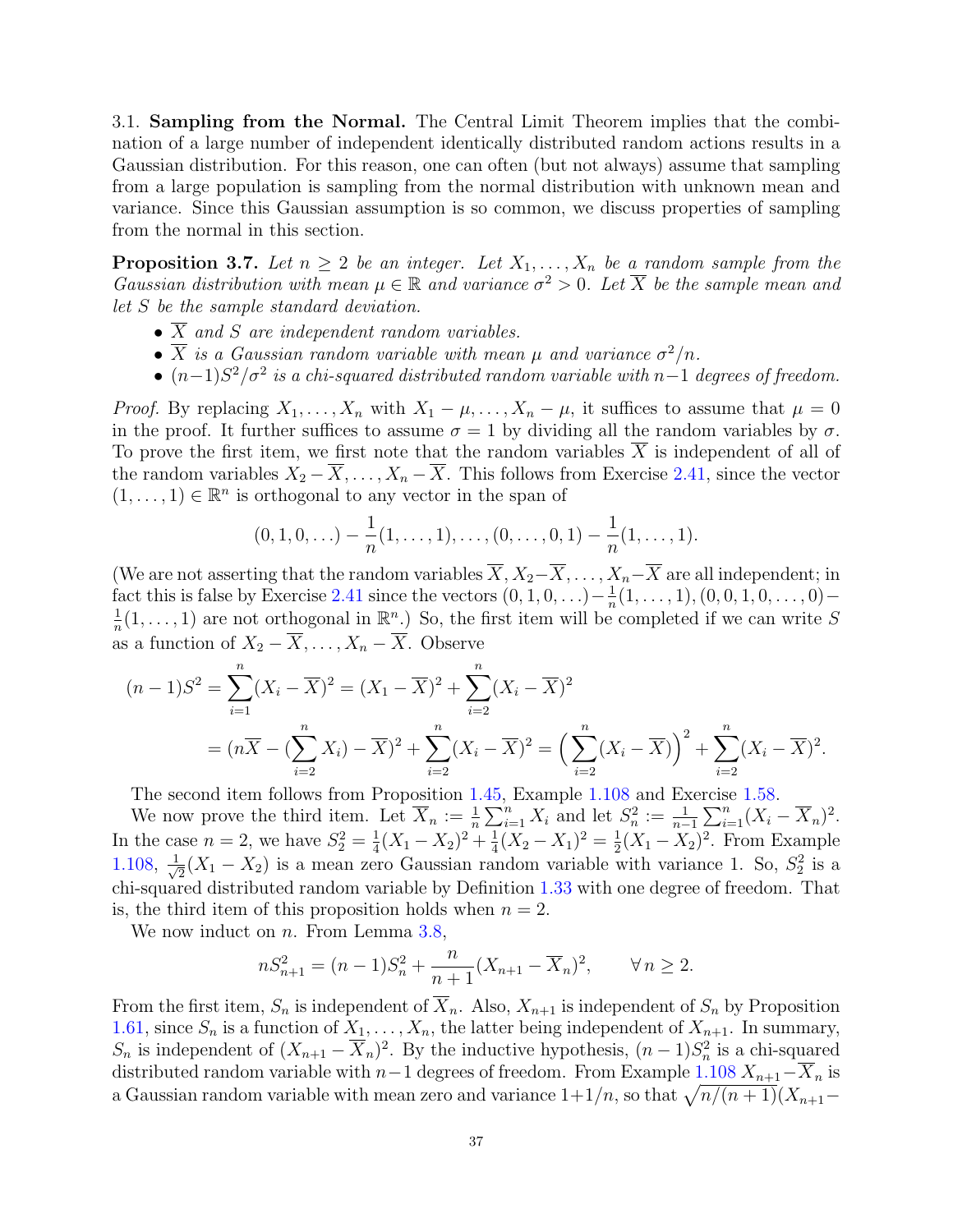$\overline{X}_n$ ) is a mean zero Gaussian with variance 1. Definition [1.33](#page-7-0) then implies that  $nS_{n+1}$  is a chi-squared random variable with n degrees of freedom, completing the inductive step.  $\Box$ 

<span id="page-37-0"></span>**Lemma 3.8.** Let  $X_1, X_2, \ldots$  be random variables. For any  $n \geq 2$ , let  $\overline{X}_n := \frac{1}{n}$  $\frac{1}{n} \sum_{i=1}^{n} X_i$  and let  $S_n^2 := \frac{1}{n-1}$  $\frac{1}{n-1}\sum_{i=1}^n (X_i - \overline{X}_n)^2$ . Then

$$
nS_{n+1}^2 - (n-1)S_n^2 = \frac{n}{n+1}(X_{n+1} - \overline{X}_n)^2, \qquad \forall n \ge 2.
$$

Proof.

 $\boldsymbol{n}$ 

$$
S_{n+1}^{2} - (n-1)S_{n}^{2} = \sum_{i=1}^{n+1} (X_{i} - \overline{X}_{n+1})^{2} - \sum_{i=1}^{n} (X_{i} - \overline{X}_{n})^{2}
$$
  
\n
$$
= (X_{n+1} - \overline{X}_{n+1})^{2} + \sum_{i=1}^{n} (\overline{X}_{n+1} - \overline{X}_{n}) (-2X_{i} + \overline{X}_{n+1} + \overline{X}_{n})
$$
  
\n
$$
= (X_{n+1} - \overline{X}_{n+1})^{2} + (\overline{X}_{n+1} - \overline{X}_{n}) \sum_{i=1}^{n} (-2X_{i} + \overline{X}_{n+1} + \overline{X}_{n})
$$
  
\n
$$
= (X_{n+1} - \overline{X}_{n+1})^{2} + (\overline{X}_{n+1} - \overline{X}_{n})n(-2\overline{X}_{n} + \overline{X}_{n+1} + \overline{X}_{n})
$$
  
\n
$$
= (X_{n+1}(1 - 1/(n+1)) - \frac{n}{n+1} \overline{X}_{n})^{2} + n(\overline{X}_{n+1} - \overline{X}_{n})^{2}
$$
  
\n
$$
= \frac{n^{2}}{(n+1)^{2}} (X_{n+1} - \overline{X}_{n})^{2} + n(\frac{X_{n+1}}{n+1} + (\frac{1}{n+1} - \frac{1}{n}) \sum_{i=1}^{n} X_{i})^{2}
$$
  
\n
$$
= \frac{n^{2}}{(n+1)^{2}} (X_{n+1} - \overline{X}_{n})^{2} + n(\frac{X_{n+1}}{n+1} - \frac{1}{n(n+1)} \sum_{i=1}^{n} X_{i})^{2}
$$
  
\n
$$
= \frac{n^{2}}{(n+1)^{2}} (X_{n+1} - \overline{X}_{n})^{2} + n(\frac{X_{n+1}}{n+1} - \frac{1}{n+1} \overline{X}_{n})^{2}
$$
  
\n
$$
= \frac{n^{2}}{(n+1)^{2}} (X_{n+1} - \overline{X}_{n})^{2} + \frac{n}{(n+1)^{2}} (X_{n+1} - \overline{X}_{n
$$

If  $X_1, X_2, \ldots$  are a random sample from a Gaussian random variable with mean  $\mu \in \mathbb{R}$ and standard deviation  $\sigma > 0$ , then Example [1.108](#page-24-0) implies that

$$
\frac{X_1 + \dots + X_n - n\mu}{\sigma\sqrt{n}} = \frac{X - \mu}{\sigma/\sqrt{n}}
$$

is a Gaussian random variable with mean zero and variance one. If the mean and standard deviation are unknown, then it might be difficult to find either  $\mu$  or  $\sigma$  by looking at this quantity for different values of  $\mu$  and  $\sigma$ . However, if we substitute the sample variance S for  $\sigma$  and examine instead

$$
\frac{X-\mu}{S/\sqrt{n}},
$$

then there is only one unknown parameter  $\mu$  appearing in this expression. So, if we insert different values of  $\mu$  into  $\frac{X-\mu}{S/\sqrt{n}}$ , we might be able to determine the unknown mean  $\mu$ , if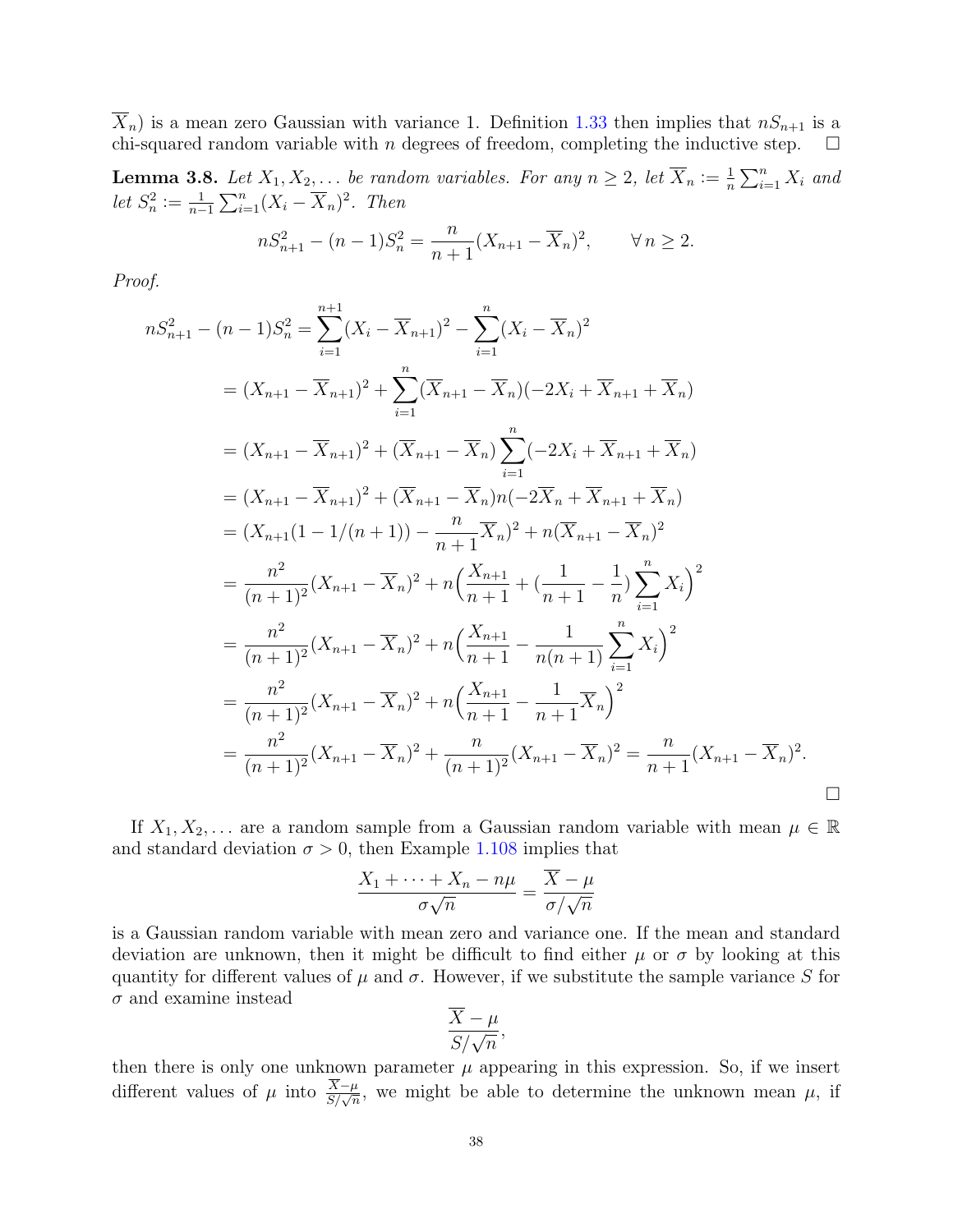we knew the distribution of  $\frac{X-\mu}{S/\sqrt{n}}$  for fixed  $\mu$ . This distribution is given by the following proposition.

**Proposition 3.9.** Let X be a standard Gaussian random variable. Let Y be a chi squared random variable with  $p$  degrees of freedom. Assume that  $X$  and  $Y$  are independent. Then  $X/\sqrt{Y/p}$  has the following density, known as  $\boldsymbol{Student's}$  t-distribution with  $p$  degrees of freedom:

$$
f_{X/(\sqrt{Y/p})}(t) := \frac{\Gamma(\frac{p+1}{2})}{\sqrt{p}\sqrt{\pi}\Gamma(p/2)} \Big(1 + \frac{t^2}{p}\Big)^{-\frac{p+1}{2}}, \qquad \forall \, t \in \mathbb{R}.
$$

**Remark 3.10.** If  $X_1, \ldots, X_{n+1}$  is a random sample from a Gaussian random variable with **NEMARE 3.10.** If  $A_1, \ldots, A_{n+1}$  is a random sample from a Gaussian random variable with mean  $\mu \in \mathbb{R}$  and standard deviation  $\sigma > 0$ , then  $(\overline{X} - \mu)/(S/\sqrt{n})$  also has Student's tdistribution, since  $\overline{X} - \mu$  has mean zero, and dividing the top and bottom by  $\sigma$  reduces to the case treated in the proposition (using also independence of  $\overline{X}$  and S by Proposition [3.7\)](#page-36-0).

*Proof.* First, let  $Z := \sqrt{Y/p}$ . We find the density of Z as follows. Let  $t > 0$ . Then

$$
f_Z(y) = \frac{d}{dy} \mathbf{P}(Z \le y) = \frac{d}{dy} \mathbf{P}(Y \le y^2 p) = \frac{d}{dy} \int_0^{y^2 p} \frac{x^{(p/2)-1} e^{-x/2}}{2^{p/2} \Gamma(p/2)} dx
$$
  
=  $2ypp^{(p/2)-1} y^{p-2} e^{-y^2 p/2} \frac{1}{2^{p/2} \Gamma(p/2)} = p^{p/2} y^{p-1} e^{-y^2 p/2} \frac{1}{2^{(p/2)-1} \Gamma(p/2)}.$ 

Let  $\phi: \mathbb{R}^2 \to \mathbb{R}^2$  so that  $\phi^{-1}(x, y) = (y, x/y), \phi(a, b) = (ab, a), |Jac\phi(a, b)| =$  $\begin{array}{c} \begin{array}{c} \begin{array}{c} \begin{array}{c} \end{array} \\ \end{array} \\ \begin{array}{c} \end{array} \end{array} \end{array}$  $\det\begin{pmatrix} b & a \\ 1 & 0 \end{pmatrix}$  = |a|, for all  $(x, y)$ ,  $(a, b) \in \mathbb{R}^2$ . By the Change of Variables formula, for any  $U \subseteq \mathbb{R}^2$ ,

$$
\iint_{\phi(U)} f(x, y) dx dy = \iint_U f(\phi(a, b)) |\text{Jac}\phi(a, b)| da db.
$$

Let  $t > 0$ . Then by the definition of the joint distribution, and independence of  $X, Z$ ,

$$
\mathbf{P}(\frac{X}{Z} \le t) = \mathbf{P}(X \le tZ) = \int_{\{(x,y)\in\mathbb{R}^2\colon x \le ty, y>0\}} f_X(x) f_Z(y) dx dy
$$
  
= 
$$
\int_{\{(a,b)\in\mathbb{R}^2\colon b\le t, a>0\}} |a| f_X(ab) f_Z(a) dadb = \int_{b=-\infty}^{b=t} \int_{a=0}^{\infty} |a| f_X(ab) f_Z(a) dadb.
$$

So, taking the derivative in t,applying the Fundamental Theorem of Calculus, and using the change of variables  $x = a^2$  so that  $da = \frac{1}{2a}$  $\frac{1}{2\sqrt{x}}dx,$ 

$$
f_{X/Z}(t) = \int_0^\infty |a| f_X(at) f_Z(a) da = \frac{p^{p/2}}{\sqrt{2\pi}} \int_0^\infty a e^{-a^2 t^2/2} a^{p-1} e^{-a^2 p/2} \frac{1}{2^{(p/2)-1} \Gamma(p/2)} da
$$
  
= 
$$
\frac{p^{p/2}}{\sqrt{2\pi} 2^{(p/2)-1} \Gamma(p/2)} \int_0^\infty a^p e^{-(p+t^2)a^2/2} da = \frac{p^{p/2}}{\sqrt{2\pi} 2^{p/2} \Gamma(p/2)} \int_0^\infty x^{(p/2)-1/2} e^{-(p+t^2)x/2} dx.
$$

From Definition [1.33,](#page-7-0) the integrand is the density of a gamma distributed random variable with parameters  $\alpha$ ,  $\beta$  where  $\alpha - 1 = (p/2) - 1/2$  and  $\beta = 2/(p + t^2)$ ; so that if we divide and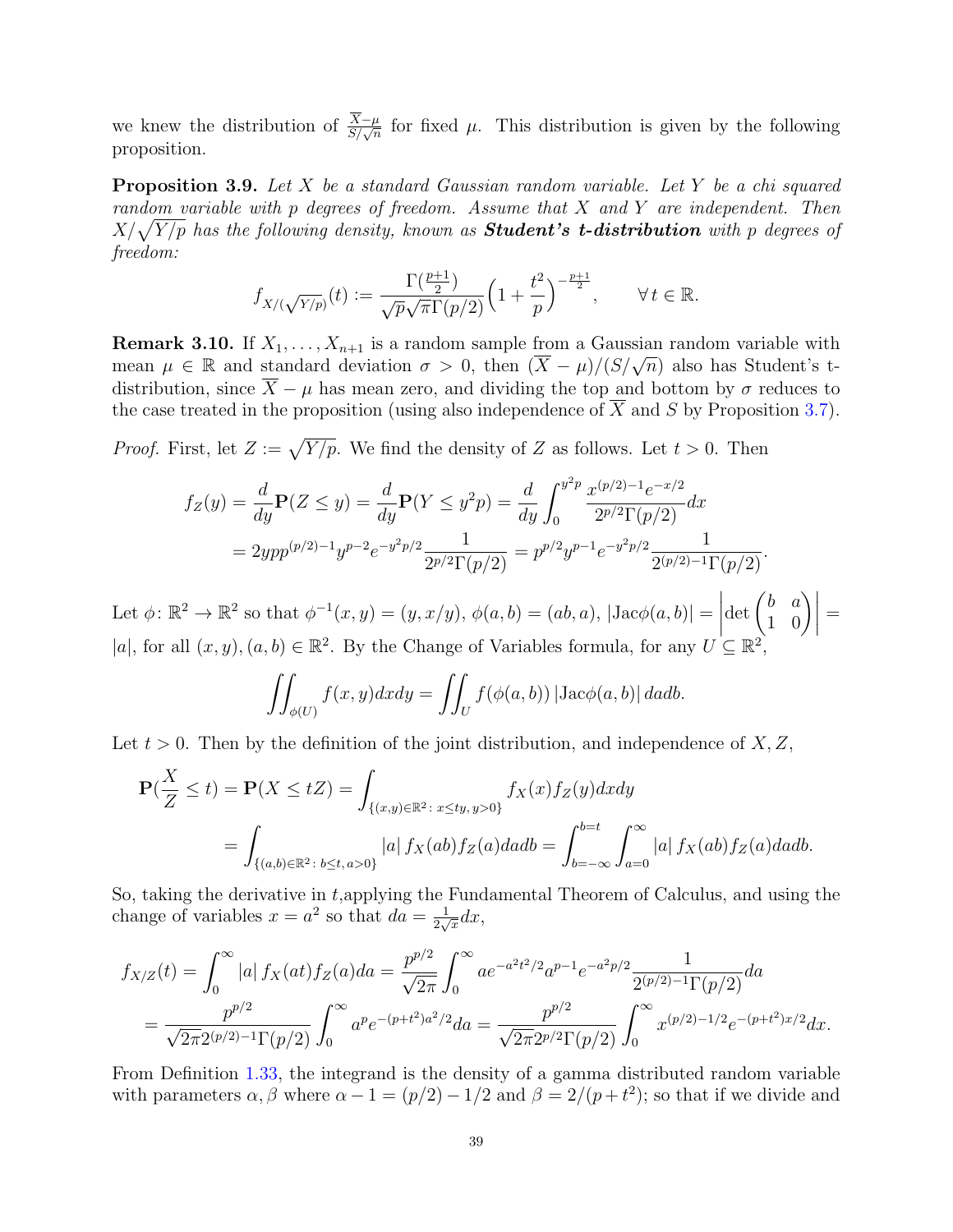multiply by  $\beta^{\alpha} \Gamma(\alpha)$ , we have

$$
f_{X/Z}(t) = \frac{p^{p/2}}{\sqrt{2\pi}2^{p/2}\Gamma(p/2)} \beta^{\alpha}\Gamma(\alpha) \cdot (1) = \frac{p^{p/2}\Gamma(\frac{p+1}{2})}{\sqrt{2\pi}2^{p/2}\Gamma(p/2)} \left(\frac{2}{p+t^2}\right)^{\frac{p+1}{2}}
$$
  
= 
$$
\frac{p^{p/2}\Gamma(\frac{p+1}{2})}{\sqrt{2\pi}2^{p/2}\Gamma(p/2)} 2^{(p+1)/2}p^{-(p+1)/2} \left(1+\frac{t^2}{p}\right)^{-\frac{p+1}{2}} = \frac{\Gamma(\frac{p+1}{2})}{\sqrt{p}\sqrt{\pi}\Gamma(p/2)} \left(1+\frac{t^2}{p}\right)^{-\frac{p+1}{2}}.
$$

**Exercise 3.11.** Let X be a chi squared random variables with p degrees of freedom. Let Y be a chi squared random variable with q degrees of freedom. Assume that X and Y are independent. Show that  $(X/p)/(Y/q)$  has the following density, known as **Snedecor's f-distribution** with  $p$  and  $q$  degrees of freedom

$$
f_{(X/p)/(Y/q)}(t) := \frac{t^{(p/2)-1}(p/q)^{p/2}\Gamma((p+q)/2)}{\Gamma(p/2)\Gamma(q/2)} \Big(1+t(p/q)\Big)^{-(p+q)/2}, \qquad \forall \, t > 0.
$$

**Exercise 3.12 (Order Statistics).** Let  $X: \Omega \to \mathbb{R}$  be a random variable. Let  $X_1, \ldots, X_n$ be a random sample of size *n* from X. Define  $X_{(1)} \coloneqq \min_{1 \leq i \leq n} X_i$ , and for any  $2 \leq i \leq n$ , inductively define

$$
X_{(i)} := \min\{ \{X_1, \ldots, X_n\} \setminus \{X_{(1)}, \ldots, X_{(i-1)}\} \},
$$

so that

$$
X_{(1)} \le X_{(2)} \le \cdots \le X_{(n)} = \max_{1 \le i \le n} X_i.
$$

The random variables  $X_{(1)}, \ldots, X_{(n)}$  are called the **order statistics** of  $X_1, \ldots, X_n$ .

• Suppose X is a discrete random variable and we can order the values that X takes as  $x_1 < x_2 < \cdots$ . For any  $i \geq 1$ , define  $p_i := \mathbf{P}(X \leq x_i)$ . Show that, for any  $1 \leq i, j \leq n$ ,

$$
\mathbf{P}(X_{(j)} \le x_i) = \sum_{k=j}^{n} {n \choose k} p_i^{k} (1-p_i)^{n-k}.
$$

(Hint: Let Y be the number of indices  $1 \leq j \leq n$  such that  $X_j \leq x_i$ . Then Y is a binomial random variable with parameters  $n$  and  $p_i$ .)

You don't have to show it, but if X is a continuous random variable with density  $f_X$ and cumulative distribution function  $F_X$ , then for any  $1 \leq j \leq n$ ,  $F_{X_{(j)}}$  has density

$$
f_{X_{(j)}}(x) := \frac{n!}{(j-1)!(n-j)!} f_X(x) (F_X(x))^{j-1} (1 - F_X(x))^{n-j}, \qquad \forall x \in \mathbb{R}.
$$

(This follows by differentiating the above identity for the cumulative distribution function, i.e. by differentiating  $\mathbf{P}(X_{(j)} \leq x) = \sum_{k=j}^{n} {n \choose k}$  $\binom{n}{k} F_X(x)^k (1 - F_X(x))^{n-k}$ , where  $F_X(x) := \mathbf{P}(X \leq x)$  for any  $x \in \mathbb{R}$ .)

• Let X be a random variable uniformly distributed in [0, 1]. For any  $1 \leq j \leq n$ , show that  $X_{(j)}$  is a beta distributed random variable with parameters j and  $n - j + 1$ . Conclude that (as you might anticipate)

$$
\mathbf{E}X_{(j)} = \frac{j}{n+1}.
$$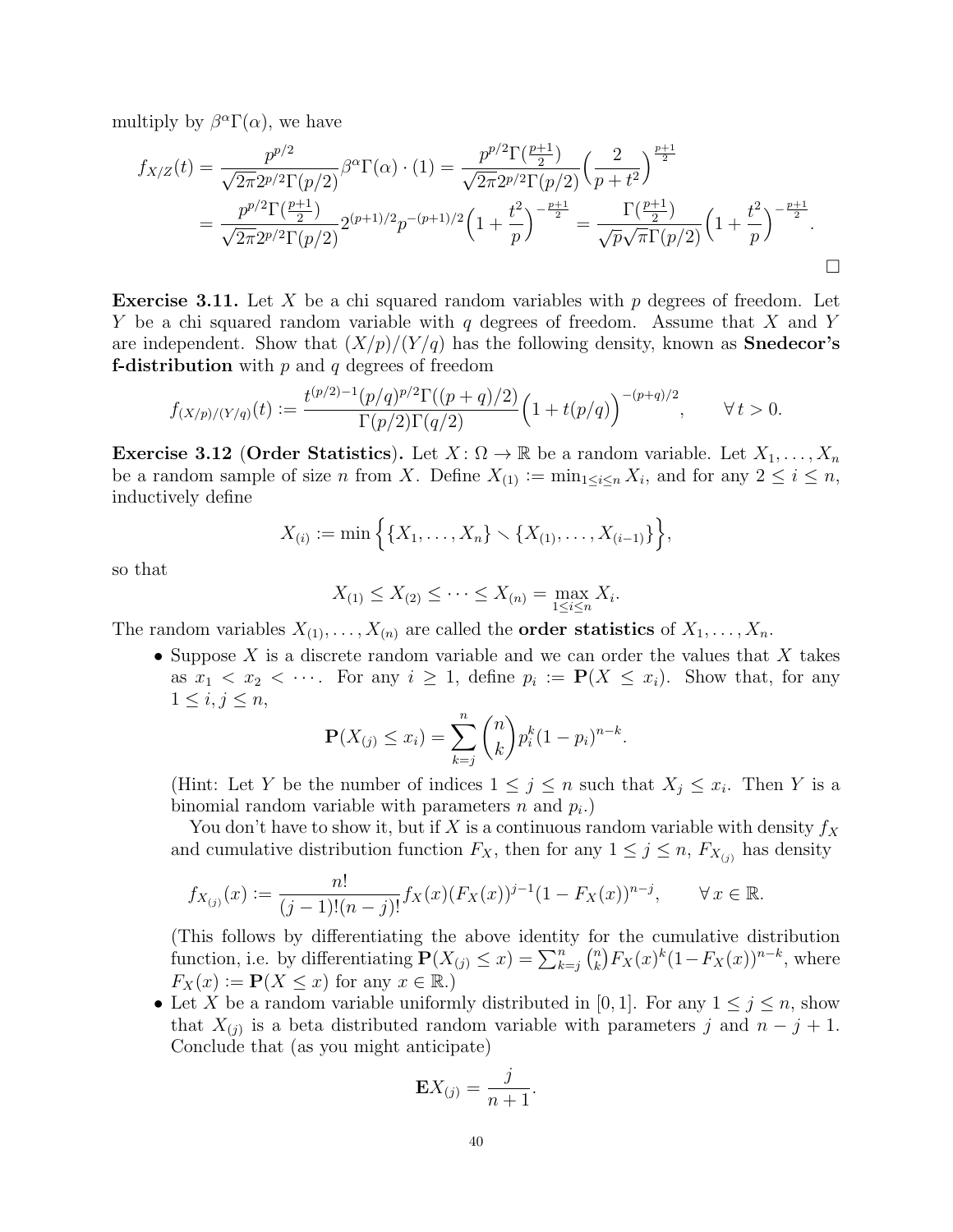• Let  $a, b \in \mathbb{R}$  with  $a < b$ . Let U be the number of indices  $1 \leq j \leq n$  such that  $X_j \leq a$ . Let V be the number of indices  $1 \leq j \leq n$  such that  $a < X_j \leq b$ . Show that the vector  $(U, V, n - U - V)$  is a multinomial random variable, so that for any nonnegative integers  $u, v$  with  $u + v \leq n$ , we have

$$
\mathbf{P}(U = u, V = v, n - U - V = n - u - v)
$$
  
= 
$$
\frac{n!}{u!v!(n - u - v)!} F_X(a)^u (F_X(b) - F_X(a))^v (1 - F_X(b))^{n - u - v}.
$$

Consequently, for any  $1 \leq i, j \leq n$ ,

$$
\mathbf{P}(X_{(i)} \le a, X_{(j)} \le b) = \mathbf{P}(U \ge i, U + V \ge j) = \sum_{k=i}^{j-1} \sum_{m=j-k}^{n-k} \mathbf{P}(U = k, V = m) + \mathbf{P}(U \ge j).
$$

So, it is possible to write an explicit formula for the joint distribution of  $X_{(i)}$  and  $X_{(i)}$  (but you don't have to write it yourself).

3.2. The Delta Method. From Examples [3.3](#page-35-0) and [3.4](#page-35-1) and Exercise [3.5,](#page-35-2) the sample mean and sample variance give good estimates for the mean and variance of random samples. More generally, we might want an estimate for a function of the mean or a function of the variance. Such an estimate is provided by the following version of the Central Limit Theorem.

<span id="page-40-0"></span>**Theorem 3.13 (Delta Method).** Let  $\theta \in \mathbb{R}$ . Let  $Y_1, Y_2, \ldots$  be random variables such that  $\sqrt{n}(Y_n-\theta)$  converges in distribution to a mean zero Gaussian random variable with variance  $\sigma^2 > 0$ . Let  $f: \mathbb{R} \to \mathbb{R}$ . Assume that  $f'(\theta)$  exists. Then

$$
\sqrt{n}(f(Y_n)-f(\theta))
$$

converges in distribution to a mean zero Gaussian with variance  $\sigma^2(f'(\theta))^2$  as  $n \to \infty$ .

*Proof.* Since  $f'(\theta)$  exists,  $\lim_{y\to\theta} \frac{f(y)-f(\theta)}{y-\theta}$  $y^{-\frac{f(\theta)}{g-\theta}}$  exists. That is, there exists  $h: \mathbb{R} \to \mathbb{R}$  such that  $\lim_{z\to 0} \frac{h(z)}{z} = 0$  and, for all  $y \in \mathbb{R}$ ,

$$
f(y) = f(\theta) + f'(\theta)(y - \theta) + h(y - \theta).
$$

In particular,

$$
\sqrt{n}[f(Y_n) - f(\theta)] = f'(\theta)\sqrt{n}(Y_n - \theta) + \sqrt{n}h(Y_n - \theta). \tag{*}
$$

By assumption, for all  $s, t > 0$ ,  $\lim_{n \to \infty} \mathbf{P}(|Y_n - \theta| > st/\sqrt{n}) = 2 \int_{st}^{\infty} e^{-y^2/2} \frac{dy}{\sqrt{2\pi}}$ . So,  $\forall n \ge 1$ ,  ${\bf P}($ √  $\sqrt{n} |h(Y_n - \theta)| > t, |Y_n - \theta| > st/\sqrt{n}$ 

$$
\begin{aligned} \mathbf{P}(\sqrt{n}|h(Y_n - \theta)| > t) &= \mathbf{P}(\sqrt{n}|h(Y_n - \theta)| > t, |Y_n - \theta| > st/\sqrt{n}) \\ &+ \mathbf{P}(\sqrt{n}|h(Y_n - \theta)| > t, |Y_n - \theta| \le st/\sqrt{n}) \\ &\le \mathbf{P}(|Y_n - \theta| > st/\sqrt{n}) + \mathbf{P}(\sqrt{n}|h(Y_n - \theta)| > t, |Y_n - \theta| \le st/\sqrt{n}). \end{aligned}
$$

As  $n \to \infty$ , the first term converges to  $2 \int_{st}^{\infty} e^{-y^2/2} \frac{dy}{\sqrt{2\pi}}$ , and the second term goes to zero since  $\lim_{z\to 0}(h(z)/z) = 0$ . So, for any  $s, t > 0$ ,  $\lim_{n\to\infty} P(\mathcal{C})$ √  $\overline{n} |h(Y_n - \theta)| > t) \leq 2 \int_{st}^{\infty} e^{-y^2/2} \frac{dy}{\sqrt{2\pi}}.$ Since this holds for any  $s > 0$ , we can let  $s \to \infty$  to get  $\lim_{n \to \infty} \mathbf{P}(\sqrt{n} |h(Y_n - \theta)| > t) = 0$ . Since this holds for any  $s > 0$ , we can let  $s \to \infty$  to get  $\lim_{n\to\infty} \mathbf{P}(\sqrt{n} |n(r_n - \sigma)| > t) = 0$ .<br>That is,  $\sqrt{n}h(Y_n - \theta)$  converges in probability to zero as  $n \to \infty$ . So, by Proposition [2.37](#page-34-1) That is,  $\sqrt{n}[(Y_n - \theta)]$  converges in probability to zero as  $n \to \infty$ . So, by Proposition 2.57 and (\*),  $\sqrt{n}[f(Y_n) - f(\theta)]$  converges in distribution to a mean zero Gaussian with variance  $\sigma^2(f'(\theta))^2$ .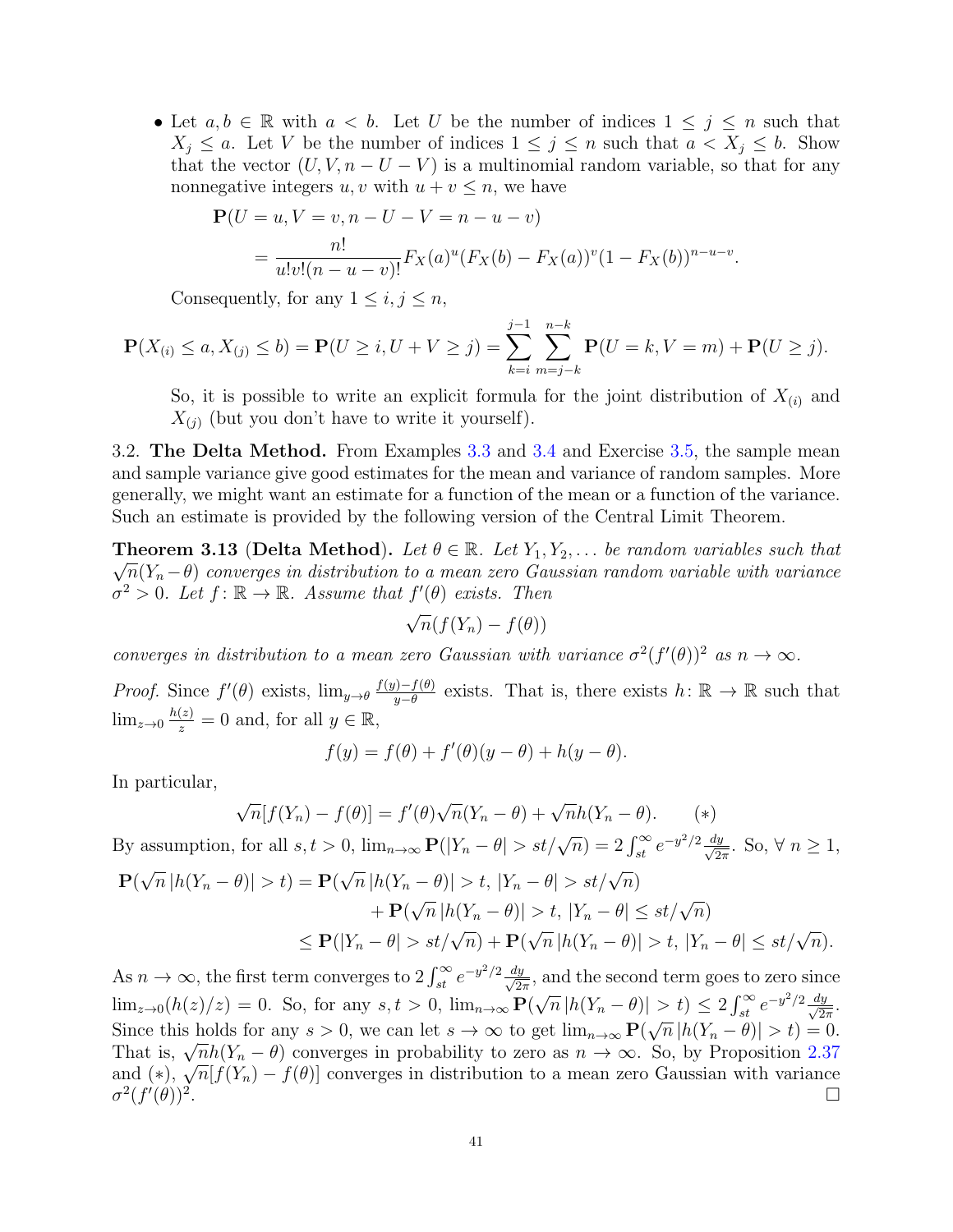**Example 3.14.** Suppose  $\overline{X}_n$  is the sample mean for a random sample  $X_1, \ldots, X_n$  of size n and  $0 < \text{var}(X_1) < \infty$ . Let  $\mu := \mathbf{E} X_1 \neq 0$ . From the Central Limit Theorem [2.13,](#page-28-0)  $\overline{n}(\overline{X}_n - \mu)$  converges in distribution to a mean zero Gaussian with variance  $\sigma^2 := \text{var}(X_1)$ .  $\sqrt{n}(\Lambda_n - \mu)$  converges in distribution to a mean zero Gaussian with variance So, if we use  $f(x) := 1/x$  for any  $x \neq 0$ , the random variable  $\sqrt{n}(f(\overline{X}_n) - \frac{1}{n})$  $\frac{1}{\mu}$ ) converges in distribution to a mean zero Gaussian with variance  $\sigma^2(f'(\mu))^2 = \sigma^2 \mu^{-4}$  as  $n \to \infty$ .

From Exercises [2.6](#page-26-0) and [2.7,](#page-26-1) this does *not* imply that the variance of  $\sqrt{n}(f(\overline{X}_n) - 1/\mu)$ converges. However, if we assume there exists  $\varepsilon, c > 0$  such that  $\mathbf{E}$ √  $\overline{n}(f(\overline{X}_n) - \frac{1}{n})$  $\frac{1}{\mu}\Big)$  $2+\varepsilon$   $\leq$   $c$ for all  $n \geq 1$ , then we can conclude that

$$
\lim_{n \to \infty} \text{var}(\sqrt{n}(f(\overline{X}_n) - \frac{1}{\mu})) = \sigma^2(f'(\mu))^2
$$

by Theorem [3.15](#page-41-0) below with  $X'_n := (f(\overline{X}_n) - \frac{1}{\mu})$  $(\frac{1}{\mu})^2$  for all  $n \geq 1$ .

So, we can say that  $1/\overline{X}_n$  has expected value near  $1/\mu$  variance near  $n^{-1}\sigma^2\mu^{-4}$ , when n is large.

<span id="page-41-0"></span>Theorem 3.15 (Convergence Theorem with Bounded Moment). Let  $X_1, X_2, \ldots$  be random variables that converge in distribution to a random variable X. Assume  $\exists 0 < \varepsilon, c <$  $\infty$  such that  $\mathbf{E}|X_n|^{1+\varepsilon} \leq c, \forall n \geq 1$ . Then

$$
\mathbf{E}X = \lim_{n \to \infty} \mathbf{E}X_n.
$$

For a proof, see my [Graduate Probability Notes](http://www.stevenheilman.org/~heilman/teach/60850.pdf) (Theorem 1.59 together with Exercise 3.8(iii).)

In the case that  $f'(\theta) = 0$  in the Delta Method, we can instead use a second order Taylor expansion as follows.

<span id="page-41-1"></span>**Theorem 3.16 (Second Order Delta Method).** Let  $\theta \in \mathbb{R}$ . Let  $Y_1, Y_2, \ldots$  be random **Theorem 3.10** (Second Order Denta Method). Let  $v \in \mathbb{R}$ . Let  $I_1, I_2, \ldots$  be random variables such that  $\sqrt{n}(Y_n - \theta)$  converges in distribution to a mean zero Gaussian random variable with variance  $\sigma^2 > 0$ . Let  $f: \mathbb{R} \to \mathbb{R}$ . Assume that  $f'(\theta) = 0$ ,  $f''(\theta)$  exists and is nonzero. Then

$$
n(f(Y_n) - f(\theta))
$$

converges in distribution to a chi squared random variable with one degree of freedom, multiplied by  $\sigma^2 \frac{1}{2}$  $\frac{1}{2}f''(\theta)$  as  $n \to \infty$ .

*Proof.* Since  $f'(\theta) = 0$ , there exists  $g: \mathbb{R} \to \mathbb{R}$  such that  $\lim_{z\to 0} g(z) = 0$  and, for all  $y \in \mathbb{R}$ ,

$$
f(y) = f(\theta) + (y - \theta)g(y - \theta).
$$

Since  $f''(\theta)$  exists, the following limit exists

$$
\lim_{s \to 0} \frac{f(\theta + 2s) + f(\theta) - 2f(\theta + s)}{s^2} = \lim_{s \to 0} \frac{2sg(2s) - 2sg(s)}{s^2} = \lim_{s \to 0} 2\frac{g(2s) - g(s)}{s} = 2g'(0).
$$

Since  $g'(0)$  exists, there exists  $r: \mathbb{R} \to \mathbb{R}$  such that  $\lim_{z\to 0} \frac{r(z)}{z} = 0$  and, for all  $y \in \mathbb{R}$ ,

$$
g(y) = g(0) + g'(0)y + r(y).
$$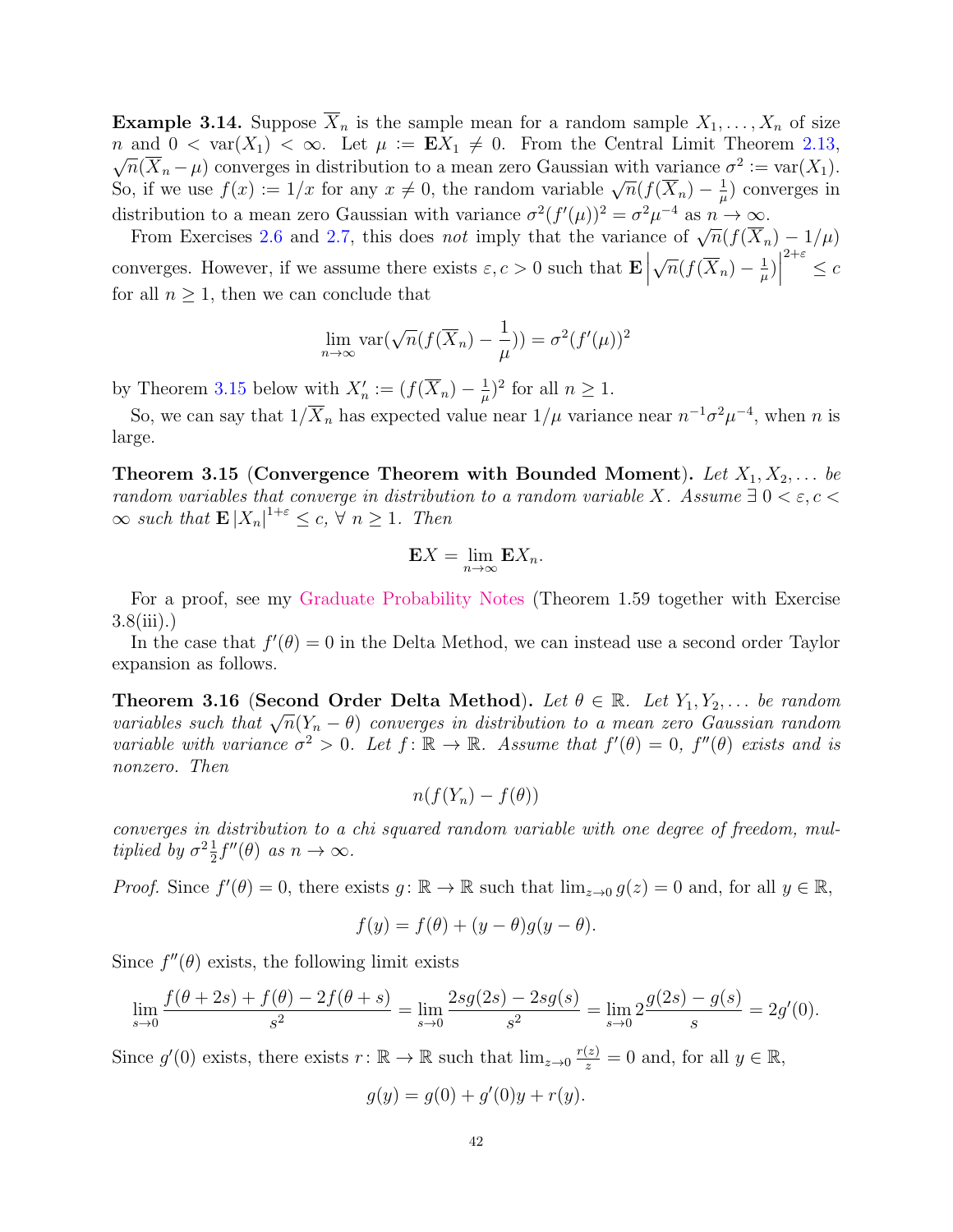Since  $g'(0)$  exists, g is continuous at 0, so  $g(0) = \lim_{z\to 0} g(z) = 0$ . Combining the above, for all  $y \in \mathbb{R}$ ,

$$
f(y) = f(\theta) + (y - \theta)g(0) + (y - \theta)^2 g'(0) + (y - \theta)r(y - \theta)
$$
  
=  $f(\theta) + (y - \theta)^2 \frac{1}{2} f''(\theta) + (y - \theta)r(y - \theta)$ .

Let  $h(y) \coloneqq yr(y)$  for all  $y \in \mathbb{R}$ . Then  $\lim_{y\to 0} \frac{h(y)}{y^2}$  $y^{(y)}_y = \lim_{y \to 0} \frac{r(y)}{y} = 0.$  Also,

$$
n[f(Y_n) - f(\theta)] = \frac{1}{2}f''(\theta)n(Y_n - \theta) + nh(Y_n - \theta).
$$
 (\*)

By assumption, for all  $s, t > 0$ ,  $\lim_{n \to \infty} \mathbf{P}(|Y_n - \theta| > st/\sqrt{n}) = 2 \int_{st}^{\infty} e^{-y^2/2} \frac{dy}{\sqrt{2\pi}}$ . So,  $\forall n \ge 1$ ,

$$
\mathbf{P}(n|h(Y_n - \theta)| > t) = \mathbf{P}(n|h(Y_n - \theta)| > t, |Y_n - \theta| > st/\sqrt{n})
$$
  
+ 
$$
\mathbf{P}(n|h(Y_n - \theta)| > t, |Y_n - \theta| \le st/\sqrt{n})
$$
  

$$
\le \mathbf{P}(|Y_n - \theta| > st/\sqrt{n}) + \mathbf{P}(n|h(Y_n - \theta)| > t, |Y_n - \theta| \le st/\sqrt{n}).
$$

As  $n \to \infty$ , the first term goes to  $2 \int_{st}^{\infty} e^{-y^2/2} \frac{dy}{\sqrt{2\pi}}$ , and the second term goes to zero since  $\lim_{z\to 0}(h(z)/z^2) = 0$ . So, for any  $s, t > 0$ ,  $\lim_{n\to\infty} P(n|h(Y_n - \theta)| > t) \leq 2 \int_{st}^{\infty} e^{-y^2/2} \frac{dy}{\sqrt{2\pi}}$ . Since this holds for any  $s > 0$ , we can let  $s \to \infty$  to get  $\lim_{n\to\infty} P(n|h(Y_n - \tilde{\theta})| > t) = 0$ . That is,  $nh(Y_n - \theta)$  converges in probability to zero as  $n \to \infty$ . So, by Proposition [2.37](#page-34-1) and (\*),  $n[f(Y_n) - f(\theta)]$  converges in distribution to a chi squared random variable with one degree of freedom, multiplied by  $\sigma^2 f$  $\mathcal{O}(\theta)$ .

Let  $m > 2$  be an integer. Theorem [3.16](#page-41-1) generalizes to: if  $f'(\theta) = \cdots = f^{(m-1)}(\theta) = 0$ , if  $f^{(m)}(\theta)$  exists and is nonzero, then as  $n \to \infty$ ,

$$
n^{m/2}(f(Y_n) - f(\theta))
$$

converges in distribution to the distribution of the absolute value of a Gaussian to the  $m^{th}$ power, multiplied by  $\sigma^m \frac{1}{m}$  $\frac{1}{m!}f^{(m)}(\theta).$ 

3.3. Simulation of Random Variables. In practice we often want to simulate random variables on a computer. The sampling of random variables on a computer is also called Monte Carlo simulation. In this section, we assume that a computer can simulate any number of independent random variable that are uniformly distributed in  $(0, 1)$ . From this assumption, we will try to transform that random variable into other ones.

There are some caveats to our assumption that we can sample from the uniform distribution on  $(0, 1)$ .

(1) Computers cannot deal with arbitrary real numbers. The most common number system used on computers is instead double precision floating point arithmetic. This number system includes zero and any number of the form

$$
\pm (1.a_1a_2\cdots a_{52})\cdot 2^{b_1\cdots b_{11}-1023},
$$

where  $a_1, \ldots, a_{52}, b_1, \ldots, b_{11} \in \{0, 1\}$  are binary digits. Consequently, a computer can at best simulate a number that is drawn randomly from the  $2^{64}$  numbers of this form. Put another way, every random variable simulated on a computer is automatically discrete.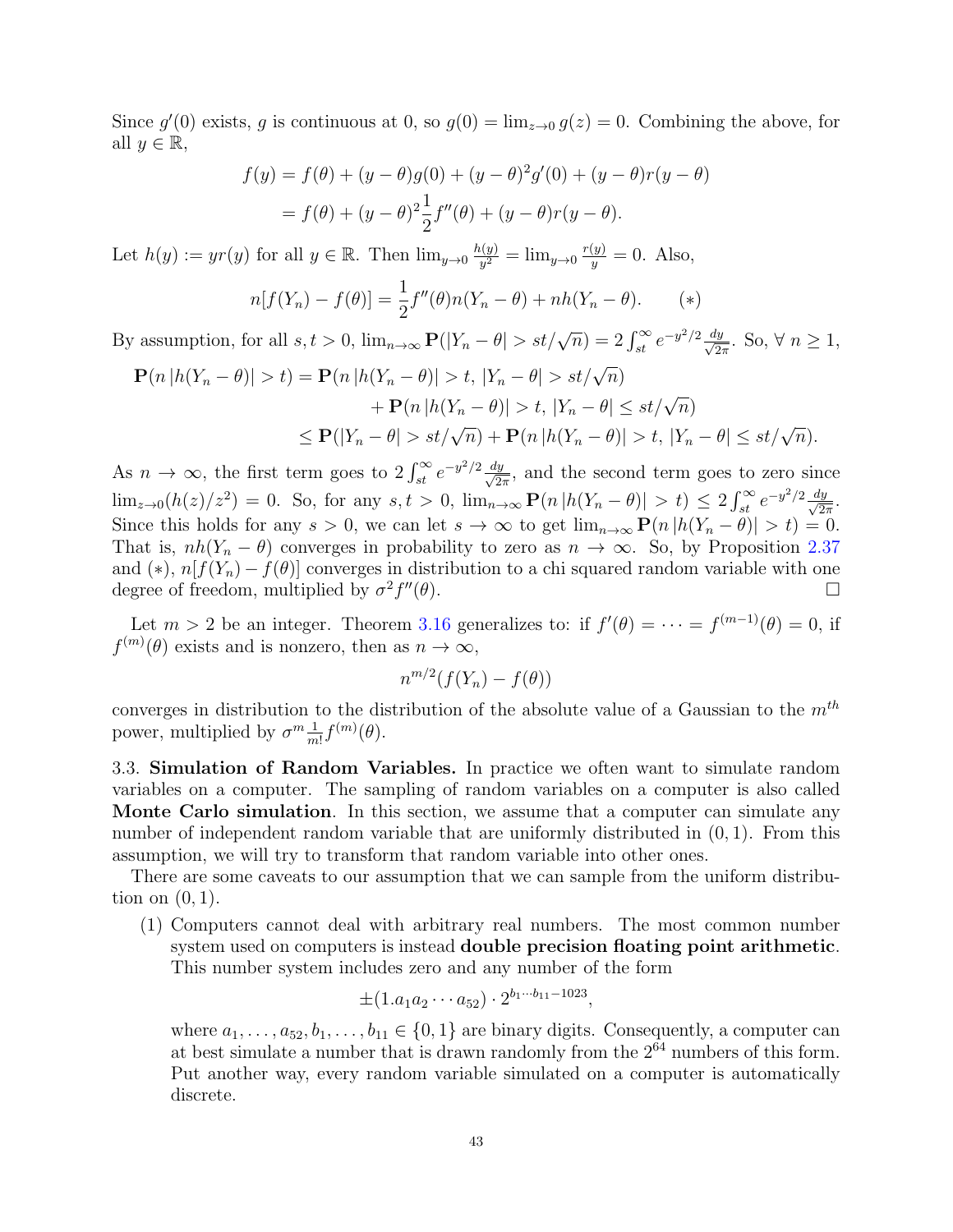(2) A computer cannot produce a truly random quantity. When we repeatedly sample from a random variable on a computer, the computer uses a deterministic process to produce a sequence of numbers that behaves as if it were random. For this reason, random number generators on computers are said to produce pseudorandom outputs. There are a various random number generating algorithms available.

We can verify that a random number generator behaves "as if it were random" by checking for its agreement with the Law of Large Number and Central Limit Theorem.

Exercise 3.17. Using Matlab (or any other mathematical system on a computer), verify that its random number generator agrees with the law of large numbers and central limit theorem. For example, average  $10^7$  samples from the uniform distribution on [0, 1] and check how close the sample average is to  $1/2$ . Then, make a histogram of  $10^7$  samples from the uniform distribution on [0, 1] and check how close the histogram is to a Gaussian.

Example 3.18 (Discrete Random Variables). If we want to simulate a random variable that is uniformly distributed in  $\{1, 2, 3\}$ , and if U is uniform on  $(0, 1)$ , we define

$$
X(U) := \begin{cases} 1 & \text{if } U < 1/3 \\ 2 & \text{if } 1/3 \le U < 2/3 \\ 3 & \text{if } 2/3 \le U. \end{cases}
$$

Then  $X(U)$  is uniformly distributed in  $\{1, 2, 3\}$ .

More generally, if we want to simulate a random variable taking values  $x_1, \ldots, x_n \in \mathbb{R}$ with probabilities  $p_1, \ldots, p_n > 0$  such that  $p_1 + \cdots + p_n = 1$ , we define  $p_0 := 0$  and we define  $X(U)$  so that

$$
X(U) := x_i
$$
 if  $p_1 + \cdots + p_{i-1} \leq U < p_1 + \cdots + p_i \ \forall 1 \leq i \leq n$ .

Then  $\mathbf{P}(X(U) = x_i) = p_i$  for all  $1 \leq i \leq n$ , as desired.

More generally, if  $X: \Omega \to \mathbb{R}$  is an arbitrary random variable with cumulative distribution function  $F: \mathbb{R} \to [0, 1]$ , then the function  $F^{-1}$  (if it exists) is a random variable on [0, 1] with the uniform probability law on  $(0, 1)$  that is equal in distribution to X, since

$$
\mathbf{P}(s \in [0,1]: F^{-1}(s) \le t) = \mathbf{P}(s \in [0,1]: F(t) > s) \stackrel{(*)}{=} F(t) = \mathbf{P}(\omega \in \Omega: X(\omega) \le t).
$$

Here (\*) used the definition of the uniform probability law on  $(0, 1)$ . In general,  $F^{-1}$  may not exist, but we can still construct a generalized inverse of  $F$  and obtain the same conclusion as follows.

<span id="page-43-0"></span>**Exercise 3.19.** Let  $X: \Omega \to \mathbb{R}$  be a random variable on a sample space  $\Omega$  equipped with a probability law **P**. For any  $t \in \mathbb{R}$  let  $F(t) := \mathbf{P}(X \leq t)$ . For any  $s \in (0, 1)$  define

$$
Y(s) := \sup\{t \in \mathbb{R} \colon F(t) < s\}.
$$

Then Y is a random variable on  $(0, 1)$  with the uniform probability law on  $(0, 1)$ . Show that X and Y are equal in distribution. That is,  $P(Y \le t) = F(t)$  for all  $t \in \mathbb{R}$ .

Exercise [3.19](#page-43-0) then suggest the following method for simulating a random variable on a computer.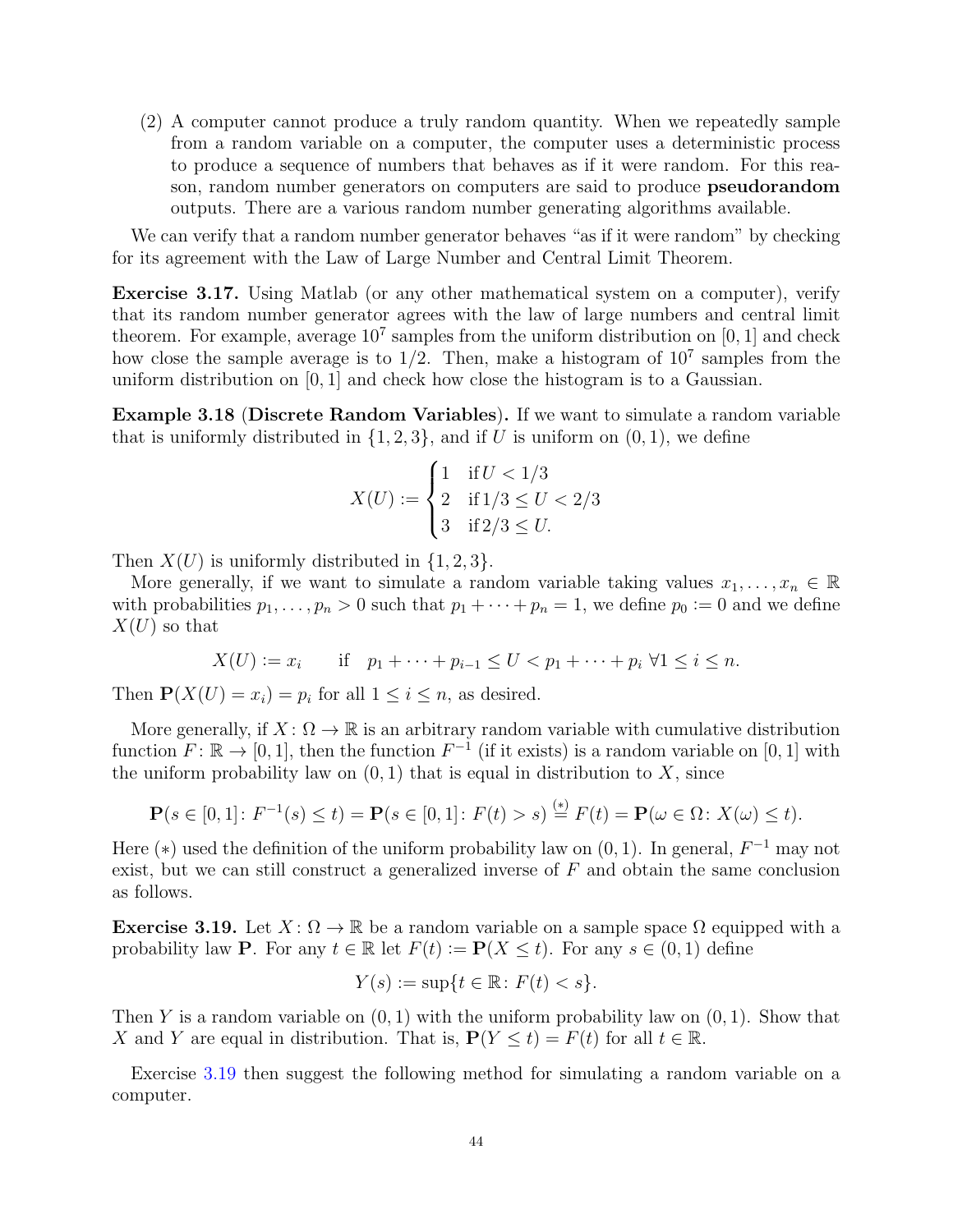<span id="page-44-0"></span>Algorithm 3.20 (Sampling a Random Variable). Let  $X: \Omega \to \mathbb{R}$  be a random variable. Let **P** be a probability law on  $\Omega$ . For any  $t \in \mathbb{R}$ , let  $F(t) := \mathbf{P}(X \leq t)$ . Let U be a random variable uniformly distributed in  $(0, 1)$ . For any  $s \in (0, 1)$ , let

$$
Y(s) := \sup\{t \in \mathbb{R} \colon F(t) < s\}.
$$

To sample X on a computer, sample  $Y(U)$ .

**Example 3.21.** Let  $X$  be an exponential random variable with parameter 1, so that for any  $t > 0$ ,  $P(X \le t) = \int_0^t e^{-x} dx = 1 - e^{-t} =: F(t)$ . Then  $F^{-1}(s) = -\log(1-s)$  for any  $0 < s < 1$ , since  $F(F^{-1}(s)) = s$ . By Exercise [3.19,](#page-43-0)  $F^{-1}$  is an exponential random variable with parameter 1 if  $P$  is the uniform probability law on  $(0, 1)$ . Or by Algorithm [3.20,](#page-44-0)  $F^{-1}(U) = -\log(1-U)$  is an exponential random variable with parameter 1.

When an explicit formula can be given for  $Y$  in Algorithm [3.20,](#page-44-0) the random variable can be simulated efficiently. However, if  $Y$  cannot be accurately or efficiently computed, Algorithm [3.20](#page-44-0) may not be a sensible way to simulate a random variable. For example, consider a standard Gaussian random variable. The inverse of its cumulative distribution function cannot be described using elementary formulas. Here are some possible ways to simulate a standard Gaussian.

- Approximate the inverse cumulative distribution function and apply Algorithm [3.20.](#page-44-0) The quality of the approximation then correspond to the quality of the simulation.
- Sample many independent uniform random variables  $U_1, \ldots, U_n$  in  $(0, 1)$ . Form the sum  $\frac{U_1 + \dots + U_n - n/2}{\sqrt{1/10}}$  $\frac{m+U_n-n/2}{n\sqrt{1/12}}$ . By the Central Limit Theorem [2.13,](#page-28-0) this random variable is close to a standard Gaussian. In fact, explicit error bounds can be given by Theorem [2.30.](#page-32-0) Moreover, if we perform this same procedure where  $U_1, \ldots, U_n$  are i.i.d. and the first k moments of  $U_1$  agree with the first k moments of a standard Gaussian, the error in Theorem [2.30](#page-32-0) will be a constant times  $n^{-(k-1)/2}$ . (This follows from the [Edgeworth](https://en.wikipedia.org/wiki/Edgeworth_series) [expansion,](https://en.wikipedia.org/wiki/Edgeworth_series) an asymptotic expansion for the error in the Central Limit Theorem.) However, if we only want a few samples from the Gaussian, this procedure is very inefficient, since it requires many samples from other random variables.

Perhaps the best way to simulate a standard Gaussian random variable is the Box-Mueller algorithm.

**Exercise 3.22 (Box-Muller Algorithm).** Let  $U_1, U_2$  be independent random variables uniformly distributed in (0, 1). Define

$$
R := \sqrt{-2\log U_1}, \qquad \Psi := 2\pi U_2.
$$
  

$$
X := R\cos\Psi, \qquad Y := R\sin\Psi.
$$

Show that  $X, Y$  are independent standard Gaussian random variables. So, we can simulate any number of independent standard Gaussian random variables with this procedure.

Now, let  $\{a_{ij}\}_{1\leq i,j\leq n}$  be an  $n\times n$  symmetric positive semidefinite matrix. That is, for any  $v \in \mathbb{R}^n$ , we have

$$
v^T a v = \sum_{i,j=1}^n v_i v_j a_{ij} \ge 0.
$$

We can simulate a Gaussian random vector with any such covariance matrix  $\{a_{ij}\}_{1\leq i,j\leq n}$ using the following procedure.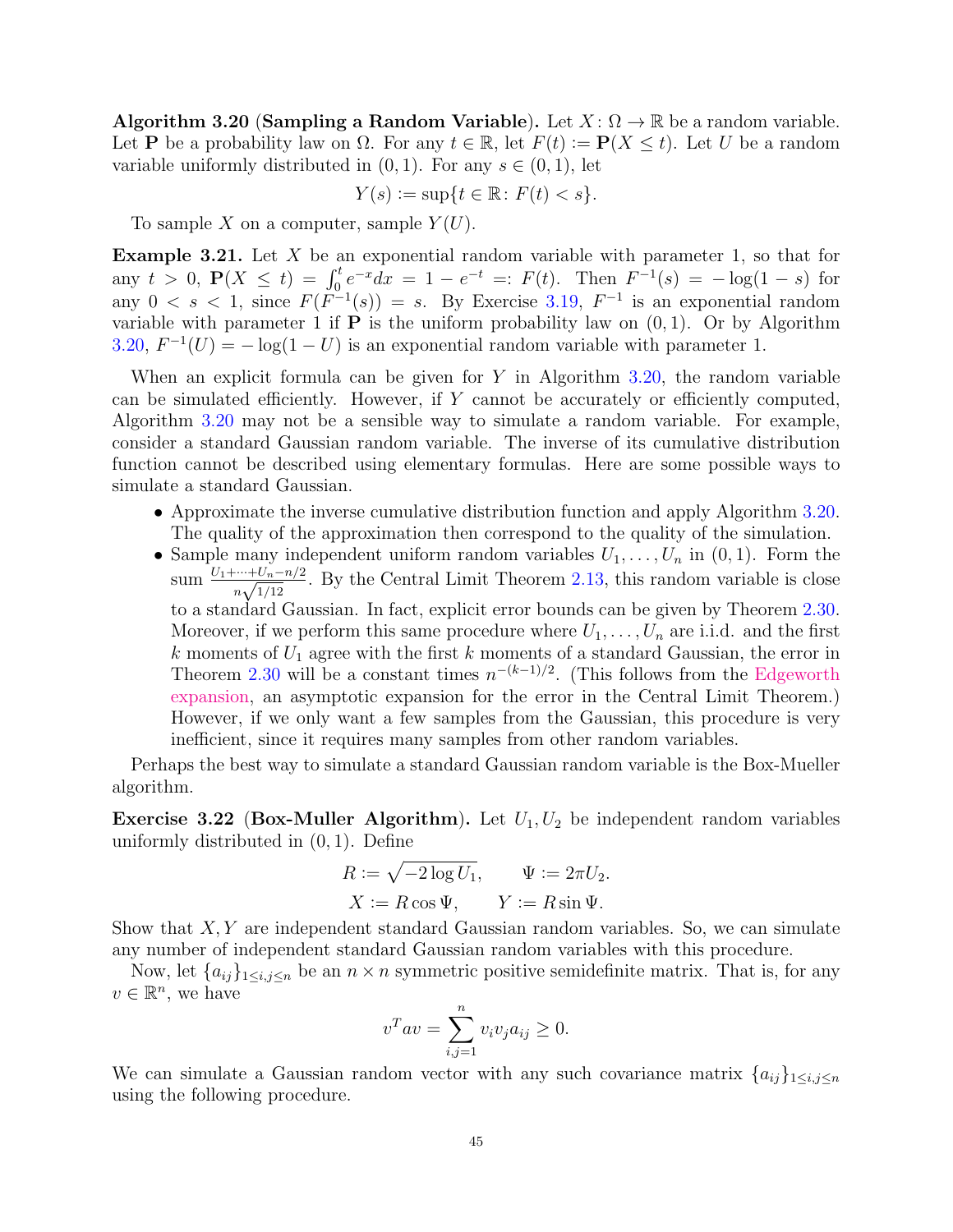- Let  $X = (X_1, \ldots, X_n)$  be a vector of i.i.d. standard Gaussian random variables (which can be sampled using the Box-Muller algorithm above).
- Write the matrix a in its Cholesky decomposition  $a = rr^*$ , where r is an  $n \times n$  real matrix. (This decomposition can be [computed efficiently](https://en.wikipedia.org/wiki/Cholesky_decomposition#The_Cholesky_algorithm) with about  $n<sup>3</sup>$  arithmetic operations.)
- Let  $e^{(1)}, \ldots, e^{(n)}$  be the rows of r. For any  $1 \leq i \leq n$ , define

$$
Z_i := \langle X, e^{(i)} \rangle.
$$

Show that  $Z := (Z_1, \ldots, Z_n)$  is a mean zero Gaussian random vector whose covariance matrix is  $\{a_{ij}\}_{1\leq i,j\leq n}$ , so that

$$
\mathbf{E}(Z_i Z_j) = a_{ij}, \qquad \forall \, 1 \le i, j \le n.
$$

3.4. Additional Comments. The assumption that astronomical data sampling error arose from sampling from the normal distribution was common in the early 1800s, and Quetelet was one of the first of that period to apply the normal assumption to other scientific fields.

# 4. Estimation of Parameters

<span id="page-45-0"></span>A basic problem in statistics is to fit data to an unknown probability distribution. As in Exercise [2.38,](#page-34-2) we might have a list of numbers, and we known these numbers follow some Gaussian distribution, but we might not know the mean and variance of this Gaussian. We then want to infer the mean and variance from the data. In this example, there are two unknown parameters. In general, we might want to estimate any number of unknown parameters.

Let  $X_1, \ldots, X_n$  be a random sample of size n from a family of distributions  $\{f_\theta : \theta \in \Theta\}$ . We can regard  $\{f_\theta: \theta \in \Theta\}$  as either a family of probability density functions, or a family of probability mass functions. If Y is a statistic that is used to estimate the parameter  $\theta$  that fits the data at hand, we then refer to  $Y$  as a **point estimator** or **estimator**.

**Example 4.1.** In Exercise [2.38](#page-34-2) we have a random sample  $X_1, \ldots, X_{20}$  from a Gaussian distribution with unknown mean and variance. We denote the unknown Gaussians as

$$
\{f_{\theta}\colon \theta\in\Theta\}=\{f_{\mu,\sigma}(x)\colon (\mu,\sigma)\in\mathbb{R}^2, \ \mu\in\mathbb{R}, \sigma>0\}=\Big\{\frac{1}{\sqrt{2\pi}\sigma}e^{-\frac{(x-\mu)^2}{2\sigma^2}}: \ \mu\in\mathbb{R}, \sigma>0\Big\}.
$$

One estimator for the unknown mean  $\mu$  is the sample mean

$$
\frac{X_1+\cdots+X_{20}}{20}.
$$

A "less good" estimator for the unknown mean  $\mu$  could be  $X_1 + X_2$  or  $(X_1 + X_3)/2$ .

As previously discussed, an estimator for the unknown variance  $\sigma^2$ 

$$
\frac{1}{19} \sum_{i=1}^{20} (X_i - \overline{X})^2.
$$

And an estimator for the unknown parameter  $\sigma$  itself is

$$
S := \sqrt{\frac{1}{19} \sum_{i=1}^{20} (X_i - \overline{X})^2}.
$$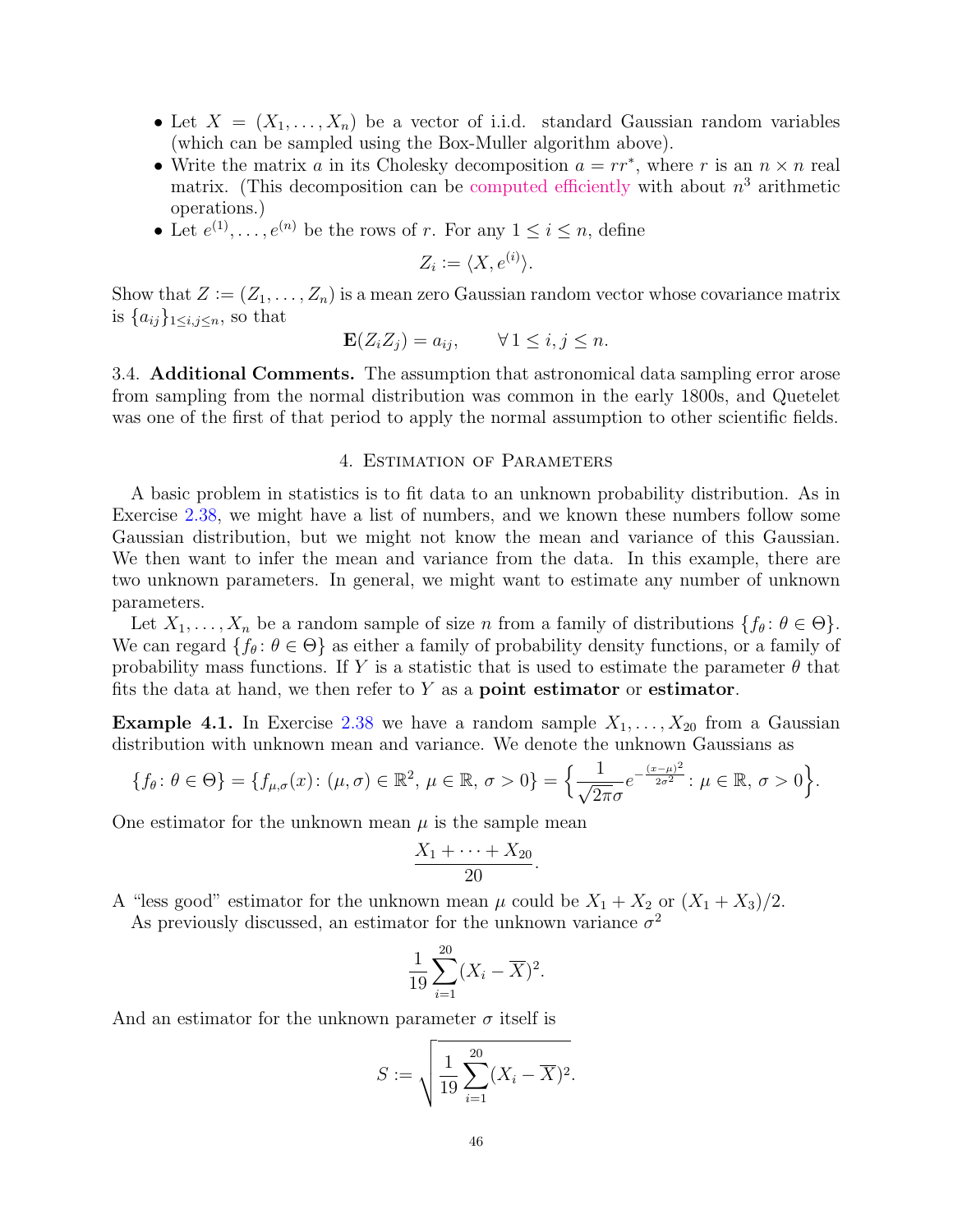As we see from this example, there are many ways of defining estimators for various unknown parameters. One focus of this course will be criteria for determining if an estimator is "good" or not.

There are many different ways to create estimators. A priori, it might not be clear which estimator is the best. One desirable property of an estimator is that it is unbiased.

**Definition 4.2.** Let  $X_1, \ldots, X_n$  be a random sample of size n from a family of distributions  ${f_{\theta} : \theta \in \Theta}$ . Let  $t: \mathbb{R}^n \to \mathbb{R}^k$  and let  $Y := t(X_1, \ldots, X_n)$  be an estimator for  $g(\theta)$ . Let  $g: \Theta \to \mathbb{R}^k$ . We say that Y is **unbiased** for  $g(\theta)$  if

$$
\mathbf{E}_{\theta} Y = g(\theta), \qquad \forall \, \theta \in \Theta.
$$

For example, we saw in Exercise [3.5](#page-35-2) that the sample mean and sample variance are unbiased estimates of the mean and variance, respectively.

### 4.1. Method of Moments.

**Definition 4.3 (Consistency).** Let  $\{f_\theta: \theta \in \Theta\}$  be a family of distributions. Let  $Y_1, Y_2, \ldots$ be a sequence of estimators of  $g(\theta)$  where  $g: \Theta \to \mathbb{R}^k$ . We say that  $Y_1, Y_2, \ldots$  is **consistent** for  $g(\theta)$  if, for any  $\theta \in \Theta$ ,  $Y_1, Y_2, \ldots$  converges in probability to the constant value  $g(\theta)$ , with respect to the probability distribution  $f_{\theta}$ .

Typically, we will take  $Y_n$  to be a function of a random sample of size n, for all  $n \geq 1$ .

<span id="page-46-0"></span>**Example 4.4.** Let  $X_1, \ldots, X_n$  be a random sample of size n with distribution  $f_\theta$ . The Weak Law of Large Numbers, Theorem [2.10,](#page-27-0) says that the sample mean is consistent when  $\mathbf{E}_{\theta}|X_1| < \infty$  for all  $\theta \in \Theta$ . More generally, if  $j \geq 1$  is a positive integer such that  $\mathbf{E}_{\theta}|X_1|^j < \infty$  $\infty$  for all  $\theta \in \Theta$ , then the  $j^{th}$  sample moment

$$
M_j = M_j(\theta) := \frac{1}{n} \sum_{i=1}^n X_i^k
$$

is also consistent (as  $n \to \infty$ ), i.e. as  $n \to \infty$ ,  $M_j$  converges in probability to the j<sup>th</sup> moment

$$
\mu_j(\theta) \mathrel{\mathop:}= \mathbf{E} X_1^j.
$$

Note also that if  $h: \mathbb{R}^k \to \mathbb{R}^k$  is continuous, and if  $Y_1, Y_2, \ldots$  is consistent for  $g(\theta)$ , then  $h(Y_1), h(Y_2), \ldots$  is consistent for  $h(g(\theta))$  by Exercise [2.36.](#page-33-0)

**Definition 4.5 (Method of Moments).** Let  $g: \Theta \to \mathbb{R}^k$ . Suppose we want to estimate  $g(\theta)$  for any  $\theta \in \Theta$ . Suppose there exists  $h: \mathbb{R}^j \to \mathbb{R}^k$  such that

$$
g(\theta)=h(\mu_1,\ldots,\mu_j).
$$

Then the estimator

$$
h(M_1,\ldots,M_j)
$$

is a **method of moments** estimator for  $q(\theta)$ .

**Example 4.6.** To estimate the mean  $\mu$ , we can use  $\Theta = \mathbb{R} = {\mu_1 \in \mathbb{R}}, j = 1$  and  $h(\mu_1) = \mu_1$ , so that a method of moments estimator of  $\mu_1$  is the sample mean  $M_1$ .

To estimate the standard deviation, we can use  $\Theta = \mathbb{R} \times (0, \infty) = \{(\mu_1, \mu_2) : \mu_1 \in \mathbb{R}, \mu_2 > \emptyset\}$  $(0)$ ,  $j = 2$  and  $h(\mu_1, \mu_2) = \sqrt{\mu_2 - \mu_1^2}$ , so that a method of moments estimator of the standard deviation is  $\sqrt{M_2 - M_1^2}$ .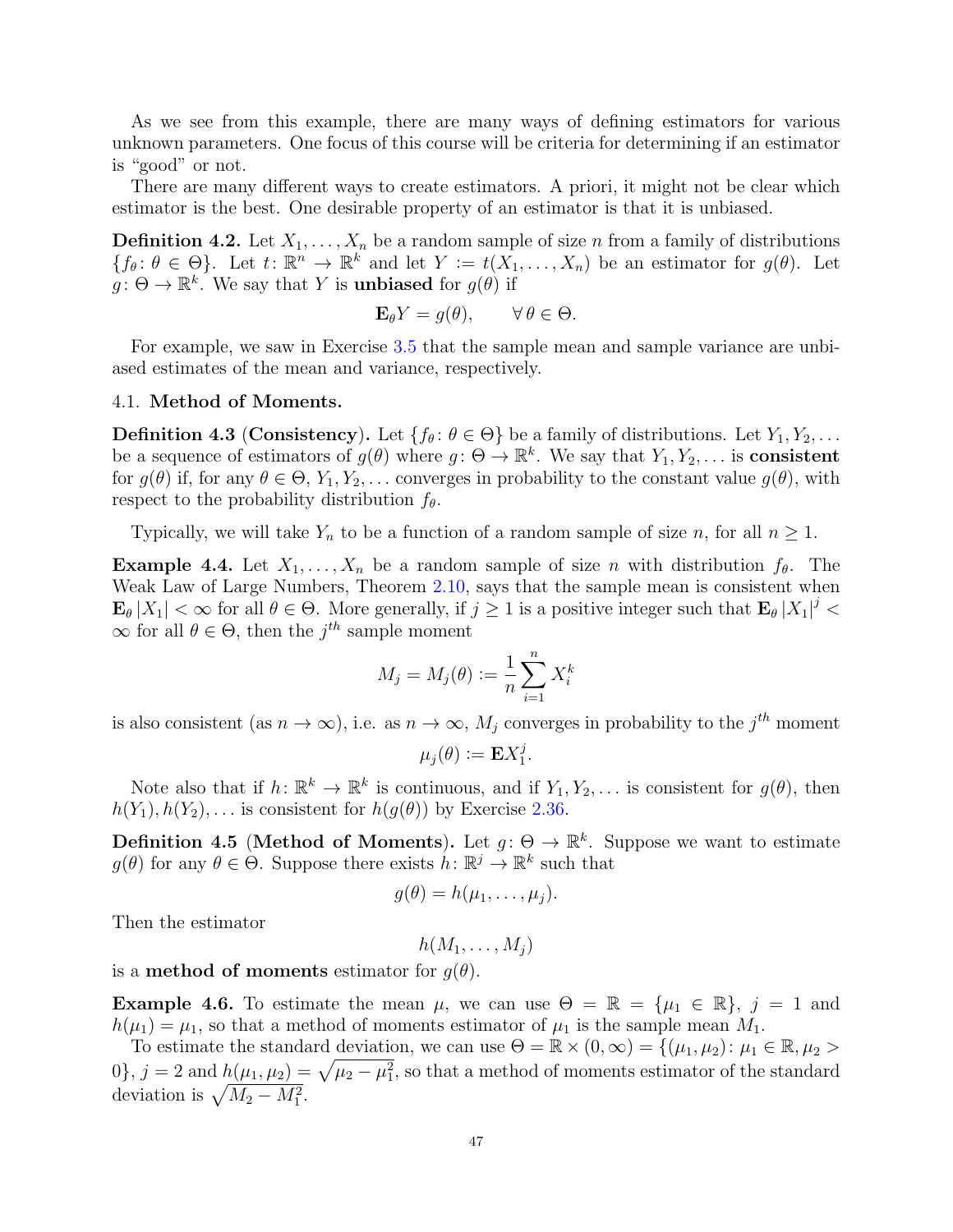This estimation approach is good in that it uses essentially no assumptions about model parameters. Perhaps for this reason, the method of moments is one of the oldest methods of point estimation, originating in the late 1800s. However, when information about model parameters is available, often the method of moments does not work well (despite being consistent). In the following example, we demonstrate an estimator with much smaller variance than the method of moments estimator.

**Example 4.7.** Suppose  $X_1, \ldots, X_n$  is a random sample of size n from the uniform distribution on the interval  $[0, \theta]$  and  $\theta > 0$  is unknown. Since  $\mathbf{E}_{\theta}X_1 = \theta/2$ , a method of moment estimator for  $\theta$  is  $2M_1 = \frac{2}{n}$  $\frac{2}{n}\sum_{i=1}^{n} X_i$ . This estimator is unbiased and consistent (by Exam-ple [4.4\)](#page-46-0), but its variance is  $\frac{1}{3n}\theta^2$ . It turns out the estimator  $(1+1/n)X_{(n)}$  is unbiased and consistent for  $\theta$  with a smaller variance. From Definition [1.37](#page-9-0) we have

$$
\mathbf{E}(1+1/n)X_{(n)} = (1+1/n)\int_0^{\theta} \mathbf{P}(X_{(n)} > t)dt = (1+1/n)\int_0^{\theta} [1 - \mathbf{P}(X_{(n)} < t)]dt
$$
  
=  $(1+1/n)\int_0^{\theta} [1 - \mathbf{P}(X_{(n)} < t)]dt = (1+1/n)(\theta - \int_0^{\theta} \mathbf{P}(X_1 < t)^n dt)$   
=  $(1+1/n)(\theta - \int_0^{\theta} (t/\theta)^n dt) = (1+1/n)(\theta - \theta^{-n}\theta^{n+1}/(n+1))$   
=  $(1+1/n)(\theta - \theta/(n+1)) = \theta \frac{n+1}{n} \frac{n}{n+1} = \theta.$ 

From Definition [1.37,](#page-9-0)  $var((1 + 1/n)X_{(n)})$  is equal to

$$
\frac{(n+1)^2}{n^2} \mathbf{E} X_{(n)}^2 - \theta^2 = \frac{(n+1)^2}{n^2} \int_0^{\theta} 2t \mathbf{P}(X_{(n)} > t) dt - \theta^2
$$
  
\n
$$
= \theta^2 \Big( \frac{(n+1)^2}{n^2} - 1 \Big) - \frac{(n+1)^2}{n^2} \int_0^{\theta} 2t \mathbf{P}(X_{(n)} < t) dt
$$
  
\n
$$
= \theta^2 \Big( \frac{(n+1)^2}{n^2} - 1 \Big) - \frac{(n+1)^2}{n^2} \theta^{-n} \int_0^{\theta} 2t t^n dt = \theta^2 \Big( \frac{(n+1)^2}{n^2} - 1 \Big) - \frac{(n+1)^2}{n^2} \theta^2 \frac{2}{n+2}
$$
  
\n
$$
= \frac{\theta^2}{n^2 (n+2)} \Big( (n+1)^2 (n+2) - n^2 (n+2) - 2(n+1)^2 \Big)
$$
  
\n
$$
= \frac{\theta^2}{n^2 (n+2)} \Big( [(n+1)^2 - n^2] (n+2) - 2(n+1)^2 \Big)
$$
  
\n
$$
= \frac{\theta^2}{n^2 (n+2)} \Big( [2n+1] (n+2) - 2(n+1)^2 \Big) = \frac{\theta^2}{n^2 (n+2)} (5n - 4n + 2 - 2) = \frac{\theta^2}{n (n+2)}.
$$

In fact,  $(1 + 1/n)X_{(n)}$  is the uniform minimum variance unbiased estimator for  $\theta$  (and we call this estimator UMVU), though we will not prove it.

**Example 4.8.** Suppose we have a binomial random variable with unknown parameters  $n, p$ . We want to find method of moments estimators for n and for p. It is known that  $\mathbf{E}X_1 = np$ and  $\mathbf{E}X_1^2 = np(1-p) + n^2p^2$ . So, we solve for  $n, p$  in the system of equations

$$
\mu_1 = np,
$$
\n $\mu_2 = np(1-p) + n^2p^2,$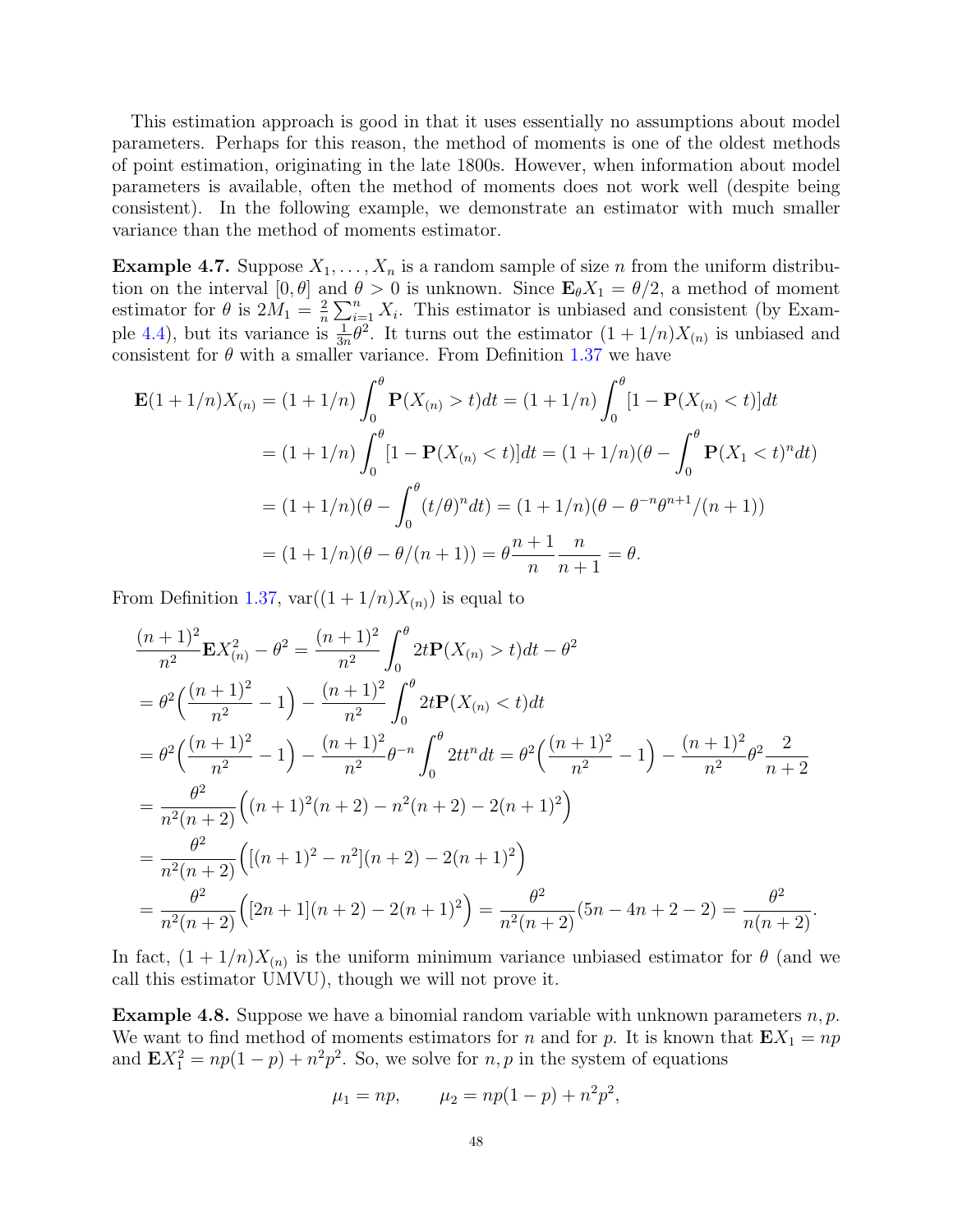to get an estimator for n:

$$
N := \frac{M_1^2}{M_1 - (M_2 - M_1^2)},
$$
 since 
$$
n = \frac{\mu_1^2}{\mu_1 - (\mu_2 - \mu_1^2)},
$$

and an estimator for p:

$$
P := \frac{M_1}{N}, \qquad \text{since} \qquad p = \frac{\mu_1}{n}.
$$

(To solve the system, note that the second equation says  $\mu_2 = (1-p)\mu_1 + \mu_1^2 = (1-\mu_1/n)\mu_1 +$  $\mu_1^2$ , and then solve for *n*.)

4.2. **Sufficient Statistics.** Suppose we have some data and a family of distributions  $\{f_\theta: \theta \in$ Θ}. We would like to find the parameter θ among the distributions that fits the data well. One way to achieve this goal is to look for a sufficient statistic. Once we find the sufficient statistic, we can then apply the Rao-Blackwell Theorem, Theorem [4.17](#page-51-0) below, to get a good estimate of the parameter  $\theta$ .

**Definition 4.9 (Sufficient Statistic).** Suppose  $X = (X_1, \ldots, X_n)$  is a random sample of size n from a distribution f where  $f \in \{f_\theta : \theta \in \Theta\}$  is a family of densities. Let  $t \colon \mathbb{R}^n \to \mathbb{R}^k$ , so that  $Y := t(X_1, \ldots, X_n)$  is a statistic. We say that Y is a sufficient statistic for  $\theta$  if, for every  $y \in \mathbb{R}^k$  and for every  $\theta \in \Theta$ , the conditional distribution of  $(X_1, \ldots, X_n)$  given  $Y = y$  (with respect to probabilities given by  $f_{\theta}$ ) does not depend on  $\theta$ . That is, Y provides sufficient information to determine  $\theta$  from  $X_1, \ldots, X_n$ .

Note that any invertible function of a sufficient statistic is sufficient.

Also, the term "sufficient" is a bit misleading. A sufficient statistic does not contain sufficient information to exactly determine the parameter  $\theta$ . As we will see in the next example, the sample mean is a sufficient statistic for the Bernoulli distribution, but this does not mean that we can exactly determine the unknown parameter of the Bernoulli. Being a sufficient statistic essentially means that we can make the best possible guess for the unknown parameter using the sufficient statistic.

**Example 4.10.** Let  $X_1, \ldots, X_n$  be a random sample of size n from a Bernoulli distribution with parameter  $0 < \theta < 1$ . We claim that  $Y := X_1 + \cdots + X_n$  is a sufficient statistic for  $\theta$ . Let  $x_1, \ldots, x_n \in \{0,1\}$  and let  $0 \le y \le n$  be an integer. Then Y has a binomial distribution with parameters n and  $\theta$ . We may assume that  $y = x_1 + \cdots + x_n$ , otherwise there is nothing to show. Then

$$
\mathbf{P}((X_1, ..., X_n) = (x_1, ..., x_n) | Y = y) = \frac{\mathbf{P}((X_1, ..., X_n) = (x_1, ..., x_n), Y = y)}{\mathbf{P}(Y = y)}
$$

$$
= \frac{\mathbf{P}((X_1, ..., X_n) = (x_1, ..., x_n))}{\mathbf{P}(Y = y)} = \frac{\prod_{i=1}^n \mathbf{P}(X_i = x_i)}{\mathbf{P}(Y = y)} = \frac{\prod_{i=1}^n \theta^{x_i} (1 - \theta)^{1 - x_i}}{\binom{n}{y} \theta^{y} (1 - \theta)^{n - y}}
$$

$$
= \frac{\theta^{y} (1 - \theta)^{n - y}}{\binom{n}{y} \theta^{y} (1 - \theta)^{n - y}} = \frac{1}{\binom{n}{y}} = \frac{1}{\binom{n}{x_1 + \dots + x_n}}.
$$

Since the last expression does not depend on  $\theta$ , Y is sufficient for  $\theta$ .

<span id="page-48-0"></span>**Example 4.11.** Let  $X_1, \ldots, X_n$  be a random sample of size n from a Gaussian distribution with known variance  $\sigma^2 > 0$  and unknown mean  $\mu \in \mathbb{R}$ . We claim that  $Y := (X_1 + \cdots + X_n)/n$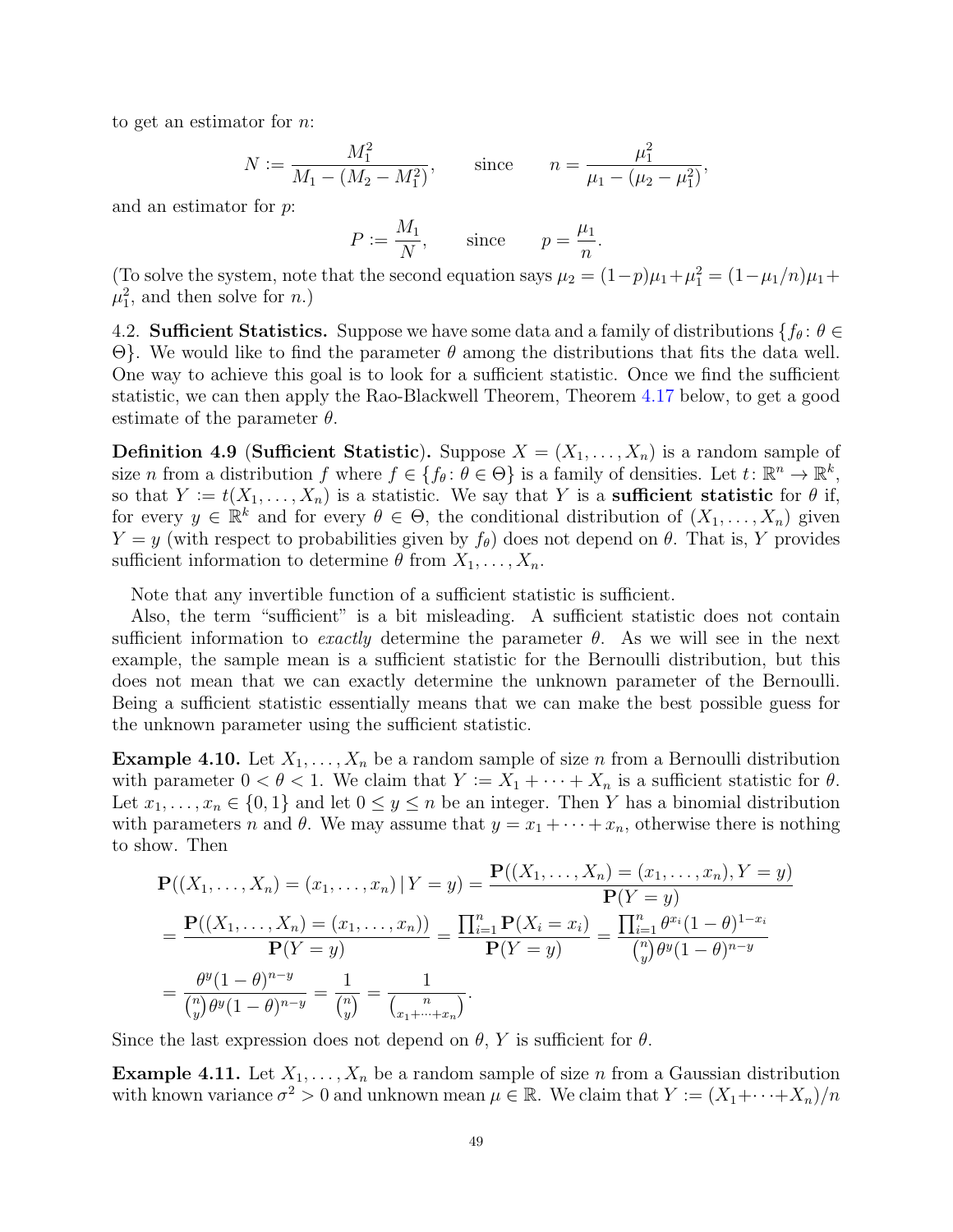is a sufficient statistic for  $\mu$ . Let  $x_1, \ldots, x_n \in \mathbb{R}$  and let  $y \in \mathbb{R}$ . Then Y is a Gaussian with variance  $\sigma^2/n$  and mean  $\mu$ , and we may assume  $y = (x_1 + \cdots + x_n)/n$ , so that

$$
f_{X_1,...,X_n|Y}(x_1,...,x_n|y) = \frac{f_{X_1,...,X_n,Y}(x_1,...,x_n,y)}{f_Y(y)} = \frac{f_{X_1,...,X_n,Y}(x_1,...,x_n,n^{-1}\sum_{i=1}^n x_i)}{f_Y(y)}
$$
  
= 
$$
\frac{f_{X_1,...,X_n}(x_1,...,x_n)}{f_Y(y)} = \frac{\sigma^{-n}(2\pi)^{-n/2} \exp\left(-\frac{1}{2\sigma^2}(x_1^2 + \dots + x_n^2) - \frac{n}{2\sigma^2}\mu^2 + \frac{\mu}{\sigma^2}\sum_{i=1}^n x_i\right)}{n^{1/2}\sigma^{-1}(2\pi)^{-1/2} \exp\left(-\frac{n}{2\sigma^2}y^2 - \frac{n}{2\sigma^2}\mu^2 + \frac{n\mu}{\sigma^2}y\right)}
$$
  
= 
$$
\frac{\sigma^{-n}(2\pi)^{-n/2} \exp\left(-\frac{1}{2\sigma^2}(x_1^2 + \dots + x_n^2)\right)}{n^{1/2}\sigma^{-1}(2\pi)^{-1/2} \exp\left(-\frac{n}{2\sigma^2}y^2\right)}.
$$

Since the last expression does not depend on  $\mu$ , Y is sufficient for  $\mu$ .

**Theorem 4.12 (Factorization Theorem).** Suppose  $X = (X_1, \ldots, X_n)$  is a random sample of size n from a family  $\{f_\theta: \theta \in \Theta\}$  of joint probability density functions, or a family of joint probability mass functions. (In the case of probability mass functions, we also assume that the set  $\bigcup_{\theta \in \Theta} \{x \in \mathbb{R}^n : f_{\theta}(x) > 0\}$  is countable.) Let  $t : \mathbb{R}^n \to \mathbb{R}^k$ , so that  $Y := t(X_1, \ldots, X_n)$ is a statistic. Then Y is sufficient for  $\theta$  if and only if there exist nonnegative functions  ${g_{\theta} : \theta \in \Theta}, h : \mathbb{R}^n \to [0, \infty), g_{\theta} : \mathbb{R}^k \to [0, \infty), \text{ such that}$ 

$$
f_{\theta}(x) = g_{\theta}(t(x))h(x), \qquad \forall \theta \in \Theta.
$$

When  $\{f_\theta: \theta \in \Theta\}$  are joint probability density functions, this equality holds for all  $x \in \mathbb{R}^n$ except a set of measure zero. When  $\{f_\theta : \theta \in \Theta\}$  are joint probability mass functions, this equality holds on the set  $\bigcup_{\theta \in \Theta} \{x \in \mathbb{R}^n : f_{\theta}(x) > 0\}.$ 

A set  $B \subseteq \mathbb{R}^n$  of measure zero satisfies: for all  $\varepsilon > 0$ , there exists a countable set of balls  $B_1, B_2, \ldots$  such that the total volume of  $B_1, B_2, \ldots$  is less than  $\varepsilon$ , and  $B \subseteq \bigcup_{i=1}^{\infty} B_i$ .

Proof. We only prove the case that the sampling distribution is discrete. The general case relies on measure theory.

Suppose Y is sufficient. Let  $x \in \mathbb{R}^n$  and note that

$$
f_{\theta}(x) = \mathbf{P}_{\theta}(X = x) = \mathbf{P}_{\theta}(X = x \text{ and } t(X) = t(x)) = \mathbf{P}_{\theta}(Y = t(x))\mathbf{P}_{\theta}(X = x|Y = t(x)).
$$

By sufficiency, the last quantity does not depend on  $\theta$ , so  $f_{\theta}(x) = g_{\theta}(t(x))h(x)$ , where  $g_{\theta}(y) := \mathbf{P}_{\theta}(Y = y)$  for all  $y \in \mathbb{R}^k$  and  $h(x) := \mathbf{P}(X = x | Y = t(x))$  for all  $x \in \mathbb{R}^n$ .

Conversely, assume that  $f_{\theta}(x) = g_{\theta}(t(x))h(x)$  as stated in the theorem. Define  $r_{\theta}(z) :=$  $\mathbf{P}_{\theta}(t(X) = z)$  for any  $z \in \mathbb{R}^k$ . For any  $x \in \mathbb{R}^n$ , define  $t^{-1}t(x) := \{y \in \mathbb{R}^n : t(y) = t(x)\}.$ Then by our assumption and definitions

$$
\mathbf{P}_{\theta}(X = x | Y = t(x)) = \frac{f_{\theta}(x)}{r_{\theta}(t(x))} = \frac{g_{\theta}(t(x))h(x)}{\mathbf{P}_{\theta}(t(X) = t(x))} = \frac{g_{\theta}(t(x))h(x)}{\sum_{z \in t^{-1}t(x)} \mathbf{P}_{\theta}(X = z)}
$$

$$
= \frac{g_{\theta}(t(x))h(x)}{\sum_{z \in t^{-1}t(x)} f_{\theta}(z)} = \frac{g_{\theta}(t(x))h(x)}{\sum_{z \in t^{-1}t(x)} g_{\theta}(t(z))h(z)}
$$

$$
= \frac{g_{\theta}(t(x))h(x)}{g_{\theta}(t(x))\sum_{z \in t^{-1}t(x)} h(z)} = \frac{h(x)}{\sum_{z \in t^{-1}t(x)} h(z)}.
$$

Since the probability does not depend on  $\theta$ , Y is sufficient for  $\theta$ .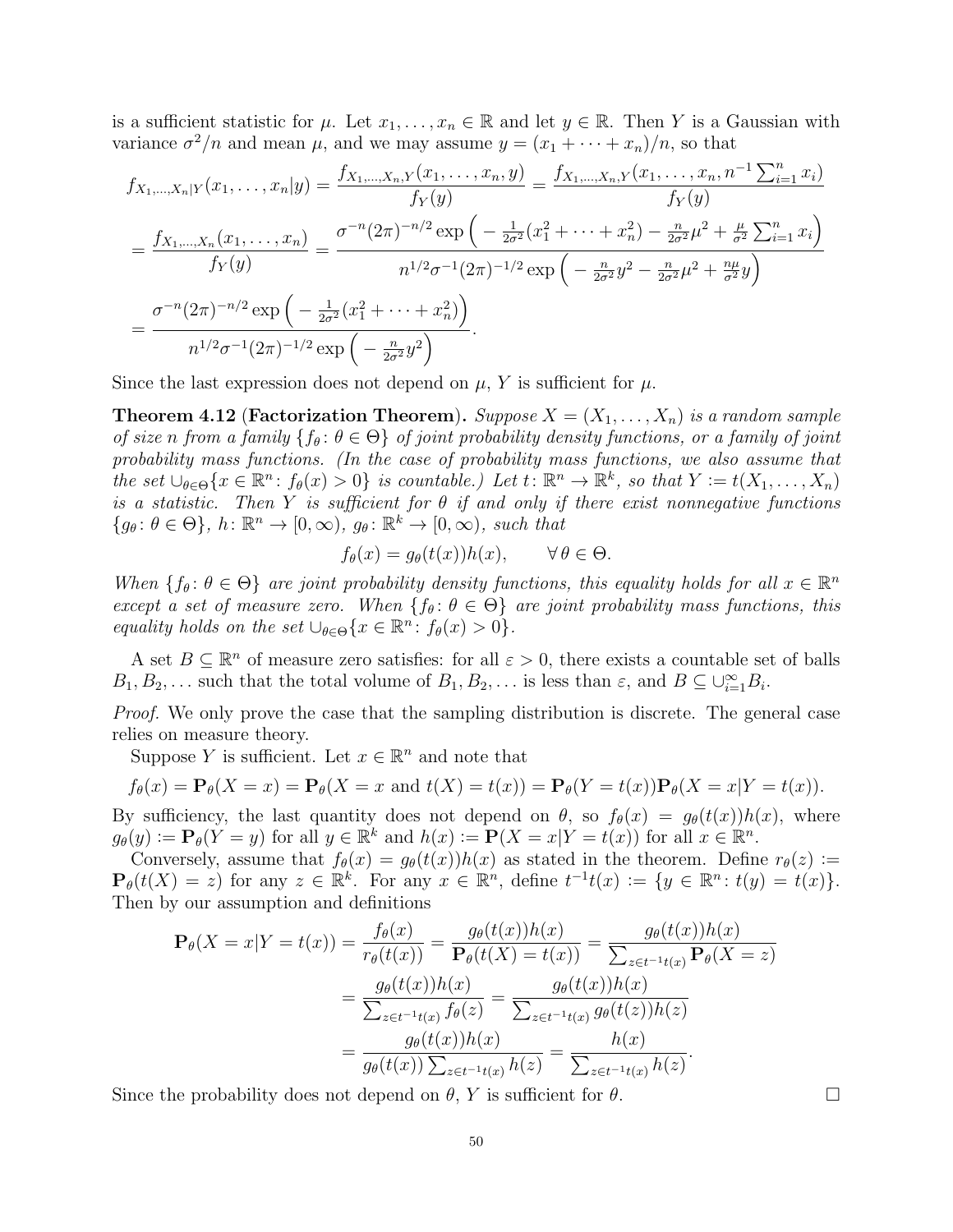**Remark 4.13.** If  $t(x) := x$  for all  $x \in \mathbb{R}^n$ , then the statistic  $t(X_1, \ldots, X_n) = (X_1, \ldots, X_n)$ is automatically sufficient for  $\theta$ , choosing  $g_{\theta} := f_{\theta}$  and  $h := 1$ . So, at least one sufficient statistic always exists.

We would like to determine the parameter  $\theta$  fitting the data using as little information as possible. For example, if we have a massive data set, we would like to use a minimal amount of memory on our computer in order to determine the parameter  $\theta$ . So, using the entire data set  $(X_1, \ldots, X_n)$  as a sufficient statistic is in some sense undesirable. It would be nice to have a sufficient statistic with a more succinct representation. This goal can be realized by defining a minimal sufficient statistic, but this concept is beyond the scope of this course.

### 4.3. Evaluating Estimators.

<span id="page-50-0"></span>Exercise 4.14 (Conditional Expectation as a Random Variable). Let  $X, Y, Z \colon \Omega \to \mathbb{R}$ be discrete or continuous random variables. Let A be the range of Y. Define  $q: A \to \mathbb{R}$  by  $g(y) := \mathbf{E}(X|Y = y)$ , for any  $y \in A$ . We then define the **conditional expectation** of X given Y, denoted  $E(X|Y)$ , to be the random variable  $q(Y)$ .

(i) Let X, Y be random variables such that  $(X, Y)$  is uniformly distributed on the triangle  $\{(x, y) \in \mathbb{R}^2 : x \ge 0, y \ge 0, x + y \le 1\}.$  Show that

$$
\mathbf{E}(X|Y) = \frac{1}{2}(1 - Y).
$$

(ii) Prove the following version of the Total Expectation Theorem

$$
\mathbf{E}(\mathbf{E}(X|Y)) = \mathbf{E}(X).
$$

- If X is a random variable, and if  $f(t) := \mathbf{E}(X t)^2$ ,  $t \in \mathbb{R}$ , then the function  $f: \mathbb{R} \to \mathbb{R}$  is uniquely minimized when  $t = \mathbf{E} X$ . A similar minimizing property holds for conditional expectation. Let  $h: \mathbb{R} \to \mathbb{R}$ . Show that the quantity  $\mathbf{E}(X - h(Y))^2$ is minimized among all functions  $h: \mathbb{R} \to \mathbb{R}$  when  $h(Y) = \mathbf{E}(X|Y)$ . (Hint: use the previous item.)
- (iii) Show the following:

$$
\mathbf{E}(Xh(Y)|Y) = h(Y)\mathbf{E}(X|Y).
$$
  

$$
\mathbf{E}([\mathbf{E}(X|h(Y))]|Y) = \mathbf{E}(X|h(Y)).
$$

(iv) Show the following

$$
\mathbf{E}(X|X) = X.
$$
  

$$
\mathbf{E}(X+Y|Z) = \mathbf{E}(X|Z) + \mathbf{E}(Y|Z).
$$

(v) If  $Z$  is independent of  $X$  and  $Y$ , show that

$$
\mathbf{E}(X|Y,Z) = \mathbf{E}(X|Y).
$$

(Here  $\mathbf{E}(X|Y,Z)$  is notation for  $\mathbf{E}(X|(Y,Z))$  where  $(Y,Z)$  is interpreted as a random vector, so that X is conditioned on the random vector  $(Y, Z)$ .

Even if an estimator is unbiased, its distribution of values might be quite far from  $q(\theta)$ . Recall that we made a similar observation that the Law of Large Numbers does not give any information about the Central Limit Theorem. It is desirable to examine the distribution of values of the estimator. The most common way to check the quality of an estimator in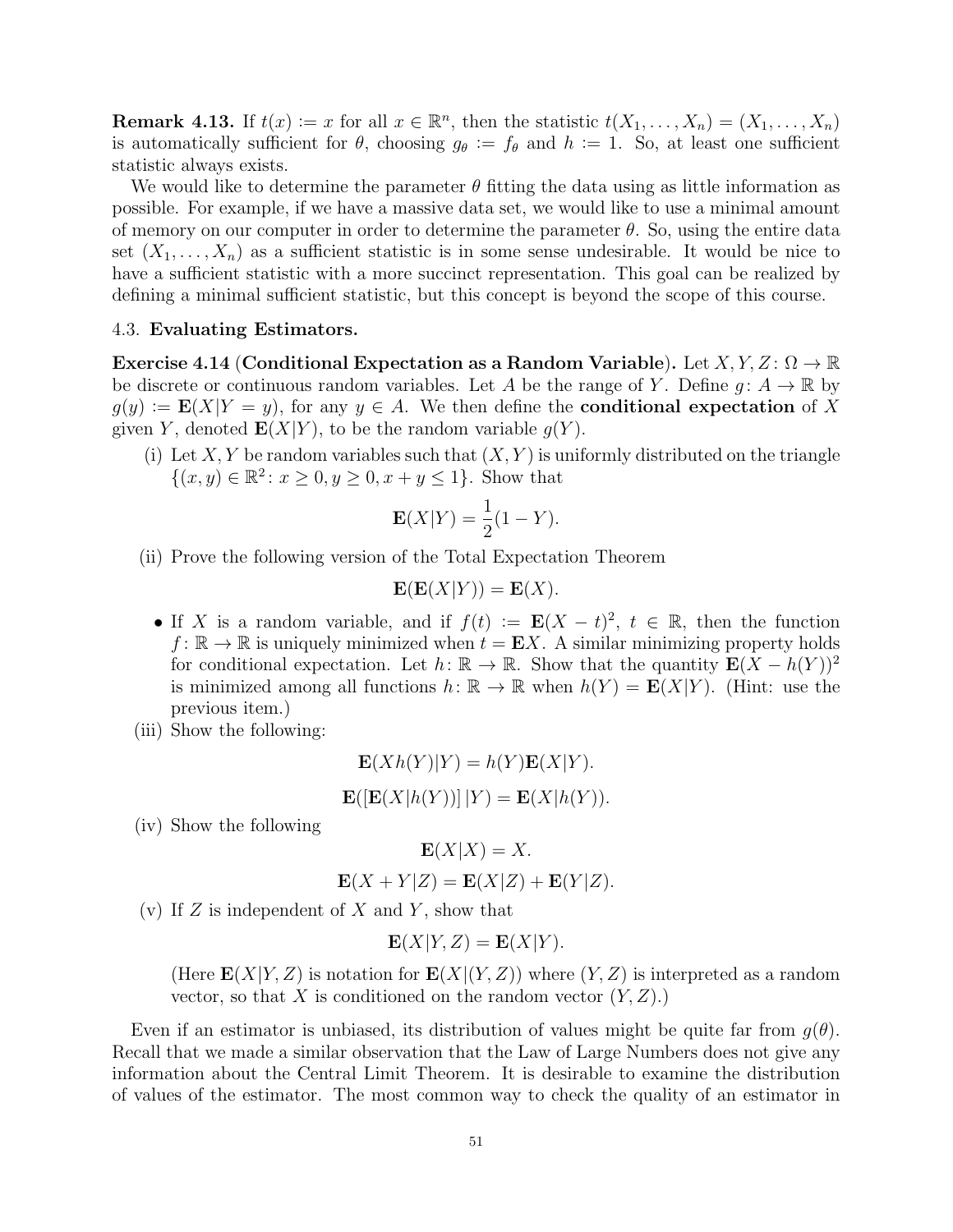this sense is to examine the mean-squared error, or squared  $L_2$  norm, of the estimator minus  $g(\theta)$ :

$$
\mathbf{E}_{\theta}(Y-g(\theta))^2.
$$

If the estimator is unbiased, this quantity is equal to the variance of  $Y$ .

**Definition 4.15 (UMVU).** Let  $X_1, \ldots, X_n$  be a random sample of size n from a family of distributions  $\{f_\theta: \theta \in \Theta\}$ . Let  $g: \Theta \to \mathbb{R}$ . Let  $t: \mathbb{R}^n \to \mathbb{R}$  and let  $Y := t(X_1, \ldots, X_n)$  be an unbiased estimator for  $g(\theta)$ . We say that Y is uniformly minimum variance unbiased (UMVU) if, for any other unbiased estimator Z for  $g(\theta)$ , we have

$$
\text{Var}_{\theta}(Y) \leq \text{Var}_{\theta}(Z), \qquad \forall \, \theta \in \Theta.
$$

Remark 4.16. Unfortunately the UMVU might not exist. Suppose we want a UMVU for a binomial random variable X with known parameter n and unknown parameter  $0 < \theta < 1$ , and we want an estimator for  $\theta/(1-\theta)$ . In fact, no unbiased estimate exists for this function, since  $\mathbf{E}_{\theta}t(X) = \sum_{j=0}^{n} {n \choose j}$  $\int_{j}^{n} (j) \theta^{j} (1 - \theta)^{n-j}$  and this is a polynomial in  $\theta$ , i.e. only polynomials in  $\theta$  of degree at most n can possible have unbiased estimates. And  $\theta/(1-\theta)$  is not a polynomial in  $\theta$ .

The Rao-Blackwell Theorem says that any sufficient statistic can be used to improve any estimator for  $q(\theta)$ .

<span id="page-51-0"></span>**Theorem 4.17 (Rao-Blackwell).** Let Z be a sufficient statistic for  $\{f_{\theta} : \theta \in \Theta\}$  and let Y be an unbiased estimator for  $\theta$ . Define  $W := \mathbf{E}_{\theta}(Y|Z)$ . (Since Z is sufficient for  $\theta$ , W does not depend on  $\theta$  by Exercise [4.20,](#page-52-0) i.e. W is a well-defined function of the random sample but not an explicit function of  $\theta$ .) Let  $\theta \in \Theta$  with  $\text{Var}_{\theta}(Y) < \infty$ . Then

$$
\text{Var}_{\theta}(W) \leq \text{Var}_{\theta}(Y).
$$

This inequality is strict unless  $W = Y$ .

Proof. By the (conditional) Jensen's inequality, Exercise [4.19](#page-51-1)

$$
(W - \theta)^2 = (\mathbf{E}_{\theta}(Y|Z) - \theta)^2 \le \mathbf{E}_{\theta}[(Y - \theta)^2|Z].
$$

Taking expected values of both sides and applying Exercise [4.14\(](#page-50-0)ii), we get

$$
\text{Var}_{\theta}(W) \le \mathbf{E}_{\theta} \mathbf{E}_{\theta} [(Y - \theta)^2 | Z] = \mathbf{E}_{\theta} (Y - \theta)^2 = \text{Var}_{\theta} (Y).
$$

And this inequality is strict, unless Y is a function of Z. If Y is a function of Z, then  $\mathbf{E}_{\theta}(Y|Z) = Y$ , so  $W = Y$ .

Recall that the function  $t \mapsto t^2$  is a convex function of  $t \in \mathbb{R}$ .

**Definition 4.18.** Let  $\phi: \mathbb{R} \to \mathbb{R}$ . We say that  $\phi$  is **strictly convex** if, for any  $x, y \in \mathbb{R}$ with  $x \neq y$  and for any  $t \in (0,1)$ , we have

$$
\phi(tx + (1-t)y) < t\phi(x) + (1-t)\phi(y).
$$

A strictly convex function is convex.

<span id="page-51-1"></span>Exercise 4.19 (Conditional Jensen Inequality). Prove Jensen's inequality for the conditional expectation. Let  $X, Y: \Omega \to \mathbb{R}$  be random variables that are either both discrete or both continuous. Let  $\phi: \mathbb{R} \to \mathbb{R}$  be convex. Then

$$
\phi(\mathbf{E}(X|Y)) \le \mathbf{E}(\phi(X)|Y)
$$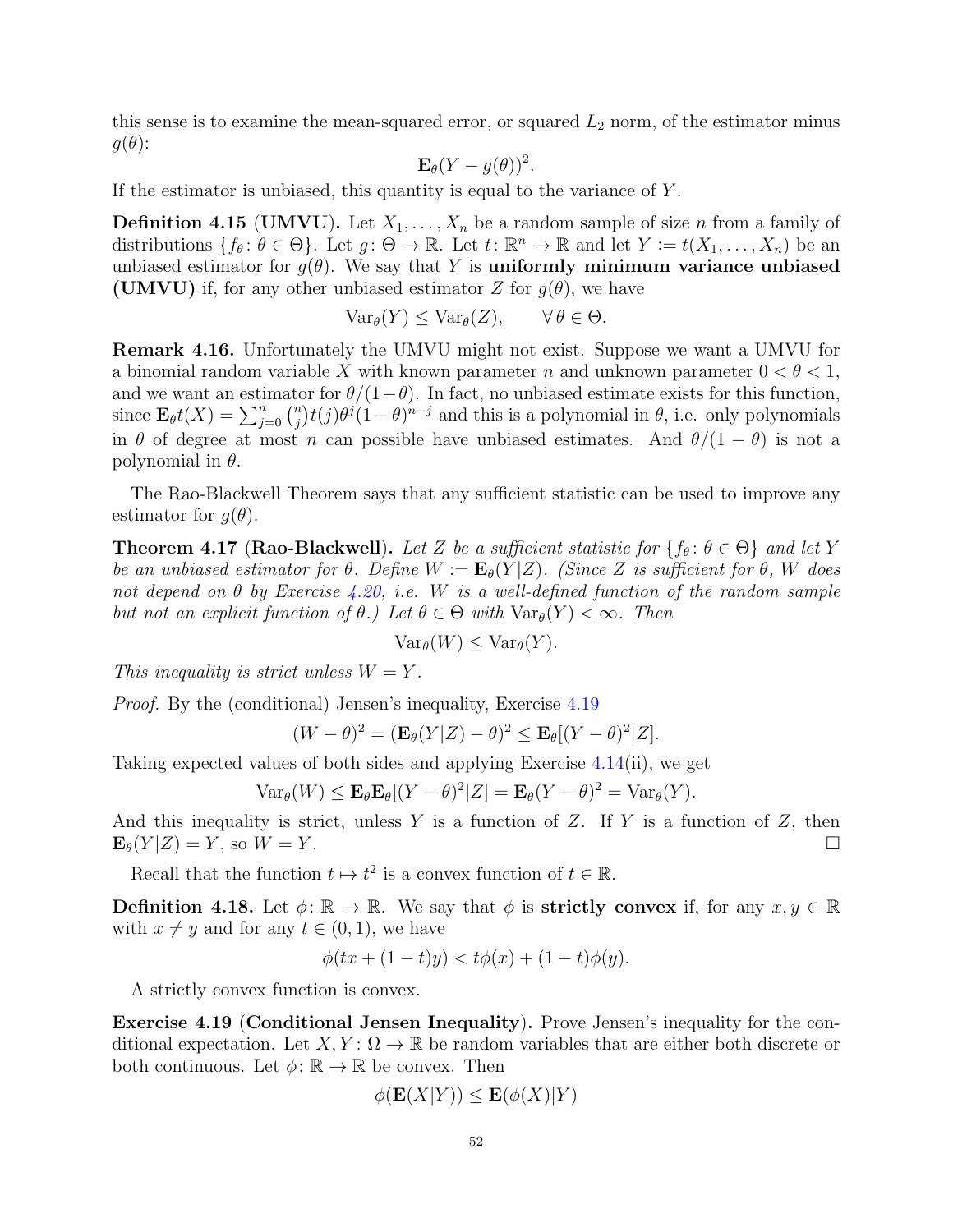If  $\phi$  is strictly convex, then equality holds only if X is constant on any set where Y is constant. That is, (by Exercise [7.10\)](#page-92-0) equality holds only if  $X$  is a function of  $Y$ .

(Hint: first show that if  $X \geq Z$  then  $\mathbf{E}(X|Y) \geq \mathbf{E}(Z|Y)$ .)

<span id="page-52-0"></span>**Exercise 4.20.** Let Y, Z be a statistics, and suppose Z is sufficient for  $\{f_{\theta} : \theta \in \Theta\}$ . Show that  $W := \mathbf{E}_{\theta}(Y|Z)$  does not depend on  $\theta$ . That is, there is a function  $t: \mathbb{R}^n \to \mathbb{R}$  that does not depend on  $\theta$  such that  $W = t(X)$ , where X is the sample distribution.

**Remark 4.21.** By Exercise [4.14,](#page-50-0) if Y is unbiased, then  $\mathbf{E}_{\theta}W = \mathbf{E}_{\theta}\mathbf{E}_{\theta}(Y|Z) = \mathbf{E}_{\theta}Y$ , so that W is also unbiased in Theorem [4.17.](#page-51-0)

Remark 4.22. What happens if Z is constant in the Rao-Blackwell Theorem? This seems desirable since then  $W := \mathbf{E}_{\theta}(Y|Z)$  is also constant, so W has variance zero for any fixed  $\theta \in \Theta$ . But if q is not constant, then it is impossible for Z to be unbiased, hence W is not unbiased. Moreover, W is a function only of  $\theta$  and not a function of the random sample. So, W is not a statistic.

Put another way, if  $Z$  does not have enough information, then conditioning on  $Z$  in the Rao-Blackwell Theorem seems undesirable. On the other hand, if Z has excess information (i.e. Z is not complete), then this might also lead to no improvement in the variance. For example, if  $Z$  is the vector of order statistics, then conditioning on  $Z$  does not change anything, i.e.  $\mathbf{E}_{\theta}(Y|Z) = Y$ , i.e. conditioning on Z does not improve the variance at all.

**Example 4.23.** Let  $X_1, \ldots, X_n$  be a random sample of size n with unknown mean  $\mu \in \mathbb{R}$ . Suppose we want to construct an estimator for the mean using the Rao-Blackwell Theorem [4.17.](#page-51-0) Let  $t: \mathbb{R}^n \to \mathbb{R}$  so that  $t(x_1,\ldots,x_n) := x_1$  for all  $x = (x_1,\ldots,x_n) \in \mathbb{R}^n$ . Let  $Y := t(X_1, \ldots, X_n) = X_1$ . Note that Y is unbiased since  $\mathbf{E}Y = \mathbf{E}X_1 = \mu$ . By Exercise [4.14](#page-50-0)  $(v)$  and  $(iv)$ ,

$$
W := \mathbf{E}(X_1 | X_1, \dots, X_n) = \mathbf{E}(X_1 | X_1) = X_1.
$$

That is, conditioning on the whole sample does not change the statistic  $X_1$  at all, even though the sample itself  $(X_1, \ldots, X_n)$  is sufficient for  $\mu$ . So, sometimes the Rao-Blackwell procedure may not be helpful.

Now, let's instead condition on  $\sum_{i=1}^{n} X_i$ . Since the random variables are i.i.d., for any  $1 \leq k \leq \ell \leq n$ , the joint distribution of  $(X_k, \sum_{i=1}^n X_i)$  is equal to the joint distribution of  $(\overline{X}_{\ell}, \sum_{i=1}^{n} \overline{X}_{i})$ . So, by the definition of conditional expectation in Exercise [4.14,](#page-50-0)

$$
\mathbf{E}(X_k|\sum_{i=1}^n X_i) = \mathbf{E}(X_\ell|\sum_{i=1}^n X_i).
$$

Therefore, by Exercise [4.14\(](#page-50-0)iv)

$$
W := \mathbf{E}(X_1 | \sum_{i=1}^n X_i) = \frac{1}{n} \sum_{j=1}^n \mathbf{E}(X_j | \sum_{i=1}^n X_i) = \frac{1}{n} \mathbf{E}(\sum_{j=1}^n X_j | \sum_{i=1}^n X_i) = \frac{1}{n} \sum_{i=1}^n X_i.
$$

So, in this case the Rao-Blackwell Theorem [4.17](#page-51-0) did in fact substantially improve our estimator  $Y = X_1$ , since W has variance of order  $n^{-1}$ , while Y has constant variance.

4.4. Efficiency of an Estimator. Another desirable property of an estimator is high efficiency. That is, the estimator is good with a small number of samples. One way to quantify "good" in the previous sentence is to define a notion of information and to try to maximize the information content of the estimator.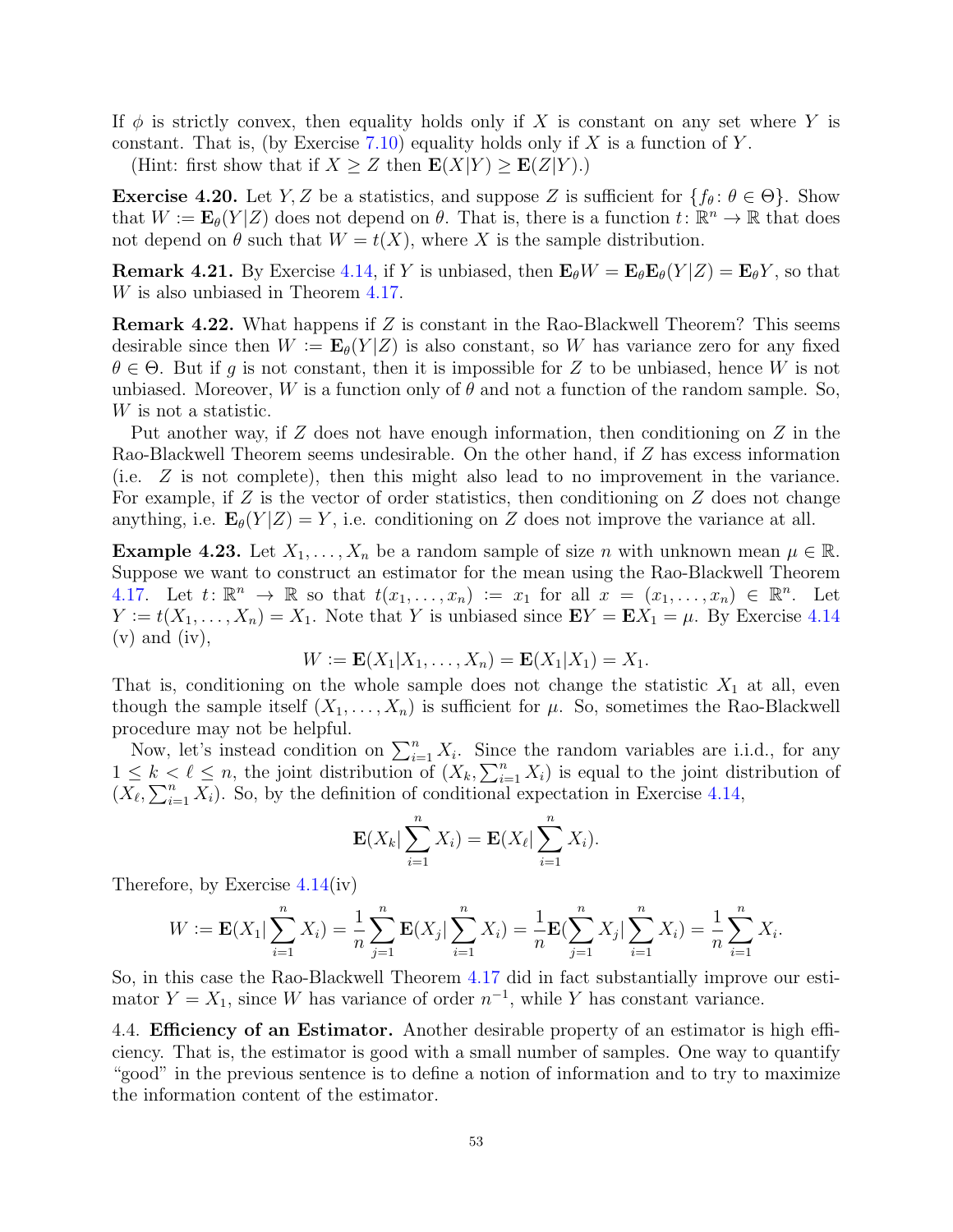**Definition 4.24 (Fisher Information).** Let  $\{f_\theta: \theta \in \Theta\}$  be a family of multivariable probability densities or probability mass functions. Assume  $\Theta \subseteq \mathbb{R}$ . Let X be a random vector with distribution  $f_{\theta}$ . Define the **Fisher information** of the family to be

$$
I(\theta) = I_X(\theta) := \mathbf{E}_{\theta}(\frac{d}{d\theta}\log f_{\theta}(X))^2, \qquad \forall \theta \in \Theta,
$$

if this quantity exists and is finite.

In order for the Fisher information to be well defined, the set  $\{x \in \mathbb{R}^n : f_{\theta}(x) > 0\}$  should not depend on  $\theta$ , otherwise the derivative  $\frac{d}{d\theta} \log f_{\theta}(X)$  might not be well-defined.

If  $\{f_\theta: \theta \in \Theta\}$  are *n*-dimensional probability densities, note that

$$
\mathbf{E}_{\theta} \frac{d}{d\theta} \log f_{\theta}(X) = \int_{\mathbb{R}^n} \frac{\frac{d}{d\theta} f_{\theta}(x)}{f_{\theta}(x)} f_{\theta}(x) dx = \int_{\mathbb{R}^n} \frac{d}{d\theta} f_{\theta}(x) dx = \frac{d}{d\theta} \int_{\mathbb{R}^n} f_{\theta}(x) dx = \frac{d}{d\theta} (1) = 0.
$$

Similarly, if  $\{f_\theta: \theta \in \Theta\}$  are multivariable probability mass functions,  $\mathbf{E}_{\theta} \frac{d}{d\theta} \log f_{\theta}(X) = 0$ . So, we could equivalently define

$$
I(\theta) = \text{Var}_{\theta}\Big(\frac{d}{d\theta}\log f_{\theta}(X)\Big), \qquad \forall \,\theta \in \Theta.
$$

(Differentiation under the integral sign can be justified whenever Proposition [8.8](#page-96-0) applies.) We also have another equivalent definition:

$$
\mathbf{E}_{\theta} \frac{d^2}{d\theta^2} \log f_{\theta}(X) = \int_{\mathbb{R}^n} \frac{d}{d\theta} \frac{\frac{d}{d\theta} f_{\theta}(x)}{f_{\theta}(x)} f_{\theta}(x) dx = \int_{\mathbb{R}^n} \frac{f_{\theta}(x) \frac{d^2}{d\theta^2} f_{\theta}(x) - \left(\frac{d}{d\theta} f_{\theta}(x)\right)^2}{[f_{\theta}(x)]^2} f_{\theta}(x) dx
$$
  
= 
$$
\int_{\mathbb{R}^n} \frac{d^2}{d\theta^2} f_{\theta}(x) - \left(\frac{d}{d\theta} \log f_{\theta}(x)\right)^2 f_{\theta}(x) dx = 0 - I_X(\theta) = -I_X(\theta).
$$

The Fisher information expresses the amount of "information" a random variable has.

<span id="page-53-1"></span>**Example 4.25.** Let  $\sigma > 0$  and let  $f_{\theta}(x) := \frac{1}{\sigma \sqrt{x}}$  $\frac{1}{\sigma\sqrt{2\pi}}e^{-(x-\theta)^2/[2\sigma^2]}$  for all  $\theta \in \Theta$ ,  $x \in \mathbb{R}$ . We have

$$
I(\theta) = \text{Var}_{\theta}\left(\frac{d}{d\theta} \frac{-(X-\theta)^2}{2\sigma^2}\right) = \frac{1}{\sigma^4} \text{Var}_{\theta}(X-\theta) = \frac{1}{\sigma^2}.
$$

For the Gaussian case, we interpret "more information" as  $\sigma$  small, since then the variance is small, so more "information" is conveyed by a single sample than when  $\sigma$  is large. The Fisher information also agrees with our intuitive notion of information since the information of a joint distribution of independent random variables is equal to the sum of the separate informations.

<span id="page-53-0"></span>**Proposition 4.26.** Let X be a random variable with distribution from  $\{f_\theta: \theta \in \Theta\}$  (densities or mass functions). Let Y be a random variable with distribution from  $\{g_{\theta} : \theta \in \Theta\}$  (densities or mass functions). Assume that X and Y are independent. Then

$$
I_{(X,Y)}(\theta) = I_X(\theta) + I_Y(\theta), \qquad \forall \, \theta \in \Theta.
$$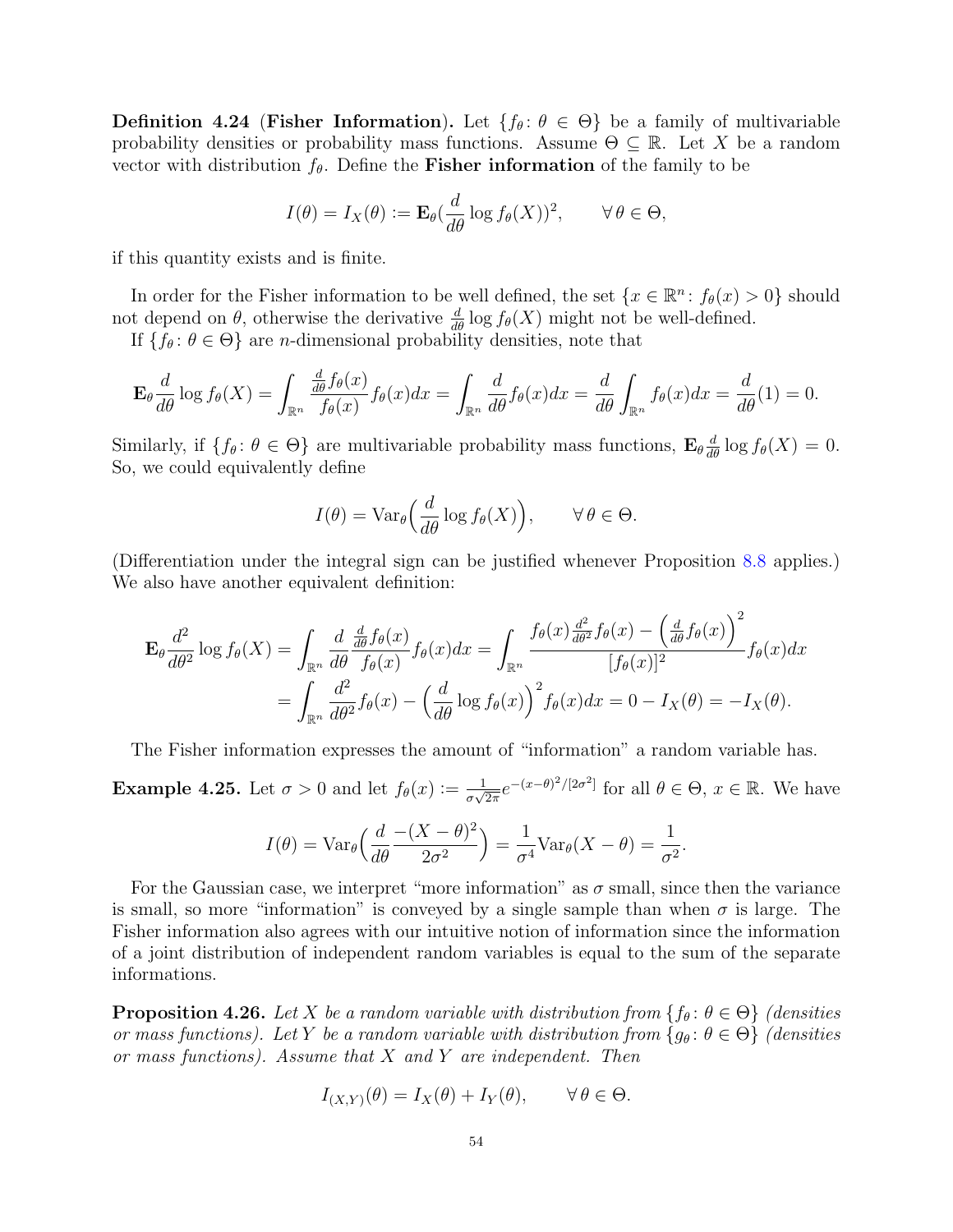*Proof.* Since X and Y are independent,  $(X, Y)$  has distribution from the multivariate density  $f_{\theta}(X)g_{\theta}(Y)$ . Also,  $\frac{d}{d\theta}\log f_{\theta}(X)$  and  $\frac{d}{d\theta}\log g_{\theta}(Y)$  are independent for any  $\theta \in \Theta$ , so

$$
I_{(X,Y)}(\theta) = \text{Var}_{\theta}\left(\frac{d}{d\theta}\log[f_{\theta}(X)g_{\theta}(Y)]\right) = \text{Var}_{\theta}\left(\frac{d}{d\theta}[\log f_{\theta}(X) + \log g_{\theta}(Y)]\right)
$$
  
= 
$$
\text{Var}_{\theta}\left(\frac{d}{d\theta}\log f_{\theta}(X)\right) + \text{Var}_{\theta}\left(\frac{d}{d\theta}\log g_{\theta}(X)\right) = I_X(\theta) + I_Y(\theta).
$$

**Exercise 4.27.** Let X be a random variable with distribution from  $\{f_\theta: \theta \in \Theta\}$  (densities or mass functions). Let Y be a random variable with distribution from  $\{g_\theta : \theta \in \Theta\}$  (densities or mass functions). Show that

$$
I_{(X,Y)}(\theta) = I_X(\theta) + I_{Y|X=x}(\theta), \qquad \forall \theta \in \Theta, x \in \mathbb{R}.
$$

(If X, Y are continuous random variables, recall that  $Y|X$  has density  $f_{X,Y}(x, y)/f_X(x)$  for any fixed x. And if  $X, Y$  are discrete random variables, recall that  $Y|X$  has mass function  ${\bf P}(X = x, Y = y)/{\bf P}(Y = y).$ 

Our primary interest in information is the following inequality. Theorem [4.28](#page-54-0) gives a lower bound on the variance of unbiased estimators of  $\theta$ .

<span id="page-54-0"></span>Theorem 4.28 (Cramér-Rao/ Information Inequality). Let  $X: \Omega \to \mathbb{R}^n$  be a random variable with distribution from a family of multivariable probability densities or probability mass functions  $\{f_\theta: \theta \in \Theta\}$  with  $\Theta \subseteq \mathbb{R}$ . Let  $t \colon \mathbb{R}^n \to \mathbb{R}$  and let  $Y := t(X)$  be statistic. For any  $\theta \in \Theta$  let  $q(\theta) := \mathbf{E}_{\theta} Y$ . Then

$$
\text{Var}_{\theta}(Y) \ge \frac{|g'(\theta)|^2}{I_X(\theta)}, \quad \forall \, \theta \in \Theta.
$$

In particular, if Y is unbiased for  $\theta$ ,

$$
\text{Var}_{\theta}(Y) \ge \frac{1}{I_X(\theta)}, \qquad \forall \, \theta \in \Theta.
$$

Equality occurs for some  $\theta \in \Theta$  only when  $\frac{d}{d\theta} \log f_{\theta}(X)$  and  $Y - \mathbf{E}_{\theta} Y$  are multiples of each other.

(Differentiation under the integral sign in the proof can be justified whenever Proposition [8.8](#page-96-0) applies. Also, we assume that  $\{x \in \mathbb{R}^n : f_{\theta}(x) > 0\}$  does not depend on  $\theta$ , and for a.e.  $x \in \mathbb{R}^n$ ,  $(d/d\theta) f_{\theta}(x)$  exists and is finite.)

**Remark 4.29.** In the case that  $X_1, \ldots, X_n$  are i.i.d. real-valued random variables and  $X = (X_1, \ldots, X_n)$ , Proposition [4.26](#page-53-0) says that  $I_X(\theta) = \sum_{i=1}^n I_{X_i}(\theta) = nI_{X_1}(\theta)$ . And if Y is unbiased for  $\theta$ , Theorem [4.28](#page-54-0) says

$$
\text{Var}_{\theta}(Y) \ge \frac{1}{n I_{X_1}(\theta)}, \qquad \forall \, \theta \in \Theta.
$$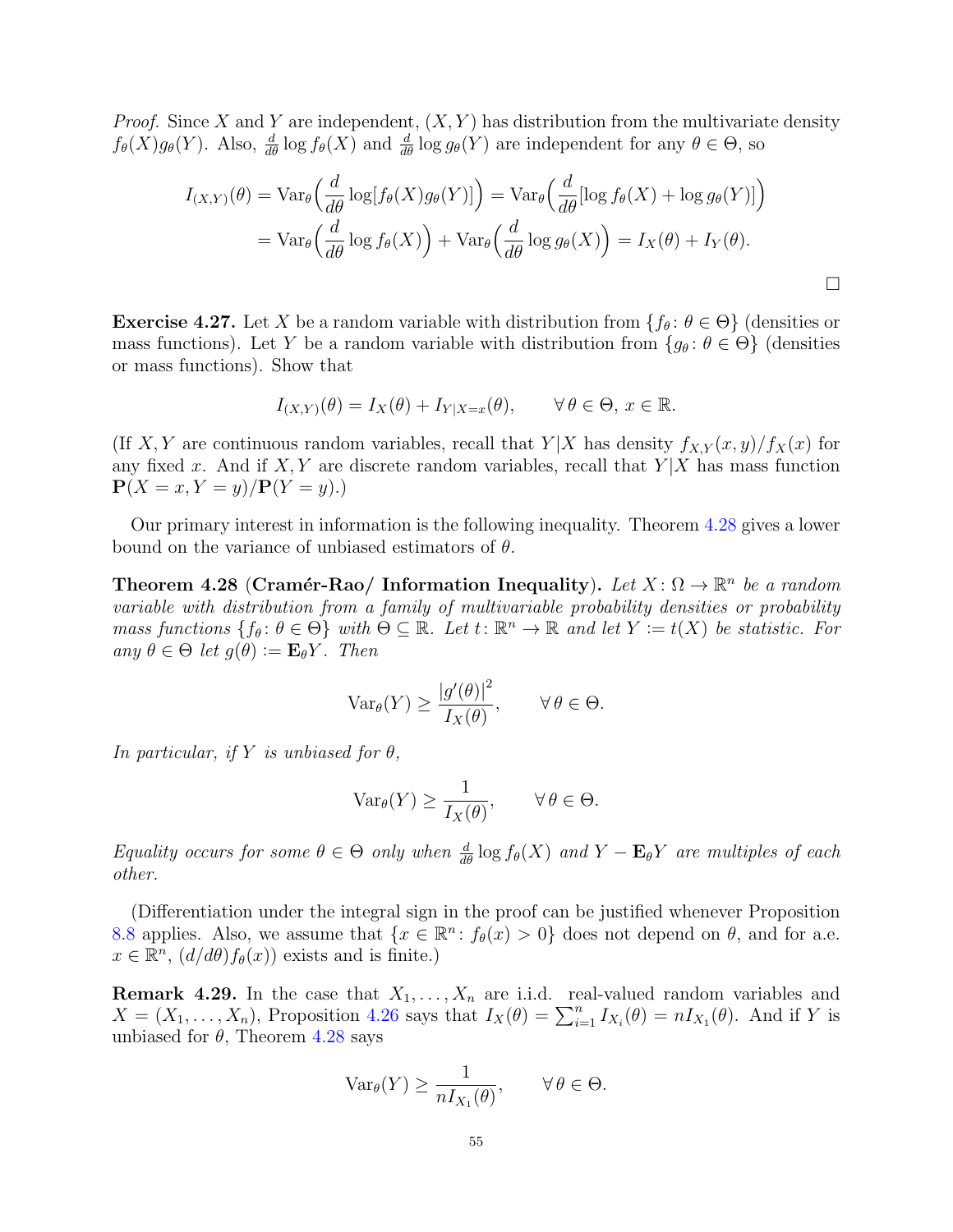*Proof.* For any  $\theta \in \Theta$  let  $g(\theta) := \mathbf{E}_{\theta} Y$ . We assume that X is continuous, the discrete case being similar. Using  $\mathbf{E}_{\theta} \frac{d}{d\theta} \log f_{\theta}(X) = 0$  and Remark [1.63,](#page-14-0)

$$
|g'(\theta)| = \left| \frac{d}{d\theta} \int_{\mathbb{R}^n} f_{\theta}(x)t(x)dx \right| = \left| \int_{\mathbb{R}^n} \frac{d}{d\theta} \log f_{\theta}(x)t(x) f_{\theta}(x)dx \right| = \left| \mathbf{E}_{\theta} \frac{d}{d\theta} \log f_{\theta}(X)t(X) \right|
$$
  
=  $\left| \text{Cov}_{\theta}(\frac{d}{d\theta} \log f_{\theta}(X), t(X)) \right| \le \sqrt{\text{Var}_{\theta}(\frac{d}{d\theta} \log f_{\theta}(X)) \text{Var}_{\theta}(t(X))} = \sqrt{I_X(\theta) \text{Var}_{\theta}(t(X))}.$ 

The equality case follows from Remark [1.63](#page-14-0) and the known equality case of the Cauchy-Schwarz Inequality (see Theorem [1.99\)](#page-22-0).

For a one-parameter family of distributions, the equality case of Theorem [4.28](#page-54-0) allows us to find a UMVU for  $\theta$ . To find such an estimator, we look for affine functions of  $\frac{d}{d\theta} \log f_{\theta}(X)$ .

**Example 4.30.** Suppose  $f_{\theta}(x) := \theta x^{\theta-1} 1_{0 \le x \le 1}$  for all  $x \in \mathbb{R}, \theta > 0$ . (This is a beta distribution with  $\beta = 1$ .) We have

$$
\frac{d}{d\theta}\log f_{\theta}(x) = \frac{1}{\theta} + \log x, \qquad \forall \, 0 < x < 1.
$$

A vector  $X = (X_1, \ldots, X_n)$  of n independent samples from  $f_\theta$  is distributed according to the product  $\prod_{i=1}^n f_\theta(x_i)$ , so that

$$
\frac{d}{d\theta} \log \prod_{i=1}^{n} f_{\theta}(x_i) = \sum_{i=1}^{n} \left( \frac{1}{\theta} + \log x_i \right) = n \left( \frac{1}{\theta} + \frac{1}{n} \log \prod_{i=1}^{n} x_i \right), \qquad \forall \, 0 < x_i < 1, \, 1 \leq i \leq n.
$$

By Theorem [4.28,](#page-54-0) any function of  $\frac{d}{d\theta} \log \prod_{i=1}^n f_\theta(X_i)$  (plus a constant) is UMVU for its expectation. So, for example,

$$
Y := -\frac{1}{n} \log \prod_{i=1}^{n} X_i
$$

is UMVU of its expectation, which is  $\frac{1}{\theta}$  since  $\mathbf{E}_{\theta} \frac{d}{d\theta} \log \prod_{i=1}^{n} f_{\theta}(X_i) = 0$ .

Theorem [4.28](#page-54-0) suggests the following quantity represents the efficiency of an estimator.

**Definition 4.31 (Efficiency).** Let  $X: \Omega \to \mathbb{R}^n$  be a random variable with distribution from a family of multivariable probability densities or probability mass functions  $\{f_\theta: \theta \in \Theta\}$  with  $\Theta \subseteq \mathbb{R}$ . Let  $t \colon \mathbb{R}^n \to \mathbb{R}$  and let  $Y := t(X)$  be statistic. Define the **efficiency** of Y to be

$$
\frac{1}{I_X(\theta)\text{Var}_{\theta}(Y)}, \qquad \forall \, \theta \in \Theta,
$$

if this quantity exists and is finite. If  $Z$  is another statistic, we define the **relative efficiency** of Y to Z to be

$$
\frac{I_X(\theta)\text{Var}_{\theta}(Z)}{I_X(\theta)\text{Var}_{\theta}(Y)} = \frac{\text{Var}_{\theta}(Z)}{\text{Var}_{\theta}(Y)}, \qquad \forall \theta \in \Theta.
$$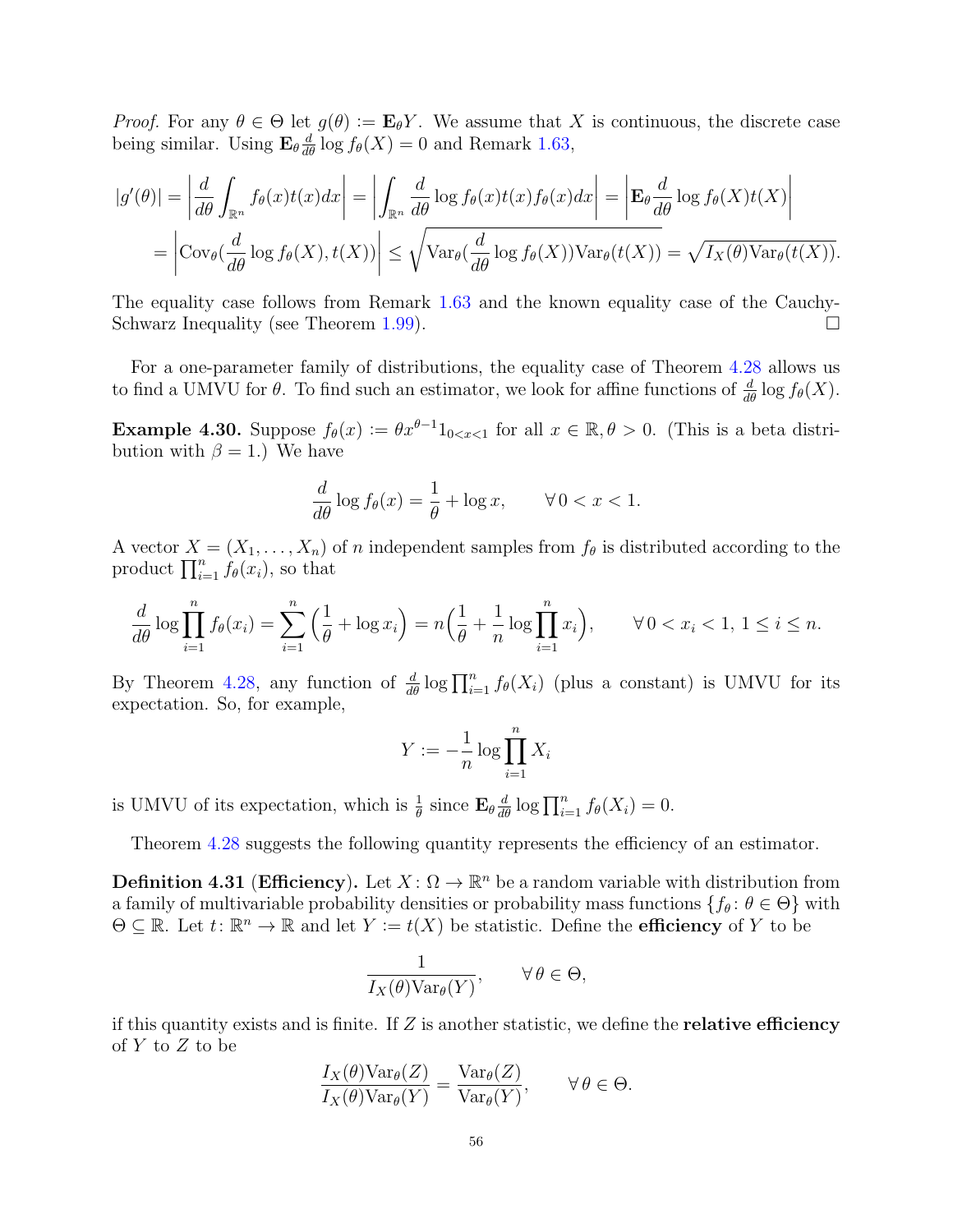4.5. **Maximum Likelihood Estimator.** Let  $X_1, \ldots, X_n$  be a random sample of size *n* from a family of distributions  $\{f_\theta: \theta \in \Theta\}$ . So, we denote the joint distribution of  $X_1, \ldots, X_n$  as

$$
\prod_{i=1}^n f_\theta(x_i), \qquad \forall \, 1 \leq i \leq n.
$$

If we have data  $x \in \mathbb{R}^n$ , recall that we defined the function  $\ell : \Theta \to [0, \infty)$ 

$$
\ell(\theta) := \prod_{i=1}^n f_{\theta}(x_i)
$$

and called it the likelihood function.

Definition 4.32 (Maximum Likelihood Estimator). The maximum likelihood esti**mator** (MLE) Y is the estimator maximizing the likelihood function. That is,  $Y := t(X)$ ,  $t \colon \mathbb{R}^n \to \Theta$  and  $t(x_1, \ldots, x_n)$  is defined to be any value of  $\theta \in \Theta$  that maximizes the function

$$
\prod_{i=1}^n f_{\theta}(x_i),
$$

if this value of  $\theta$  exists. A priori, the  $\theta$  maximizing  $\ell(\theta)$  might not exist, and it might not be unique

**Remark 4.33.** Maximizing the likelihood  $\ell(\theta)$  is equivalent to maximizing log  $\ell(\theta)$ , since log is monotone increasing.

It is relatively easy to construct examples where the MLE is not unique.

<span id="page-56-0"></span>**Example 4.34.** Let  $f_{\theta}(x_1) := 1_{[\theta, \theta+1]}(x_1)$  for all  $x_1, \theta \in \mathbb{R}$ . Then, for all  $x_1, \ldots, x_n, \theta \in \mathbb{R}$ , we have

$$
\prod_{i=1}^{n} f_{\theta}(x_i) = \prod_{i=1}^{n} 1_{[\theta,\theta+1]}(x_i) = \prod_{i=1}^{n} 1_{x_i \in [\theta,\theta+1]}.
$$

So, if  $x_1 = \cdots = x_n = 0$ , we have

$$
\prod_{i=1}^n f_{\theta}(x_i) = 1_{0 \in [\theta, \theta+1]} = 1_{\theta \in [-1,0]}.
$$

That is, any value of  $\theta \in [-1, 0]$  is a maximum of the likelihood function, i.e. there are infinitely many maxima of the likelihood function. This is certainly not desirable.

If the likelihood function is continuous and  $\Theta$  is compact, then at least one maximum of the likelihood function must exist.

A common assumption of a probability density function is that it is logarithmically concave. We will describe how this condition guarantees the uniqueness of the MLE. For a proof of consistency of the MLE under certain assumptions, see the Keener book, Theorem 9.11.

Recall that  $\phi \colon \mathbb{R}^n \to \mathbb{R}$  is convex if for any  $x, y \in \mathbb{R}^n$  with  $x \neq y$  and for any  $t \in (0, 1)$ ,

$$
\phi(tx + (1 - t)y) \le t\phi(x) + (1 - t)\phi(y).
$$

And  $\phi: \mathbb{R}^n \to \mathbb{R}$  is strictly convex if this inequality is always a strict inequality. We also say  $\phi$  is concave if  $-\log \phi$  is convex, and  $\phi$  is strictly concave if  $-\log \phi$  is strictly convex.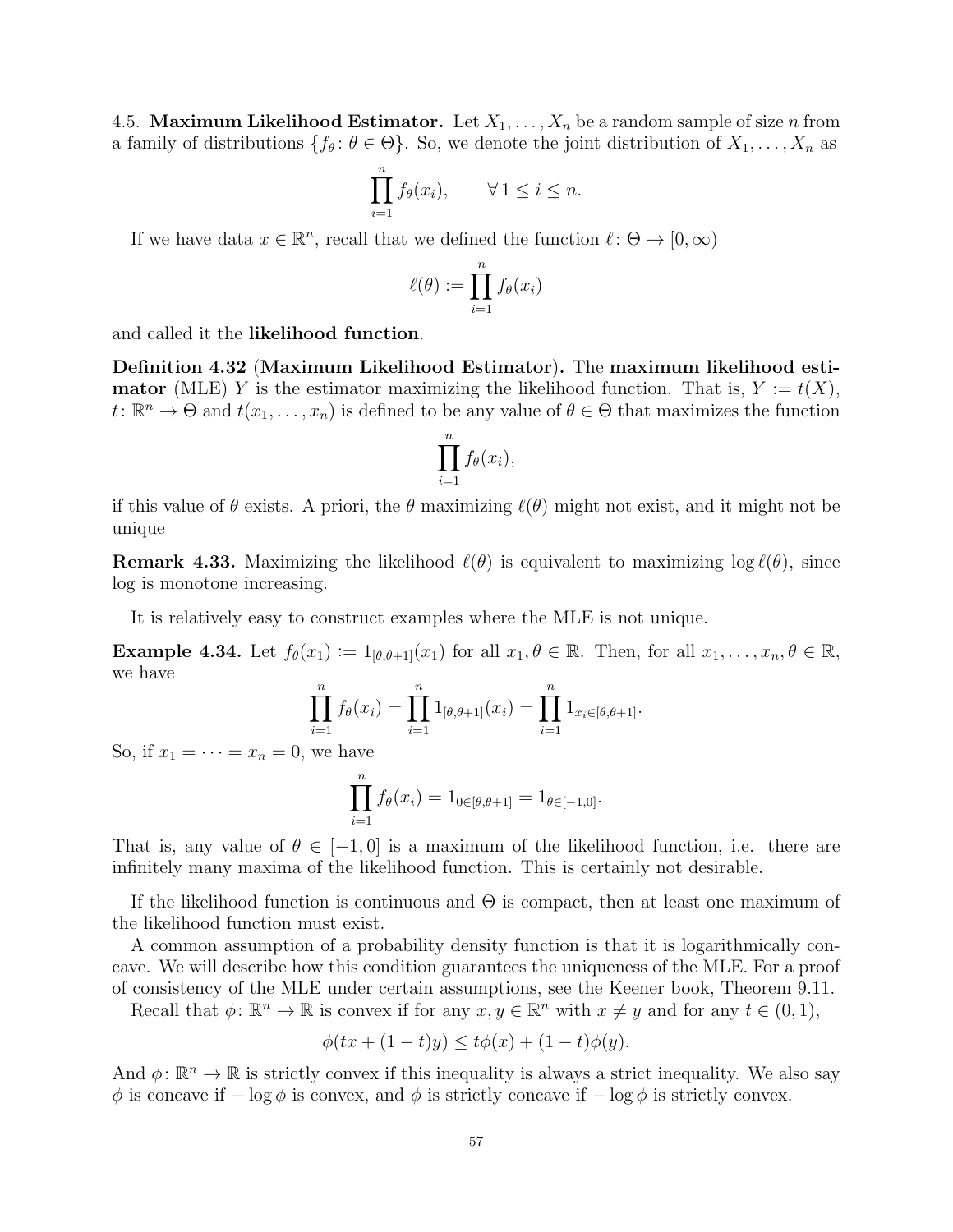Definition 4.35 (Log-Concave). We say that  $\phi \colon \mathbb{R}^n \to [0, \infty)$  is logarithmically concave or log concave if  $\log \phi$  is concave, i.e.  $-\log \phi$  is convex.

For example, the function  $\phi(x) = e^{-x^2}$ ,  $x \in \mathbb{R}$ , is log concave, since  $\log \phi$  is concave. If we allow  $\phi$  to take infinite values, then  $1_{[-1,0]}$  is log-concave, so Example [4.34](#page-56-0) shows that log-concavity still does not guarantee uniqueness of the maximum of the likelihood function. However, strict log-concavity does guarantee uniqueness.

**Proposition 4.36.** Let  $f_{\theta} : \mathbb{R} \to [0, \infty)$  be a family of probability density functions, where  $\theta \in \Theta \subseteq \mathbb{R}^k$ . Fix  $x_1, \ldots, x_n \in \mathbb{R}$ . Assume that the function

 $\theta \mapsto f_{\theta}(x_i)$ 

is strictly log-concave, for every  $1 \leq i \leq n$ . Fix  $x_1, \ldots, x_n \in \mathbb{R}$ . Then the likelihood function

$$
\theta \mapsto \prod_{i=1}^n f_\theta(x_i)
$$

has at most one maximum value.

*Proof.* The function  $\theta \mapsto \log f_{\theta}(x_i)$  is strictly concave for all  $1 \leq i \leq n$ , so the function

$$
\theta \mapsto \sum_{i=1}^{n} \log f_{\theta}(x_i) = \log \prod_{i=1}^{n} f_{\theta}(x_i)
$$

is strictly concave by Exercise [4.39.](#page-57-0) From Exercise [4.37,](#page-57-1) this function has at most one global  $maximum.$ 

<span id="page-57-1"></span>**Exercise 4.37.** Let  $f: \mathbb{R}^n \to \mathbb{R}$  be a convex function. Let  $x \in \mathbb{R}^n$  be a local minimum of f. Show that  $x$  is in fact a global minimum of  $f$ .

Show also that if f is strictly convex, then there is at most one global minimum of f.

Now suppose additionally that f is a  $C<sup>1</sup>$  function (all derivatives of f exist and are continuous), and  $x \in \mathbb{R}^n$  satisfies  $\nabla f(x) = 0$ . Show that x is a global minimum of f.

**Exercise 4.38.** Let A be a real  $m \times n$  matrix. Let  $x \in \mathbb{R}^n$  and let  $b \in \mathbb{R}^m$ . Show that the function  $f: \mathbb{R}^n \to \mathbb{R}$  defined by  $f(x) = \frac{1}{2} ||Ax - b||^2$  is convex. Moreover, show that

$$
\nabla f(x) = A^T (Ax - b), \qquad D^2 f(x) = A^T A.
$$

(Here  $D^2f$  denotes the matrix of second derivatives of f.)

So, if  $\nabla f(x) = 0$ , i.e. if  $A^T A x = A^T b$ , then x is the global minimum of f. And if A has full rank, then  $A^T A$  is invertible, so that  $x = (A^T A)^{-1} A^T b$  is the global minimum of f.

<span id="page-57-0"></span>**Exercise 4.39.** Let  $f_1, \ldots, f_n : \mathbb{R} \to \mathbb{R}$  be n strictly convex functions on  $\mathbb{R}$ . Define  $g : \mathbb{R}^n \to$ R by

$$
g(x_1,\ldots,x_n):=\sum_{i=1}^n f(x_i), \qquad \forall (x_1,\ldots,x_n)\in\mathbb{R}^n.
$$

Show that  $g: \mathbb{R}^n \to \mathbb{R}$  is strictly convex.

**Exercise 4.40.** Let  $f: \mathbb{R}^2 \to \mathbb{R}$  be a  $C^1$  function (all derivatives of f exist and are continuous). Suppose there exists  $z \in \mathbb{R}$  such that, for any  $x_1 \in \mathbb{R}$ , we have

$$
f(x_1, z) < f(x_1, x_2), \quad \forall x_2 \neq z.
$$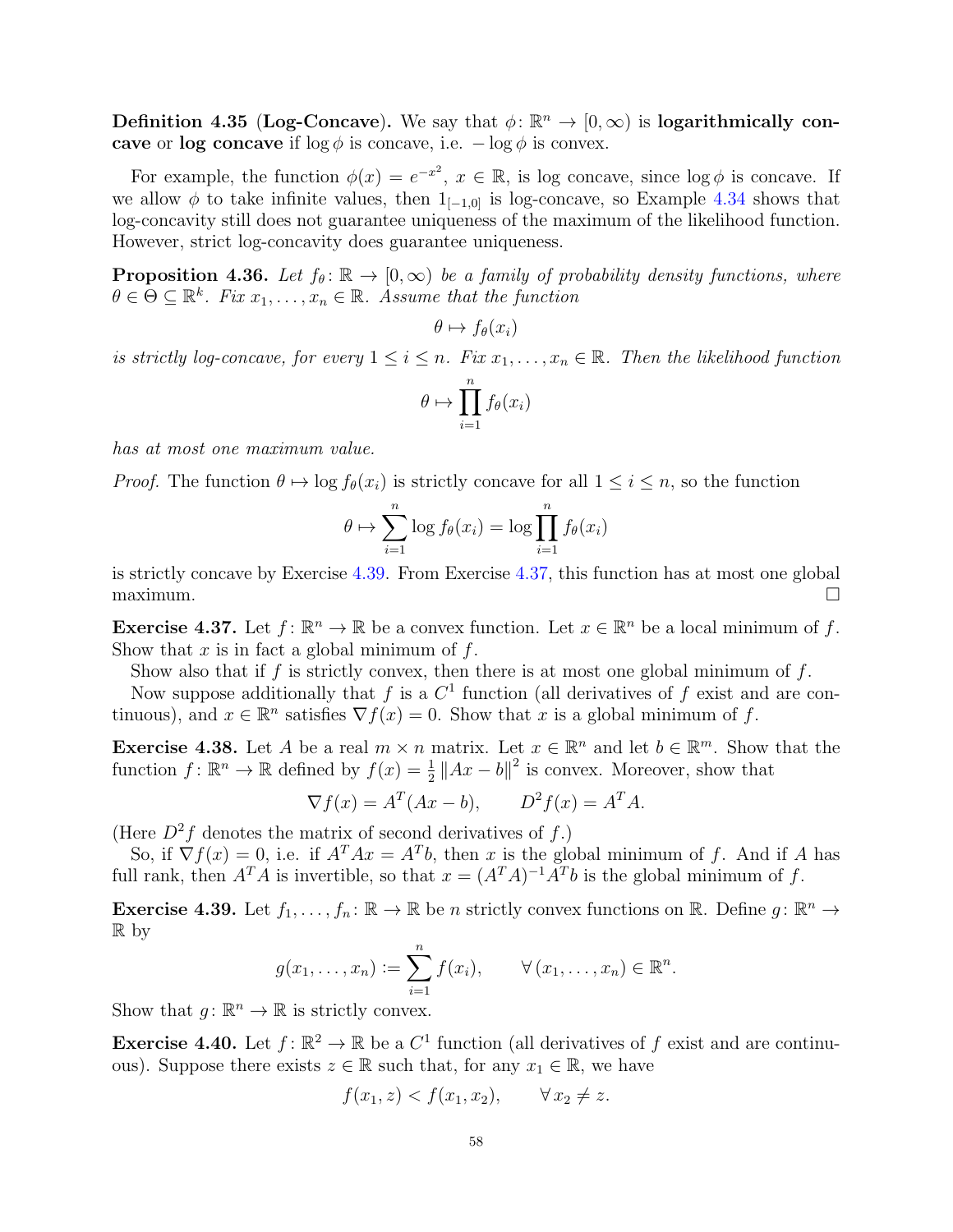Assume also that the function

$$
x_1 \mapsto f(x_1, z)
$$

is strictly convex. Show that f has at most one global minimum.

Example 4.41. Consider a random sample from a Gaussian distribution with unknown mean  $\mu \in \mathbb{R}$  and unknown variance  $\sigma^2 > 0$ , so that  $\theta = (\mu, \sigma)$ . The value of  $\theta$  maximizing

$$
\log \prod_{i=1}^{n} \frac{1}{\sigma \sqrt{2\pi}} \exp(-(x_i - \mu)^2 / [2\sigma^2]) = \sum_{i=1}^{n} -\log \sigma - \frac{1}{2} \log(2\pi) - \frac{(x_i - \mu)^2}{2\sigma^2}
$$

can be found by differentiating in the two parameters. We have

$$
\frac{\partial}{\partial \mu} \log \ell(\theta) = \sum_{i=1}^n \frac{x_i - \mu}{\sigma^2}, \qquad \frac{\partial}{\partial \sigma} \log \ell(\theta) = \sum_{i=1}^n -\sigma^{-1} + \sigma^{-3} (x_i - \mu)^2,
$$

Setting both terms equal to zero, we get

$$
\mu = \frac{1}{n} \sum_{i=1}^{n} x_i
$$
,  $\sigma^2 = \frac{1}{n} \sum_{i=1}^{n} (x_i - \mu)^2$ .

This is the unique critical point of the function  $\ell(\theta)$ . It remains to show that this critical point is the global maximum of  $\ell(\theta)$ . It follows from Exercise [1.96](#page-21-0) that, if  $z \neq \frac{1}{n}$  $\frac{1}{n} \sum_{i=1}^n x_i,$ then

$$
\sum_{i=1}^{n} \left( x_i - \frac{1}{n} \sum_{i=1}^{n} x_i \right)^2 < \frac{1}{n} \sum_{i=1}^{n} (x_i - z)^2.
$$

Therefore, for any such  $z \in \mathbb{R}$ 

$$
\log \ell(\frac{1}{n}\sum_{i=1}^n x_i, \sigma) > \log \ell(z, \sigma).
$$

So, we need only show that  $\log \ell(\frac{1}{n})$  $\frac{1}{n}\sum_{i=1}^{n}x_i,\sigma)$  is maximized when  $\sigma=\sqrt{\frac{1}{n}}$  $\frac{1}{n} \sum_{i=1}^{n} (x_i - \mu)^2$ . Since

$$
\frac{\partial}{\partial \sigma} \log \ell(\theta) = \sigma^{-3} \sum_{i=1}^{n} -\sigma^2 + (x_i - \mu)^2,
$$

the function  $\sigma \mapsto \log \ell(\mu, \sigma)$  is increasing, and then decreasing, so that the global maximum occurs at the unique critical point.

We already know the sample mean  $M_1$  is UMVU for the mean (by Example [4.11](#page-48-0)  $M_1$  is sufficient for the mean, by the Rao-Blackwell Theorem [4.17](#page-51-0)  $\mathbf{E}_{\theta}(M_1|M_1)$  is UMVU for the mean, and  $\mathbf{E}_{\theta}(M_1|M_1) = M_1$  by Exercise [4.14\(](#page-50-0)iv)). Let

$$
Y = Y_n = Y_n(X_1, \dots, X_n) := \frac{1}{n} \sum_{j=1}^n \left( X_j - \frac{1}{n} \sum_{i=1}^n X_i \right)^2.
$$

We also know from Proposition [3.7](#page-36-0) that Y is asymptotically unbiased for  $\sigma^2$ , i.e.

$$
\lim_{n \to \infty} \frac{EY}{\sigma^2} = \lim_{n \to \infty} \frac{n-1}{n} = 1.
$$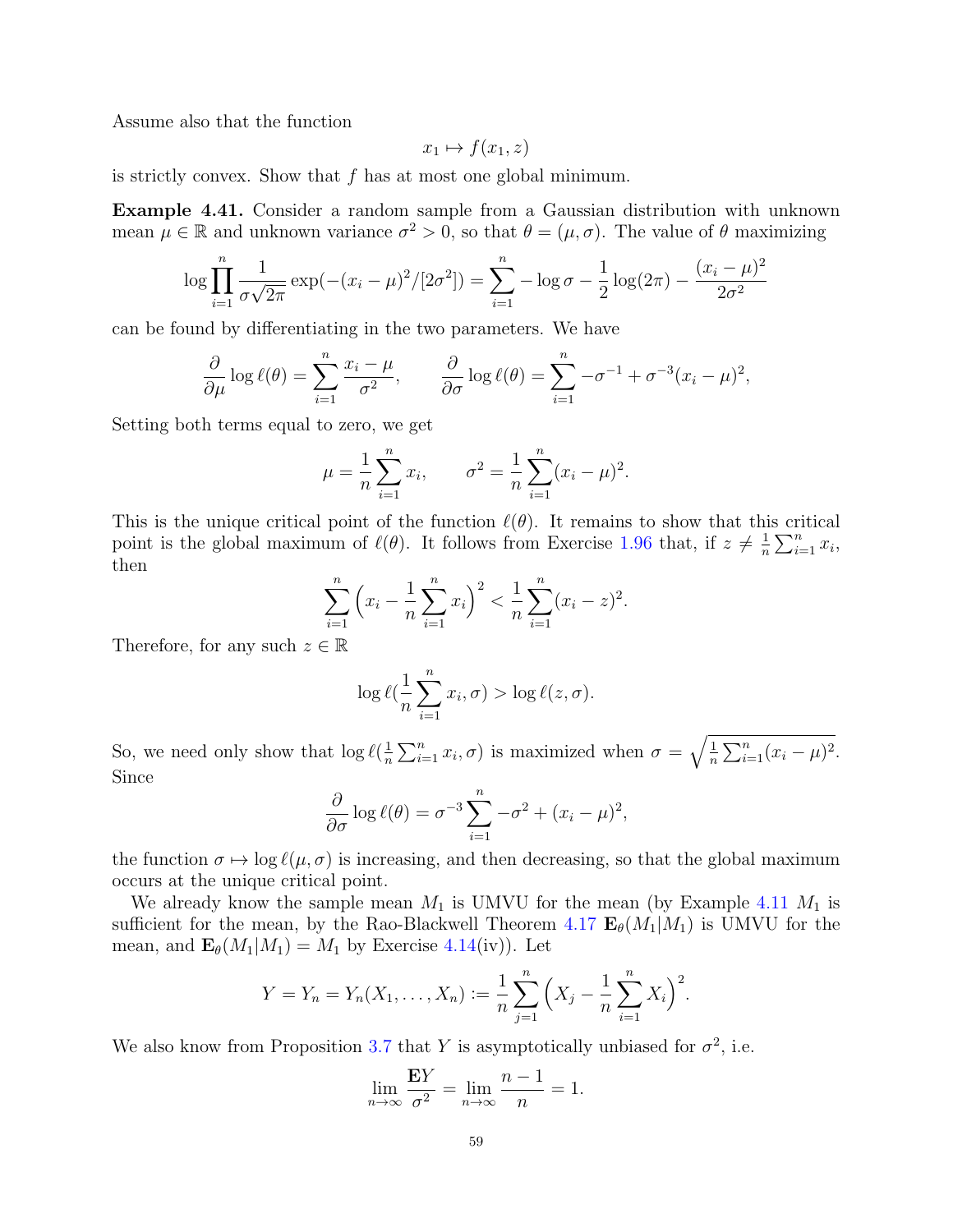We will show that Y has asymptotically optimal variance. If we fix  $\mu \in \mathbb{R}$  and look at the information of the *n*-dimensional Gaussian  $X$ , we get by modifying Example [4.25](#page-53-1) and using Proposition [4.26](#page-53-0)

$$
I_X(\sigma) = nI_{X_1}(\sigma) = n\text{Var}_{\sigma}\left(\frac{d}{d\sigma}\frac{-(X_1 - \mu)^2}{2\sigma^2}\right) = n\sigma^{-6}\text{Var}_{\sigma}[(X_1 - \mu)^2]
$$
  
=  $n\sigma^{-6}\mathbf{E}_{\sigma}((X_1 - \mu)^4 - \sigma^4) = 2n\sigma^{-2}.$ 

By the Cramér-Rao Inequality, Theorem [4.28,](#page-54-0) with  $g(\sigma) = \mathbf{E}_{\sigma}(Y) = \sigma^2(n-1)/n$  (using Proposition [3.7\)](#page-36-0), the variance of any unbiased estimator Z of  $\sigma^2(n-1)/n$  satisfies

$$
\text{Var}_{\sigma}(Z) \ge \frac{|g'(\sigma)|^2}{I_X(\sigma)} = \frac{4\sigma^2(n-1)^2}{n^2 2n\sigma^{-2}} = \frac{2\sigma^4(n-1)^2}{n^3}.
$$

And by Proposition [3.7,](#page-36-0)

$$
\text{Var}_{\sigma}(Y) = \text{Var}_{\sigma}\left[\frac{\sigma^2}{n}\frac{1}{\sigma^2}\sum_{j=1}^n \left(X_j - \frac{1}{n}\sum_{i=1}^n X_i\right)^2\right] = \frac{\sigma^4}{n^2}2(n-1) = \frac{2\sigma^4(n-1)}{n^2}.
$$

In summary,

$$
\lim_{n \to \infty} \frac{\mathbf{E}Y}{\sigma^2} = 1, \qquad \lim_{n \to \infty} \frac{\text{Var}_{\sigma}(Y)}{|g'(\sigma)|^2 / I_X(\sigma)} = 1.
$$

That is, the estimator Y is asymptotically unbiased (as  $n \to \infty$ ) and it asymptotically achieves the optimal variance bound in the Cramér-Rao Inequality.

**Example 4.42.** Consider a random sample that is uniform on  $[0, \theta]$  with  $\theta > 0$  unknown. The value of  $\theta$  maximizing

$$
\prod_{i=1}^{n} \frac{1}{\theta} 1_{[0,\theta]}(x_i) = \theta^{-n} 1_{x_1,\dots,x_n \in [0,\theta]} = \theta^{-n} 1_{x_{(1)},x_{(n)} \in [0,\theta]}
$$

occurs when  $\theta$  is as small as possible such that the likelihood is nonzero, since  $\theta^{-n}$  is a decreasing function in  $\theta$ . Once  $\theta < x_{(n)}$ , this expression is zero, so the smallest value of  $\theta$ giving a nonzero likelihood is  $\theta = x_{(n)}$ . So, the unique global maximum occurs at  $\theta = x_{(n)}$ , so that  $X_{(n)}$  is the MLE for  $\theta$ . In contrast, recall that the UMVU for  $\theta$  is  $(1+1/n)X_{(n)}$ , so both are asymptotically equivalent, though the MLE is biased.

**Example 4.43.** Consider a random sample from the exponential density  $1_{x>0} \theta e^{-\theta x}$  with  $\theta > 0$  unknown. Then

$$
\log \prod_{i=1}^{n} 1_{x_i>0} \theta e^{-\theta x_i} = 1_{x_1,\dots,x_n>0} \log \theta - \theta \sum_{i=1}^{n} x_i.
$$

So,

$$
\frac{d}{d\theta} \log \prod_{i=1}^{n} 1_{x_i > 0} \theta e^{-\theta x_i} = 1_{x_1, ..., x_n > 0} \frac{n}{\theta} - \sum_{i=1}^{n} x_i.
$$

As a function of  $\theta$ , the likelihood is increasing for small  $\theta$  and decreasing for large  $\theta$ , so there is a unique maximum of

$$
Y:=\frac{1}{\frac{1}{n}\sum_{i=1}^n X_i},
$$

which is the MLE for  $\theta$ .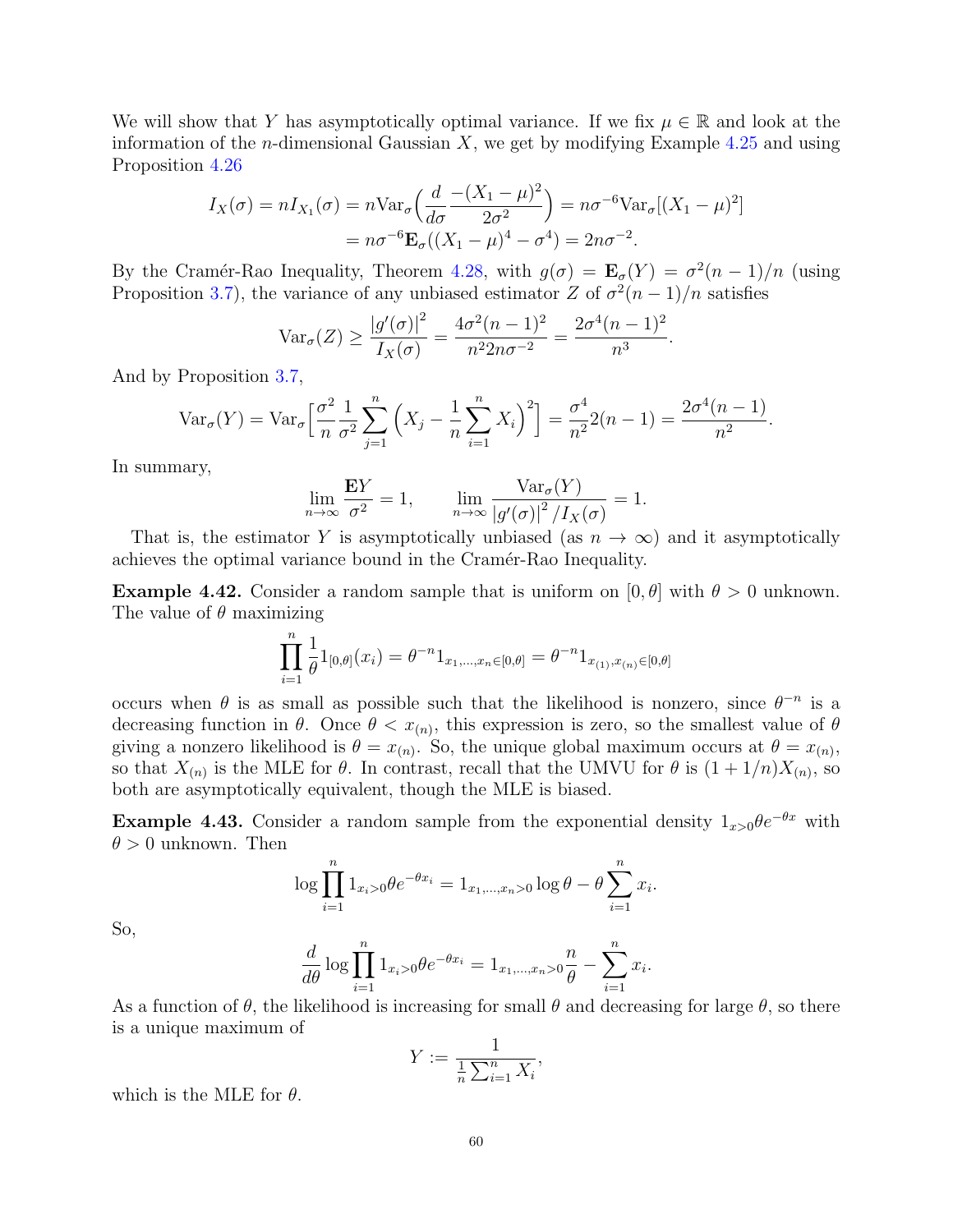To find the asymptotic efficiency of the MLE, recall that the exponential distribution has mean  $\theta^{-1}$  and variance  $\theta^{-2}$ , so by the Central Limit Theorem [2.13,](#page-28-0)  $\overline{\mathcal{O}}$  $\overline{n}(\overline{X}_n - \theta^{-1})$  converges in distribution to a Gaussian random variable with mean 0 and variance  $\theta^{-2}$  as  $n \to \infty$ . So, the Delta Method, Theorem [3.13,](#page-40-0) with  $g(x) = 1/x$ ,  $g'(x) = -1/x^2$  for all  $x > 0$ , shows that

$$
\sqrt{n}\Big(\frac{1}{\overline{X}_n}-\theta\Big)=\sqrt{n}\Big(\frac{1}{\overline{X}_n}-g(1/\theta)\Big)
$$

converges in distribution to a Gaussian random variable with mean 0 and with variance  $(g'(1/\theta))^2\theta^{-2} = \theta^2$  as  $n \to \infty$ . That is, (using also Theorem [3.15\)](#page-41-0)

$$
\text{Var}(Y) = \text{Var}\Big[n^{-1/2}\sqrt{n}\Big(\frac{1}{\overline{X}_n} - \theta\Big)\Big] = \frac{1}{n}\theta^2(1 + o(1)).
$$

On the other hand, the information inequality, Theorem [4.28,](#page-54-0) says the smallest possible variance of an unbiased estimator of  $\theta$  is

$$
1/\text{Var}\left(\frac{n}{\theta} - \sum_{i=1}^{n} X_i\right) = 1/(n\theta^{-2}) = \theta^2/n.
$$

So, the MLE asymptotically achieves the optimal variance for an estimator of  $\theta$ .

**Example 4.44.** Consider a random sample from the exponential density  $1_{x>0} \theta e^{-\theta x}$  with  $\theta > 0$  unknown. That is, we continue the previous example. Instead of finding an MLE for  $\theta$ , suppose we want an MLE for  $e^{-\theta}$ . From the previous example, we can immediately conclude that

$$
\psi = e^{-1/\sum_{i=1}^n x_i}.
$$

by with  $g(\theta) := e^{-\theta}$ . Proposition [4.45.](#page-60-0)

<span id="page-60-0"></span>Proposition 4.45 (Functional Equivariance of MLE). Let  $g: \Theta \to \Theta'$  be a bijection. Suppose Y is the MLE of  $\theta$ . Then  $g(Y)$  is the MLE of  $g(\theta)$ .

*Proof.* By definition of the MLE Y,  $Y(X_1, ..., X_n)$  achieves the maximum value of  $\theta \mapsto \ell(\theta)$ . Writing  $\ell(\theta) = \ell(g^{-1}g(\theta))$ , we have the equivalent statement:  $g(Y)(X_1, \ldots, X_n)$  achieves the maximum value of  $\theta' \mapsto \ell(g^{-1}(\theta'))$ )).  $\qquad \qquad \Box$ 

So, unlike the UMVU, once we know the MLE for  $\theta$ , we can easily get the MLE for invertible functions of  $\theta$ .

<span id="page-60-1"></span>**Lemma 4.46 (Likelihood Inequality).** Let  $X: \Omega \to \mathbb{R}^n$  be a random variable with probability density  $f_{\theta} \colon \mathbb{R}^n \to [0,\infty)$ . Let  $f_{\omega} \colon \mathbb{R}^n \to [0,\infty)$  be another probability density. Assume that the probability laws  $P_\theta$  and  $P_\omega$  corresponding to  $f_\theta$  and  $f_\omega$  are not equal. Then the Kullback-Leibler information

$$
I(\theta,\omega) := \mathbf{E}_{\theta} \log \frac{f_{\theta}(X)}{f_{\omega}(X)}
$$

satisfies  $I(\theta, \omega) > 0$ .

**Remark 4.47.** If  $P_{\theta}(f_{\omega}(X) = 0 \text{ and } f_{\theta}(X) > 0) > 0$ , then define  $I(\theta, \omega) := \infty$ , so there is nothing to prove. Also, in the definition of  $I(\theta,\omega)$ , if both densities take value zero, we define the ratio of zero over zero to be 1.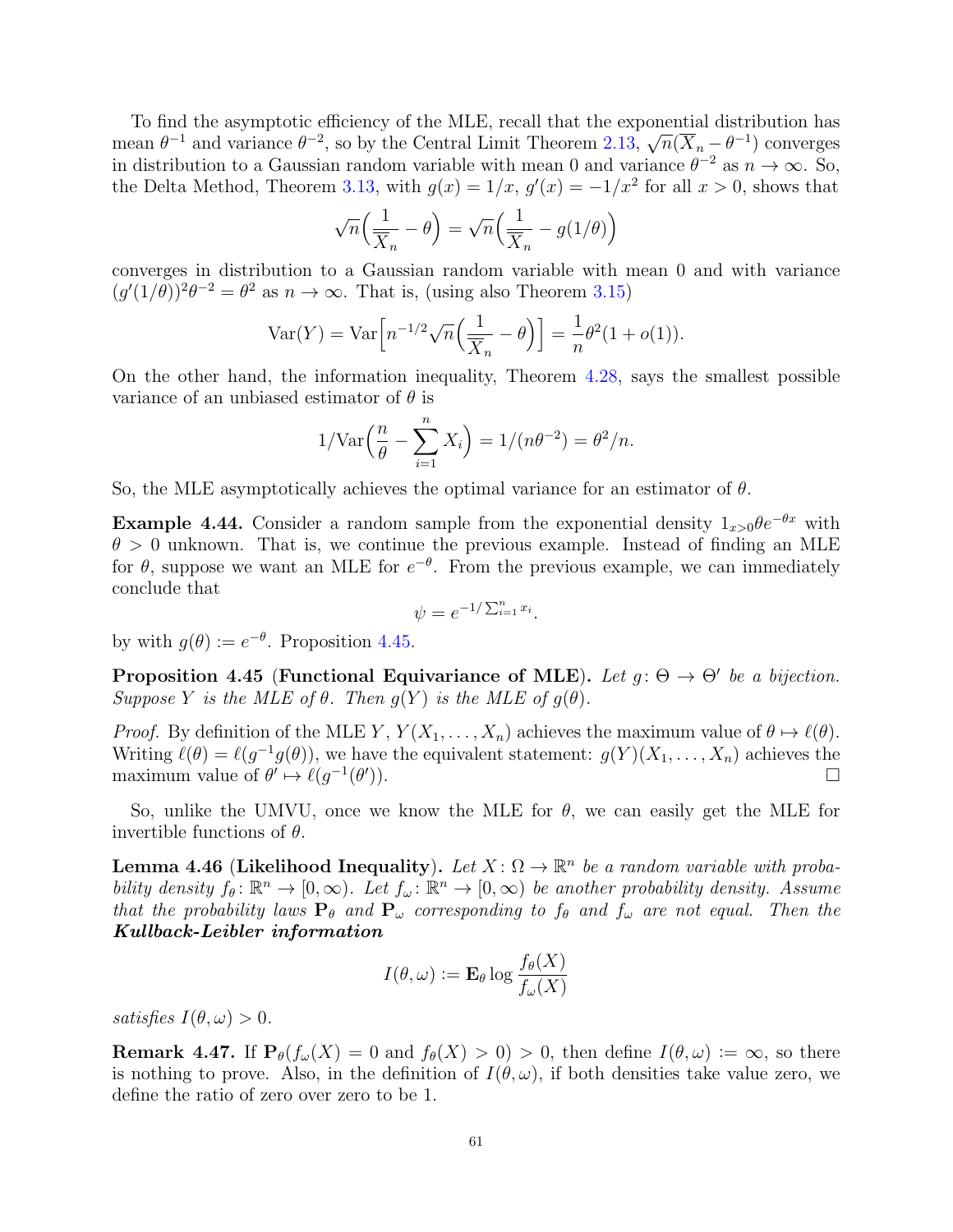*Proof.* We may assume that  $P_{\theta}(f_{\omega}(X) = 0 \text{ and } f_{\theta}(X) > 0) = 0$ . Note that  $f_{\theta}(X) > 0$  with probability one with respect to  $P_{\theta}$ . By Jensen's Inequality, Exercise [1.91,](#page-21-1)

$$
-I(\theta,\omega) = \mathbf{E}_{\theta} \log \frac{f_{\omega}(X)}{f_{\theta}(X)} \le \log \mathbf{E}_{\theta} \frac{f_{\omega}(X)}{f_{\theta}(X)} = \log \int_{x \in \mathbb{R}^n} \frac{f_{\omega}(x)}{f_{\theta}(x) > 0} f_{\theta}(x) dx \le \log(1) = 0.
$$

If  $I(\theta,\omega) = 0$ , then both of the inequalities above are equalities. The last inequality being an equality implies that  $\{x \in \mathbb{R}^n : f_\theta(x) > 0\}$  and  $\{x \in \mathbb{R} : f_\omega(x) > 0\}$  are equal almost everywhere. Since log is strictly concave, equality in the application of Jensen's Inequality implies that  $\frac{f_\omega(X)}{f_\theta(X)}$  is constant almost surely (with respect to the probability law  $\mathbf{P}_\theta$ ), therefore the densities  $f_{\omega}$  and  $f_{\theta}$  must be proportional, hence equal almost surely with respect to  $\mathbf{P}_{\theta}$ , so their corresponding probability laws are equal.

Theorem 4.48 (Consistency of MLE). Let  $X_1, X_2, \ldots : \Omega \to \mathbb{R}^n$  be i.i.d. random variables with common probability density  $f_{\theta} \colon \mathbb{R}^n \to [0,\infty)$ . Fix  $\theta \in \Theta \subseteq \mathbb{R}^m$ . Suppose  $\Theta$ is compact and  $f_{\theta}(x_1)$  is a continuous function of  $\theta$  for a.e.  $x_1 \in \mathbb{R}$ . (Then the maximum of  $\ell(\theta)$  exists, since it is a continuous function on a compact set.) Assume that  $\mathbf{E}_{\theta} \sup_{\theta' \in \Theta} |\log f_{\theta'}(X_1)| < \infty$ , and  $\mathbf{P}_{\theta} \neq \mathbf{P}_{\theta'}$ , for all  $\theta' \neq \theta$ . Then, as  $n \to \infty$ , the MLE  $Y_n$ of  $\theta$  converges in probability to the constant function  $\theta$ , with respect to  $P_{\theta}$ .

*Proof.* For simplicity we assume that  $\Theta$  is finite. For a full proof, see the Keener book, Theorem 9.11. Fix  $\theta \in \Theta$ .

For any  $\theta' \in \Theta$  and  $n \geq 1$ , let  $\ell_n(\theta') := \frac{1}{n}$  $\frac{1}{n} \sum_{i=1}^{n} \log f_{\theta}(X_i)$ . Denote  $\Theta = {\theta, \theta_1, \dots, \theta_k}.$ By the Weak Law of Large Numbers, Theorem [2.10,](#page-27-0) for any  $\theta' \in \Theta$ ,  $\ell_n(\theta')$  converges in probability with respect to  $P_{\theta}$  to the constant  $\mu(\theta') := \mathbf{E}_{\theta} \log f_{\theta'}(X_1)$  as  $n \to \infty$ . Since  $\mathbf{P}_{\theta} \neq \mathbf{P}_{\theta}$ , for all  $\theta' \neq \theta$ , we have  $\mu(\theta) > \mu(\theta')$  for all  $\theta' \in \Theta$  with  $\theta' \neq \theta$ , by Lemma [4.46](#page-60-1) (since  $I(\theta, \theta') = \mu(\theta) - \mu(\theta') > 0$ ). For any  $n \ge 1$ , let

$$
A_n := \{ \ell_n(\theta) > \ell_n(\theta_j), \quad \forall \, 1 \le j \le k \}.
$$

Then  $\lim_{n\to\infty} \mathbf{P}_{\theta}(A_n) = 1$ , and on the set  $A_n$ , the MLE  $Y_n$  is well-defined and unique with  $Y_n = \theta$ , so  $\{Y_n = \theta\}^c \subseteq A_n^c$ , and for any  $\varepsilon > 0$ 

$$
\lim_{n \to \infty} \mathbf{P}_{\theta}(|Y_n - \theta| > \varepsilon) \le \lim_{n \to \infty} \mathbf{P}_{\theta}(A_n^c) = 0.
$$

If  $g: \Theta \to \Theta'$  is a bijection, it follows from Proposition [4.45](#page-60-0) that the MLE for  $g(\theta)$  is also consistent.

The above Theorem is analogous to a weak law of large numbers, since it gives convergence in probability of the MLE. Continuing this analogy, the following Theorem is analogous to the Central Limit Theorem, since it gives the limiting distribution of the MLE.

Theorem 4.49 (Limiting Distribution of MLE). Let  $\{f_\theta: \theta \in \Theta\}$  be a family of probability density functions, so that  $f_{\theta} \colon \mathbb{R}^n \to [0, \infty)$   $\forall \ \theta \in \Theta$ . Let  $X_1, X_2, \dots$  be i.i.d. such that  $X_1$  has density  $f_\theta$ . Let  $\Theta \subseteq \mathbb{R}$ . Assume the following

- (i) The set  $A := \{x \in \mathbb{R} : f_{\theta}(x) > 0\}$  does not depend on  $\theta$ .
- (ii) For every  $x \in A$ ,  $\partial^2 f_{\theta}(x) / \partial \theta^2$  exists and is continuous in  $\theta$ .
- (iii) The Fisher Information  $I_{X_1}(\theta)$  exists and is finite, with  $\mathbf{E}_{\theta} \frac{d}{d\theta} \log f_{\theta}(X_1) = 0$  and

$$
I_{X_1}(\theta) = \mathbf{E}_{\theta} \left( \frac{d}{d\theta} \log f_{\theta}(X_1) \right)^2 = -\mathbf{E}_{\theta} \frac{d^2}{d\theta^2} \log f_{\theta}(X_1) > 0.
$$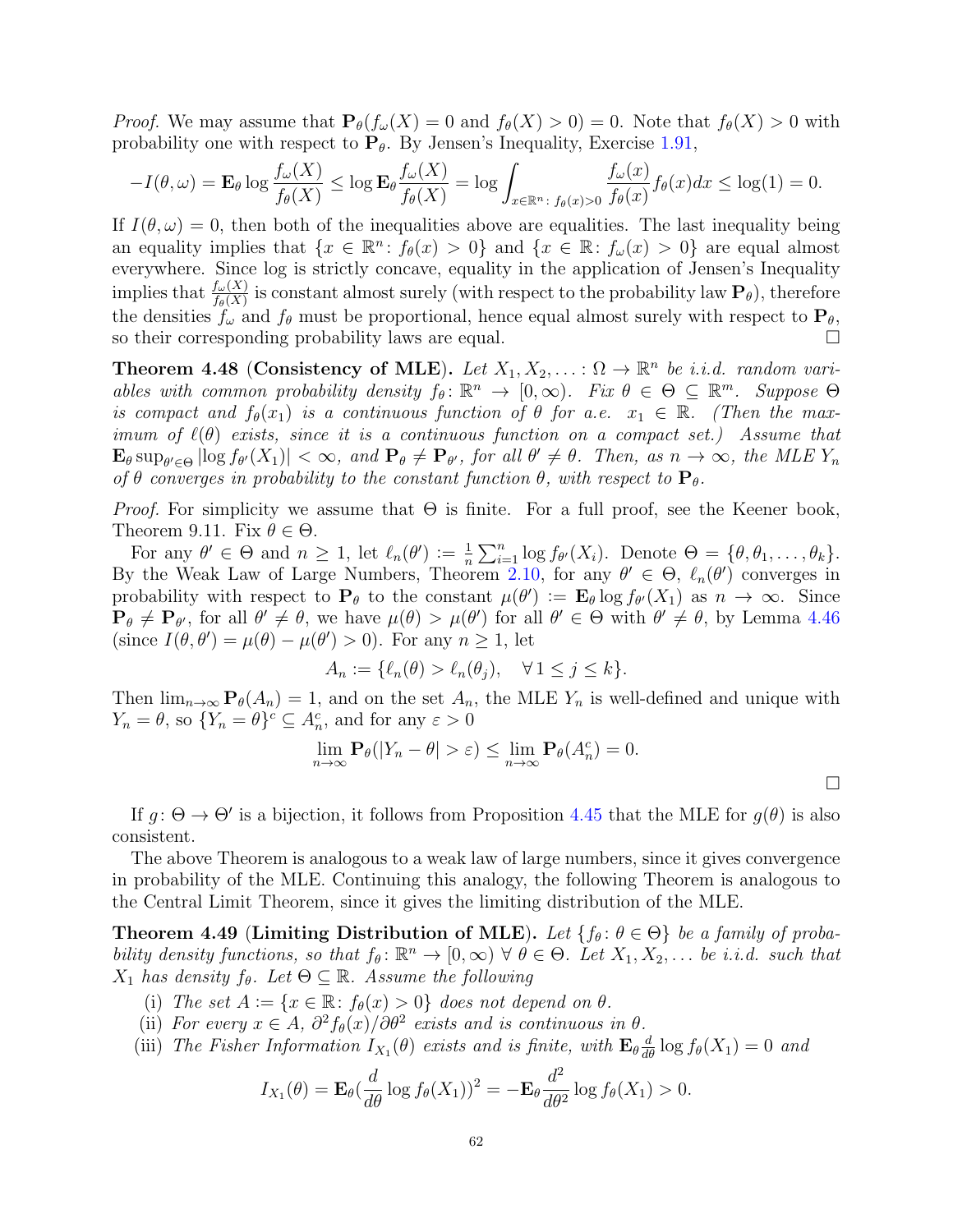(iv) For every  $\theta$  in the interior of  $\Theta$ ,  $\exists \varepsilon > 0$  such that

$$
\mathbf{E}_{\theta} \sup_{\theta' \in \Theta} \left| 1_{\theta' \in [\theta - \varepsilon, \theta + \varepsilon]} \frac{d^2}{d[\theta']^2} \log f_{\theta'}(X_1) \right| < \infty.
$$

(v) The MLE  $Y_n$  of  $\theta$  is consistent.

Then, for any  $\theta$  in the interior of  $\Theta$ , as  $n \to \infty$ ,

√  $\overline{n}(Y_n - \theta)$ 

converges in distribution to a mean zero Gaussian with variance  $\frac{1}{I_{X_1}(\theta)}$ , with respect to  $\mathbf{P}_{\theta}$ .

Remark 4.50. Combining this Theorem with Proposition [4.45,](#page-60-0) under the above assumptions (and also if the variance of the MLE converges, i.e. we can apply something like Theorem [3.15\)](#page-41-0), the MLE for  $\theta$  achieves the asymptotically optimal variance in the Cramér-Rao Inequality, Theorem [4.28.](#page-54-0) The same holds for an invertible function of  $\theta$ .

*Proof.* For simplicity we assume that  $\Theta$  is finite. For a full proof, see the Keener book, Theorem 9.14. Fix  $\theta \in \Theta$ . (When  $\Theta$  is finite, it has no interior, so the theorem is vacuous in this case, but the proof below is meant to illustrate the general case while avoiding a few technicalities.)

For any  $\theta' \in \Theta$  and  $n \geq 1$ , let  $\ell_n(\theta') := \frac{1}{n}$  $\frac{1}{n} \sum_{i=1}^n \log f_{\theta'}(X_i).$ 

Choose  $\varepsilon > 0$  sufficiently small such that  $[\theta - \varepsilon, \theta + \varepsilon] \cap \Theta = {\theta}$ . For any  $n \ge 1$ , let  $A_n$  be the event that  $Y_n = \theta$ . Since  $Y_1, Y_2, \ldots$  is consistent by Assumption (v),  $\lim_{n\to\infty} \mathbf{P}_{\theta}(A_n) = 1$ . Since  $Y_n$  maximizes  $\ell_n$ , we have  $\ell'_n(Y_n) = 0$  on  $A_n$ . (Since  $\Theta$  is finite, this is not true, so take it as an additional assumption.) Taylor expanding  $\ell'_n$  then gives

$$
0 = \ell'_n(Y_n) = \ell'_n(\theta) + \ell''_n(Z_n)(Y_n - \theta), \quad \text{if } A_n \text{ occurs,}
$$

where  $Z_n$  lies between  $\theta$  and  $Y_n$ . Rewriting this equation gives

$$
\sqrt{n}(Y_n - \theta) = \frac{\sqrt{n}\ell'_n(\theta)}{-\ell''_n(Z_n)}, \quad \text{if } A_n \text{ occurs.} \quad (*)
$$

By Assumption (iii), the summed terms in  $\ell'_n(\theta)$  i.i.d. random variables with mean zero by Assumption (iii), the summed terms in  $\ell_n(\theta)$  1.1.d. random variables with mean zero and variance  $I_{X_1}(\theta)$ . So, the Central Limit Theorem [2.13](#page-28-0) says that  $\sqrt{n}\ell'_n(\theta)$  converges in distribution to a mean zero Gaussian with variance  $I_{X_1}(\theta)$ .

We now examine the denominator of (∗). By Assumption (iv) and the Weak Law of Large Numbers,  $\ell''_n(\theta')$  converges in probability to  $\mathbf{E}_{\theta} \ell''_n(\theta')$ . Since  $|Z_n - \theta| \leq |Y_n - \theta|$  when  $A_n$ occurs, we conclude that  $Z_n$  also converges in probability to  $\theta$  as  $n \to \infty$ . Since  $Z_n$  only takes finitely many values,  $\ell''_n(Z_n)$  converges in probability to  $\mathbf{E}_{\theta} \ell''_n(\theta) \stackrel{(iii)}{=} -I_{X_1}(\theta)$ . So,  $(*)$ takes inhere many values,  $\ell_n(Z_n)$  converges in probability to  $\mathbf{E}_{\theta} \ell_n(\sigma) = -i_{X_1}(\sigma)$ . So,  $(*)$ <br>implies that  $\sqrt{n}(Y_n - \theta)$  converges in distribution as  $n \to \infty$  to a mean zero Gaussian with variance

$$
\frac{I_{X_1}(\theta)}{[I_{X_1}(\theta)]^2} = \frac{1}{I_{X_1}(\theta)}.
$$

So, we are done by Exercise [4.51.](#page-62-0)

<span id="page-62-0"></span>**Exercise 4.51.** Suppose  $W_1, W_2, \ldots$  are random variables that converge in distribution to a random variable W, and  $U_1, U_2, \ldots$  is any sequence of random variables. Let  $A_1, A_2, \ldots \subseteq \Omega$ satisfy  $\lim_{n\to\infty} \mathbf{P}(A_n) = 1$ . Then, as  $n \to \infty$ 

$$
W_n 1_{A_n} + U_n 1_{A_n^c}
$$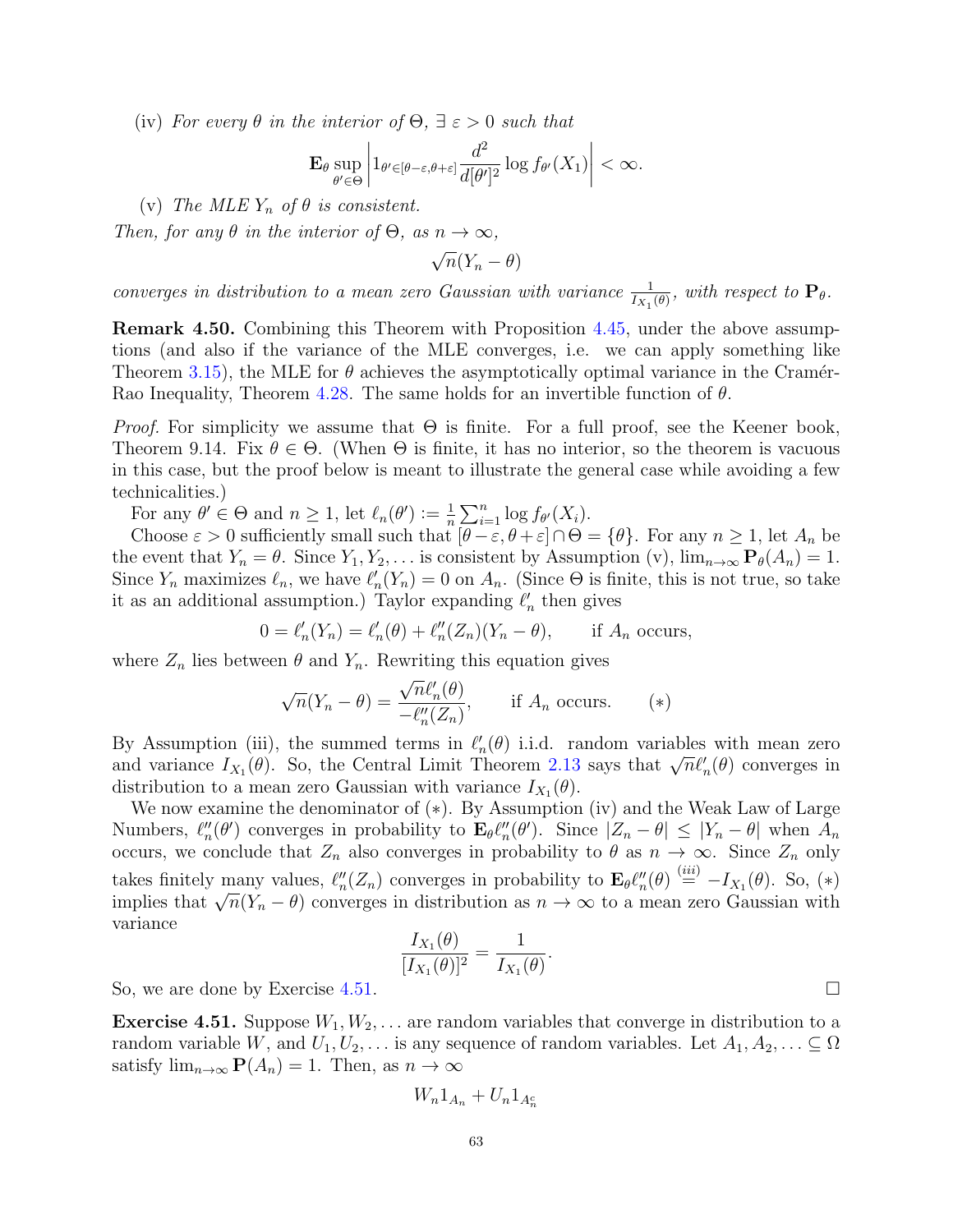converges in distribution to W.

4.6. Additional Comments. The Rao-Blackwell Theorem also applies for convex loss functions other than the squared difference:

Exercise 4.52 (Rao-Blackwell, Generalized). Suppose we are given a loss function

 $\ell \colon \Theta \times \mathbb{R}^k \to \mathbb{R},$ 

and we are asked to minimize the risk function

$$
r(\theta, Y) \coloneqq \mathbf{E}_{\theta} \ell(\theta, Y)
$$

over all possible estimators Y. In the case of mean-squared error, we have  $\ell(\theta, y) := (y - g(\theta))^2$ for all  $y, \theta \in \mathbb{R}$ .

Let Z be a sufficient statistic for  $\{f_\theta: \theta \in \Theta\}$  and let Y be an estimator for  $g(\theta)$ . Define  $W := \mathbf{E}_{\theta}(Y|Z)$ . (Since Z is sufficient for  $\theta$ , W does not depend on  $\theta$  by Exercise [4.20,](#page-52-0) i.e. W is a well-defined function of the random sample but not an explicit function of  $\theta$ .) Let  $\theta \in \Theta$  with  $r(\theta, Y) < \infty$  and such that  $\ell(\theta, y)$  is convex in  $y \in \mathbb{R}$ . Show that

$$
r(\theta, W) \le r(\theta, Y).
$$

And if  $\ell(\theta, y)$  is strictly convex in y, then this inequality is strict unless  $W = Y$ .

The Cramér-Rao and Limiting Distribution for the MLE have analogous statements when Θ is a vector space.

Theorem 4.53 (Multiparameter Cramér-Rao/ Information Inequality). Suppose  $X\colon\Omega\to\mathbb{R}^n$  is a random variable with distribution from a family of multivariable probability densities or probability mass functions  $\{f_\theta: \theta \in \Theta\}$ . Assume that  $\Theta \subseteq \mathbb{R}^m$  is an open set. We assume that  $\{x \in \mathbb{R}^n : f_\theta(x) > 0\}$  does not depend on  $\theta$ , and for a.e.  $x \in \mathbb{R}^n$ , and for all  $1 \leq i \leq m$ ,  $(\partial/\partial \theta_i) f_{\theta}(x)$  exists and is finite. Define the **Fisher information** of the family to be the  $m \times m$  matrix  $I(\theta) = I_X(\theta)$ , so that if  $1 \leq i, j \leq m$ , the  $(i, j)$  entry of  $I(\theta)$  is

$$
Cov_{\theta}\left(\frac{\partial}{\partial \theta_i}\log f_{\theta}(X),\frac{\partial}{\partial \theta_j}\log f_{\theta}(X)\right) = \mathbf{E}_{\theta}\left(\frac{\partial}{\partial \theta_i}\log f_{\theta}(X)\cdot \frac{\partial}{\partial \theta_j}\log f_{\theta}(X)\right), \qquad \forall \theta \in \Theta,
$$

and assume this quantity exists and is finite. Moreover, assume that  $I(\theta)$  is an invertible matrix. (It is symmetric positive semidefinite by e.g. Exercise [2.35,](#page-33-1) but it might have a zero eigenvalue, a priori.)

Let  $t: \mathbb{R}^n \to \mathbb{R}^m$  and let  $Y := t(X)$  be statistic. For any  $\theta \in \Theta$ , let  $g(\theta) := \mathbf{E}_{\theta} Y$  so that  $g: \Theta \to \Theta$ . Assume that all first order partial derivatives of g exist and are continuous. We assume that the assumptions of Proposition [8.8](#page-96-0) hold, so that we can differentiate under the integral sign. Let  $Dg(\theta)$  denote the matrix of first order partial derivatives of g, and let  $\text{Var}_{\theta}(Y)$  denote the vector of variances of the components of Y. Then

$$
\text{Var}_{\theta}(Y) \ge (Dg(\theta))^T[I_X(\theta)]^{-1}Dg(\theta), \qquad \forall \theta \in \Theta.
$$

In particular, if Y is unbiased for  $\theta$ ,

$$
\text{Var}_{\theta}(Y) \ge [I_X(\theta)]^{-1}, \qquad \forall \, \theta \in \Theta.
$$

Equality occurs for some  $\theta \in \Theta$  only when  $\frac{d}{d\theta} \log f_{\theta}(X)$  and  $Y - \mathbf{E}_{\theta} Y$  are multiples of each other.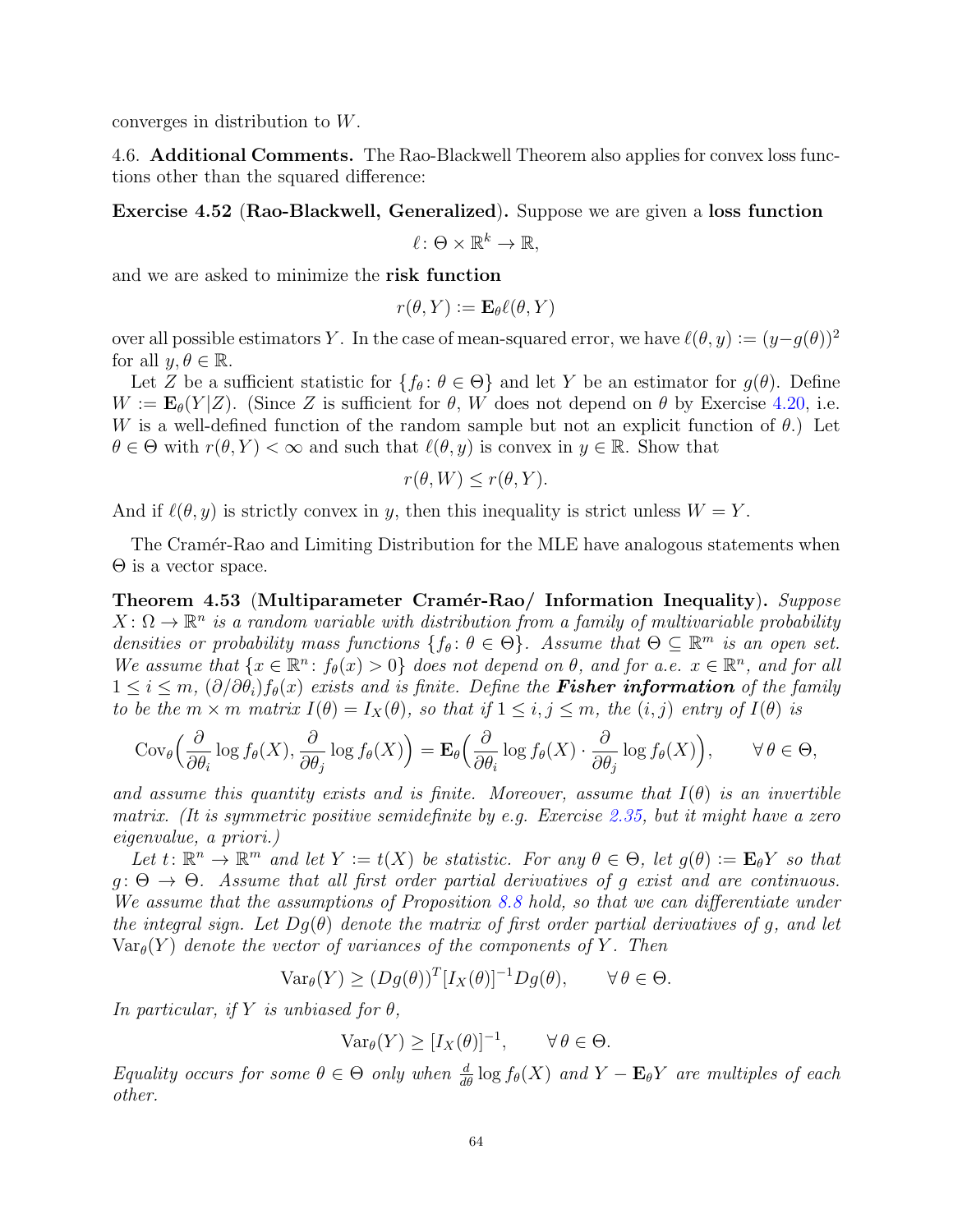**Theorem 4.54 (Limiting Distribution of MLE).** Let  $\{f_\theta: \theta \in \Theta\}$  be a family of probability density functions, so that  $f_{\theta} \colon \mathbb{R}^n \to [0, \infty)$   $\forall \ \theta \in \Theta$ . Let  $X_1, X_2, \dots$  be i.i.d. such that  $X_1$  has density  $f_\theta$ . Let  $\Theta \subseteq \mathbb{R}^m$ . Assume the following

- (i) The set  $A := \{x \in \mathbb{R}^n : f_{\theta}(x) > 0\}$  does not depend on  $\theta$ .
- (ii) For every  $x \in A$ ,  $\forall$  1  $\leq i, j \leq m$ ,  $\frac{\partial^2 f_{\theta}(x)}{\partial \theta \cdot \partial \theta}$  $\frac{\partial^2 f_{\theta}(x)}{\partial \theta_i \partial \theta_j}$  exists and is continuous in  $\theta$ .
- (iii) The Fisher Information  $I_{X_1}(\theta)$  exists and is finite, with  $\mathbf{E}_{\theta} \nabla_{\theta} \log f_{\theta}(X_1) = 0$  and

$$
I_{X_1}(\theta) = \mathbf{E}_{\theta}\Big(\frac{\partial}{\partial \theta_i} \log f_{\theta}(X) \cdot \frac{\partial}{\partial \theta_j} \log f_{\theta}(X)\Big) = -\mathbf{E}_{\theta} D_{\theta}^2 \log f_{\theta}(X_1).
$$

 $(D<sub>\theta</sub><sup>2</sup>$  denotes the matrix of iterated second order derivatives in  $\theta$ .) Moreover, assume that  $I_{X_1}(\theta)$  is an invertible matrix.

(iv) For every  $\theta$  in the interior of  $\Theta$ ,  $\forall$  1  $\leq$  i,  $j \leq m$ ,  $\exists \varepsilon > 0$  such that

$$
\mathbf{E}_{\theta} \sup_{\theta' \in \Theta} \left| 1_{\theta' \in [\theta - \varepsilon, \theta + \varepsilon]} \frac{\partial^2}{\partial \theta'_i \partial \theta'_j} \log f_{\theta'}(X_1) \right| < \infty.
$$

(v) The MLE  $Y_n$  of  $\theta$  is consistent.

Then, for any  $\theta$  in the interior of  $\Theta$ , as  $n \to \infty$ ,

$$
\sqrt{n}(Y_n-\theta)
$$

converges in distribution to a mean zero Gaussian random vector with covariance matrix  $[I_{X_1}(\theta)]^{-1}$ , with respect to  $\mathbf{P}_{\theta}$ .

#### 5. Hypothesis Testing

In Section [4,](#page-45-0) we gave methods for estimating parameters from a probability distribution with unknown parameters. In this section, we consider the corresponding "decision problem" for parameter estimation. For example, we consider whether or not an unknown parameter lies in a certain range of values, and we try to estimate the probability of this event. A hypothesis is then a guess for the value or range of values of an unknown parameter.

Definition 5.1 (Null Hypothesis, Alternative Hypothesis). Let  $\{f_\theta: \theta \in \Theta\}$  be a family of distributions. Let  $\Theta_0 \subseteq \Theta$ . A null hypothesis  $H_0$  is an event of the form

$$
\{\theta\in\Theta_0\}.
$$

Define  $\Theta_1 := \Theta_0^c$ , so that  $\Theta = \Theta_0 \cup \Theta_1$  and  $\Theta_0 \cap \Theta_1 = \emptyset$ . The **alternative hypothesis**  $H_1$ is the event

 $\{\theta \in \Theta_1\}.$ 

Example 5.2. In Exercise [2.19,](#page-29-0) we supposed that we had a roulette wheel such that, with probability p, red results from one spin of the roulette wheel. So we can take  $\Theta = [0, 1], H_0$ to be the event  $\{\theta = 18/38\}$ , and  $H_1$  is the event  $\{\theta \in [0,1]: \theta \neq 18/38\}$ .

**Example 5.3.** Let  $\{f_\theta: \theta \in \Theta\}$  be a family of distributions. Suppose  $\Theta$ ,  $\Theta_0$  are such that  ${f_{\theta} : \theta \in \Theta_0}$  is the set of all Gaussian densities with unknown mean and variance, and  ${f_{\theta} : \theta \in \Theta_1}$  is some other set of non-Gaussian probability density functions. Then the null-hypothesis  $H_0$  is the assertion that  $f_\theta$  is a Gaussian density (with arbitrary mean and variance), and the alternative hypothesis  $H_1$  is the assertion that  $f_\theta$  is in the remaining set of probability densities.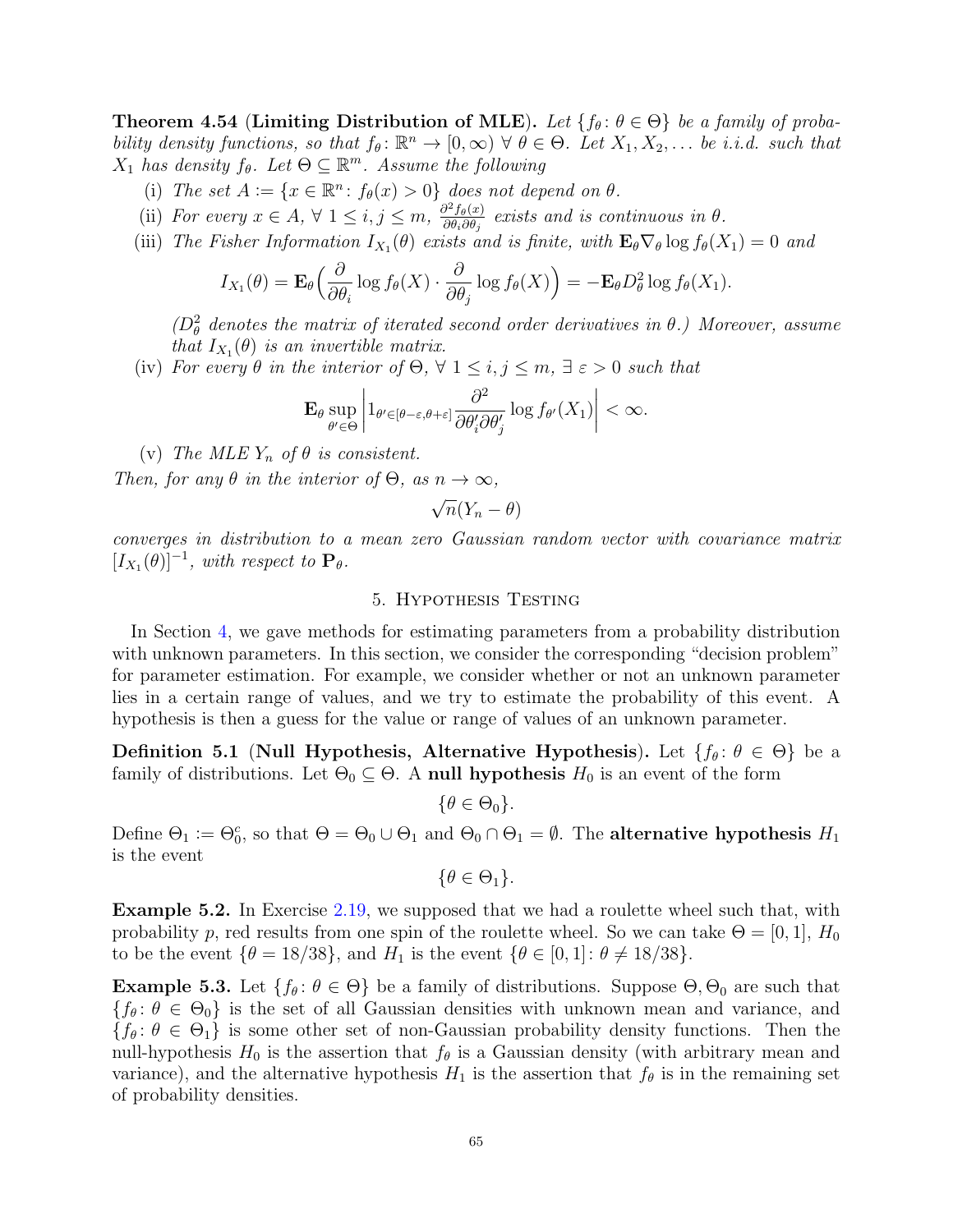5.1. Neyman-Pearson Testing. Let  $X: \Omega \to \mathbb{R}^n$  be a random variable with distribution  $f_{\theta}$ , where  $\{f_{\theta} : \theta \in \Theta\}$  is a family of multivariable probability densities or probability mass functions.

**Definition 5.4 (Critical Region/ Rejection Region).** Let  $H_0$  be a null hypothesis. A hypothesis test of  $H_0$  versus  $H_1$  is specified by a subset  $C \subseteq \mathbb{R}^n$ . The set C is called the critical region or the rejection region. The test proceeds as follows:

- If  $X \notin C$ , then we accept the null hypothesis  $H_0$  to be true.
- If  $X \in C$ , then we reject the null hypothesis  $H_0$ , and instead assert that  $H_1$  is true.

The region  $C^c \subseteq \mathbb{R}^n$  is called the **acceptance region**. The performance of the test is quantified by its **power function**  $\beta$ :  $\Theta \rightarrow [0, 1]$  defined by

$$
\beta(\theta) := \mathbf{P}_{\theta}(X \in C) = 1 - \mathbf{P}_{\theta}(X \notin C), \qquad \forall \theta \in \Theta.
$$

WARNING: This notation of power is different than that used in the Rice book.

In an ideal world, we could find a test that performs perfectly, i.e. we would prefer that  $\beta(\theta) = 0$  for all  $\theta \in \Theta_0$  and  $\beta(\theta) = 1$  for all  $\theta \in \Theta_1$ . In practice, such a  $\beta$  often cannot be found. For example,  $H_0$  may be accepted to be true while actually being false.

Definition 5.5 (Type II Error). A Type II Error for a hypothesis test occurs when  $X \notin C$  with positive probability, but  $H_0$  is actually false. That is,  $\beta(\theta) < 1$  for some  $\theta \in \Theta_1$ . That is,  $H_0$  is accepted to be true by the test, while actually being false.

The quantity  $1 - \beta(\theta)$  is the probability of occurrence of a Type II Error for  $\theta \in \Theta_1$ .

WARNING: This notation for the probability of a Type II Error is different than that used in the Rice book.

A type II error is sometimes called a "false negative."

It is also undesirable that  $H_1$  may be accepted to be true while actually being false.

**Definition 5.6 (Type I Error).** A Type I Error for a hypothesis test occurs when  $X \in C$ with positive probability, but  $H_1$  is actually false (i.e.  $H_0$  is true). That is,  $\beta(\theta) > 0$  for some  $\theta \in \Theta_0$ . That is,  $H_1$  is accepted to be true by the test, while actually being false.

The value of  $\beta(\theta)$  is the probability of occurrence of a Type I Error for  $\theta \in \Theta_0$ .

The significance level  $\alpha$  is defined as

$$
\alpha := \sup_{\theta \in \Theta_0} \beta(\theta).
$$

A type I error is sometimes called a "false positive." So,  $\alpha$  is the "worst" probability of a false positive occurring.

<span id="page-65-0"></span>Example 5.7. Let us return to Exercise [2.19.](#page-29-0) The roulette wheel has 38 spaces and 18 red spaces. Suppose we spin the roulette wheel  $5$  times resulting in  $X$  red outcomes. We model the set of outcomes as a sum of independent  $\{0, 1\}$  valued random variables, so that the total number of red outcomes X is a binomial random variable with parameters  $n, \theta$  with  $n = 5$  and  $\theta \in [0, 1]$  unknown. Suppose the null hypothesis  $H_0$  is  $\{0 \le \theta \le 1/2\}$ , and the alternative hypothesis  $H_1$  is  $\{1/2 < \theta \leq 1\}$ . If  $\theta$  is small, then the observed value of X should be small as well, so a "good" hypothesis test should use a rejection region consisting of large values of X.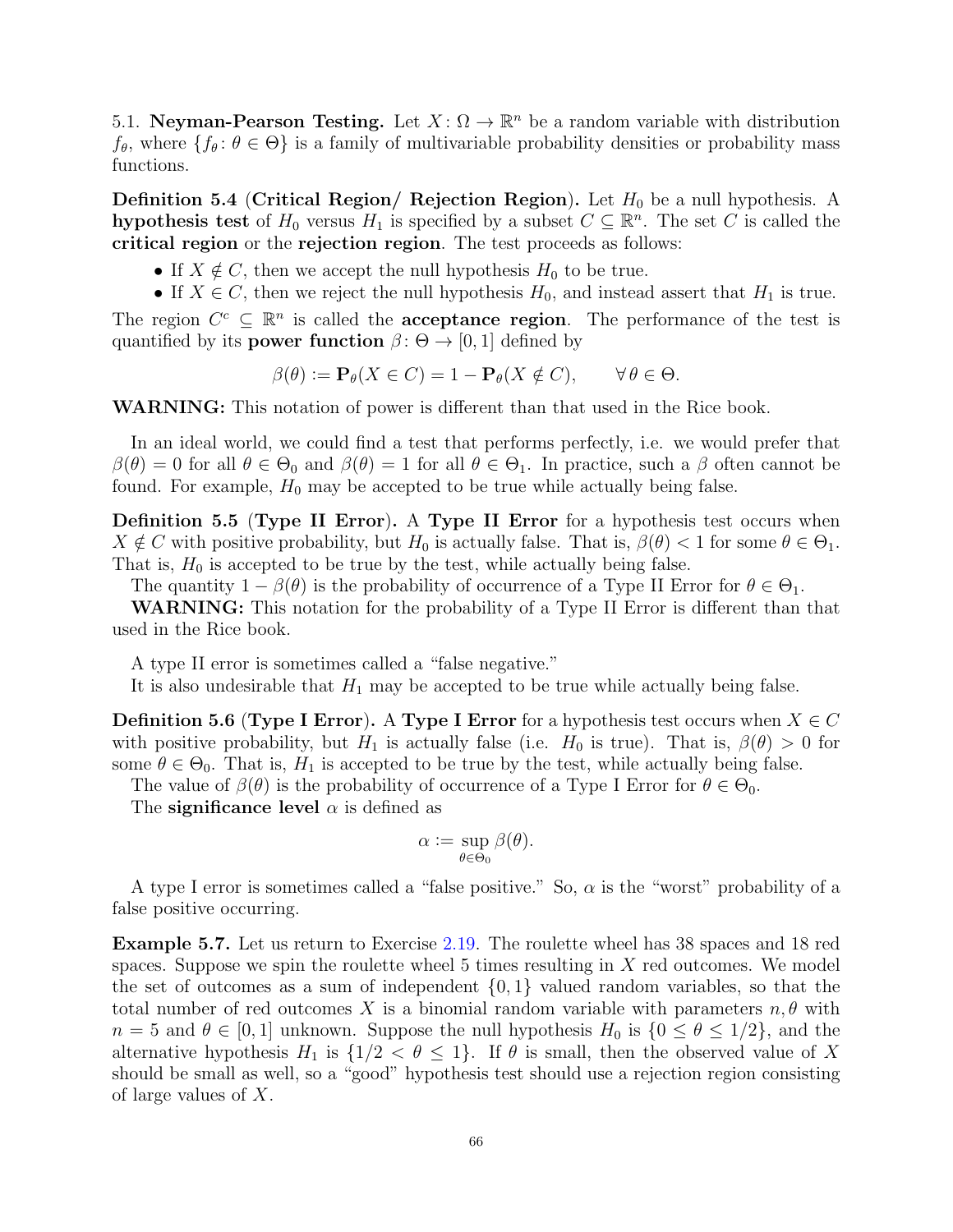Recalling that  $0 \le X \le 5$ , let's first consider a test for this hypothesis that rejects  $H_0$  if and only if  $X = 5$ . That is,  $C := \{5\}$ , and

$$
\beta(\theta) = \mathbf{P}_{\theta}(X \in C) = \mathbf{P}_{\theta}(X = 5) = \theta^{5}.
$$

For this test, the probability of a type I error is fairly low since it is at most

$$
\alpha = \sup_{\theta \in [0, 1/2]} \beta(\theta) = \beta(1/2) = (1/2)^5 \approx .03.
$$

However, the probability of a type II error is quite far from 0, since e.g.  $1 - \beta(0.6) \approx 0.92$ , and  $1 - \beta(.87) \approx .5.$ 

Let us therefore consider a different test that improves on the type II error. Suppose we now reject  $H_0$  if and only if  $X \in \{3,4,5\}$ . That is,  $C := \{3,4,5\}$ , and

$$
\beta(\theta) = \mathbf{P}_{\theta}(X \in C) = \mathbf{P}_{\theta}(X = 3 \text{ or } X = 4 \text{ or } X = 5)
$$

$$
= {5 \choose 3} \theta^3 (1 - \theta)^2 + {5 \choose 4} \theta^4 (1 - \theta)^4 + {5 \choose 5} \theta^5.
$$

For this test, the probability of a type I error is not quite as good:

$$
\alpha = \sup_{\theta \in [0, 1/2]} \beta(\theta) = \beta(1/2) = 1/2.
$$

However, the probability of a type II error is better than before, since e.g.  $1 - \beta(0.6) \approx 0.32$ , and  $1 - \beta(.87) \approx .017$ .

From the above example, we see that different tests can have different Type I and Type II Errors, and it might be a priori unclear which test is the "best." In practice, one fixes some bound on the significance level  $\alpha$  such as  $\alpha = 0.05$ . For example, in driverless cars, the autonomous system constantly tests the hypothesis  $H_0$  that "there is an obstruction ahead of the car such that the brakes need to be applied." We would like to have a small upper bound on  $\alpha$ , since a Type I Error corresponds to an obstruction being present, but the autonomous system does not believe this to be the case (so the car does not apply the brakes). In this example, a Type II Error corresponds to the car applying the brakes unnecessarily, which is also undesirable but perhaps less so than a Type I error.

Definition 5.8 (Uniformly Most Powerful Test (UMP)). Let  $\Theta_0 \subseteq \Theta$  and denote  $\Theta_1 := \Theta_0^c$ . Let  $H_0$  be the hypothesis  $\{\theta \in \Theta_0\}$  and let  $H_1$  be the hypothesis  $\{\theta \in \Theta_1\}$ . Let T be a family of hypothesis tests. A hypothesis test in T with power function  $\beta(\theta)$  is called Uniformly Most Powerful (UMP) class  $\mathcal T$  test if

$$
\beta(\theta) \ge \beta'(\theta), \qquad \forall \, \theta \in \Theta_1,
$$

for every  $\beta'(\theta)$  that is a power function of any hypothesis test in T.

In the case that Θ consists of exactly two points, it is possible to explicitly find a UMP among all hypothesis tests with significance level at most  $\alpha$ , where  $\alpha \in [0, 1]$ . This UMP is given by a likelihood ratio test.

<span id="page-66-0"></span>Lemma 5.9 (Neyman-Pearson). Suppose  $\Theta = {\theta_0, \theta_1}, \Theta_0 = {\theta_0}, \Theta_1 = {\theta_1}.$  Let  $H_0$  be the hypothesis  $\{\theta = \theta_0\}$  and let  $H_1$  be the hypothesis  $\{\theta = \theta_1\}$ . Let  $\{f_{\theta_0}, f_{\theta_1}\}$  be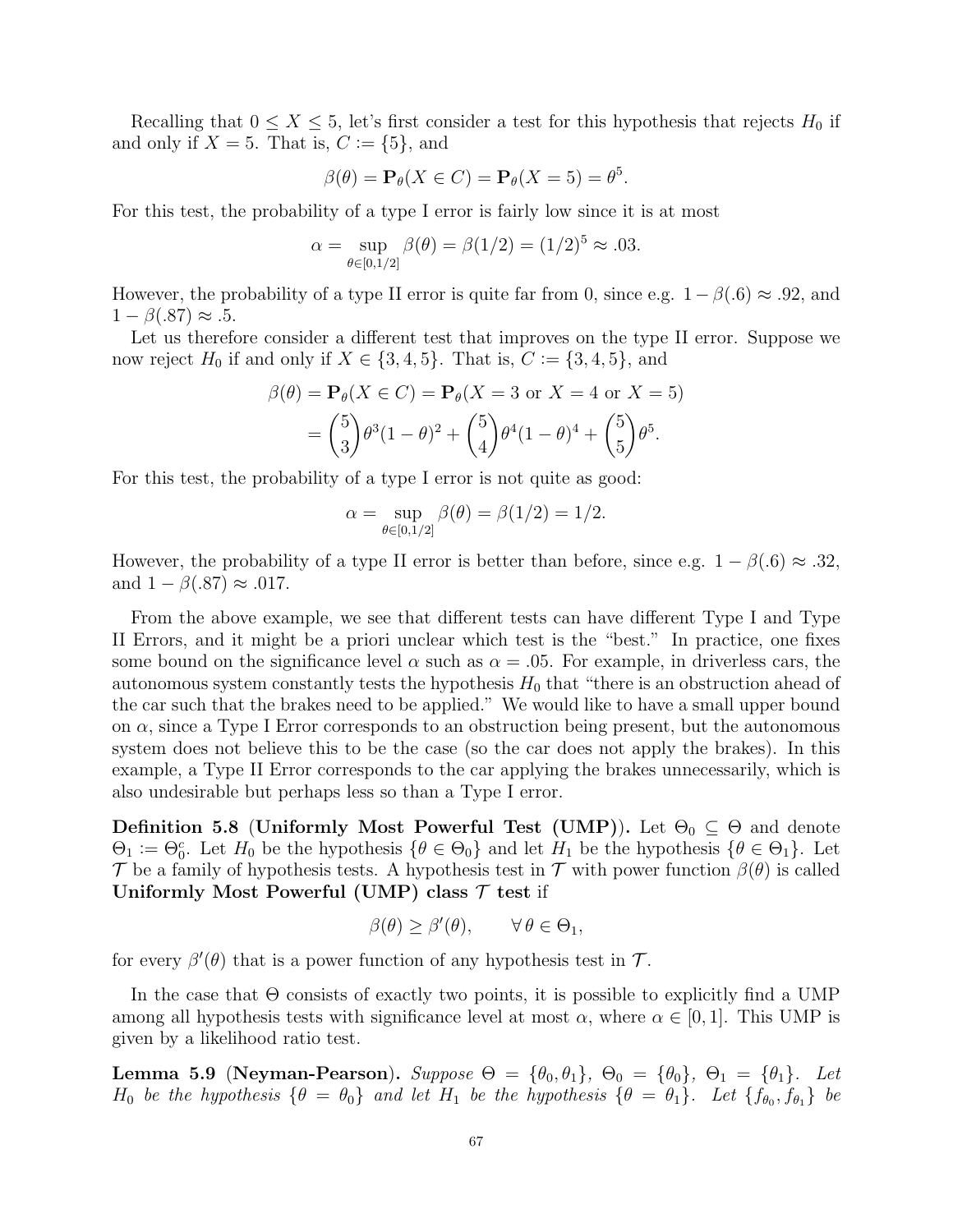two multivariable probability densities or probability mass functions. Fix  $k \geq 0$ . Define a **likelihood ratio test** with rejection region  $C$  in the following way:

$$
C = \{ x \in \mathbb{R}^n \colon f_{\theta_1}(x) \ge k f_{\theta_0}(x) \}.
$$
 (\*)

Define

$$
\alpha := \sup_{\theta \in \Theta_0} \beta(\theta) = \beta(\theta_0) = \mathbf{P}_{\theta_0}(X \in C). \quad (*)
$$

Let  $\mathcal T$  be the class of all tests with significance level at most  $\alpha$ . Then

- (Sufficiency) Any hypothesis test satisfying  $(*)$  is a UMP class  $\mathcal T$  test.
- (Necessity) If there exists a hypothesis test satisfying (\*) and (\*\*) with  $k > 0$ , then any UMP class  $\mathcal T$  test has significance level equal to  $\alpha$ , and any UMP class  $\mathcal T$  test satisfies (\*), except possibly on a set  $D \subseteq \mathbb{R}^n$  satisfying  $\mathbf{P}_{\theta_0}(X \in D) = \mathbf{P}_{\theta_1}(X \in D) = 0$ .

**Remark 5.10.** Intuitively, the likelihood ratio test compares how "likely"  $x \in \mathbb{R}^n$  is to satisfy the null hypothesis (quantified by  $f_{\theta_0}(x)$ ) to how "likely"  $x \in \mathbb{R}^n$  is to satisfy the alternative hypothesis (quantified by  $f_{\theta_1}(x)$ ). If the null hypothesis is not very "likely" to occur, i.e.  $f_{\theta_0}(x)$  is a bit smaller than  $f_{\theta_1}(x)$ , then the test rejects the null hypothesis.

**Remark 5.11.** When we use Lemma [5.9](#page-66-0) in practice, we will typically fix  $\alpha \in [0,1]$ , and then define  $k \geq 0$  such that  $\mathbf{P}_{\theta_0}(X \in C)$  is at most  $\alpha$  (even though Lemma [5.9](#page-66-0) instead starts with C and then defines  $\alpha$  via C).

*Proof.* In the proof below we assume that  $\{f_{\theta_0}, f_{\theta_1}\}\$ are multivariable probability densities. The probability mass function case follows by replacing the integral below by a sum.

As we already noted in  $(**)$ ,  $\Theta_0$  consists of a single point, so the supremum appearing in (\*\*) is just  $\beta(\theta_0)$ , and we will repeatedly use this fact below without further mention.

Let  $\beta(\theta)$  be the power function of the test corresponding to C. Let C' be the rejection region of any class  $\mathcal T$  test, and let  $\beta'(\theta)$  be the power function of this test. By definition of C, we have

$$
[1_C(x) - 1_{C'}(x)][f_{\theta_1}(x) - kf_{\theta_0}(x)] \ge 0, \qquad \forall x \in \mathbb{R}^n.
$$

Therefore,

$$
0 \leq \int_{\mathbb{R}^n} [1_C(x) - 1_{C'}(x)][f_{\theta_1}(x) - kf_{\theta_0}(x)]dx
$$
  
=  $\mathbf{P}_{\theta_1}(X \in C) - \mathbf{P}_{\theta_1}(X \in C') - k[\mathbf{P}_{\theta_0}(X \in C) - \mathbf{P}_{\theta_0}(X \in C')]$   
=  $\beta(\theta_1) - \beta'(\theta_1) - k[\beta(\theta_0) - \beta'(\theta_0)].$  (\* \*\*)

Since the test corresponding to C has significance level  $\alpha$  and the test corresponding to C' has significance level at most  $\alpha$ , we have  $\beta(\theta_0) - \beta'(\theta_0) \geq 0$ . So,  $k \geq 0$  and  $(***)$  imply that  $\beta(\theta_1) - \beta'(\theta_1) \geq 0$ . That is, the C test is UMP class T.

We now prove necessity. Let  $C'$  be the rejection region corresponding to a UMP class  $\mathcal T$ test. We just showed that the C test is UMP class  $\mathcal{T}$ . Therefore  $\beta(\theta_1) = \beta'(\theta_1)$ . Using this fact,  $(***)$  and  $k > 0$ , we then get

$$
\alpha - \beta'(\theta_0) \stackrel{(**)}{=} \beta(\theta_0) - \beta'(\theta_0) \stackrel{(***)}{\leq} 0. \tag{1}
$$

Since C' is a UMP class  $\mathcal T$  test, the C' test has significance level at most  $\alpha$ , i.e.  $\beta'(\theta_0) \leq \alpha$ , so that  $\beta'(\theta_0) = \alpha$  by (‡). So, (\*\*\*) is equal to zero, and the nonnegative integrand appearing in (∗ ∗ ∗) must be equal to zero. The final assertion follows.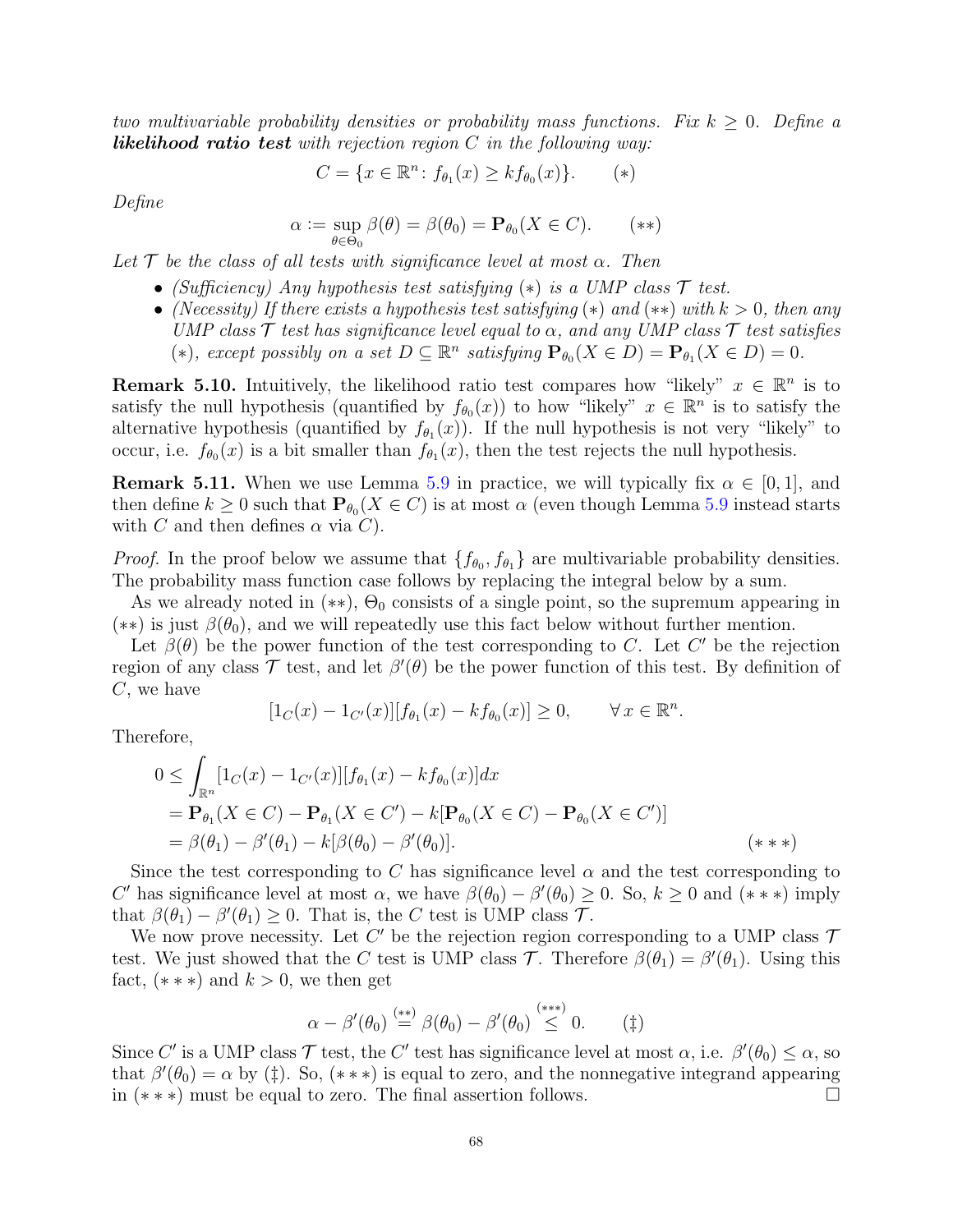**Example 5.12.** Suppose X is a binomial distributed random variable with parameters 2 and  $\theta \in \{1/2, 3/4\}$ . We want to test the hypothesis  $H_0$  that  $\theta = 1/2$  versus the hypothesis  $H_1$  that  $\theta = 3/4$ . Lemma [5.9](#page-66-0) says that the UMP test for the class of tests with an upper bound on the significance level must be a likelihood ratio test. There are only three values that  $X$  can take, so we examine the likelihood ratios explicitly:

$$
\frac{f_{3/4}(0)}{f_{1/2}(0)} = \frac{(1-3/4)^2}{(1-1/2)^2} = \frac{1}{4}, \qquad \frac{f_{3/4}(1)}{f_{1/2}(1)} = \frac{2(1-3/4)(3/4)}{2(1-1/2)(1/2)} = \frac{3}{4}, \qquad \frac{f_{3/4}(2)}{f_{1/2}(2)} = \frac{(3/4)^2}{(1/2)^2} = \frac{9}{4}.
$$

We then get different likelihood ratio tests according to the choice of  $k > 0$ .

- If  $3/4 < k \leq 9/4$ , then  $H_0$  is rejected if and only if  $X = 2$ , and this test is the unique UMP for tests with significance level at most  $P_{1/2}(X = 2) = 1/4$ .
- If  $1/4 < k \leq 3/4$ , then  $H_0$  is rejected if and only if  $X = 1$  or 2, and this test is the unique UMP for tests with significance level at most  $P_{1/2}(X \in \{1,2\}) = 3/4$ .
- If  $0 < k \leq 1/4$ , then  $H_0$  is always rejected, and this test is the unique UMP for tests with significance level at most  $\mathbf{P}_{1/2}(X \in \{1,2,3\}) = 1$ .
- If  $k > 9/4$ , then  $H_0$  is never rejected, and this test is the unique UMP for tests with significance level at most  $\mathbf{P}_{1/2}(X \in \emptyset) = 0$ .

Note that  $P_{1/2}(X \in \{0,1,2\}) = P_{3/4}(X \in \{0,1,2\}) = 1$ , so we do not need to consider the last part of Lemma [5.9.](#page-66-0)

**Exercise 5.13.** Suppose  $X$  is a Gaussian distributed random variable with known variance  $\sigma^2 > 0$  but unknown mean. Fix  $\mu_0, \mu_1 \in \mathbb{R}$ . Assume that  $\mu_0 - \mu_1 > 0$ . We want to test the hypothesis  $H_0$  that  $\mu = \mu_0$  versus the hypothesis  $H_1$  that  $\mu = \mu_1$ . Fix  $\alpha \in (0, 1)$ . Explicitly describe the UMP test for the class of tests whose significance level is at most  $\alpha$ .

Scribe the UNIP test for the class of tests whose significance level is at most  $\alpha$ .<br>Your description of the test should use the function  $\Phi(t) := \int_{-\infty}^{t} e^{-x^2/2} dx / \sqrt{2\pi}, \Phi \colon \mathbb{R} \to$  $(0, 1)$ , and/or the function  $\Phi^{-1}$ :  $(0, 1) \to \mathbb{R}$ . (Recall that  $\Phi(\Phi^{-1}(s)) = s$  for all  $s \in (0, 1)$ and  $\Phi^{-1}(\Phi(t)) = t$  for all  $t \in \mathbb{R}$ .)

# 5.2. Hypothesis Tests and Confidence Intervals.

Definition 5.14 (Confidence Interval, Confidence Region). Let  $X: \Omega \to \mathbb{R}^n$  be a random variable with distribution  $f_{\theta}$ , where  $\{f_{\theta} : \theta \in \Theta\}$  is a family of multivariable probability densities or probability mass functions. Let  $g: \Theta \to \mathbb{R}$ . Let  $u, v: \mathbb{R}^n \to \mathbb{R}$  such that  $u(x) \leq v(x)$  for all  $x \in \mathbb{R}^n$ . Let  $\alpha \in (0,1)$ . A 100(1- $\alpha$ )% confidence interval for a parameter  $g(\theta)$  is a random interval of the form  $[u(X), v(X)]$  satisfying

$$
\mathbf{P}_{\theta}(g(\theta) \in [u(X), v(X)]) \ge 1 - \alpha, \qquad \forall \theta \in \Theta.
$$

More generally, if  $c: \mathbb{R}^n \to 2^{\Theta}$ , then a  $100(1-\alpha)\%$  confidence region for a parameter  $g(\theta)$  is a random set  $c(X)$  satisfying

$$
\mathbf{P}_{\theta}(g(\theta) \in c(X)) \ge 1 - \alpha, \qquad \forall \theta \in \Theta.
$$

**Example 5.15.** Let  $X_1, \ldots, X_n$  be i.i.d. random variables taking values in [0, 1] with unknown mean  $\mu \in [0, 1]$  and known variance  $\sigma^2 \in (0, 1)$ . Let  $X := \frac{1}{n}$  $\frac{1}{n}\sum_{i=1}^n X_i$  be the sample mean. Then  $\mathbf{E}X = \mu$  and  $\text{Var}(X) = \frac{\sigma^2}{n}$  $\frac{\tau^2}{n}$ . From the Central Limit Theorem with error bound (i.e. the Berry-Esseén Theorem  $2.30$ ),

$$
\sup_{t\in\mathbb{R}}\left|\mathbf{P}\left(\frac{X_1+\dots+X_n-n\mu}{\sigma\sqrt{n}}
$$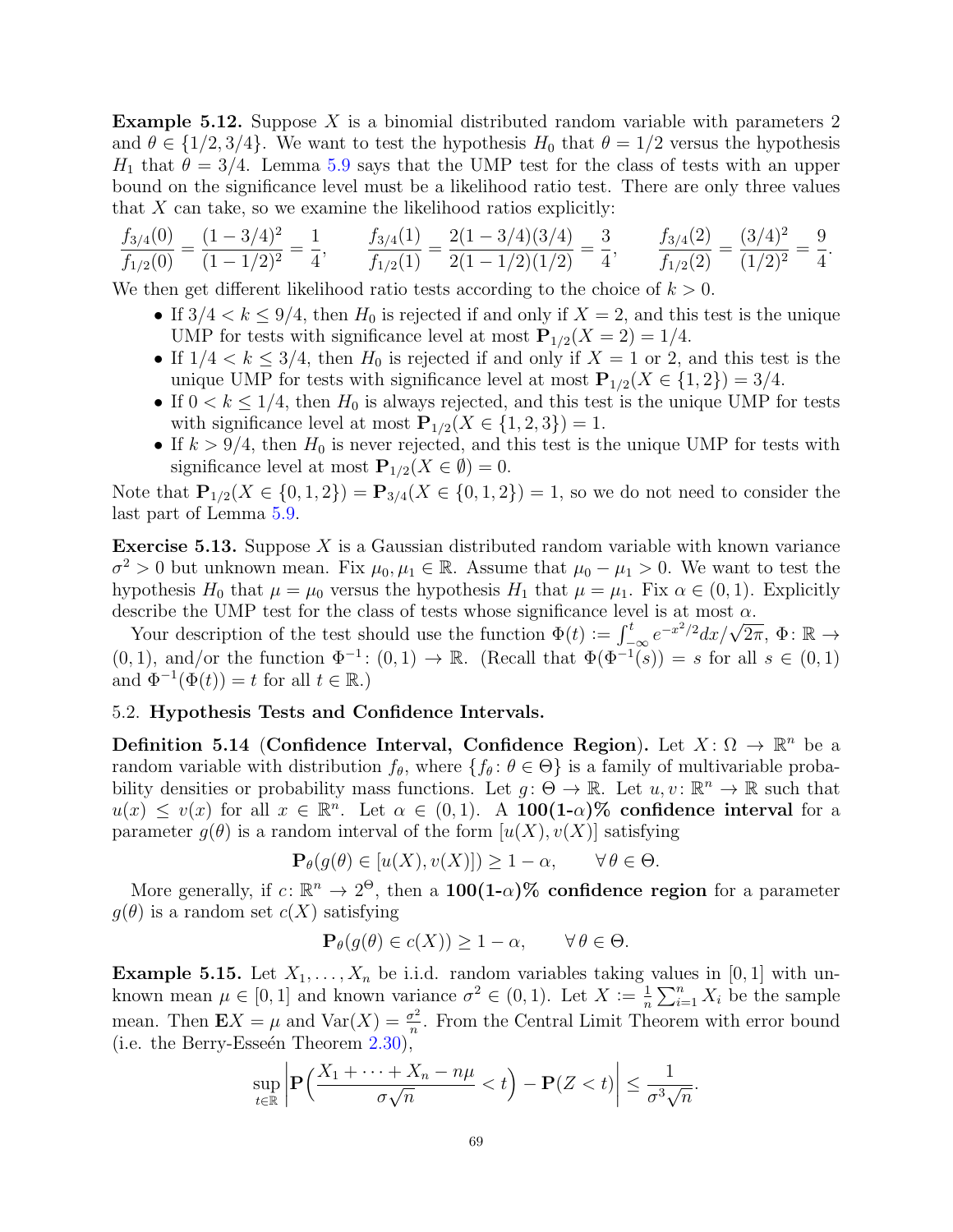Choosing e.g.  $t = 2$  and  $t = -2$  and subtracting the results,

$$
\left| \mathbf{P} \Big( -2 < \frac{X_1 + \dots + X_n - n\mu}{\sigma \sqrt{n}} < 2 \Big) - \mathbf{P}(-2 < Z < 2) \right| \le \frac{2}{\sigma^3 \sqrt{n}}
$$

That is, we get a confidence interval for the parameter  $\mu$  for any  $n \geq 1$ :

$$
\mathbf{P}\left(\frac{X_1 + \dots + X_n}{n} - 2\frac{\sigma}{\sqrt{n}} < \mu < \frac{X_1 + \dots + X_n}{n} + 2\frac{\sigma}{\sqrt{n}}\right) \ge \mathbf{P}(-2 < Z < 2) - \frac{2}{\sigma^3\sqrt{n}} \ge .95 - \frac{2}{\sigma^3\sqrt{n}}.
$$

There is a straightforward duality between hypothesis tests and confidence regions.

Proposition 5.16 (Confidence Region/ Hypothesis Test Duality). Let  $X: \Omega \to \mathbb{R}^n$ be a random variable.

• Fix  $\alpha \in (0,1)$ . Assume that for every  $\theta_0 \in \Theta$ , there is a hypothesis test with significance level  $\alpha$  of the hypothesis  $H_0$  that is  $\{\theta = \theta_0\}$ . Let  $C(\theta_0) \subseteq \mathbb{R}^n$  denote the rejection region of this test. Then the set

$$
c(X) := \{ \theta \in \Theta \colon X \notin C(\theta) \}
$$

is a  $100(1-\alpha)\%$  confidence region for  $\theta$ .

• Let  $c: \mathbb{R}^n \to 2^{\Theta}$ . Assume that  $c(X)$  is a  $100(1-\alpha)\%$  confidence region for  $\theta$ . Define a hypothesis test of  $\theta = \theta_0$  whose rejection region is

$$
C(\theta) := \{ x \in \mathbb{R}^n : \theta \notin c(x) \}.
$$

Then this test has significance level at most  $\alpha$ .

*Proof.* For the first statement, note that  $\alpha = \sup_{\theta \in \Theta_0} \beta(\theta) = \beta(\theta_0) = \mathbf{P}_{\theta_0}(X \in C(\theta_0)).$  By the definition of  $c(X)$  and  $C(\theta)$ , for any  $\theta \in \Theta$ ,

$$
\mathbf{P}_{\theta}(\theta \in c(X)) = \mathbf{P}_{\theta}(X \notin C(\theta)) = 1 - \alpha.
$$

The first statement follows. For the second statement, the definition of  $c(X)$  and  $C(\theta)$  gives

$$
1 - \alpha \le \mathbf{P}_{\theta}(\theta \in c(X)) = \mathbf{P}_{\theta}(X \notin C(\theta)) = 1 - \mathbf{P}_{\theta}(X \in C(\theta)), \qquad \forall \theta \in \Theta.
$$

The second statement then follows, since  $\sup_{\theta \in \Theta_0} \beta(\theta) = \beta(\theta_0) = \mathbf{P}_{\theta_0}(X \in C(\theta_0)) \leq \alpha$ .  $\Box$ 

5.3. **p-Value.** A *p*-value is a measure of the belief of rejecting the null hypothesis. A small p-value corresponds to a high probability that the null hypothesis is false.

**Definition 5.17 (p-Value).** Let  $X_1, \ldots, X_n$  be a real-valued random sample of size n from a family of distributions  $\{f_\theta: \theta \in \Theta\}$ . Denote  $X := (X_1, \ldots, X_n)$ . Let  $t: \mathbb{R}^n \to \mathbb{R}$ . Let  $Y :=$  $t(X)$ . For any  $c \in \mathbb{R}$ , consider the hypothesis test with rejection region  $\{x \in \mathbb{R}^n : t(x) \geq c\}$ . Let  $p: \mathbb{R}^n \to [0, 1]$  be a function defined by

$$
p(x) := \sup_{\theta \in \Theta_0} \mathbf{P}_{\theta}(t(X) \ge t(x)), \qquad \forall x \in \mathbb{R}^n.
$$

The *p*-value for the hypothesis test is defined to be the statistic  $p(X)$ .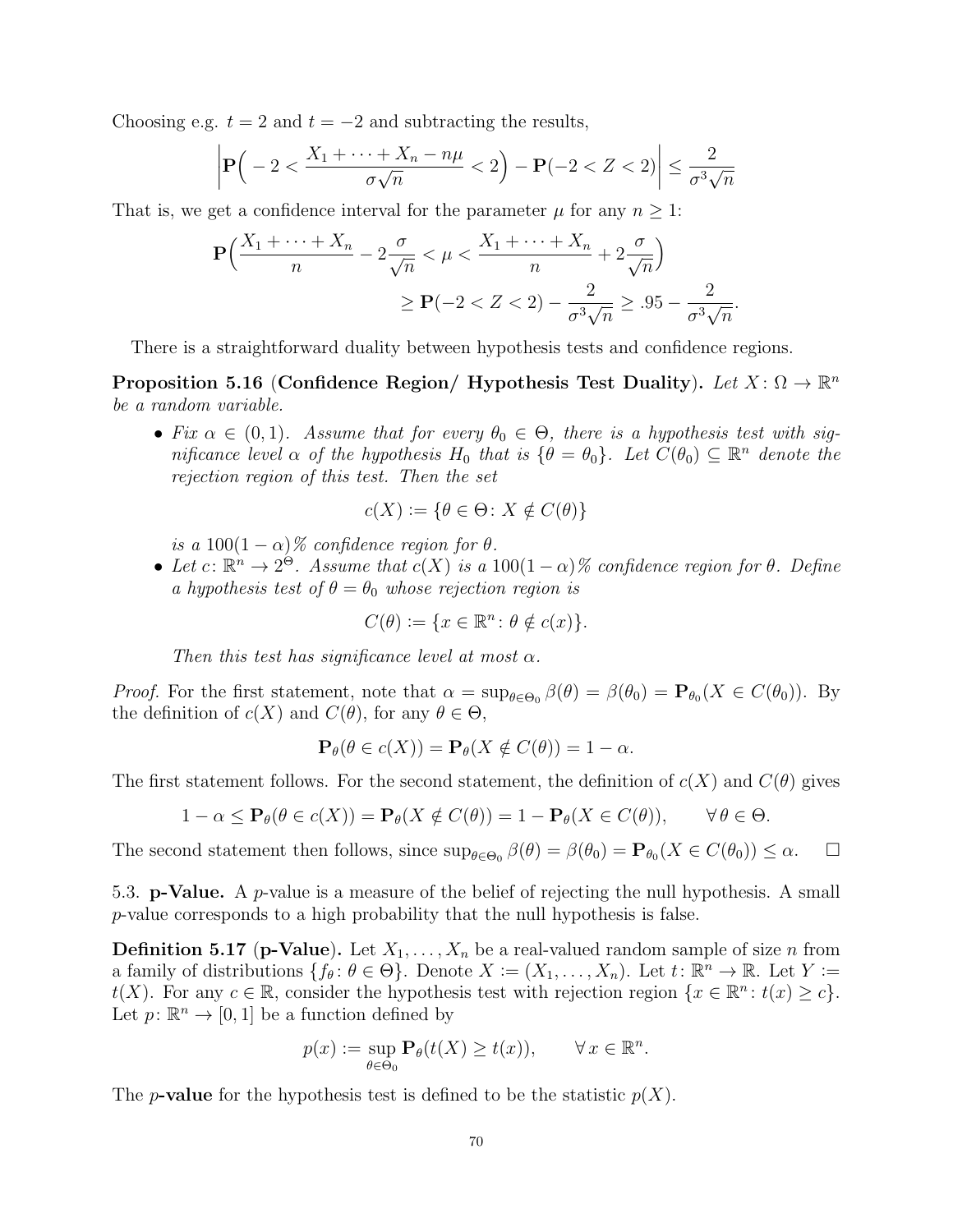**Remark 5.18.** If  $c \in \mathbb{R}$  is fixed, then  $\beta(\theta) = \mathbf{P}_{\theta}(X \in C) = \mathbf{P}_{\theta}(t(X) \geq c)$ , by definition of the rejection region C. And the significance level  $\alpha$  is defined as

$$
\alpha := \sup_{\theta \in \Theta_0} \beta(\theta) = \sup_{\theta \in \Theta_0} \mathbf{P}_{\theta}(t(X) \ge c).
$$

So,  $p(x)$  is equal to the significance level of the test where  $c = t(x)$ . Since  $\alpha$  decreases as c increases, we say that  $p(x)$  is the smallest significance level such that the hypothesis test rejects the null hypothesis (if  $\alpha$  strictly decreases as c increases.)

**Remark 5.19.** Assume that  $Y := t(X)$  is a continuous random variable. Fix  $\theta \in \Theta$ . For any  $c \in \mathbb{R}$ , define  $F_{-Y}(c) := \mathbf{P}_{\theta}(-Y \leq c)$ . For any  $x \in \mathbb{R}^n$  denote  $g_{\theta}(x) := \mathbf{P}_{\theta}(t(X)) \geq$  $t(x) = \mathbf{P}_{\theta}(-t(X) \leq -t(x)) = F_{-Y}(-t(x))$ . Then  $g_{\theta}(X) = F_{-Y}(-t(X)) = F_{-Y}(-Y)$ . So,

$$
\mathbf{P}_{\theta}(g_{\theta}(X) \le c) = \mathbf{P}_{\theta}(F_{-Y}(-Y) \le c) = \mathbf{P}_{\theta}(-Y \le F_{-Y}^{-1}(c)) = F_{-Y}(F_{-Y}^{-1}(c)) = c.
$$

So, by definition of  $p(x)$ , for every  $\theta \in \Theta_0$ , and for every  $c \in [0,1]$ ,

$$
\mathbf{P}_{\theta}(p(X) \le c) \le \mathbf{P}_{\theta}(g_{\theta}(X) \le c) = c.
$$

So, for example, if the null hypothesis is true (i.e.  $\theta \in \Theta_0$ ), then  $p(X) \leq .05$  with probability at most .05. If the p-value is observed to be small, then the null hypothesis is believed to be false with high probability. (If the null hypothesis is true, then it is unlikely to observe a small *p*-value.)

Example 5.20. We continue Example [5.7](#page-65-0) and Exercise [2.19.](#page-29-0) The roulette wheel has 38 spaces and 18 red spaces. Suppose we spin the roulette wheel 5 times resulting in  $X$  red outcomes. We model the set of outcomes as a sum of independent  $\{0, 1\}$  valued random variables, so that the total number of red outcomes  $X$  is a binomial random variable with parameters  $n, \theta$  with  $n = 5$  and  $\theta \in [0, 1]$  unknown. Suppose the null hypothesis  $H_0$  is  $\{\theta = 1/2\}$ , and the alternative hypothesis  $H_1$  is  $\{\theta \in [0,1], \theta \neq 1/2\}$ .

Consider the hypothesis test with rejection region  $C := \{x \in \mathbb{R} : x \geq 3\}$ . Since  $\Theta_0$  consists of a single point, then we define

$$
p(x) := \mathbf{P}_{1/2}(X \ge x), \qquad \forall x \in \mathbb{R},
$$

and the p-value of this test is  $p(X)$ . So, for example, if we observe that X is 2, i.e. we observe exactly two red outcomes on the roulette wheel, then the reported  $p$ -value is

$$
\mathbf{P}_{1/2}(X \ge 2) = 1 - \mathbf{P}_{1/2}(X \le 1) = 1 - (1/2)^5 - 5(1/2)^5 = 1 - 6/32 = .8125.
$$

So, in this case, we are not at all confident in rejecting the null hypothesis (we might instead conclude that the null hypothesis is true).

If we observe that  $X$  is 4, i.e. we observe exactly four red outcomes on the roulette wheel, then the reported p-value is

$$
\mathbf{P}_{1/2}(X \ge 4) = 5(1/2)^5 + (1/2)^5 = 6/32 = .1875.
$$

In this case we are more confident in rejecting the null hypothesis.

**Exercise 5.21.** Suppose X is a binomial distributed random variable with parameters  $n =$ 100 and  $\theta \in [0,1]$  where  $\theta$  is unknown. Suppose we want to test the hypothesis  $H_0$  that  $\theta = 1/2$  versus the hypothesis  $H_1$  that  $\theta \neq 1/2$ . Consider the hypothesis test that rejects the null hypothesis if and only if  $|X - 50| > 10$ .

Using e.g. the central limit theorem, do the following: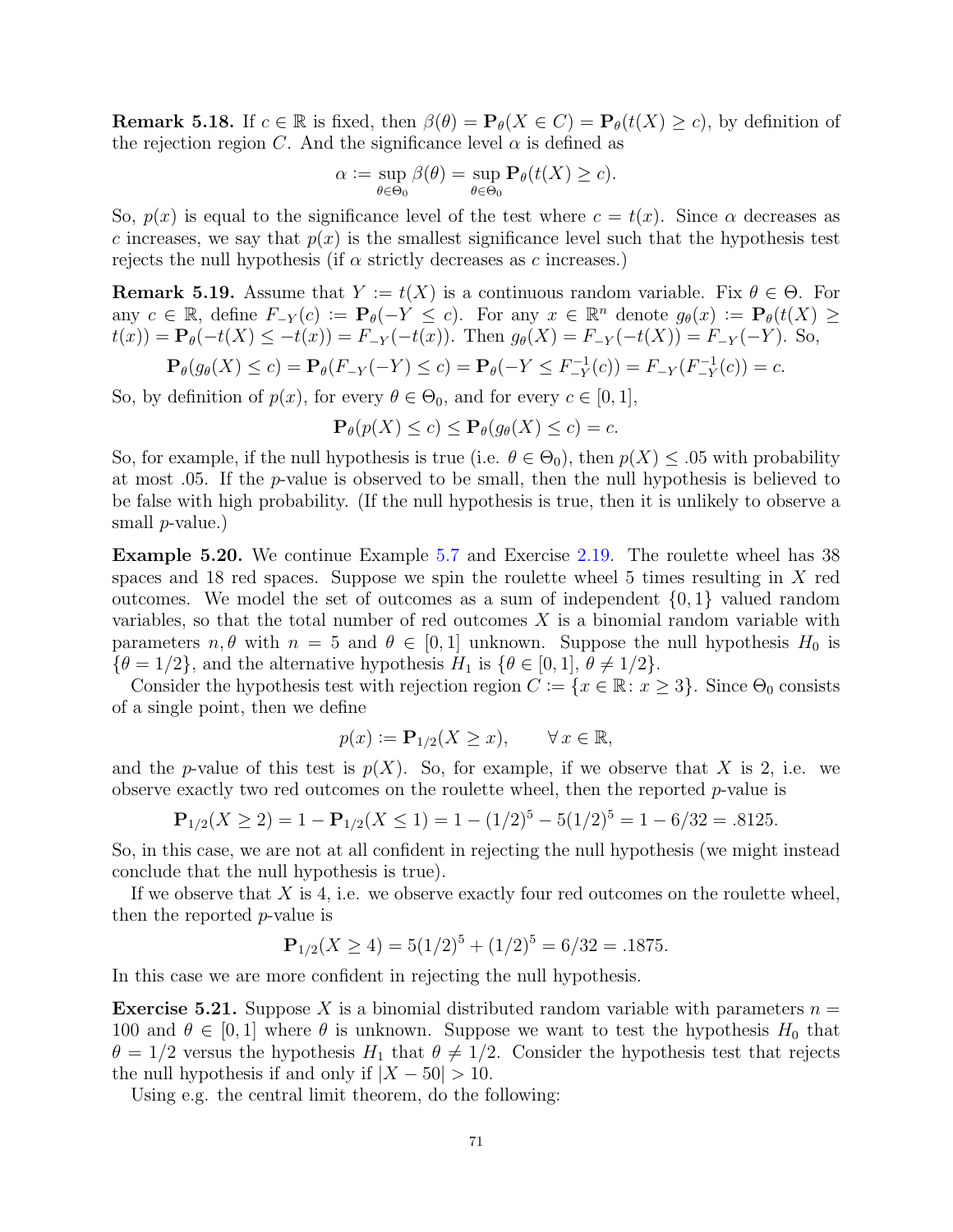- Give an approximation to the significance level  $\alpha$  of this hypothesis test
- Plot an approximation of the power function  $\beta(\theta)$  as a function of  $\theta$ .
- Estimate p values for this test when  $X = 50$ , and also when  $X = 70$  or  $X = 90$ .

5.4. Generalized Likelihood Ratio Tests. Let  $X_1, \ldots, X_n$  be a real-valued random sample of size n from a family of distributions  $\{f_\theta: \theta \in \Theta\}$ . We denote the joint distribution of  $X_1, \ldots, X_n$  as

$$
\prod_{i=1}^{n} f_{\theta}(x_i), \qquad \forall \, 1 \leq i \leq n.
$$

If we have data  $x \in \mathbb{R}^n$ , recall that we defined the function  $\ell : \Theta \to [0, \infty)$ 

$$
\ell(\theta) := \prod_{i=1}^n f_{\theta}(x_i)
$$

and called it the **likelihood function**. Below we denote  $f_{\theta}(x) = \ell(\theta)$ .

The Neyman-Pearson Lemma demonstrates that, when  $\Theta$  has exactly two points, a likelihood ratio test is UMP among all tests of significance level at most  $\alpha$ . When  $\Theta$  has more than two points, there is an analogue of the likelihood ratio test that has some desirable properties.

Let  $\Theta_0 \subseteq \Theta$ . When  $\Theta$  consists of two points  $\{\theta_0, \theta_1\}$  and  $\Theta_0$  consists of one point  $\theta_0$ , we defined the likelihood ratio test for the hypothesis  $H_0$  that  $\{\theta = \theta_0\}$  in the Neyman-Pearson Lemma  $5.9$  by its rejection region  $C'$ .

$$
C' := \{ x \in \mathbb{R}^n \colon f_{\theta_1}(x) \geq k f_{\theta_0}(x) \}.
$$

Here  $k > 0$ . Written another way, the rejection region is

$$
C' := \{ x \in \mathbb{R}^n \colon \sup_{\theta \in \Theta_0^c} f_{\theta}(x) \ge k \sup_{\theta \in \Theta_0} f_{\theta}(x) \}.
$$

We could use this  $C'$  to define a generalized likelihood ratio test, but for technical reasons, the following modification is more convenient.

<span id="page-71-0"></span>Definition 5.22 (Generalized Likelihood Ratio Test). Let  $k \geq 1$ . The generalized likelihood ratio test of a hypothesis  $H_0$  that  $\{\theta \in \Theta_0\}$  is defined by the following rejection region.

$$
C := \{ x \in \mathbb{R}^n \colon \sup_{\theta \in \Theta} f_{\theta}(x) \ge k \sup_{\theta \in \Theta_0} f_{\theta}(x) \}.
$$

Intuitively,  $\sup_{\theta \in \Theta_0} f_{\theta}(x)$  chooses the null parameter  $\theta \in \Theta_0$  that best fits the data x. So, the generalized likelihood ratio test compares the likelihood of the parameter  $\theta \in \Theta$  that best fits the data x, to the likelihood of the null parameter  $\theta \in \Theta_0$  that best fits the data x,

**Remark 5.23.** If  $0 \le k \le 1$  then  $C = \mathbb{R}^n$ . That is, all generalized likelihood ratio tests with  $0 < k \leq 1$  are the same, hence our restriction to  $k \geq 1$  in Definition [5.22.](#page-71-0)

Let D be the set of  $x \in \mathbb{R}^n$  such that  $\sup_{\theta \in \Theta_0^c} f_{\theta}(x) \geq \sup_{\theta \in \Theta_0} f_{\theta}(x)$ . If  $x \in D$ , then  $\sup_{\theta \in \Theta} f_{\theta}(x) = \sup_{\theta \in \Theta_0^c} f_{\theta}(x)$ . So,  $C \cap D = C' \cap D$ . On  $D^c$ , we could have  $C \cap D^c \neq C' \cap D^c$ . So, at least on the set  $D$ , the rejection regions C and C' agree.

**Example 5.24.** Let  $X_1, \ldots, X_n$  be a random sample from a Gaussian distribution with known variance  $\sigma^2 > 0$  but unknown mean  $\mu \in \mathbb{R}$ . Fix  $\mu_0 \in \mathbb{R}$ . Suppose we want to test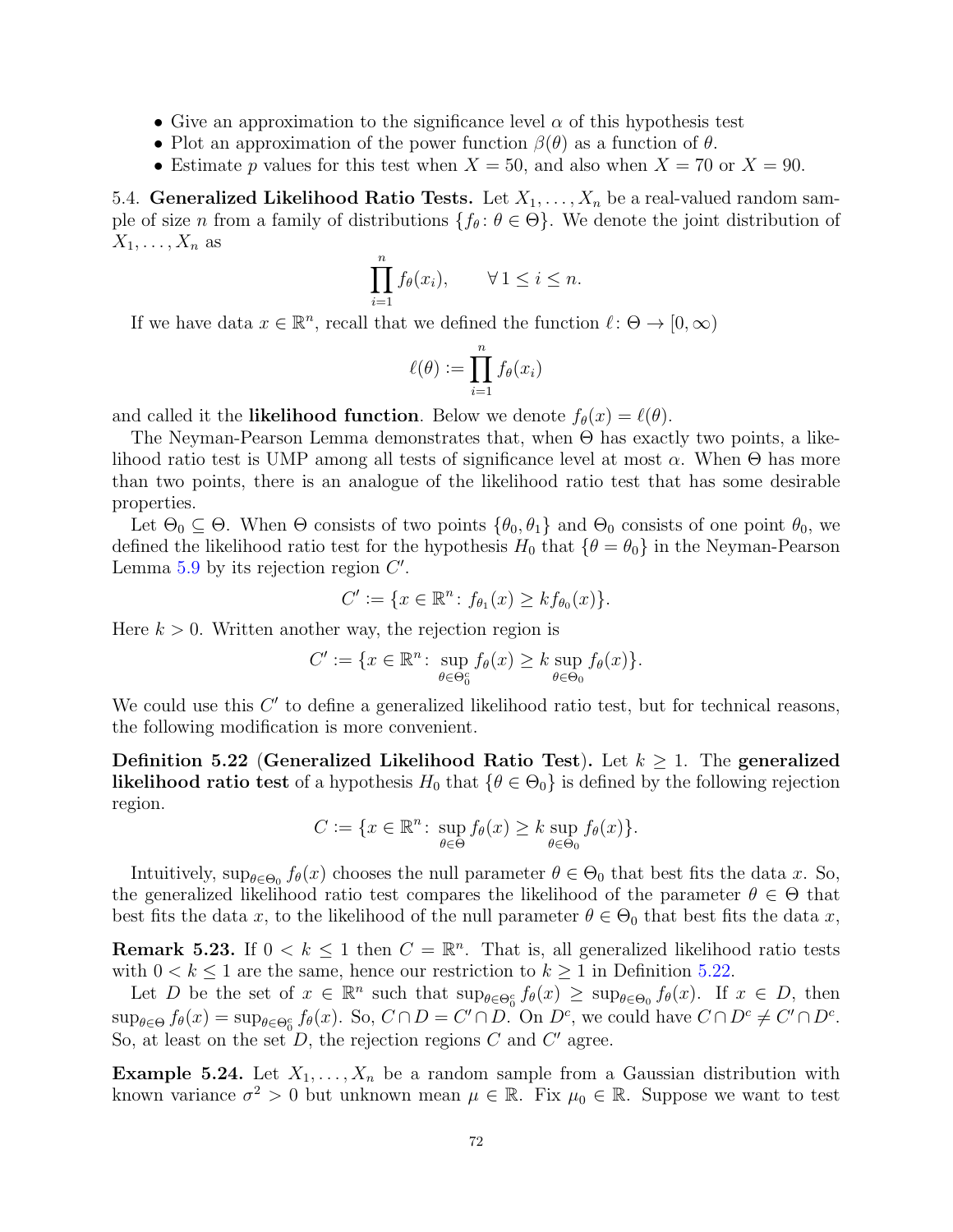the hypothesis  $H_0$  that  $\mu = \mu_0$  versus the alternative  $H_1$  that  $\mu \neq \mu_0$ . That is,  $\Theta = \mathbb{R}$ ,  $\Theta_0 = {\mu_0}$  and  $\Theta_0^c = \Theta_1 = {\mu \in \mathbb{R} : \mu \neq \mu_0}.$  Also, for any  $x = (x_1, \dots, x_n) \in \mathbb{R}^n$ ,

$$
f_{\mu}(x) = \prod_{i=1}^{n} \frac{1}{\sigma\sqrt{2\pi}} e^{-\frac{(x_i - \mu)^2}{2\sigma^2}}.
$$

From Example [4.41,](#page-58-0) the MLE is the sample mean, i.e. for any  $x \in \mathbb{R}^n$ ,

$$
\sup_{\mu \in \Theta} f_{\mu}(x) = f_{\left(\frac{x_1 + \dots + x_n}{n}\right)}(x).
$$

Since  $\Theta_0$  is just a single point, we can then write the rejection region of the generalized likelihood ratio test as

$$
C := \{x \in \mathbb{R}^n : \sup_{\mu \in \Theta} f_{\mu}(x) \ge k \sup_{\mu \in \Theta_0} f_{\mu}(x)\}
$$
  
\n
$$
= \left\{x \in \mathbb{R}^n : \prod_{i=1}^n e^{-\frac{(x_i - \frac{1}{n}\sum_{j=1}^n x_j)^2 - (x_i - \mu_0)^2}{2\sigma^2}} \ge k\right\}
$$
  
\n
$$
= \left\{x \in \mathbb{R}^n : e^{-\frac{1}{2\sigma^2}\sum_{i=1}^n \left[(x_i - \frac{1}{n}\sum_{j=1}^n x_j)^2 - (x_i - \mu_0)^2\right]} \ge k\right\}
$$
  
\n
$$
= \left\{x \in \mathbb{R}^n : \sum_{i=1}^n \left[(x_i - \frac{1}{n}\sum_{j=1}^n x_j)^2 - (x_i - \mu_0)^2\right] \le -2\sigma^2 \log k\right\}
$$
  
\n
$$
= \left\{x \in \mathbb{R}^n : -n\left(\frac{1}{n}\sum_{j=1}^n x_j - \mu_0\right)^2 \le -2\sigma^2 \log k\right\}
$$
  
\n
$$
= \left\{x \in \mathbb{R}^n : \left|\frac{1}{n}\sum_{j=1}^n x_j - \mu_0\right| \ge \sqrt{2n^{-1}\sigma^2 \log k}\right\}.
$$

So, the test rejects the null hypothesis, unless  $\frac{1}{n} \sum_{j=1}^{n} X_j$  is close to  $\mu_0$ . As anticipated by Proposition [5.16,](#page-69-0) the hypothesis test corresponds to confidence intervals for the sample mean. (Above we used the identity  $\sum_{i=1}^{n} \left[ (x_i - \frac{1}{n}) \right]$  $\frac{1}{n}\sum_{j=1}^n x_j)^2 - (x_i - \mu_0)^2$  =  $\sum_{i=1}^n \left[ (x_i \mu_0+\mu_0-\frac{1}{n}$  $\frac{1}{n}\sum_{j=1}^n x_j)^2 - (x_i - \mu_0)^2$  =  $n(\mu_0 - \frac{1}{n})$  $\frac{1}{n}\sum_{j=1}^n x_j^2 - \frac{2}{n}$  $\frac{2}{n}\sum_{i,j=1}^n(x_i-\mu_0)(x_j-\mu_0)=$  $n(\mu_0 - \frac{1}{n})$  $\frac{1}{n}\sum_{j=1}^n x_j)^2 - 2n(\frac{1}{n})$  $\frac{1}{n}\sum_{i=1}^n(x_i - \mu_0))^2 = -n(\mu_0 - \frac{1}{n})$  $\frac{1}{n} \sum_{j=1}^{n} x_j$ <sup>2</sup>.)

Note also that the rejection region of this hypothesis test is a function of a sufficient statistic, since the sample mean is a sufficient statistic for  $\mu$  by Example [4.11.](#page-48-0) Intuitively, since the sufficient statistic contains all information about  $\mu$ , it should not be a surprise that the hypothesis test only needs to check the sufficient statistic.

Denoting  $X := (X_1, \ldots, X_n)$ , observe that, if  $H_0$  is true, then

$$
2\log \frac{\sup_{\theta \in \Theta} f_{\theta}(X)}{\sup_{\theta \in \Theta_0} f_{\theta}(X)} = \frac{n}{\sigma^2} \Big(\frac{1}{n} \sum_{j=1}^n [X_j - \mu_0]\Big)^2 = \Big(\frac{1}{\sigma\sqrt{n}} \sum_{j=1}^n [X_j - \mu_0]\Big)^2
$$

has a chi-squared distribution with one degree of freedom. In fact, this holds asymptotically as  $n \to \infty$  in general (see Theorem [5.28](#page-78-0) below.)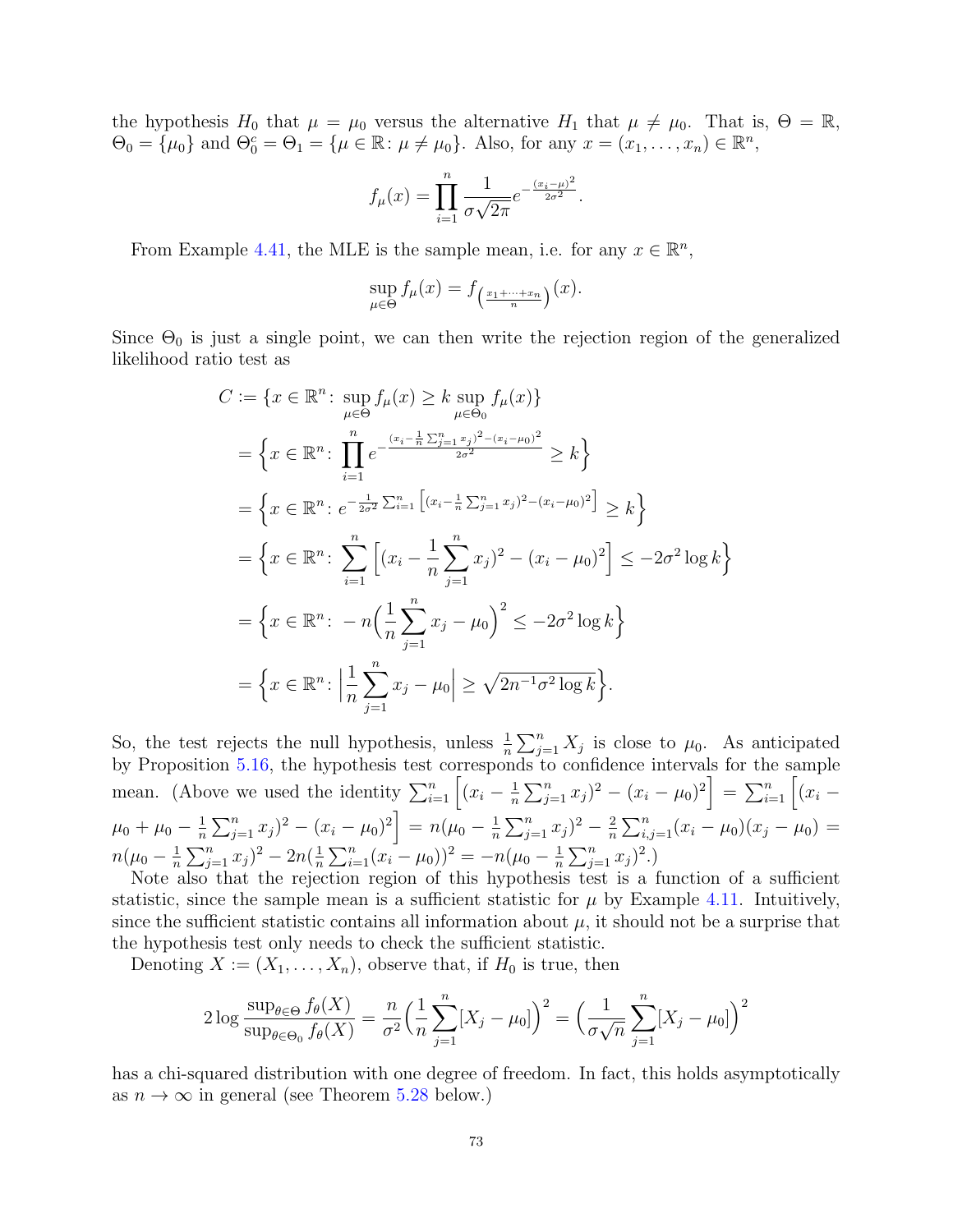Finally, note that the p-value for this hypothesis test is

$$
p(X)
$$
, where  $p(x) := \mathbf{P}_{\theta_0} \left( \left| \frac{1}{n} \sum_{j=1}^n X_j - \mu_0 \right| \ge \left| \frac{1}{n} \sum_{j=1}^n x_j - \mu_0 \right| \right) \quad \forall x \in \mathbb{R}^n$ .

**Exercise 5.25.** Let  $X_1, \ldots, X_n$  be a random sample from an exponential distribution with unknown location parameter  $\theta > 0$ , i.e.  $X_1$  has density

$$
g(x) := 1_{x \ge \theta} e^{-(x-\theta)}, \qquad \forall \, x \in \mathbb{R}.
$$

Fix  $\theta_0 \in \mathbb{R}$ . Suppose we want to test that hypothesis  $H_0$  that  $\theta \leq \theta_0$  versus the alternative H<sub>1</sub> that  $\theta > \theta_0$ . That is,  $\Theta = \mathbb{R}$ ,  $\Theta_0 = \{ \theta \in \mathbb{R} : \theta \leq \theta_0 \}$  and  $\Theta_0^c = \Theta_1 = \{ \theta \in \mathbb{R} : \theta > \theta_0 \}$ .

- Explicitly describe the rejection region of the generalized likelihood ratio test for this hypothesis. (Hint: it might be easier to describe the region using  $x_{(1)} =$  $\min(x_1,\ldots,x_n).$
- Prove that  $X_{(1)} := min(X_1, \ldots, X_n)$  is a sufficient statistic for  $\theta$ .
- (Optional) If  $H_0$  is true, then does

$$
2 \log \frac{\sup_{\theta \in \Theta} f_{\theta}(X_1, \dots, X_n)}{\sup_{\theta \in \Theta_0} f_{\theta}(X_1, \dots, X_n)}
$$

converge in distribution to a chi-squared distribution as  $n \to \infty$ ?

**Exercise 5.26.** Let  $X_1, \ldots, X_n$  be a random sample from a Gaussian random variable with unknown mean  $\mu \in \mathbb{R}$  and unknown variance  $\sigma^2 > 0$ .

Fix  $\mu_0 \in \mathbb{R}$ . Suppose we want to test that hypothesis  $H_0$  that  $\mu = \mu_0$  versus the alternative  $H_1$  that  $\mu \neq \mu_0$ .

- Explicitly describe the rejection region of the generalized likelihood ratio test for this hypothesis.
- Give an explicit formula for the  $p$ -value of this hypothesis test. (Hint: If  $S<sup>2</sup>$  denotes the sample variance and  $X$  denotes the sample mean, you should then be able to use the statistic  $\frac{X-\mu_0}{S/\sqrt{n}}$ . Since we have an explicit formula for Student's t-distribution, you should then be able to write an explicit integral formula for the  $p$ -value of this test.)

5.5. Case Study: alpha particle emissions. The table below demonstrates counts for alpha particle emissions of americium 241. During 1207 disjoint intervals of ten seconds, a number m of alpha particle emission were observed.

|                                                                          | $\parallel 0.1 \text{ or } 2 \quad 3 \quad 4 \quad 5 \quad 6 \quad 7 \quad 8 \quad 9 \quad 10 \quad 11 \quad 12 \quad 13 \quad 14 \quad 15 \quad 16 \quad >17$ |  |  |  |  |  |  |  |  |
|--------------------------------------------------------------------------|----------------------------------------------------------------------------------------------------------------------------------------------------------------|--|--|--|--|--|--|--|--|
| $\#$ of Intervals   18 28 56 105 126 146 164 161 123 101 74 53 23 15 9 5 |                                                                                                                                                                |  |  |  |  |  |  |  |  |

The number of alpha particle emissions in each of the 1207 intervals is modeled as 1207 i.i.d. Poisson distributed random variables with unknown mean  $\lambda > 0$ . (So,  $P_{\lambda}(X = k)$ )  $e^{-\lambda} \lambda^k / k!$  for any nonnegative integer  $k \geq 0$ , and  $\lambda > 0$  is unknown.) (There are both mathematical and physical explanations for this assumption which we omit.)

The average number of alpha particles emitted in a ten-second interval of time (averaged over all 1207 intervals) is observed to be 8.392, so we could naively predict that  $\lambda \approx 8.392$ .

For any integer  $k \geq 0$ , let  $q_k \geq 0$  denote the probability of an alpha particle emission count being k in a ten second time interval, so that  $\sum_{k=0}^{\infty} q_k = 1$ . And for any  $1 \le j \le 16$ , let  $p_j$  be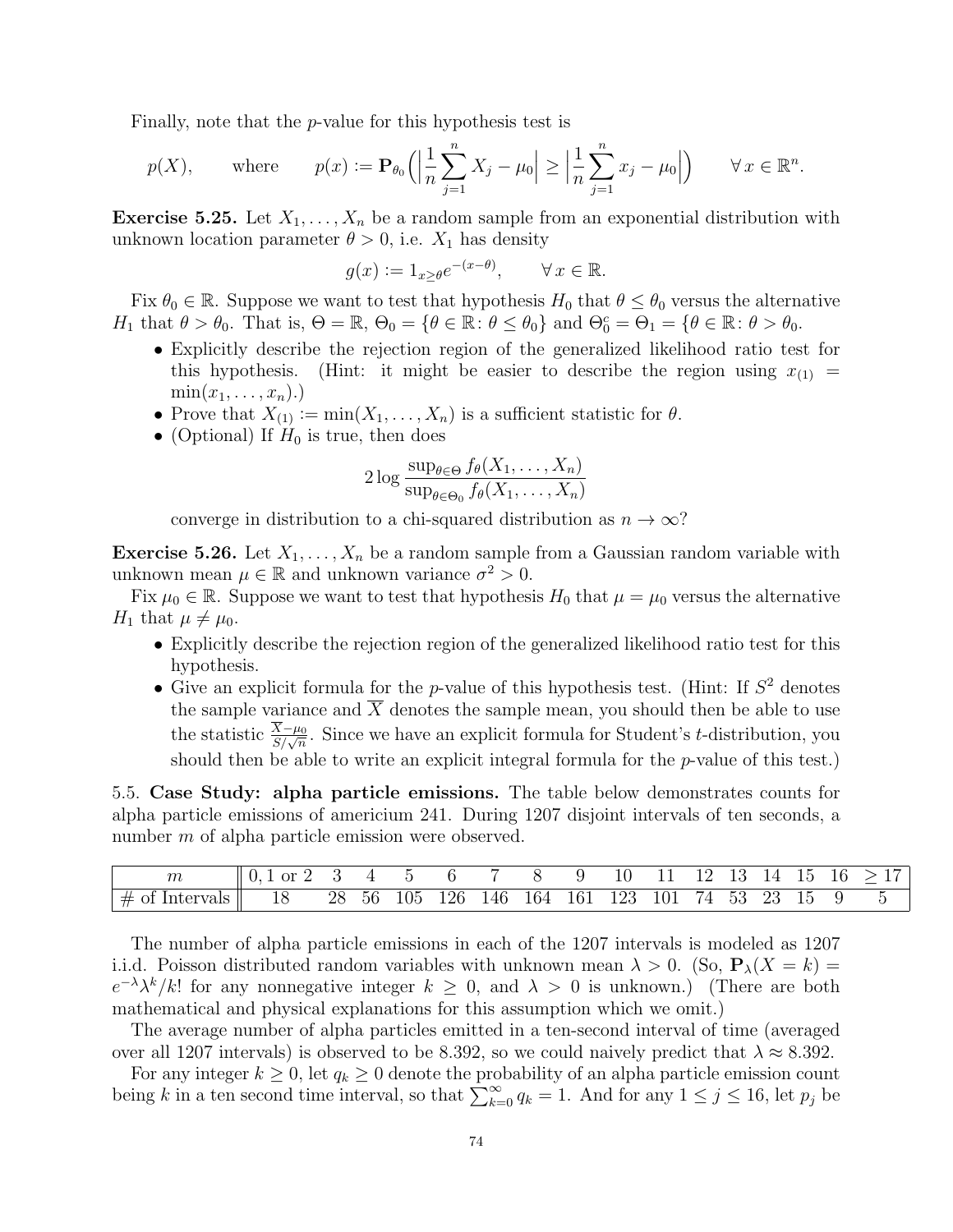the probability of the count appearing in the  $j<sup>th</sup>$  column of the table. Then the probability of a count appearing in the 0, 1, 2 cell in the table is  $p_1 := q_0 + q_1 + q_2$ , the probability of that count appearing in the 3 cell in the table is  $p_2 := q_3$ , etc., and the probability of that count appearing in the  $\geq 17$  cell in the table is  $p_{16} = \sum_{j=17}^{\infty} q_j$ .

Consider the null hypothesis that  $q_k = e^{-\lambda} \lambda^k / k!$  for any  $\lambda > 0, k \ge 0$ , versus the alternative, which includes the assumption that  $\sum_{j=1}^{16} p_j = 1$  and  $p_j \ge 0$  for all  $1 \le j \le 16$ . Since the table has sixteen entries, we can model the probabilities of the counts by a multinomial distribution, i.e. with 1207 trials of rolling a 16-sided die with unknown probabilities of occurrence of the die rolls. That is, we consider random variables  $X_1, \ldots, X_{16}$  defined by the joint distribution

$$
f_{\theta}(x) = f_{\theta}(x_1, \dots, x_{16}) := \mathbf{P}(X_1 = x_1, \dots, X_{16} = x_{16}) = 1207! \prod_{j=1}^{16} \frac{p_j(\theta)^{x_j}}{x_j!},
$$
  

$$
\forall x_j \in \mathbb{Z}, \ x_j \ge 0 \ \forall 1 \le j \le 16, \ \sum_{j=1}^{16} x_j = 1207.
$$

 $\sum$ To find the supremum of  $f_{\theta}$  over all  $\theta$ , we use Lagrange multipliers with the constraint  $\frac{16}{16}$   $p_j = 1$  and  $p_1, \ldots, p_{16} \geq 0$ . We have  $\frac{\partial f_{\theta}(x)}{\partial p_j} = \frac{x_j}{p_j} f_{\theta}(x)$  for all  $1 \leq j \leq 16$ . Then there  $\frac{x_j}{p_j} f_\theta(x)$  for all  $1 \leq j \leq 16$ . Then there exists  $\delta \neq 0$  such that  $\delta = \frac{\partial f_{\theta}(x)}{\partial p_{\theta}}$  $\frac{f_{\theta}(x)}{\partial p_j} = \frac{x_j}{p_j}$  $\frac{x_j}{p_j} f_{\theta}(x)$  for all  $1 \leq j \leq 16$ . That is, at the only interior critical point, we have  $x_j = p_j \frac{x_1}{n_1}$  $\frac{x_1}{p_1}$  for all  $1 \leq j \leq 16$ . Summing over j gives  $1207 = \frac{x_1}{p_1}$ . That is,  $p_1 = \frac{x_1}{1207}$ . Repeating this argument for any index  $1 \le j \le 16$  gives

$$
p_j = \frac{x_j}{1207}
$$
,  $\forall 1 \le j \le 16$ .

Therefore

$$
\sup_{\theta \in \Theta} f_{\theta}(x) = 1207! \prod_{j=1}^{16} \frac{p_j(\theta)^{x_j}}{x_j!} = 1207! \prod_{j=1}^{16} \frac{(x_j/1207)^{x_j}}{x_j!}.
$$

(We only found one interior critical point, so we should also argue that this critical point actually is a maximum instead of a minimum. This holds since the likelihood is zero on the boundary of the optimization region, i.e.  $f_{\theta}(x) = 0$  whenever  $p_j = 0$  for some  $1 \leq j \leq 16$ .)

Meanwhile, the supremum over  $\theta \in \Theta_0$  can be found by an unconstrained optimization over  $\lambda > 0$ . (Recall that the first entry of the table has probability  $e^{-\lambda} [1 + \lambda + \lambda^2/2]$ , and the last entry of the table has probability  $e^{-\lambda} \sum_{i=17}^{\infty}$  $\lambda^k$  $\frac{\lambda^{\kappa}}{k!}$ ). So,

$$
\sup_{\theta \in \Theta_0} f_{\theta}(x)
$$
\n
$$
= \sup_{\lambda > 0} 1207! \Big( \prod_{j=2}^{15} \frac{[e^{-\lambda} \lambda^{j+1}/(j+1)!]^{x_j}}{x_j!} \Big) \cdot \frac{(e^{-\lambda} [1 + \lambda + \lambda^2/2])^{x_1}}{x_1!} \cdot \frac{[e^{-\lambda} \sum_{i=17}^{\infty} \frac{\lambda^i}{i!}]^{x_{16}}}{x_{16}!}
$$
\n
$$
= \sup_{\lambda > 0} 1207! \Big( \prod_{j=2}^{15} \frac{[e^{-\lambda} \lambda^{j+1}/(j+1)!]^{x_j}}{x_j!} \Big) \cdot \frac{(e^{-\lambda} [1 + \lambda + \lambda^2/2])^{x_1}}{x_1!} \cdot \frac{[e^{-\lambda} (e^{\lambda} - \sum_{i=0}^{16} \frac{\lambda^i}{i!})]^{x_{16}}}{x_{16}!}
$$
\n
$$
= \sup_{\lambda > 0} 1207! \Big( \prod_{j=2}^{15} \frac{[e^{-\lambda} \lambda^{j+1}/(j+1)!]^{x_j}}{x_j!} \Big) \cdot \frac{(e^{-\lambda} [1 + \lambda + \lambda^2/2])^{x_1}}{x_1!} \cdot \frac{[1 - e^{-\lambda} \sum_{i=0}^{16} \frac{\lambda^i}{i!})]^{x_{16}}}{x_{16}!}.
$$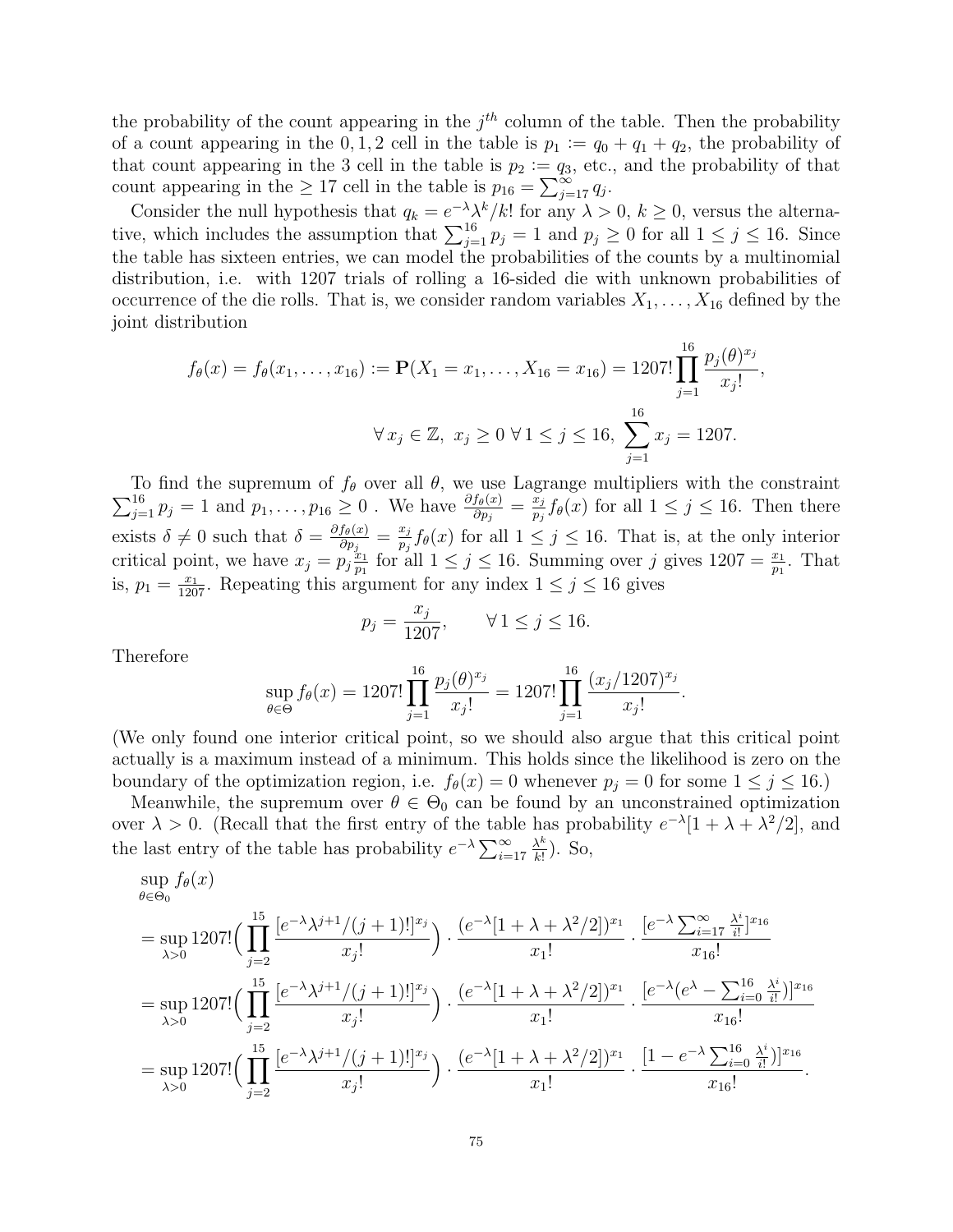Using the data from the above table, with  $x_1 = 18, x_2 = 28, \ldots, x_{16} = 5$ , we numerically compute the maximum  $\lambda$  to be  $\lambda \approx 8.366$ , which is very close to the sample mean of 8.392. (Even if you remove the factorials that do not depend on  $\lambda$ , the product of the remaining terms will evaluate to 0 or  $\infty$  on a computer; to fix this issue you can e.g. take the 1/200 power of each product term.) The likelihood ratio is then

$$
\sup_{\theta \in \Theta_0} f_{\theta}(x)
$$
\n
$$
\approx \left[ \prod_{j=2}^{15} \left( \frac{x_j/1207}{e^{-8.37}8.37^{j+1}/(j+1)!} \right)^{x_j} \right] \left[ \frac{x_1/1207}{[e^{-8.37}(1+8.37+8.37^{2}/2)]} \right]^{x_1} \left[ \frac{x_{16}/1207}{[e^{-8.37} \sum_{i=17}^{\infty} \frac{8.37^{i}}{i!}]} \right]^{x_{16}}
$$

The main question we want to answer is: Is the above Poisson model sensible? That is, does the above Poisson assumption fit the data well? In order to answer this question, we will examine more closely the generalized likelihood ratio. In the case that  $X_1, \ldots, X_{16}$  are i.i.d. and  $X = (X_1, \ldots, X_{16})$ , we know that the quantity

$$
2\log \frac{\sup_{\theta \in \Theta} f_{\theta}(X)}{\sup_{\theta \in \Theta_0} f_{\theta}(X)} \qquad (*)
$$

is close to a chi-squared distribution with one degree of freedom, if 16 was replaced by a much larger number. However,  $X_1, \ldots, X_{16}$  are not i.i.d., and 16 is not a very large number. Still, 1207 is a fairly large number, so perhaps we can approximately find the distribution of (∗) for this reason. Observe

$$
2\log \frac{\sup_{\theta \in \Theta} f_{\theta}(X)}{\sup_{\theta \in \Theta_0} f_{\theta}(X)} = 2\log \prod_{j=1}^{16} \frac{(X_j/1207)^{X_j}}{p_j(\lambda)^{X_j}} = 2\log \prod_{j=1}^{16} \left(\frac{(X_j/1207)}{p_j(\lambda)}\right)^{X_j}
$$

$$
= 2\sum_{j=1}^{16} X_j \log \left(\frac{X_j/1207}{p_j(\lambda)}\right) = 2 \cdot 1207 \sum_{j=1}^{16} \frac{X_j}{1207} \log \left(\frac{X_j/1207}{p_j(\lambda)}\right).
$$

If  $H_0$  is true, i.e. the data does fit a Poisson distribution, then the MLE for  $\theta \in \Theta$  is approximately the same as the MLE for  $\lambda > 0$  (i.e. for  $\theta \in \Theta_0$ ), so we have the approximation  $X_i/1207 \approx p_i(\lambda)$ . So, using the Taylor expansion around  $b > 0$  for  $h(a) := a \log(a/b)$ , we have  $h(b) = 0$ ,  $h'(b) = 1$  and  $h''(b) = 1/b$ , so

$$
log(a/b) \approx (a - b) + \frac{1}{2b}(a - b)^2.
$$

Substituting into the above with  $a = X_j/1207$  and  $b = p_j(\lambda)$ , we get

$$
2\log \frac{\sup_{\theta \in \Theta} f_{\theta}(X)}{\sup_{\theta \in \Theta_0} f_{\theta}(X)} \approx 2 \cdot 1207 \sum_{j=1}^{16} \Big[ \Big( \frac{X_j}{1207} - p_j(\lambda) \Big) + \frac{1}{2} \frac{\Big( \frac{X_j}{1207} - p_j(\lambda) \Big)^2}{p_j(\lambda)} \Big].
$$

The first term in the sum is zero since  $\sum_{j=1}^{16} X_j = 1207$  and  $\sum_{j=1}^{16} p_j(\lambda) = 1$ . So,

$$
2 \log \frac{\sup_{\theta \in \Theta} f_{\theta}(X)}{\sup_{\theta \in \Theta_0} f_{\theta}(X)} \approx 1207 \sum_{j=1}^{16} \frac{\left(\frac{X_j}{1207} - p_j(\lambda)\right)^2}{p_j(\lambda)} \sum_{j=1}^{16} \frac{\left(X_j - 1207p_j(\lambda)\right)^2}{1207p_j(\lambda)}
$$

.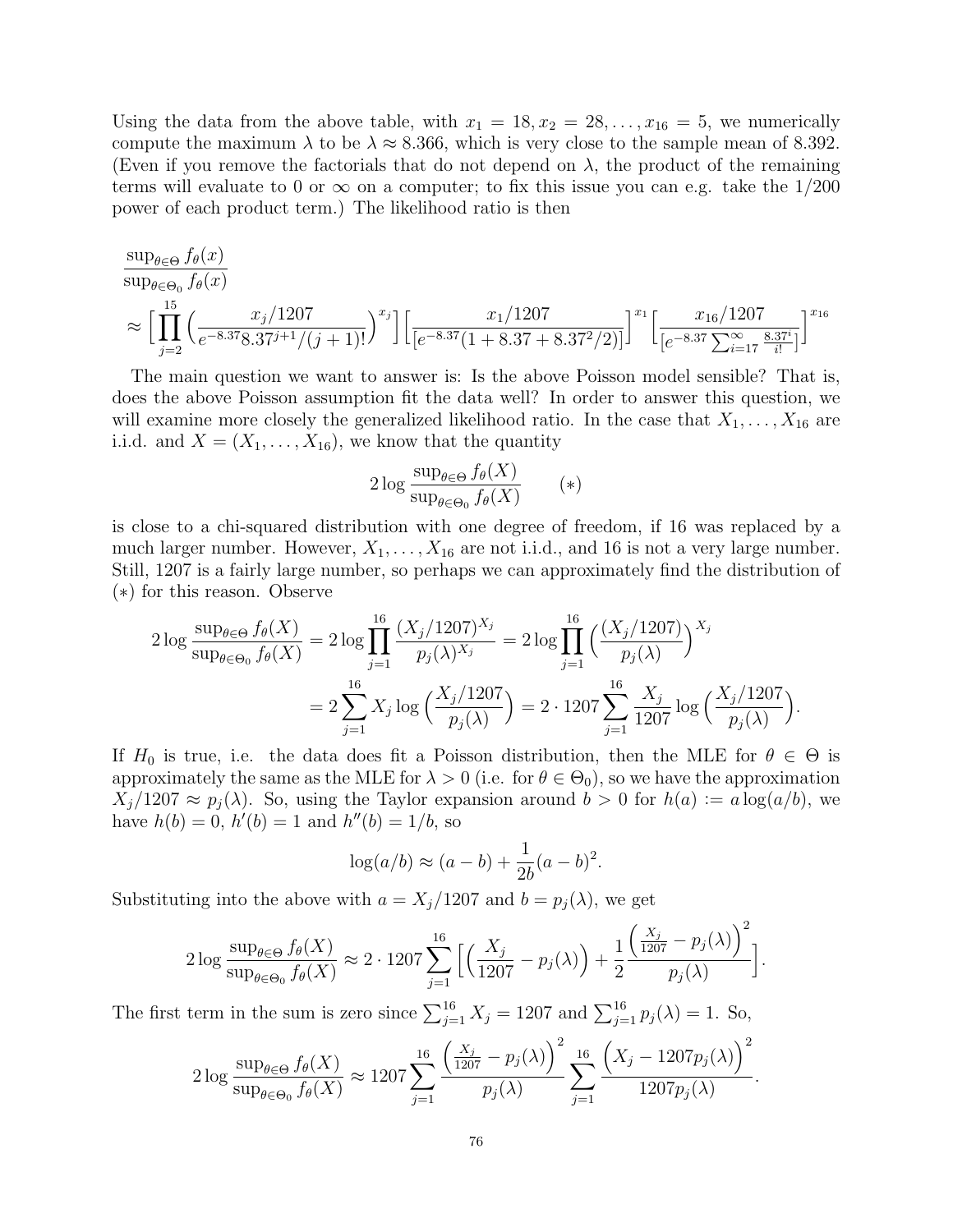The last quantity is known as **Pearson's chi-squared statistic**. For each  $1 \leq j \leq 16$ ,  $X_j$ is a binomial random variable with expected value  $1207p_i(\lambda)$  under  $H_0$ . So we can rewrite this statistic as

$$
S := \sum_{j=1}^{16} \frac{\left(X_j - \mathbf{E}_{\lambda} X_j\right)^2}{\mathbf{E}_{\lambda} X_j}.
$$

We would like to use this statistic and report its  $p$ -value. If S is large, then the data does not follow from a Poisson distribution, so the null hypothesis is false. That is, the test should reject when  $S \geq s$  for some  $s > 0$ . In order to compute the *p*-value, we will show that the asymptotic distribution of this statistic (as the number of trials  $m = 1207$  becomes large) is a chi-squared distribution with  $16 - 1 - 1 = 14$  degrees of freedom.

For any given ten-second interval of time, we can record the number of alpha particle emissions as a vector  $Y = (Y_1, \ldots, Y_{16})$  of zeros and ones, so  $Y_k = 1$  if the count of alpha particles is placed in the  $k^{th}$  column of the table, and all other entries of Y are zero. For example, if three emissions are observe then  $Y = (0, 1, 0, 0, \ldots, 0)$ . We let  $M_{ij} := \mathbf{E}(Y_i \mathbf{E}[Y_i](Y_j - \mathbf{E}[Y_j])$  for all  $1 \leq i, j \leq 16$  be the covariance matrix of Y. For example,  $\mathbf{E}[Y_i] = p_i$ ,  $\mathbf{E} Y_i^2 = p_i$  and  $\mathbf{E} Y_i Y_j = 0$  for all  $1 \leq i < j \leq m$ . We then have

$$
M = \begin{pmatrix} p_1(1-p_1) & -p_1p_2 & -p_1p_3 & \cdots & -p_1p_{16} \\ -p_2p_1 & p_2(1-p_2) & -p_2p_3 & \cdots & -p_2p_{16} \\ \vdots & \vdots & \ddots & \vdots & \vdots \\ -p_{16}p_1 & -p_{16}p_2 & -p_{16}p_3 & \cdots & p_{16}(1-p_{16}). \end{pmatrix}
$$

This matrix does not have full rank since  $\sum_{j=1}^{16} p_j = 1$  implies that M applied to the constant vector is zero. Since this matrix does not have full rank, there will be a technical issue involved in applying the multivariable central limit theorem. So, let us instead examine  $Z := (Y_1, \ldots, Y_{15})$ . If  $p_1, \ldots, p_{16} \neq 0$ , the covariance matrix of Z is then

$$
R := \begin{pmatrix} p_1(1-p_1) & -p_1p_2 & -p_1p_3 & \cdots & -p_1p_{15} \\ -p_2p_1 & p_2(1-p_2) & -p_2p_3 & \cdots & -p_2p_{15} \\ \vdots & \vdots & \ddots & \vdots & \vdots \\ -p_{15}p_1 & -p_{15}p_2 & -p_{15}p_3 & \cdots & p_{16}(1-p_{15}) \end{pmatrix}.
$$

We can explicitly write an inverse of this matrix, implying that it has full rank:

$$
R^{-1} = \begin{pmatrix} p_1^{-1} + p_{16}^{-1} & p_{16}^{-1} & p_{16}^{-1} & \cdots & p_{16}^{-1} \\ p_{16}^{-1} & p_2^{-1} + p_{16}^{-1} & p_{16}^{-1} & \cdots & p_{16}^{-1} \\ \vdots & \vdots & \ddots & \vdots & \vdots \\ p_{16}^{-1} & p_{16}^{-1} & p_{16}^{-1} & \cdots & p_{15}^{-1} + p_{16}^{-1} \end{pmatrix}.
$$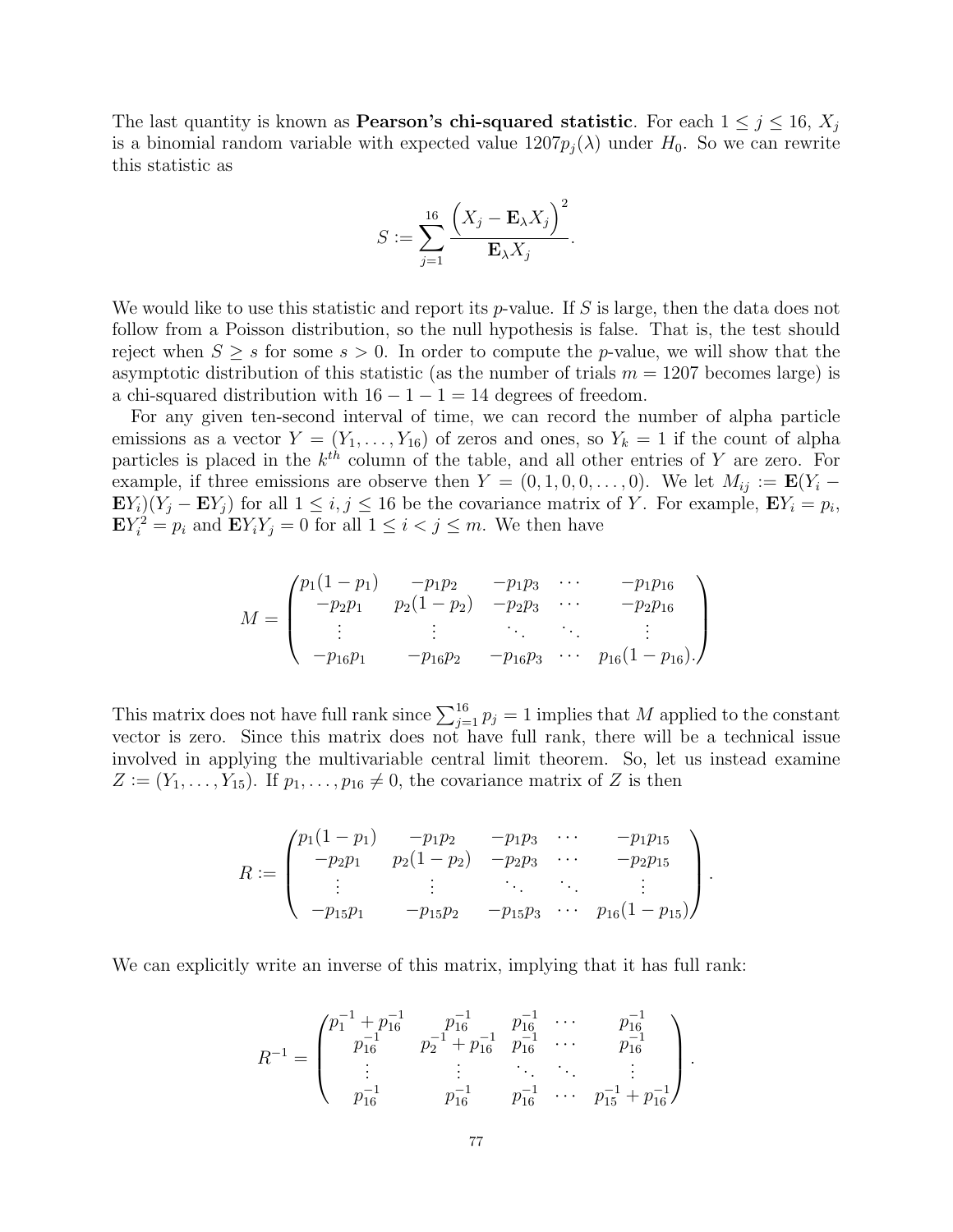Using again  $\sum_{j=1}^{16} X_j = 1207$  and  $\sum_{j=1}^{16} p_j(\lambda) = 1$ ,

$$
S = \sum_{j=1}^{16} \frac{\left(X_j - 1207p_j\right)^2}{1207p_j} = \sum_{j=1}^{15} \frac{\left(X_j - 1207p_j\right)^2}{1207p_j} + \frac{\left(X_{16} - 1207p_{16}\right)^2}{1207p_{16}}
$$
  
= 
$$
\sum_{j=1}^{15} \frac{\left(X_j - 1207p_j\right)^2}{1207p_j} + \frac{\left([p_{16} - 1]1207 - X_j + 1207\right)^2}{1207p_{16}}
$$
  
= 
$$
\sum_{j=1}^{15} \frac{\left(X_j - 1207p_j\right)^2}{1207p_j} + \frac{\left(\sum_{i=1}^{15} (X_i - 1207p_i)\right)^2}{1207p_{16}}
$$
  
= 
$$
\frac{1}{1207}(X' - 1207p')^T R^{-1} (X' - 1207p'),
$$

where  $X' = (X_1, ..., X_{15})$  and  $p' = (p_1, ..., p_{15})$ . Letting  $Z_1, ..., Z_{1207}$  be i.i.d. copies of  $Z$ , we have  $X_j = \sum_{i=1}^{1207} (Z_i)_j = 1207\overline{Z}_i$ . We then have

$$
S = 1207(\overline{Z} - p')^T R^{-1}(\overline{Z} - p') = [R^{-1/2}\sqrt{1207}(\overline{Z} - p')]^T R^{-1/2}\sqrt{1207}(\overline{Z} - p').
$$

From the multivariable Central Limit Theorem [2.33,](#page-33-0)  $R^{-1/2}$  $\overline{1207}(\overline{Z}-p')$  converges to a standard Gaussian random vector, i.e. a vector of 15 i.i.d. standard Gaussian random variables, as  $m = 1207$  goes to infinity. It follows that, for fixed  $\lambda > 0$ , S has the distribution of a chi-squared random variable with 15 degrees of freedom.

In the generalized likelihood ratio, we used  $\lambda$  that is a function of the data  $X_1, \ldots, X_{16}$ , since we estimated  $\lambda$  using the data. That is, under  $H_0$ , we introduce an extra dependence on the random variables  $X_1, \ldots, X_{16}$ , resulting in one less degree of freedom in the limiting distribution. (For a formal proof of that fact, see A. W. van der Vaart's book, Asymptotic Statistics, Corollary 17.5). So, the distribution of S is approximately a chi-squared random variable with 14 degrees of freedom. From the data, we have

$$
S = \sum_{j=1}^{16} \frac{\left(X_j - 1207p_j\right)^2}{1207p_j} = \frac{(18 - 1207e^{-8.366}[1 + 8.366 + 8.366^2/2])^2}{1207e^{-8.366}[1 + 8.37 + 8.366^2/2]} + \frac{(28 - 1207e^{-8.366}8.366^3/3!)^2}{1207e^{-8.366}8.366^3/3!} + \dots + \frac{(9 - 1207e^{-8.366}8.366^{16}/16!)^2}{1207e^{-8.366}8.366^{16}/16!} + \frac{(5 - 1207[1 - e^{-8.366} \sum_{j=0}^{16} 8.366^j/j!])^2}{1207[1 - e^{-8.366} \sum_{j=0}^{16} 8.366^j/j!]}
$$

We get  $S \approx 8.95$ . And  $P(S > 8.95) \approx .834$ . This is a p-value, corresponding to a test that rejects the null hypothesis (that the data follows from a Poisson distribution) when  $S$  is large. We therefore accept the null hypothesis, i.e. we believe that the data can be modelled well from the Poisson distribution.

Exercise 5.27. Write down the generalized likelihood ratio estimate for the following alpha particle data, as we did in class for a slightly different data set. The corresponding test treats individual counts of alpha particles as independent Poisson random variables, versus the alternative that the probability of a count appearing in each box of data is a sequence of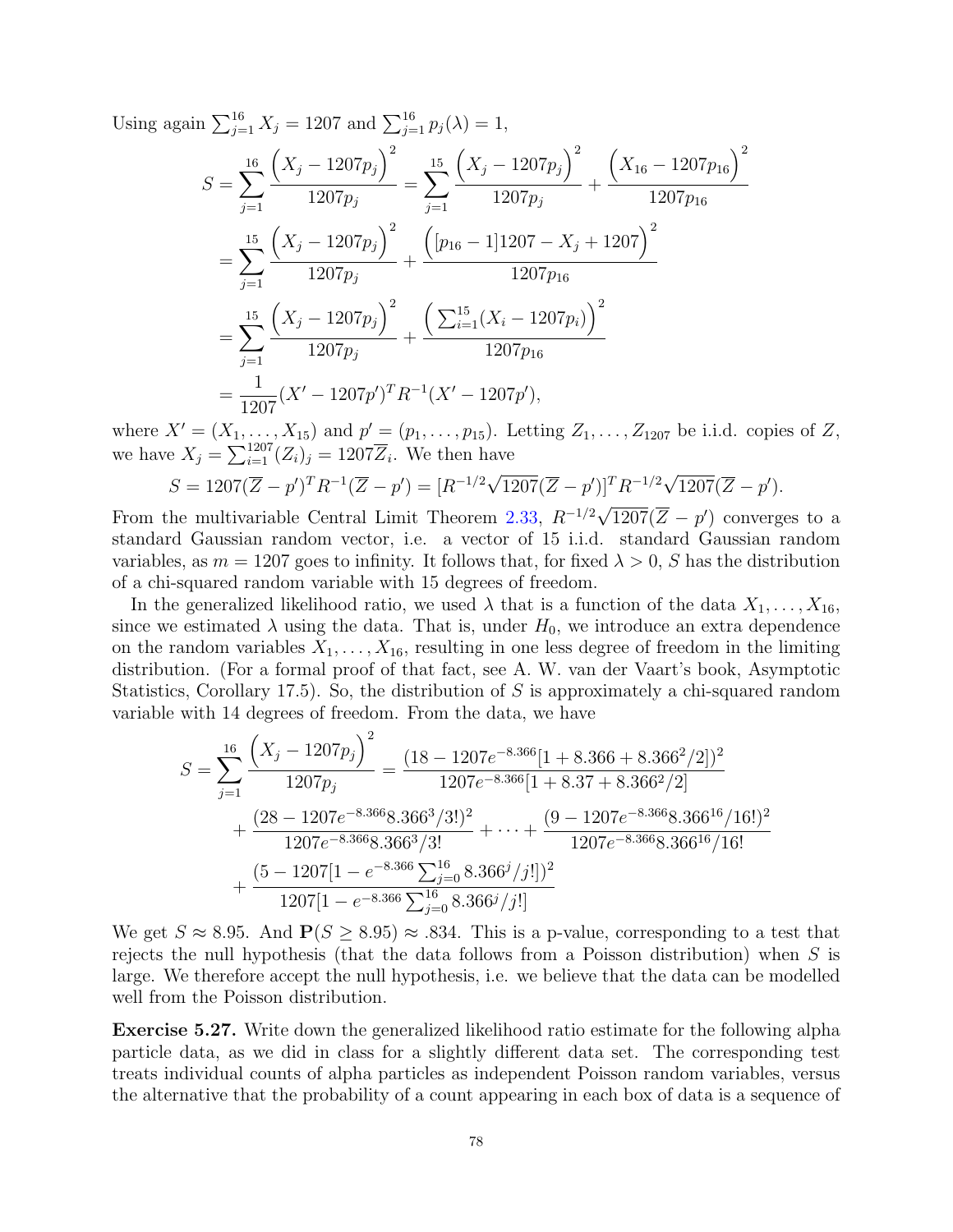nonnegative numbers that sum to one. (In doing so, you should need to compute a maximum likelihood estimate using a computer.)

| $\,m$                | Ωr |    |    |     |     |     |     |     | ∸   |     |    |     |           | , In |  |
|----------------------|----|----|----|-----|-----|-----|-----|-----|-----|-----|----|-----|-----------|------|--|
| $\#$ of<br>Intervals | 16 | 26 | 58 | 102 | 125 | 146 | 163 | 164 | 120 | 100 | 72 | -54 | <b>20</b> |      |  |

Plot the MLE for the Poisson statistic (i.e. plot the denominator of the generalized likelihood ratio test statistic  $\frac{\sup_{\theta \in \Theta} f_{\theta}(X)}{\sup_{\theta \in \Theta_0} f_{\theta}(X)}$  as a function of  $\lambda$ .

Finally, compute the value s of Pearson's chi-squared statistic  $S$ , and compute the probability that  $S \geq s$ . Does the probability  $P(S \geq s)$  give you confidence that the null hypothesis is true?

### 5.6. Additional Comments.

<span id="page-78-0"></span>Theorem 5.28 (Limiting Distribution of Generalized Likelihood Ratio Statistic). Let  $X = (X_1, \ldots, X_n)$  be a random sample of size n from a family of distributions  ${f_{\theta} : \theta \in \Theta}$ . Fix  $\theta_0 \in \Theta \subseteq \mathbb{R}$ . Suppose we test the hypothesis  $H_0$  that  ${\theta = \theta_0}$  versus the alternative  $\{\theta \neq \theta_0\}$ . Suppose the assumptions of Theorem [4.49](#page-61-0) hold. Let  $\lambda(X) := \frac{\sup_{\theta \in \Theta} f_{\theta}(X)}{\sup_{\theta \in \Theta} f_{\theta}(X)}$  $\sup_{\theta \in \Theta_0} f_{\theta}(X)$ denote the generalized likelihood ratio statistic. If  $H_0$  is true, then  $2 \log \lambda(X)$  converges in distribution as  $n \to \infty$  to a chi-squared random variable with one degree of freedom.

*Proof Sketch.* Recall that  $\ell(\theta) := \log f_{\theta}(x)$ . Suppose we expand  $\ell(\theta)$  in a Taylor series around the random point Y, i.e. assume there exists  $h: \mathbb{R} \to \mathbb{R}$  such that  $\lim_{z\to 0} \frac{h(z)}{z^2}$  $\frac{\partial(z)}{\partial z^2} = 0$  and, for all  $\theta_0 \in \mathbb{R}$ ,

$$
\ell(\theta_0) = \ell(Y) + \ell'(Y)(\theta_0 - Y) + (1/2)\ell''(Y)(\theta_0 - Y)^2 + h(Y - \theta_0).
$$

By definition of Y,  $\ell'(Y) = 0$ . Since  $2 \log \Lambda(X) = -2\ell(\theta_0) + 2\ell(Y)$ , we rearrange the equality to get

$$
2\log\Lambda(X) \approx -\ell''(Y)(\theta_0 - Y)^2.
$$

As mentioned in Definition [4.24,](#page-53-0)  $\mathbf{E}_{\theta_0} \ell''(\theta_0) = -I_X(\theta_0) = -nI_{X_1}(\theta_0)$ . By Theorem [4.48,](#page-61-1)  $Y = Y_n$  converges in probability to the constant  $\theta_0$  with respect to  $P_{\theta_0}$  as  $n \to \infty$ . So, we can approximate  $\ell''(Y)$  by  $\ell''(\theta_0) \approx -nI_{X_1}(\theta_0)$ . That is,

$$
2\log \Lambda(X) \approx n I_{X_1}(\theta_0)(\theta_0 - Y)^2.
$$

By Theorem [4.49,](#page-61-0) √  $\overline{n}(Y - \theta_0)$  converges in distribution to a mean zero Gaussian with variance  $1/I_{X_1}(\theta_0)$  as  $n \to \infty$ . Therefore,  $2 \log \Lambda(X)$  converges in distribution to a chi-squared random variable with one degree of freedom as  $n \to \infty$ .

## 6. Comparing Two Samples

<span id="page-78-1"></span>6.1. Comparing Independent Gaussians. Suppose  $X_1, \ldots, X_n$  is a random sample from a Gaussian random variable X with unknown mean  $\mu_X \in \mathbb{R}$  and known variance  $\sigma_X^2 > 0$ . Suppose  $Y_1, \ldots, Y_m$  is a random sample from a Gaussian random variable Y with unknown mean  $\mu_Y \in \mathbb{R}$  and known variance  $\sigma_Y^2 > 0$ .

Assume that  $X_1, \ldots, X_n$  is independent of  $Y_1, \ldots, Y_m$ , i.e. assume that  $X, Y$  are independent. Since  $X, Y$  are independent,  $X - Y$  is also a Gaussian random variable with mean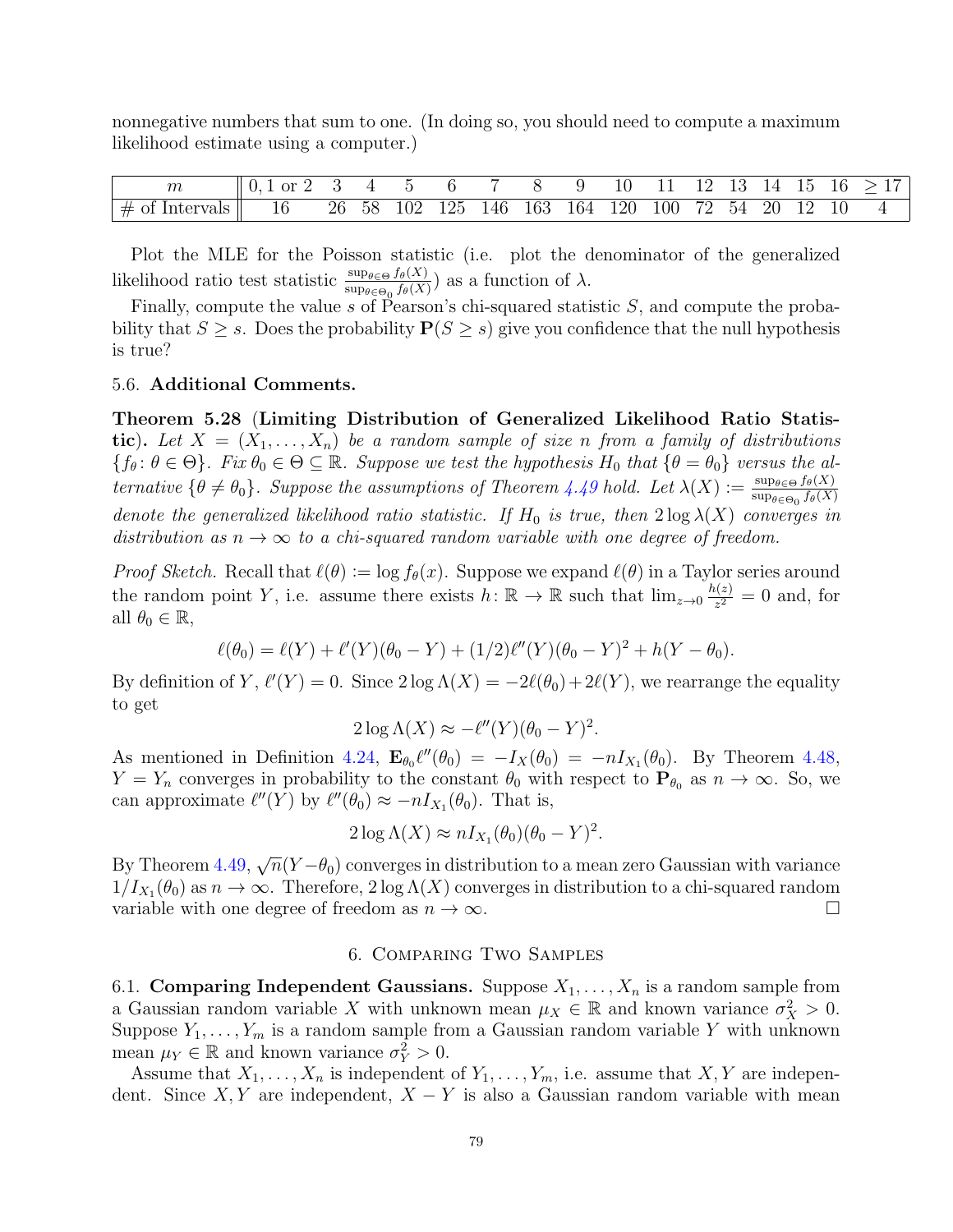$\mu_X - \mu_Y$  and variance  $\sigma_X^2 + \sigma_Y^2$ , by Example [1.108.](#page-24-0) Similarly,

$$
\frac{\left(\frac{1}{n}\sum_{i=1}^{n}X_{i}-\frac{1}{m}\sum_{j=1}^{m}Y_{j}\right)-\mu_{X}+\mu_{Y}}{\sqrt{\frac{\sigma_{X}^{2}}{n}+\frac{\sigma_{Y}^{2}}{m}}}
$$

is a Gaussian random variable with mean 0 and variance 1. So, for any  $t > 0$ , we have

$$
\mathbf{P}\left(\frac{1}{n}\sum_{i=1}^{n}X_{i}-\frac{1}{m}\sum_{j=1}^{n}Y_{j}-t\sqrt{\frac{\sigma_{X}^{2}}{n}+\frac{\sigma_{Y}^{2}}{m}}<\mu_{X}-\mu_{Y}
$$
  

$$
<\frac{1}{n}\sum_{i=1}^{n}X_{i}-\frac{1}{m}\sum_{j=1}^{n}Y_{j}+t\sqrt{\frac{\sigma_{X}^{2}}{n}+\frac{\sigma_{Y}^{2}}{m}}\right)=\int_{-t}^{t}e^{z^{2}/2}\frac{dz}{\sqrt{2\pi}}
$$

.

That is, we get confidence intervals for  $\mu_X - \mu_Y$ , allowing us to obtain estimates on  $\mu_X - \mu_Y$ .

In the case that the variances are unknown and equal, we can instead integrate Student's t-distribution.

<span id="page-79-0"></span>**Exercise 6.1.** Suppose  $X_1, \ldots, X_n$  is a random sample from a Gaussian random variable X with unknown mean  $\mu_X \in \mathbb{R}$  and unknown variance  $\sigma^2 > 0$ . Suppose  $Y_1, \ldots, Y_m$  is a random sample from a Gaussian random variable Y with unknown mean  $\mu_Y \in \mathbb{R}$  and unknown variance  $\sigma^2 > 0$ .

Assume that  $X_1, \ldots, X_n$  is independent of  $Y_1, \ldots, Y_m$ , i.e. assume that  $X, Y$  are independent.

Assume that  $n + m > 2$ . Define

$$
\overline{X} := \frac{1}{n} \sum_{i=1}^{n} X_i, \qquad \overline{Y} := \frac{1}{m} \sum_{i=1}^{m} Y_i,
$$
  

$$
S_X^2 := \frac{1}{n-1} \sum_{i=1}^{n} (X_i - \overline{X})^2, \qquad S_Y^2 := \frac{1}{m-1} \sum_{i=1}^{m} (Y_i - \overline{Y})^2,
$$
  

$$
S^2 := \frac{(n-1)S_X^2 + (m-1)S_Y^2}{n+m-2}.
$$

Show that

$$
\frac{\overline{X} - \overline{Y} - \mu_X + \mu_Y}{S\sqrt{\frac{1}{n} + \frac{1}{m}}}
$$

has Student's t-distribution with  $n + m - 2$  degrees of freedom. Deduce the following confidence intervals for the difference of the means

$$
\mathbf{P}\left(\overline{X} - \overline{Y} - tS\sqrt{\frac{1}{n} + \frac{1}{m}} < \mu_X - \mu_Y < \overline{X} - \overline{Y} + tS\sqrt{\frac{1}{n} + \frac{1}{m}}\right) = \frac{\Gamma(\frac{p+1}{2})}{\sqrt{p}\sqrt{\pi}\Gamma(p/2)} \int_{-t}^{t} \left(1 + \frac{s^2}{p}\right)^{-(p+1)/2} ds,
$$

where  $p = n + m - 2$ .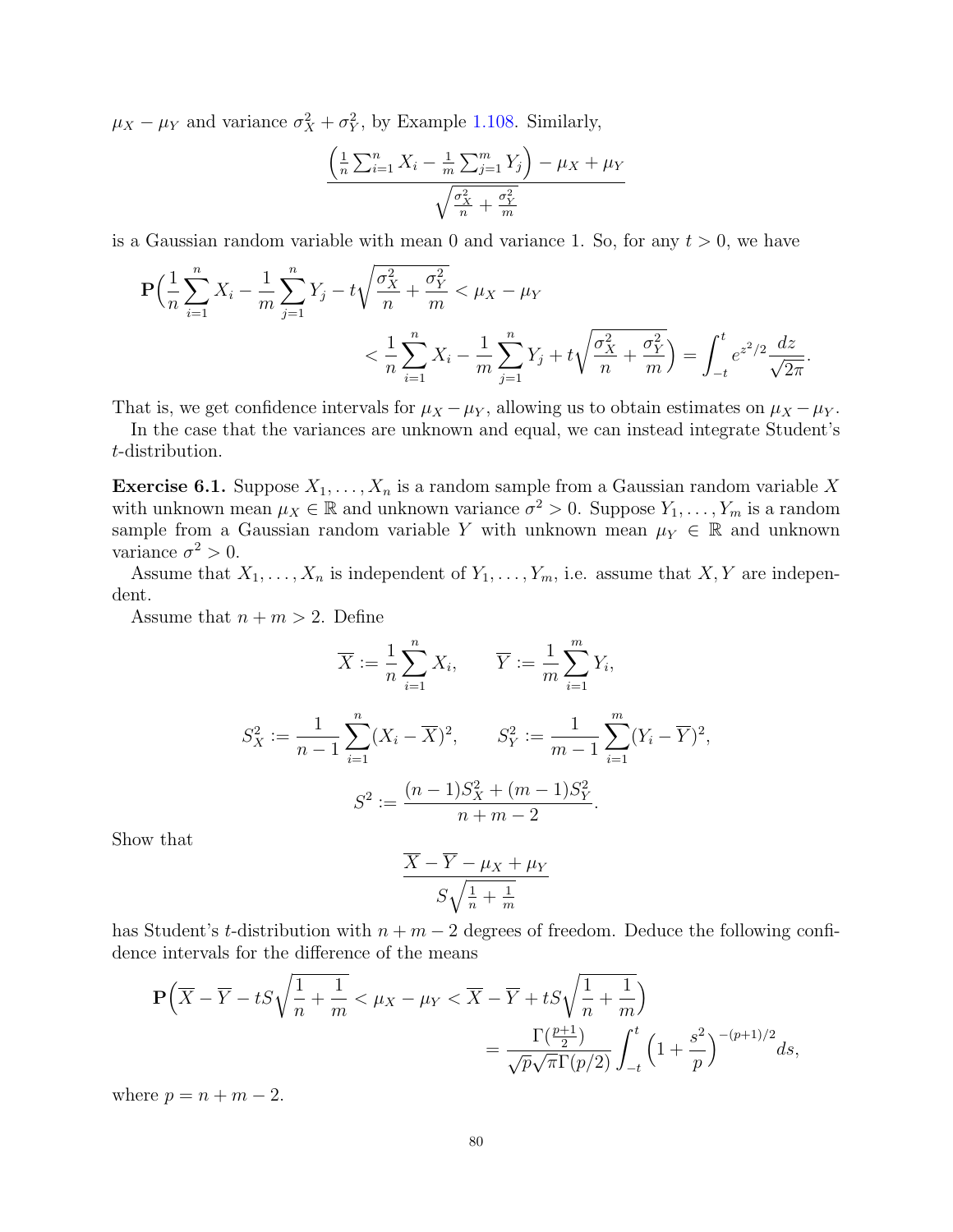Exercise 6.2. Suppose you have a random sample of size 6 from a Gaussian random variable with unknown mean  $\mu \in \mathbb{R}$  and unknown variance  $\sigma^2 > 0$ . Suppose this random sample is

$$
1, 2, 3, 7, 8, 9.
$$

Explicitly construct a 90% confidence interval for the mean  $\mu$ .

Then, explicitly construct a 90% confidence interval for the variance  $\sigma^2 > 0$ .

Then, explicitly construct a 90% connuence interval for the variance  $\sigma^2 > 0$ .<br>Your final answer might depend on the function  $\Phi(t) := \int_{-\infty}^{t} e^{-x^2/2} dx / \sqrt{2\pi}, \Phi \colon \mathbb{R} \to (0, 1)$ , and/or  $\Phi^{-1}$ :  $(0,1) \to \mathbb{R}$ , and/or the corresponding function for Student's t-distribution.

You should not need to use a central limit theorem.

6.2. Mann-Whitney Test. A nonparametric method (makes no assumptions about data being sampled from a probability distribution)

Let  $n, m > 0$  be integers. Suppose we run some experiment on  $m + n$  people e.g. to cure some disease. Among all  $m + n$  people, n of them are chosen uniformly at random to be in the control group. The remaining m people are put in a treatment group. The null hypothesis is that the treatment has no effect on people.

Suppose we order the people by integers  $1, \ldots, m+n$  so that the integers  $1, \ldots, n$  correspond to people in the control group, and integers  $n+1,\ldots,n+m$  correspond to people in the treatment group. Suppose the quality of treatment outcome of person  $1 \leq i \leq n+m$  is some number  $x_i \in (0,1]$  (a high score being a good outcome, and a low score being a bad outcome). Suppose we then linearly order the treatment outcomes as  $x_{I_1} \leq x_{I_2} \leq \cdots \leq x_{I_{n+m}}$ where  $\{I_1, \ldots, I_{n+m}\} = \{1, \ldots, n+m\}$ . For example, the rank of index  $I_1$  is 1, the rank of index  $I_2$  is 2, and in general the rank of index  $I_j$  is j. We then use the test statistic

$$
Z := \sum_{j=1}^{m+n} j \cdot 1_{\{1 \le I_j \le n\}} = \sum_{I_j=1}^n j.
$$

That is, Z is the sum of the ranks of people in the control group. Assuming the null hypothesis to be true, all assignments of the integers  $\{1, \ldots, n+m\}$  to the n ranks  $I_1, \ldots, I_n$ are equally likely. There are  $\binom{n+m}{n}$  $\binom{m}{n}$  such assignments, each having probability  $\binom{n+m}{n}$  $\binom{+m}{n}^{-1}$ . For any positive integer k, let  $c_{n,m,k}$  be the number of ways that the integer k can be written as a sum of *n* distinct positive integers among the elements of  $\{1, \ldots, n+m\}$  (disregarding the ordering). Then

$$
\mathbf{P}(Z=k) = \frac{c_{n,m,k}}{\binom{n+m}{n}}.
$$

For example, when  $n = 2, m = 3, n + m = 5$ , we have  $\binom{n+m}{n}$  $\binom{m}{n} = \binom{5}{3}$  $\binom{5}{3} = 10, \ c_{2,3,3} = 1, c_{2,3,4} =$  $1, c_{2,3,5} = 2, c_{2,3,6} = 2, c_{2,3,7} = 2, c_{2,3,8} = 1, c_{2,3,9} = 1$ . So, the distribution of Z can be written explicitly in this case. For general  $n, m$ , I am not aware of an elementary formula for  $c_{n,m,k}$ , though it satisfies the recurrence

$$
c_{n,m,k} = c_{n-1,m,k-n} + c_{n,m-1,k-n}, \qquad \forall k \ge n \ge 1.
$$

Alternatively,  $c_{n,m,k}$  can be found by differentiating the following generating function

$$
c_{n,m,k} = \frac{1}{n!k!} \frac{\partial^n}{\partial x^n} \frac{\partial^k}{\partial y^k} \Big|_{x=y=0} \prod_{i=1}^{m+n} (1+xy^i)
$$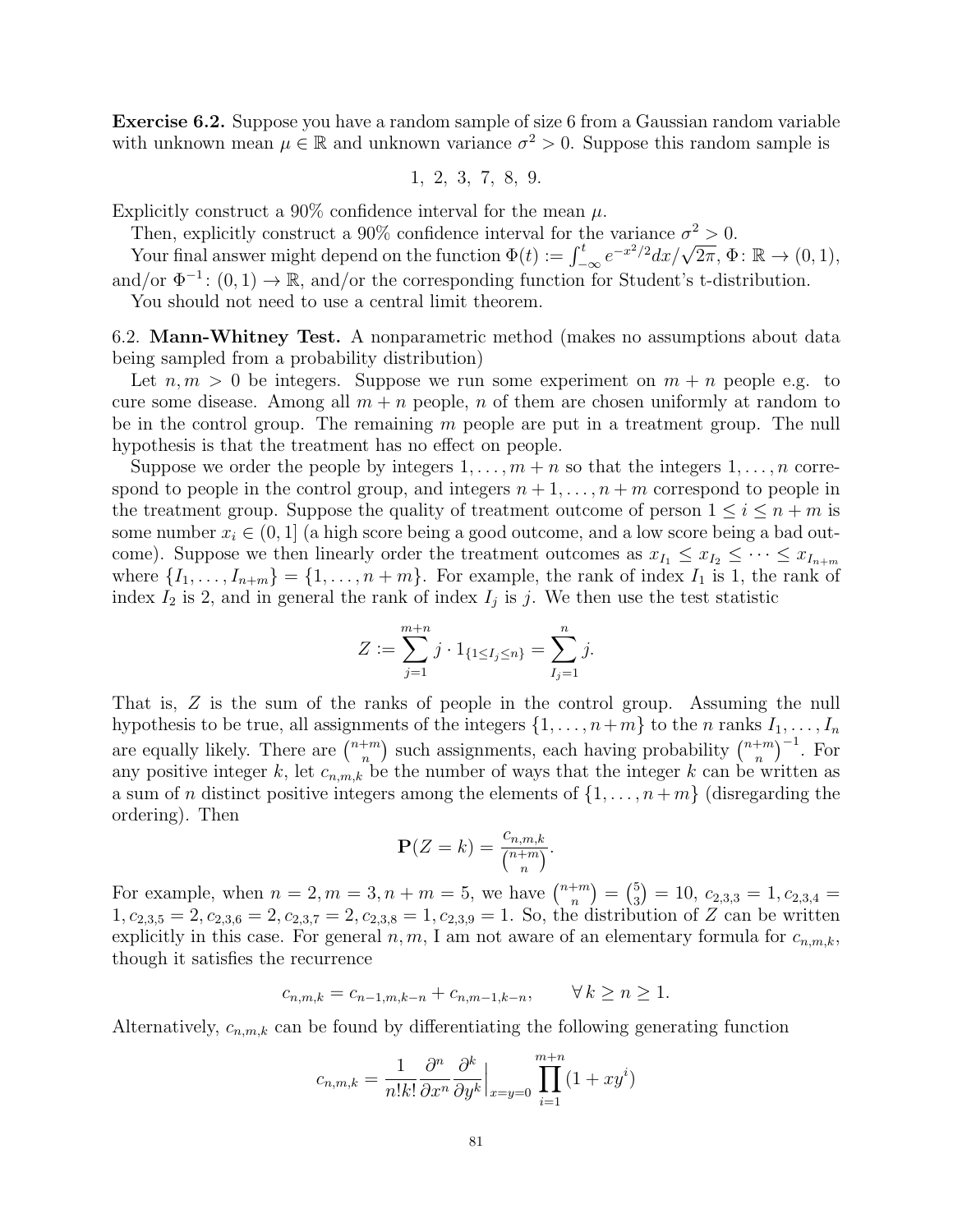For example,

$$
c_{5,5,20} = 7.
$$

Exercise 6.3. Using any method you wish to use, find the number of ways that the integer 30 can be written as a sum of 5 distinct positive integers among the elements of  $\{1, 2, \ldots, 10\}$ . (Hint: you should probably use a computer.)

**Example 6.4.** Suppose  $n = 2, m = 3, n + m = 5$  and we observe that the Mann-Whitney statistic Z is 7. By definition of Z,  $3 \le Z \le 9$ . The null hypothesis is that the treatment has no effect on people (no "good" effect and no "bad" effect). We should reject the null hypothesis when Z is close to 3 or 9. Consider the hypothesis test that rejects the null hypothesis when  $|Z - 6| \geq 2$ . We use  $|Z - 6|$  as our test statistic in the definition of a p-value. The p-value for the observation that  $Z$  is  $7$  is then

$$
\mathbf{P}(|Z-6| \ge |7-1|) = \mathbf{P}(|Z-6| \ge 1) = 1 - \mathbf{P}(Z=6) = 1 - \frac{c_{2,3,6}}{\binom{5}{3}} = 1 - \frac{2}{10} = \frac{8}{10} = \frac{4}{5}.
$$

So, we are not confident in rejecting the null hypothesis.

On the other hand, if we observe that  $Z$  is 4, then the p-value for this observation is

$$
\mathbf{P}(|Z-6| \ge |4-6|) = \mathbf{P}(|Z-6| \ge 2) = \sum_{k \in \{3,4,8,9\}} \frac{c_{2,3,k}}{\binom{5}{3}} = \frac{1}{10}(1+1+1+1) = \frac{4}{10} = \frac{2}{5}.
$$

In this case we are a bit more confident in rejection the null hypothesis. As a final example, if we observe that  $Z$  is 9, then the p-value for this observation is

$$
\mathbf{P}(|Z - 6| \ge |9 - 6|) = \mathbf{P}(|Z - 6| \ge 3) = \sum_{k \in \{3, 9\}} \frac{c_{2,3,k}}{\binom{5}{3}} = \frac{1}{10}(1 + 1) = \frac{2}{10} = \frac{1}{5}
$$

.

So, we are most confident in rejecting the null hypothesis in the case that we observe that  $Z$  is 9.

**Remark 6.5.** Suppose  $X_1, \ldots, X_m$  are i.i.d. (treatment outcomes of the m people in the treatment group) and  $Y_1, \ldots, Y_n$  are i.i.d. (treatment outcomes of the n people in the control group). Then

$$
\sum_{i=1}^{m} \sum_{j=1}^{n} 1_{X_i < Y_j} = \sum_{i=1}^{m} \sum_{j=1}^{n} 1_{X_{(i)} < Y_{(j)}} = \sum_{j=1}^{n} (\text{rank of } Y_{(j)}] - j) = Z - \frac{n(n+1)}{2}.
$$

(The number of  $X_{(i)}$  less than  $Y_{(j)}$  is equal to the rank of  $Y_{(j)}$  minus one, minus the  $j-1$  Y terms ranked below  $Y_{(j)}$ .) That is,

$$
Z = \frac{n(n+1)}{2} + \sum_{i=1}^{m} \sum_{j=1}^{n} 1_{X_i < Y_j}.
$$

Under the null hypothesis,  $X_1, \ldots, X_m, Y_1, \ldots, Y_n$  are i.i.d., and if this distribution is continuous, then  $\mathbf{E}1_{X_1\leq Y_1}=1/2$ , so

$$
EZ = \frac{n(n+1)}{2} + mn/2 = n\frac{m+n+1}{2}
$$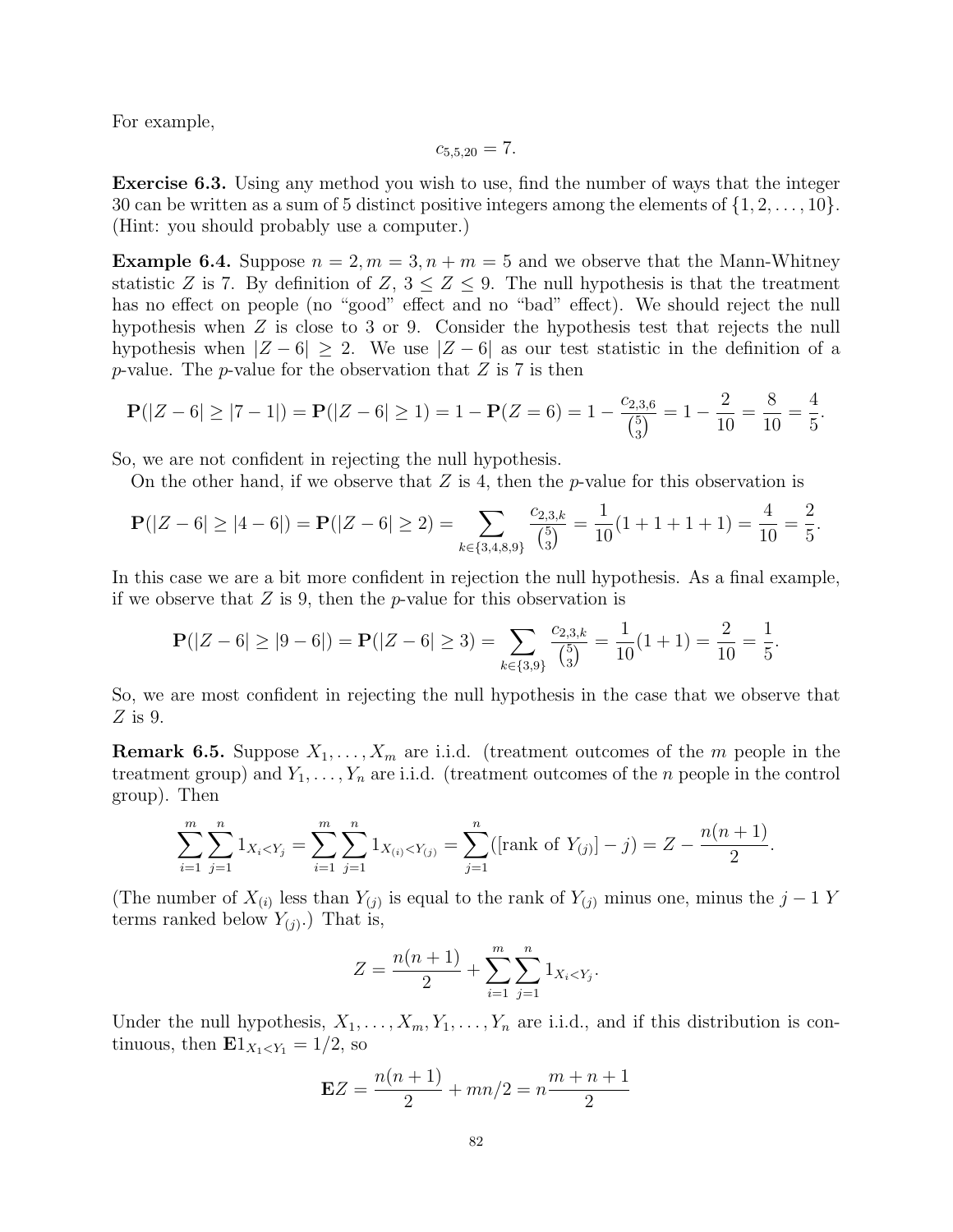Also, 
$$
\text{Var1}_{X_1 < Y_1} = 1/4
$$
,  $\mathbf{E1}_{X_1 < Y_2} 1_{X_1 < Y_3} = 1/3$ ,  $\mathbf{E1}_{X_1 < Y_2} 1_{X_2 < Y_4} = 1/4$ , so

$$
\begin{split} \text{Var}(Z) &= \sum_{i,k=1}^{m} \sum_{j,\ell=1}^{n} \text{Cov}(1_{X_i < Y_j}, 1_{X_k < Y_\ell}) \\ &= \sum_{i=1}^{m} \sum_{j=1}^{n} \text{Cov}(1_{X_i < Y_j}, 1_{X_i < Y_j}) + \sum_{i=1}^{m} \sum_{j \neq \ell} \text{Cov}(1_{X_i < Y_j}, 1_{X_i < Y_\ell}) \\ &+ \sum_{i \neq k} \sum_{j} \text{Cov}(1_{X_i < Y_j}, 1_{X_k < Y_j}) + \sum_{i \neq k} \sum_{j \neq \ell} \text{Cov}(1_{X_i < Y_j}, 1_{X_k < Y_\ell}) \\ &= nm(1/4) + m(n^2 - n)(1/12) + (m^2 - m)n(1/12) + (m^2 - m)(n^2 - n)(0) \\ &= nm(1/4 + n/12 - 1/12 + m/12 - 1/12) = nm \frac{1 + n + m}{12} .\end{split}
$$

So,

$$
\frac{Z - \frac{n(m+n+1)}{2}}{\sqrt{nm(m+n+1)/12}}
$$

has mean zero and variance one, assuming the null hypothesis is true. And as  $m, n \to \infty$ , this random variable converges in distribution to a standard Gaussian random variable (though due to lack of independence, this does not follow from the usual Central Limit Theorem.)

**Exercise 6.6.** Suppose  $n = 3, m = 4, n + m = 7$  and we denote Z as the Mann-Whitney statistic. Suppose  $Y_1, \ldots, Y_n$  are i.i.d. (treatment outcomes of the *n* people in the control group) and  $X_1, \ldots, X_m$  are i.i.d. (treatment outcomes of the m people in the treatment group). By definition of Z,  $1+2+3 \leq Z \leq 7+6+5$ . The null hypothesis is that the treatment has no effect on people (no "good" effect and no "bad" effect). We should reject the null hypothesis when  $Z$  is close to 6 or 18. Consider the (family of) hypothesis tests that rejects the null hypothesis when  $|Z - 12| \ge c$  for some constant  $c > 0$ .

- Compute the *p*-value for this hypothesis test when  $Z = 17$ .
- Compute the *p*-value for this hypothesis test when  $Z = 16$ .

Now, suppose  $n = m = 1000$ . Recall that  $\mathbf{E}Z = \frac{n(m+n+1)}{2}$  $\frac{2^{n+1}}{2}$ . Consider the (family of) hypothesis tests that rejects the null hypothesis when  $\Big|$  $Z-\frac{n(m+n+1)}{2}$ 2  $\geq c$  for some constant  $c > 0$ . Using the limiting distribution of Z as an approximation to the distribution of Z itself:

- Approximately compute the *p*-value for this hypothesis test when  $Z = \frac{n(m+n+1)}{2} +$  $2\sqrt{nm(m+n+1)/12}.$
- Approximately compute the *p*-value for this hypothesis test when  $Z = \frac{n(m+n+1)}{2} +$  $3\sqrt{nm(m+n+1)/12}.$

6.3. Comparing Dependent Samples, Signed Rank Test. Suppose  $X_1, \ldots, X_n$  are i.i.d. and  $Z_1, \ldots, Z_n$  are i.i.d., but there could be some dependence between these random variables, e.g.  $X_1$  could depend on  $Z_1$ . We could imagine data resulting from e.g. a medical study, where  $X_i$  is some characteristic of the  $i^{th}$  person (e.g. blood pressure) before some treatment is applied, and  $Z_i$  is some characteristic of the  $i<sup>th</sup>$  person after a treatment is applied. We would then like to know if the treatment had any significant effect (e.g. by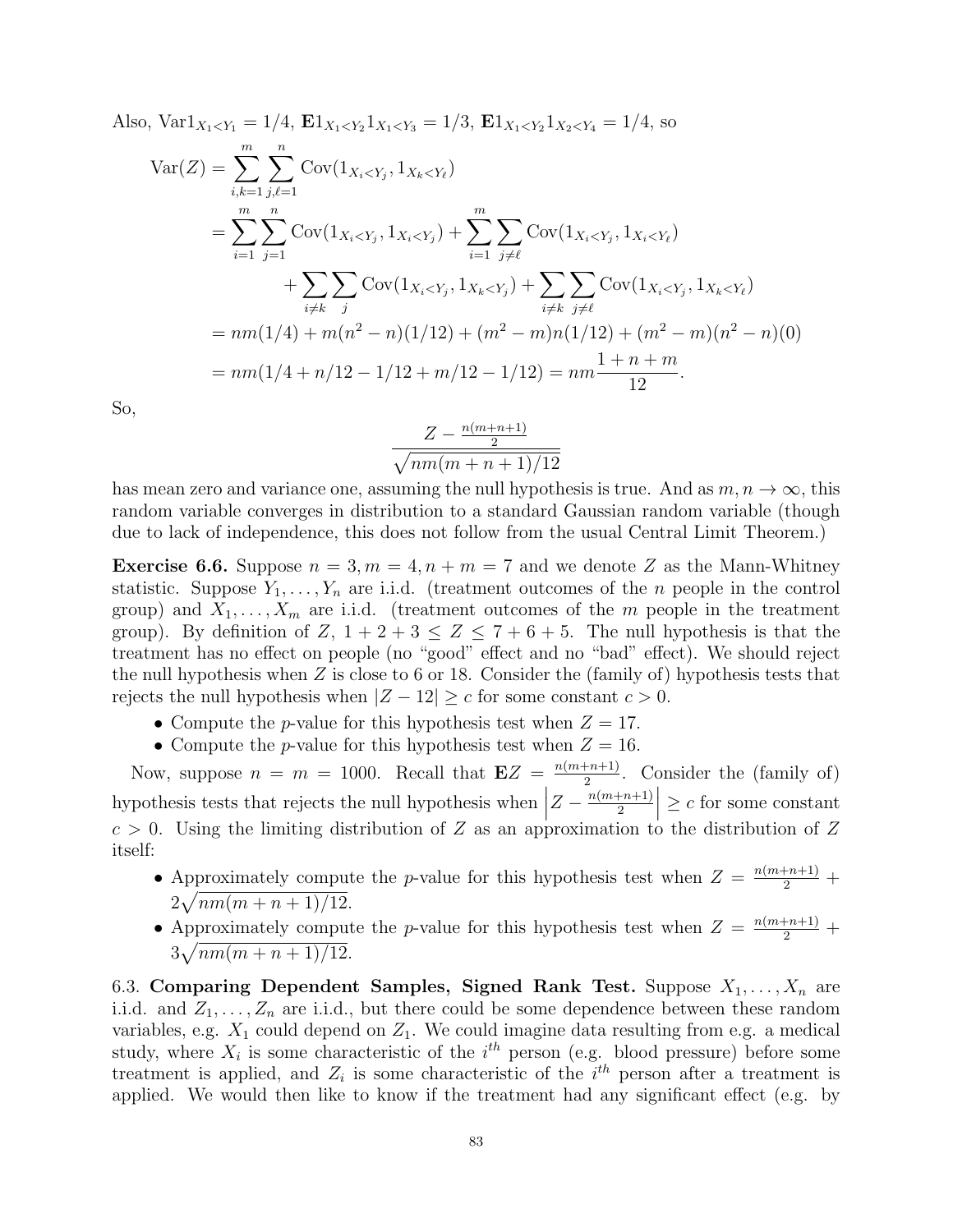lowering blood pressure). One way to check for the effect of the treatment is to compute the change in the characteristic  $Z_1 - X_1, \ldots, Z_n - X_n$ , and then linearly order the absolute values of these differences. That is, we write

$$
|Z_{I_1}-X_{I_1}|\leq |Z_{I_2}-X_{I_2}|\leq \cdots \leq |Z_{I_n}-X_{I_n}|,
$$

where  $\{I_1, \ldots, I_n\} = \{1, \ldots, n\}$ . We then use the test statistic

$$
W := \sum_{i=1}^n \max(i \cdot \operatorname{sign}(Z_{I_i} - X_{I_i}), 0).
$$

The null hypothesis is that the treatment has no significant effect. Under the null hypothesis,  $Z_1 - X_1$  and  $X_1 - Z_1$  have the same distribution. So,  $\text{sign}(Z_{I_i} - X_{I_i})$  is equally likely to take the value +1 or -1. (For simplicity, just assume that  $X_i \neq Z_i$  for all  $1 \leq i \leq n$ .) Let us then compute the distribution of W.

Let  $Y_1, \ldots, Y_n$  be i.i.d random variables uniformly distributed in  $\{-1, 1\}$ . Let

$$
W_n := \sum_{i=1}^n \max(iY_i, 0).
$$

We can compute the distribution of  $W_n$  recursively, as in Example [1.103.](#page-23-0) When  $n = 1$ ,  $P(W_1 = 1) = P(W_1 = 0) = 1/2$ . For any  $n \ge 1$ ,

$$
\mathbf{P}(W_n = k) = \sum_{j \in \mathbb{Z}} \mathbf{P}(W_{n-1} = j) \mathbf{P}(\max(nY_n, 0) = k - j), \qquad \forall k \ge 0.
$$

For example, using the Matlab command  $conv($ , to convolve two vectors, we find that

$$
\mathbf{P}(W_4 = k) = \begin{cases} 1/8 & , \text{if } k \in \{3, 4, 5, 6, 7\} \\ 1/16 & , \text{if } k \in \{0, 1, 2, 8, 9, 10\}. \end{cases}
$$

**Exercise 6.7.** Let  $Y_1, \ldots, Y_n$  be i.i.d random variables uniformly distributed in  $\{-1, 1\}$ . Let

$$
W_n := \sum_{i=1}^n \max(iY_i, 0).
$$

Explicitly write down the distribution of  $W_6$ . (Hint: you should probably use a computer.)

Note that  $\mathbf{E}W_n = \sum_{i=1}^n (i/2) = \frac{n(n+1)}{4}$  and  $\text{Var}(W_n) = \sum_{i=1}^n (i^2/4) = \frac{n(n+1)(2n+1)}{24} =$  $n^3/12 + O(n^2)$ . So, from the Lindeberg Central Limit Theorem [2.29,](#page-32-0)

$$
\frac{W_n - \frac{n(n+1)}{4}}{\sqrt{n^3/12}}
$$

converges to standard Gaussian random variable as  $n \to \infty$ .

# 7. Analysis of Variance (ANOVA)

7.1. General Linear Model. Let A be an  $n \times m$  real matrix of known (deterministic) constants. Let  $\beta \in \mathbb{R}^m$  be an unknown vector of (deterministic) constants. And let  $\varepsilon \in \mathbb{R}^m$ be a random vector. Our observation of the data is the vector  $Y \in \mathbb{R}^n$  defined by

$$
Y = A\beta + \varepsilon.
$$

The goal is to try to estimate the vector  $\beta$ , when we only have access to Y and A.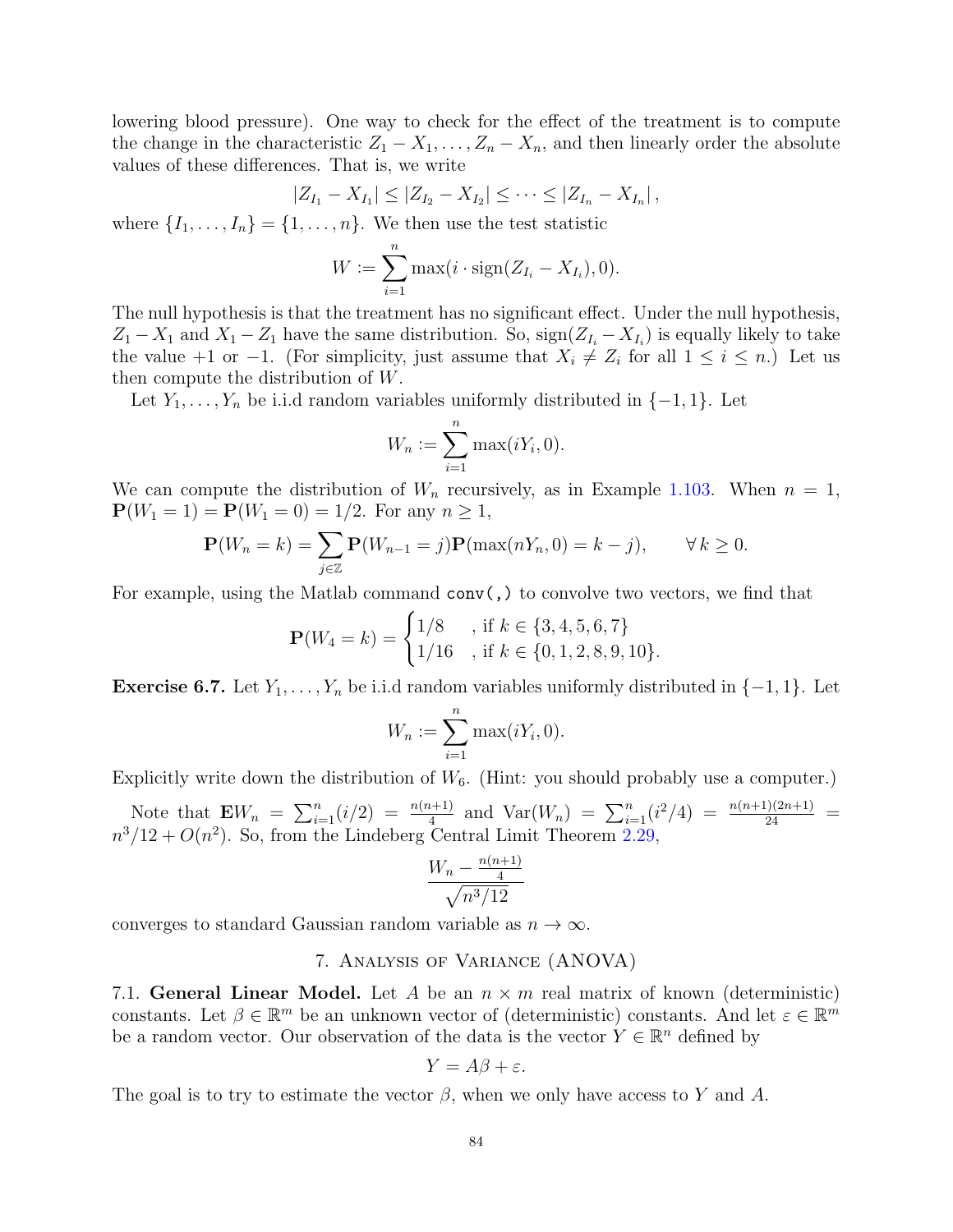Example 7.1 (One-Way ANOVA). Let  $n_1, n_2, n_3 > 0$  be integers and let  $n := n_1 + n_2 + n_3$ . Let  $\beta_1, \beta_2, \beta_3 \in \mathbb{R}$  be unknown. Let  $\sigma^2 > 0$  be fixed. Let  $Y_1, \ldots, Y_n$  be independent random variables such that

- For each  $1 \leq i \leq n_1$ ,  $Y_i$  is a Gaussian with mean  $\beta_1$  and variance  $\sigma^2$ .
- For each  $n_1 + 1 \leq i \leq n_1 + n_2$ ,  $Y_i$  is a Gaussian with mean  $\beta_2$  and variance  $\sigma^2$ .
- For each  $n_1 + n_2 + 1 \le i \le n$ ,  $Y_i$  is a Gaussian with mean  $\beta_3$  and variance  $\sigma^2$ .

Then define

$$
A := \begin{pmatrix} 1 & 0 & 0 \\ \vdots & \vdots & \vdots \\ 1 & 0 & 0 \\ 0 & 1 & 0 \\ \vdots & \vdots & \vdots \\ 0 & 1 & 0 \\ 0 & 0 & 1 \\ \vdots & \vdots & \vdots \\ 0 & 0 & 1 \end{pmatrix}, \qquad \beta = \begin{pmatrix} \beta_1 \\ \beta_2 \\ \beta_3 \end{pmatrix}.
$$

where the matrix A has  $n_1$  rows of the form  $(1, 0, 0)$ ,  $n_2$  rows of the form  $(0, 1, 0)$  and  $n_3$  rows of the form  $(0, 0, 1)$ . Finally, let  $\varepsilon \in \mathbb{R}^n$  be a column vector of i.i.d. Gaussians with mean zero and variance  $\sigma^2$ . Then we can write the assumptions of  $Y = (Y_1, \ldots, Y_n)$  in matrix form:

$$
Y = A\beta + \varepsilon
$$

More generally, define

$$
A := \begin{pmatrix} 1 & 0 & 0 & \cdots & 0 \\ \vdots & \vdots & \vdots & \cdots & \vdots \\ 1 & 0 & 0 & \cdots & 0 \\ 0 & 1 & 0 & \cdots & 0 \\ \vdots & \vdots & \vdots & \cdots & \vdots \\ 0 & 1 & 0 & \cdots & 0 \\ \vdots & \vdots & \vdots & \cdots & \vdots \\ 0 & 0 & 0 & \cdots & 1 \\ \vdots & \vdots & \vdots & \cdots & \vdots \\ 0 & 0 & 0 & \cdots & 1 \end{pmatrix}, \quad \beta = \begin{pmatrix} \beta_1 \\ \vdots \\ \beta_p \end{pmatrix}.
$$

where the matrix A has  $n_j$  rows with a 1 in the  $j^{th}$  entry, for every  $1 \leq j \leq p$ . Finally, let  $\varepsilon \in \mathbb{R}^n$  be a column vector of i.i.d. Gaussians with mean zero and variance  $\sigma^2$ . Then  $Y = (Y_1, \ldots, Y_n)$  is a one-way ANOVA of the form

$$
Y = A\beta + \varepsilon
$$

We can identify the two-way ANOVA as a special case of the one-way ANOVA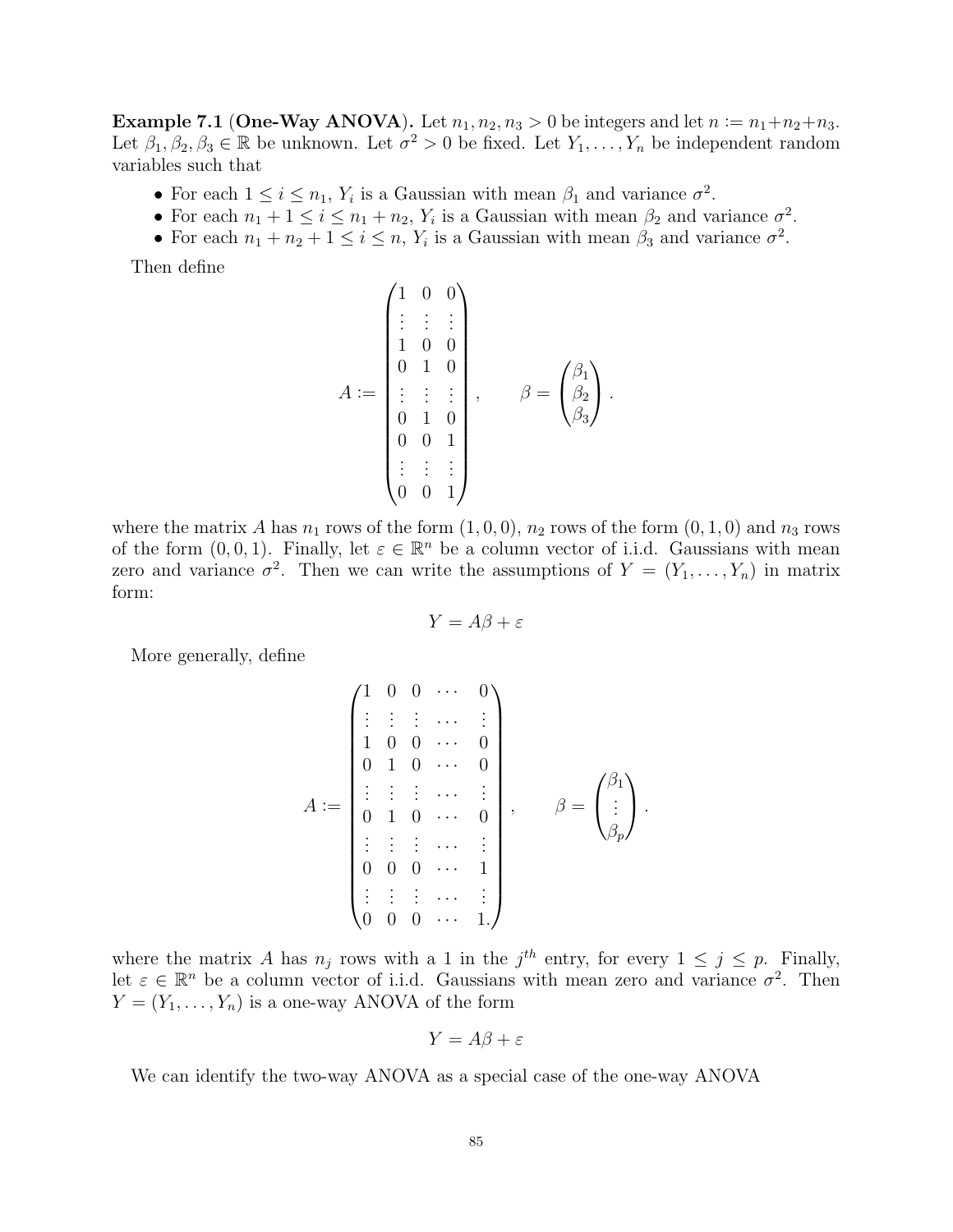<span id="page-85-0"></span>Example 7.2 (Linear Regression). Let  $\beta_1, \beta_2 \in \mathbb{R}$  be unknown. Let  $x_1, \ldots, x_n \in \mathbb{R}$  be fixed constants. Let  $\sigma^2 > 0$  be fixed. Then define

$$
A := \begin{pmatrix} 1 & x_1 \\ 1 & x_2 \\ \vdots & \vdots \\ 1 & x_n \end{pmatrix}, \qquad \beta = \begin{pmatrix} \beta_1 \\ \beta_2 \end{pmatrix}.
$$

Finally, let  $\varepsilon \in \mathbb{R}^n$  be a column vector of i.i.d. Gaussians with mean zero and variance  $\sigma^2$ . Then the equation

$$
Y = A\beta + \varepsilon
$$

can be written as

$$
Y_i = \beta_1 + \beta_2 x_i + \varepsilon_i, \qquad \forall \, 1 \leq i \leq n.
$$

That is,  $x_i$  and  $Y_i$  are observed for all  $1 \leq i \leq n$ , and there is an (unknown) linear relationship between these data.

More generally, Let  $\beta_0, \ldots, \beta_p \in \mathbb{R}$  be unknown. Let  $\{x_{ij}\}_{1 \le i \le n, 1 \le j \le p} \in \mathbb{R}$  be fixed constants. Let  $\sigma^2 > 0$  be fixed. Then define

$$
A := \begin{pmatrix} 1 & x_{11} & x_{12} & \cdots & x_{1p} \\ 1 & x_{21} & x_{22} & \cdots & x_{2p} \\ \vdots & \vdots & & \vdots \\ 1 & x_{n1} & x_{n2} & \cdots & x_{np} \end{pmatrix}, \qquad \beta = \begin{pmatrix} \beta_0 \\ \beta_1 \\ \vdots \\ \beta_p \end{pmatrix}.
$$

Finally, let  $\varepsilon \in \mathbb{R}^n$  be a column vector of i.i.d. Gaussians with mean zero and variance  $\sigma^2$ . Then the equation

$$
Y = A\beta + \varepsilon
$$

can be written as

$$
Y_i = \beta_0 + \beta_1 x_{i1} + \dots + \beta_p x_{ip} + \varepsilon_i, \qquad \forall 1 \le i \le n.
$$

That is,  $\{x_{ij}\}\$ and  $Y_i$  are observed for all  $i, j$ , and there is an (unknown) linear relationship between these data.

7.2. One-Way ANOVA Hypothesis Testing. For any  $1 \leq j \leq p$ , denote  $m_j := n_1 +$  $\cdots + n_j$ . In One-Way ANOVA, we have unknown constants  $\beta_1, \ldots, \beta_p$  that we would like to find, we have i.i.d. Gaussians  $\varepsilon_1, \ldots, \varepsilon_{n_p}$  with mean zero and variance  $\sigma^2 > 0$  and we observe  $Y_1, \ldots, Y_{n_p}$  where

$$
Y_i = \beta_1 + \varepsilon_i, \qquad \forall 1 \le i \le m_1
$$
  
\n
$$
Y_i = \beta_2 + \varepsilon_i, \qquad \forall m_1 + 1 \le i \le m_2
$$
  
\n
$$
\vdots
$$
  
\n
$$
Y_i = \beta_p + \varepsilon_i, \qquad \forall m_{p-1} + 1 \le i \le m_p
$$
  
\n
$$
\overline{Y}_j := \frac{1}{n_j} \sum_{i=m_{j-1}+1}^{m_j} Y_i.
$$

That is,  $\overline{Y}_j$  is the sample mean of the random variables that each have mean  $\beta_j$ . So,

$$
\mathbf{E}\overline{Y}_j = \beta_j, \qquad \forall \, 1 \le j \le p.
$$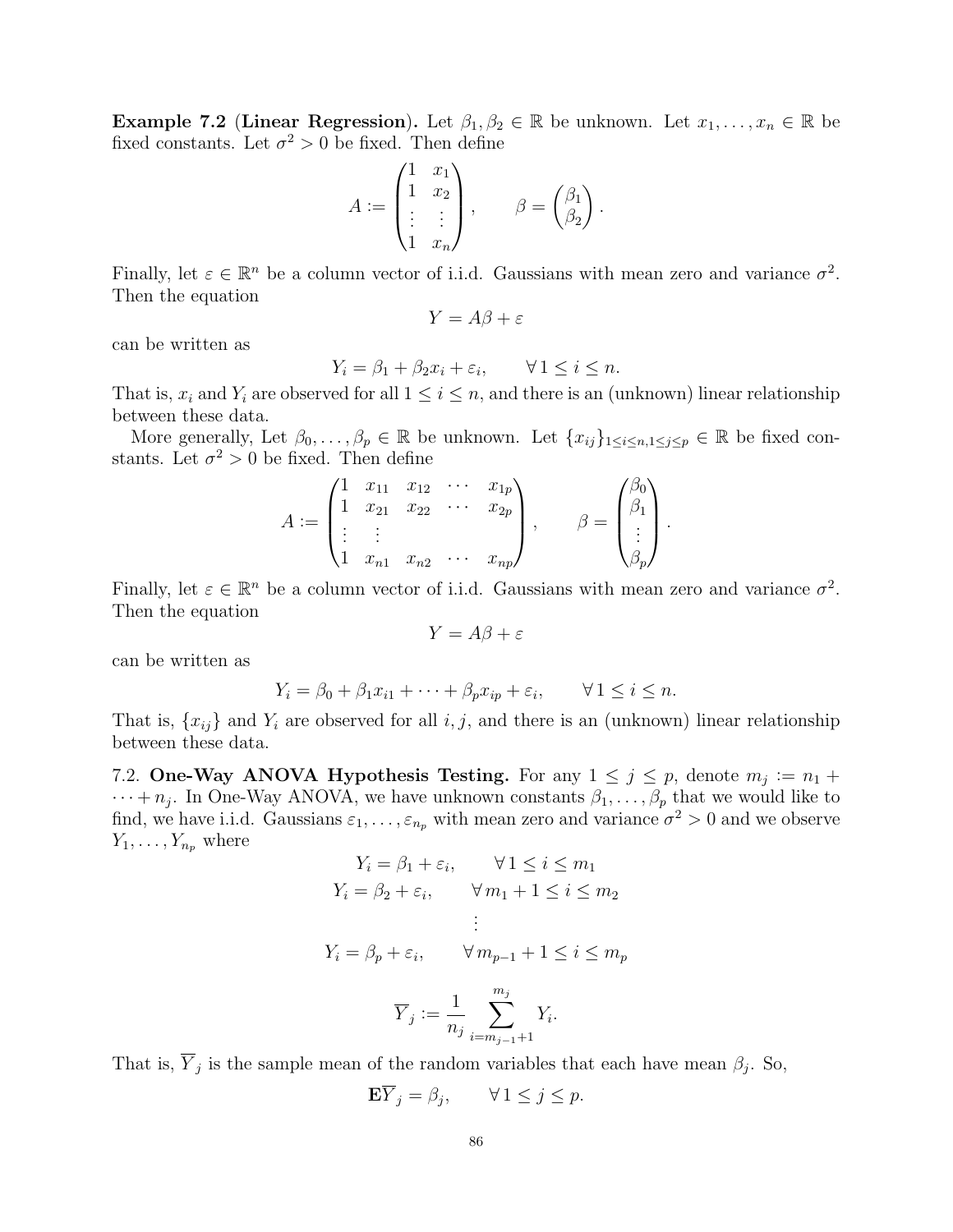We know from Section [6.1](#page-78-1) that, for any  $1 \leq j < k \leq p$ ,

$$
\frac{\overline{Y}_j - \overline{Y}_k - (\beta_j - \beta_k)}{\sigma \sqrt{\frac{1}{n_j} + \frac{1}{n_k}}}
$$

is a standard Gaussian random variable, so we can get confidence intervals for  $\beta_i - \beta_k$  from this fact. More generally, for any constants  $c_1, \ldots, c_p$  that are not all zero,

$$
\frac{\sum_{j=1}^{p} c_j \overline{Y}_j - \sum_{j=1}^{p} c_j \beta_j}{\sigma \sqrt{\sum_{j=1}^{p} \frac{c_j^2}{n_j}}}
$$

is a standard Gaussian random variable, so we can get confidence intervals for  $\sum_{j=1}^{p} c_j \beta_j$ from this fact.

For any  $1 \leq j \leq p$ , denote the  $j^{th}$  sample variance as

$$
S_j^2 := \frac{1}{n_j - 1} \sum_{i=m_{j-1}+1}^{m_j} (Y_i - \overline{Y}_j)^2.
$$

Recall also from Exercise [6.1](#page-79-0) that, for any  $1 \leq j < k \leq p$ ,

$$
\frac{\overline{Y}_j - \overline{Y}_k - (\beta_j - \beta_k)}{S\sqrt{\frac{1}{n_j} + \frac{1}{n_k}}}
$$

has Student's t-distribution with  $n_j + n_k - 2$  degrees of freedom, where

$$
S^{2} := \frac{(n_{j} - 1)S_{j}^{2} + (n_{k} - 1)S_{k}^{2}}{n_{j} + n_{k} - 2}.
$$

More generally, for any constants  $c_1, \ldots, c_p$  that are not all zero,

$$
\frac{\sum_{j=1}^{p} c_j \overline{Y}_j - \sum_{j=1}^{p} c_j \beta_j}{S \sqrt{\sum_{j=1}^{p} \frac{c_j^2}{n_j}}} \qquad (*)
$$

has Student's *t*-distribution with  $\left(\sum_{j=1}^p n_j\right) - p = m_p - p$  degrees of freedom, where  $S^2 :=$  $\sum_{j=1}^{p} (n_j - 1) S_j^2$  $m_p - p$ .

Now, suppose we want to test the hypothesis that  $\beta_1 = \cdots = \beta_p$ , versus the alternative. We then can consider the statistic (\*) for any  $c_1, \ldots, c_p$  with  $\sum_{i=1}^{p} c_i = 0$ , as the following lemma shows.

Lemma 7.3. The following two conditions are equivalent.

- $\beta_1 = \cdots = \beta_p$
- For any  $c_1, \ldots, c_p \in \mathbb{R}$  with  $\sum_{i=1}^p c_i = 0$ , we have

$$
\sum_{i=1}^p c_i \beta_i = 0.
$$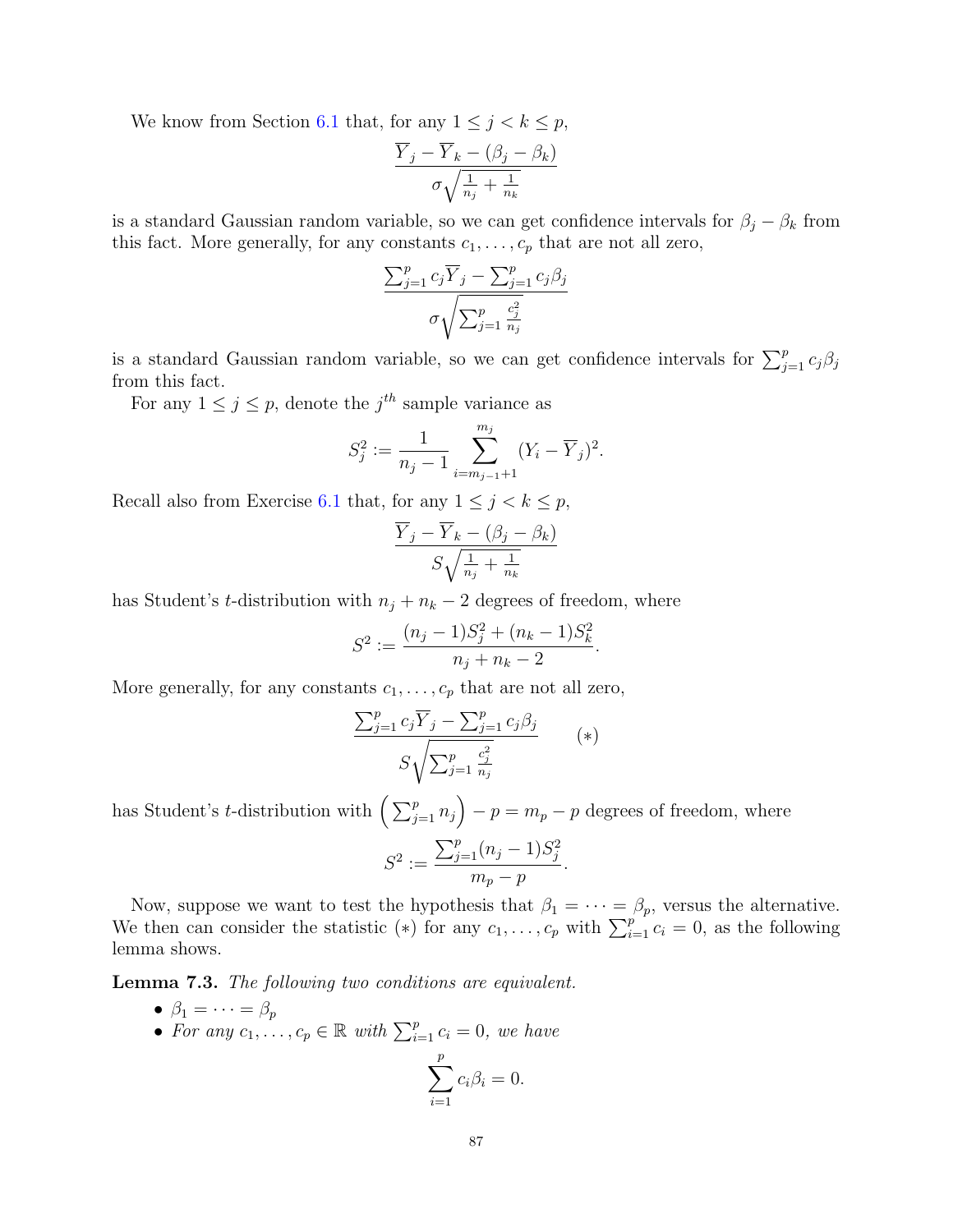*Proof.* If the first condition holds, then  $\sum_{i=1}^{p} c_i \beta_i = \beta_1 \sum_{i=1}^{p} c_i = 0$ .

If the second condition holds, then fix any  $1 \leq i < j \leq p$ , and set  $c_i = 1$ ,  $c_j = -1$  and  $c_k = 0$  for all other  $k \in \{1, ..., p\}$ . The second condition says  $\beta_i - \beta_j = 0$ , i.e.  $\beta_i = \beta_j$ , i.e. the first condition holds.  $\square$ 

 $\sum_{i=1}^{p} c_i = 0$ , we have The null hypothesis that  $\beta_1 = \cdots = \beta_p$  is then equivalent to: For any  $c_1, \ldots, c_p \in \mathbb{R}$  with

$$
\sum_{i=1}^p c_i \beta_i = 0.
$$

Proposition 7.4. Define

$$
F := \sup_{c_1, \dots, c_p \in \mathbb{R} : \sum_{i=1}^p c_i = 0} \frac{\left(\sum_{j=1}^p c_j \overline{Y}_j - \sum_{j=1}^p c_j \beta_j\right)^2}{S^2 \sum_{j=1}^p \frac{c_j^2}{n_j}}
$$

Then

$$
F = \frac{1}{S^2} \sum_{j=1}^p n_j ((\overline{Y}_j - \overline{Y}) - (\beta_i - \overline{\beta}))^2,
$$

where  $\overline{Y} = \frac{1}{m}$  $\frac{1}{m_p}\sum_{i=1}^{m_p} Y_i$ , and  $\overline{\beta} = \mathbf{E}\overline{Y} = \frac{1}{m_p}$  $\frac{1}{m_p}\sum_{i=1}^{m_p}\mathbf{E}Y_i=\frac{1}{m}$  $\frac{1}{m_p} \sum_{j=1}^p n_j \beta_j$ .

Moreover,  $F/(p-1)$  has Snedecor's f-distribution with  $p-1$  and  $m_p-p$  degrees of freedom. (For a definition of this distribution, see Exercise [3.11.](#page-39-0))

*Proof.* Apply Lemma [7.6](#page-87-0) with  $a_i = n_i^{-1}$  $i_i^{-1}, b_i := \overline{Y}_i - \beta_i \ \forall \ 1 \leq i \leq p$ , noting that

$$
\frac{\left(\sum_{j=1}^{p} c_j \overline{Y}_j - \sum_{j=1}^{p} c_j \beta_j\right)^2}{\sum_{j=1}^{p} \frac{c_j^2}{n_j}} = \frac{t^2}{\sum_{i=1}^{p} a_i c_i^2} = \sum_{\ell=1}^{p} a_{\ell}^{-1} \left(b_{\ell} - \frac{\sum_{j=1}^{p} b_j a_j^{-1}}{\sum_{k=1}^{p} a_k^{-1}}\right)^2
$$

$$
= \sum_{\ell=1}^{p} n_{\ell} \left(b_{\ell} - \frac{\sum_{j=1}^{p} b_j n_j}{\sum_{k=1}^{p} n_k}\right)^2 = \sum_{j=1}^{p} n_j (\left(\overline{Y}_j - \overline{Y}\right) - \left(\beta_i - \overline{\beta}\right))^2
$$

Finally, (a generalization of) Proposition [3.7](#page-36-0) implies that the numerator and denominator of  $F$  are independent, and Exercise [3.11](#page-39-0) completes the proof.  $\Box$ 

**Remark 7.5.** Under the null hypothesis that  $\beta_1 = \cdots = \beta_p$ , we have  $\beta_1 = \cdots = \beta_p = \overline{\beta}$ , so that

$$
F = \frac{1}{S^2} \sum_{j=1}^p n_i (\overline{Y}_j - \overline{Y})^2,
$$

<span id="page-87-0"></span>**Lemma 7.6.** Let  $a_1, \ldots, a_n > 0$ , let  $b_1, \ldots, b_n \in \mathbb{R}$  and let  $t \neq 0$ . Suppose we minimize

$$
\frac{1}{2} \sum_{i=1}^{n} a_i c_i^2
$$

subject to the constraints

$$
\sum_{i=1}^{n} c_i = 0, \qquad \sum_{i=1}^{n} c_i b_i = t.
$$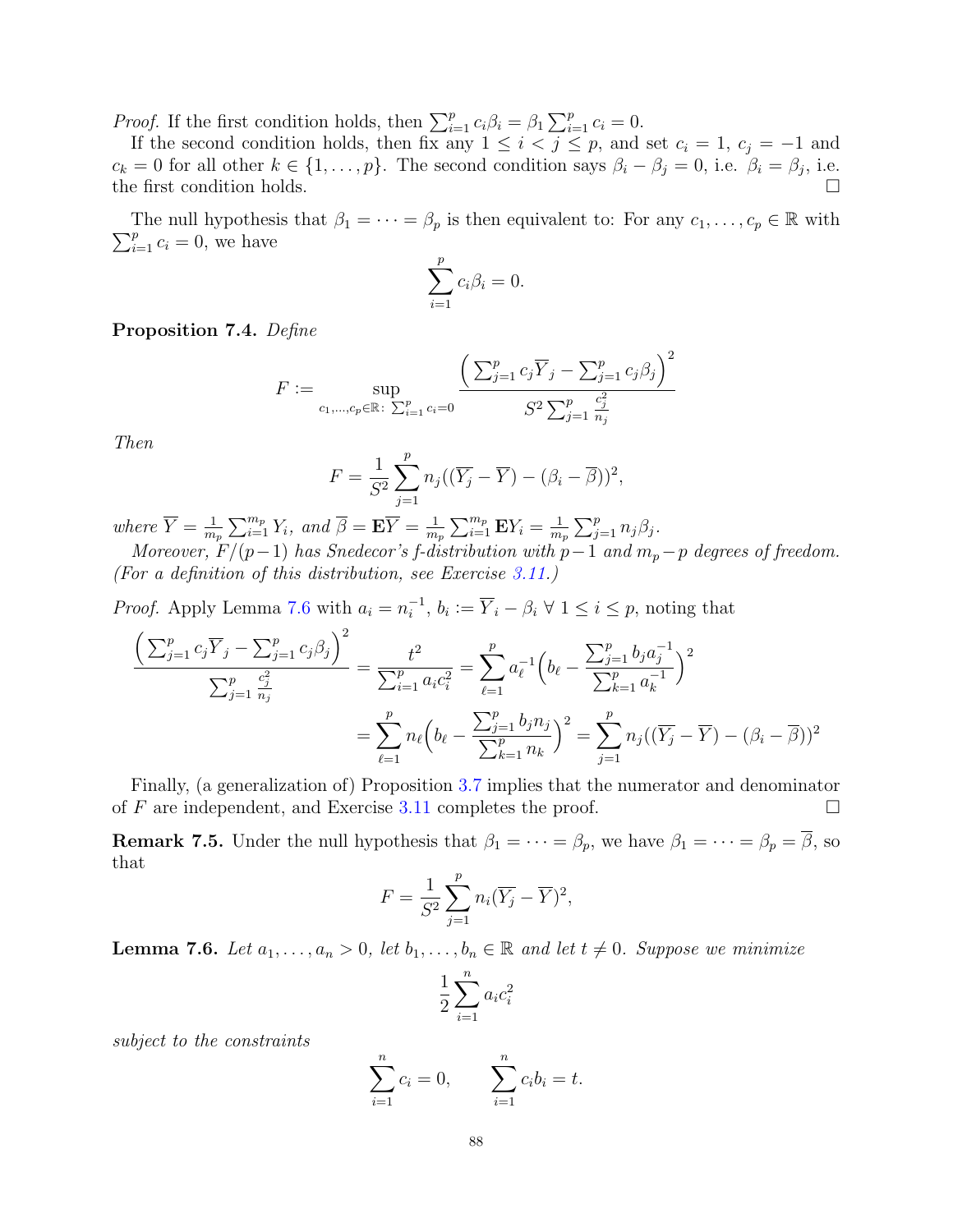Then the minimum value of this problem occurs when

$$
\sum_{i=1}^{n} a_i c_i^2 = \frac{t^2}{\sum_{i=1}^{n} a_i^{-1} \left(b_i - \frac{\sum_{j=1}^{n} b_j a_j^{-1}}{\sum_{k=1}^{n} a_k^{-1}}\right)^2}.
$$

$$
c_i = \frac{t a_i^{-1} \left(b_i - \frac{\sum_{j=1}^{n} b_j a_j^{-1}}{\sum_{k=1}^{n} a_k^{-1}}\right)}{\sum_{\ell=1}^{n} a_\ell^{-1} \left(b_\ell - \frac{\sum_{j=1}^{n} b_j a_j^{-1}}{\sum_{k=1}^{n} a_k^{-1}}\right)^2}, \qquad \forall 1 \le i \le n.
$$

*Proof.* By Lagrange multipliers, there exists  $\lambda_1, \lambda_2 \in \mathbb{R}$  such that

 $a_i c_i = \lambda_1 + \lambda_2 b_i, \qquad \forall \, 1 \leq i \leq n.$ 

Dividing by  $a_i$ , summing over i and using the constraints we obtain

$$
0 = \lambda_1 \sum_{i=1}^n a_i^{-1} + \lambda_2 \sum_{i=1}^n b_i a_i^{-1}, \qquad \lambda_1 = -\lambda_2 \frac{\sum_{i=1}^n b_i a_i^{-1}}{\sum_{i=1}^n a_i^{-1}}
$$

Multiplying by  $c_i$  and summing over  $i$ ,

$$
\sum_{i=1}^{n} a_i c_i^2 = \lambda_2 t.
$$

So,

$$
c_i = \frac{1}{a_i}(\lambda_1 + \lambda_2 b_i) = \frac{1}{a_i} \lambda_2 \left( -\frac{\sum_{j=1}^n b_j a_j^{-1}}{\sum_{k=1}^n a_k^{-1}} + b_i \right) = \frac{\sum_{\ell=1}^n a_\ell c_\ell^2}{t a_i} \left( -\frac{\sum_{j=1}^n b_j a_j^{-1}}{\sum_{k=1}^n a_k^{-1}} + b_i \right).
$$

Squaring, multiplying by  $a_i$  and summing over  $i$ ,

$$
\sum_{i=1}^{n} a_i c_i^2 = \frac{1}{t^2} \left( \sum_{k=1}^{n} a_k c_k^2 \right)^2 \sum_{i=1}^{n} a_i^{-1} \left( -\frac{\sum_{j=1}^{n} b_j a_j^{-1}}{\sum_{k=1}^{n} a_k^{-1}} + b_i \right)^2.
$$

That is,

$$
\sum_{i=1}^{n} a_i c_i^2 = \frac{t^2}{\sum_{i=1}^{n} a_i^{-1} \left(b_i - \frac{\sum_{j=1}^{n} b_j a_j^{-1}}{\sum_{k=1}^{n} a_k^{-1}}\right)^2}.
$$

Finally,

$$
c_i = \frac{t a_i^{-1} \left( b_i - \frac{\sum_{j=1}^n b_j a_j^{-1}}{\sum_{k=1}^n a_k^{-1}} \right)}{\sum_{\ell=1}^n a_\ell^{-1} \left( b_\ell - \frac{\sum_{j=1}^n b_j a_j^{-1}}{\sum_{k=1}^n a_k^{-1}} \right)^2}, \qquad \forall 1 \le i \le n.
$$

Since we are minimizing a convex function subject to a linear constraint, and we found one critical point, this critical point must be the unique global minimum, by (a modification of) Exercise [4.37.](#page-57-0)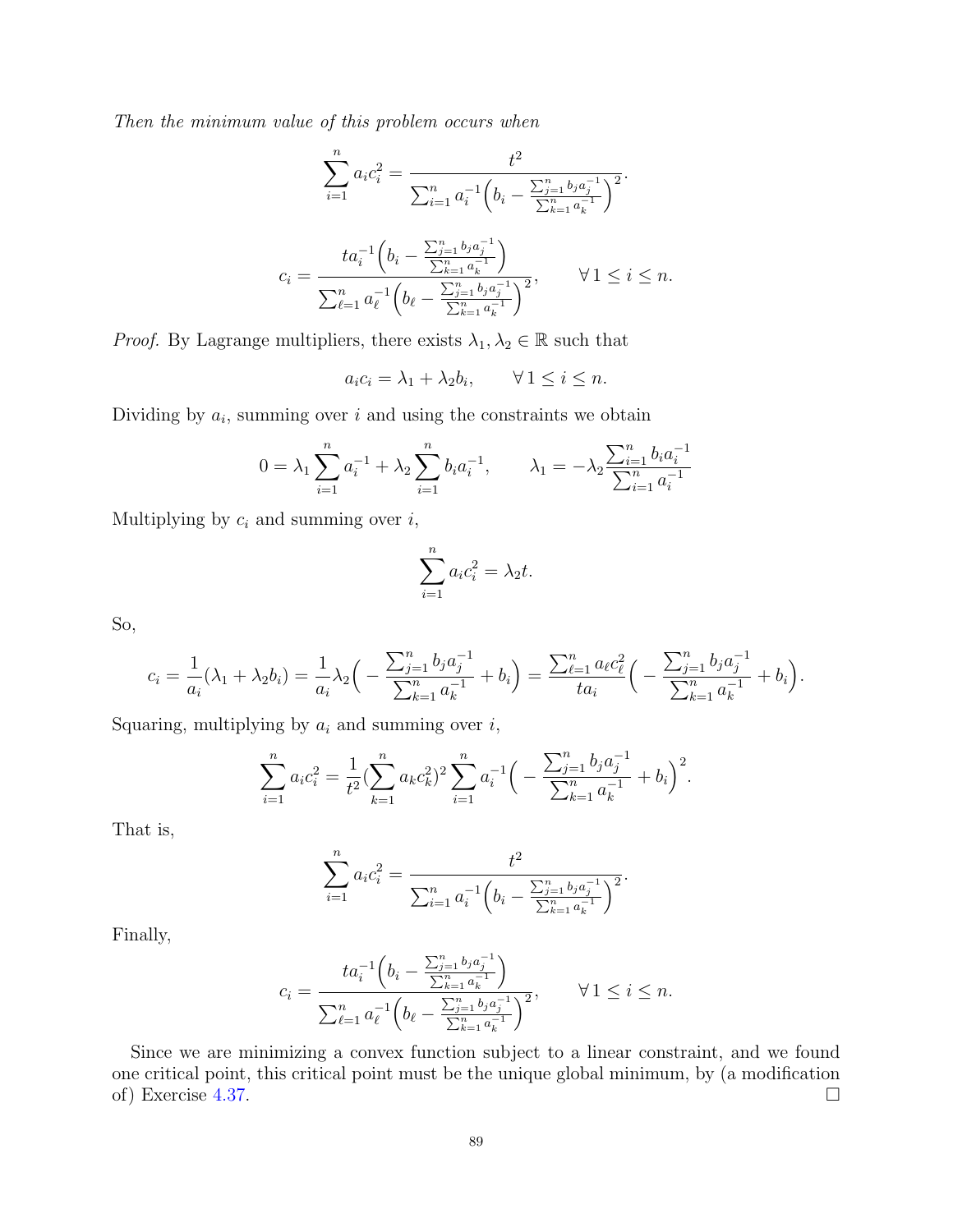#### 7.3. Linear Regression.

Exercise 7.7. In statistics and other applications, we can be presented with data points  $(x_1, y_1), \ldots, (x_n, y_n)$ . We would like to find the line  $y = mx + b$  which lies "closest" to all of these data points. Such a line is known as a linear regression. There are many ways to define the "closest" such line. The standard method is to use least squares minimization. A line which lies close to all of the data points should make the quantities  $(y_i - mx_i - b)$  all very small. We would like to find numbers  $m, b$  such that the following quantity is minimized:

$$
f(m, b) = \sum_{i=1}^{n} (y_i - mx_i - b)^2.
$$

Using the second derivative test, show that the minimum value of  $f$  is achieved when

$$
m = \frac{\left(\sum_{i=1}^{n} x_i\right)\left(\sum_{j=1}^{n} y_j\right) - n\left(\sum_{k=1}^{n} x_k y_k\right)}{\left(\sum_{i=1}^{n} x_i\right)^2 - n\left(\sum_{j=1}^{n} x_j^2\right)} = \frac{\sum_{i=1}^{n} (x_i - \overline{x})(y_i - \overline{x})}{\sum_{j=1}^{n} (x_j - \overline{x})^2}.
$$

$$
b = \frac{1}{n} \left(\sum_{i=1}^{n} y_i - m \sum_{j=1}^{n} x_j\right) = \overline{y} - m\overline{x}.
$$

Briefly explain why this is actually the minimum value of  $f(m, b)$ . (You are allowed to use the inequality  $(\sum_{i=1}^n x_i)^2 \leq n(\sum_{i=1}^n x_i^2)$ .

From Example [7.2,](#page-85-0) we originally presented linear regression as the following problem. Let  $\beta_1, \beta_2 \in \mathbb{R}$  be unknown. Let  $x_1, \ldots, x_n \in \mathbb{R}$  be fixed constants. Let  $\sigma^2 > 0$  be fixed. Let  $\varepsilon_1, \ldots, \varepsilon_n$  i.i.d. Gaussians with mean zero and variance  $\sigma^2$ . Then suppose we observe

$$
Y_i = \beta_1 + \beta_2 x_i + \varepsilon_i, \qquad \forall \, 1 \le i \le n.
$$

That is,  $x_i$  and  $Y_i$  are observed for all  $1 \leq i \leq n$ , and there is an (unknown) linear relationship between these data.

The task is to estimate  $\beta_1, \beta_2$ . Suppose we restrict only to linear estimators, i.e. estimators of the form

$$
\sum_{i=1}^{n} c_i Y_i
$$

where  $c_1, \ldots, c_n \in \mathbb{R}$ , and we try to find unbiased linear estimator of the smallest variance (similar to a UMVU, but restricted to linear estimators).

**Theorem 7.8.** Let  $c_1, \ldots, c_n \in \mathbb{R}$  such that  $\sum_{i=1}^n c_i Y_i$  is an unbiased estimator of  $\beta_2$ . Suppose

$$
\operatorname{Var}(\sum_{i=1}^{n} c_i Y_i) \le \operatorname{Var}(\sum_{i=1}^{n} c'_i Y_i),
$$

for all  $c'_1, \ldots, c'_n \in \mathbb{R}$ . Then

$$
\sum_{i=1}^{n} c_i Y_i = \frac{\sum_{i=1}^{n} (Y_i - \frac{1}{n} \sum_{j=1}^{n} Y_j)(x_i - \frac{1}{n} \sum_{j=1}^{n} x_j)}{\sum_{k=1}^{n} (x_k - \frac{1}{n} \sum_{\ell=1}^{n} x_\ell)^2}
$$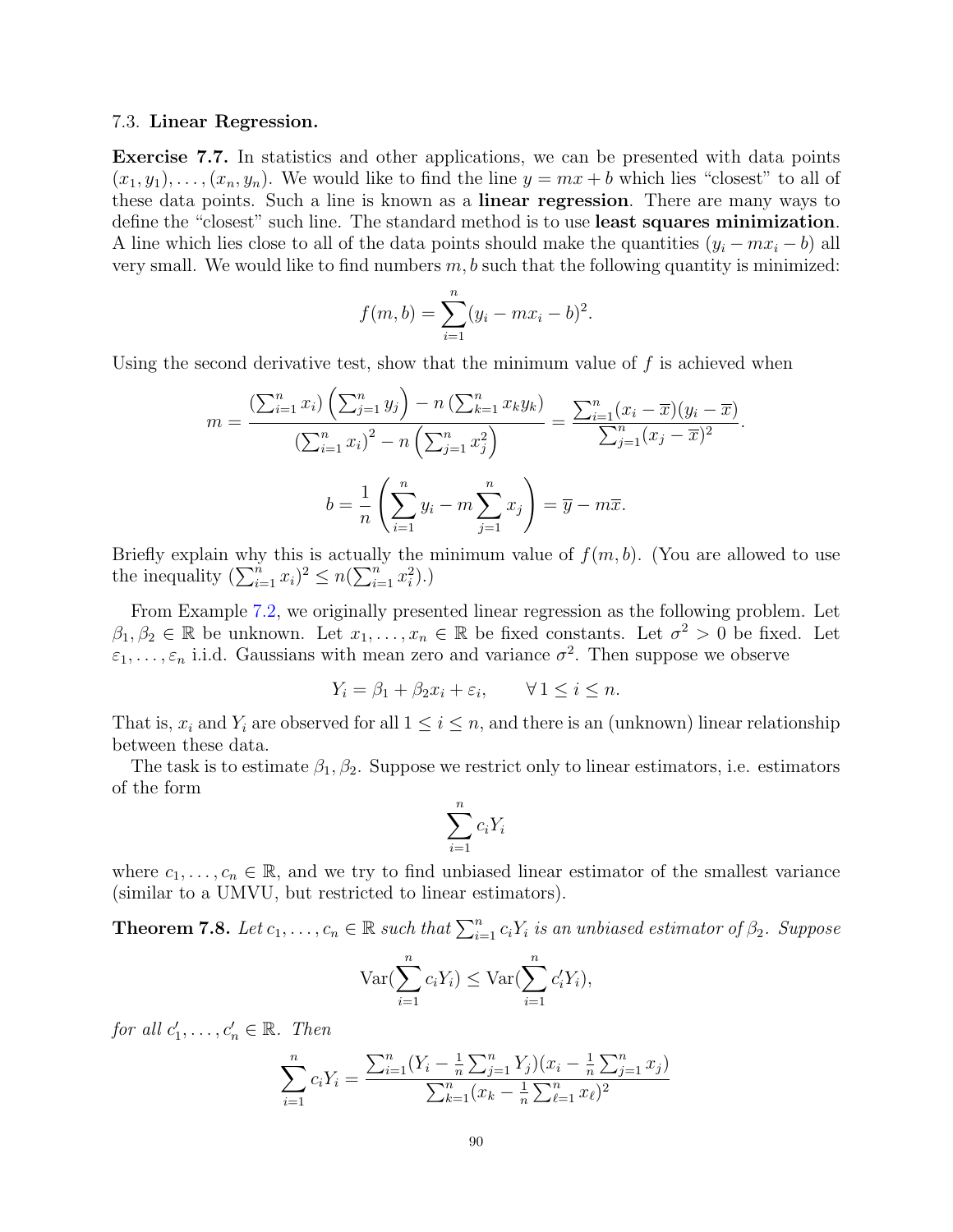Let  $c_1, \ldots, c_n \in \mathbb{R}$  such that  $\sum_{i=1}^n c_i Y_i$  is an unbiased estimator of  $\beta_1$ . Suppose

$$
\operatorname{Var}(\sum_{i=1}^{n} c_i Y_i) \le \operatorname{Var}(\sum_{i=1}^{n} c'_i Y_i),
$$

for all  $c'_1, \ldots, c'_n \in \mathbb{R}$ . Then

$$
\sum_{i=1}^{n} c_i Y_i = \frac{1}{n} \sum_{i=1}^{n} Y_i - \frac{\sum_{i=1}^{n} (Y_i - \sum_{j=1}^{n} Y_j)(x_i - \frac{1}{n} \sum_{j=1}^{n} x_j)}{\sum_{k=1}^{n} (x_k - \frac{1}{n} \sum_{\ell=1}^{n} x_\ell)^2} \cdot \frac{1}{n} \sum_{i=1}^{n} x_i.
$$

Proof. Step 1. Since

$$
\mathbf{E} \sum_{i=1}^{n} c_i Y_i = \sum_{i=1}^{n} c_i (\beta_1 + \beta_2 x_i),
$$

an unbiased linear estimator of  $\beta_2$  satisfies

$$
\sum_{i=1}^{n} c_i = 0, \qquad \sum_{i=1}^{n} c_i x_i = 1. \qquad (*)
$$

and the variance of this estimator is

$$
\text{Var}\sum_{i=1}^{n} c_i Y_i = \sum_{i=1}^{n} c_i^2 \text{Var} Y_i = \sigma^2 \sum_{i=1}^{n} c_i^2.
$$

Suppose we minimize this quantity subject to the constraint  $(*)$ . Lemma [7.6](#page-87-0) with  $t = 1$ ,  $b_i = x_i$  and  $a_i = 1$  for all i implies that this minimum occurs when

$$
c_{i} = \frac{t a_{i}^{-1} \left(b_{i} - \frac{\sum_{j=1}^{n} b_{j} a_{j}^{-1}}{\sum_{k=1}^{n} a_{k}^{-1}}\right)}{\sum_{\ell=1}^{n} a_{\ell}^{-1} \left(b_{\ell} - \frac{\sum_{j=1}^{n} b_{j} a_{j}^{-1}}{\sum_{k=1}^{n} a_{k}^{-1}}\right)^{2}} = \frac{x_{i} - \frac{1}{n} \sum_{j=1}^{n} x_{j}}{\sum_{\ell=1}^{n} \left(x_{\ell} - \frac{1}{n} \sum_{j=1}^{n} x_{j}\right)^{2}}, \qquad \forall 1 \leq i \leq n.
$$

$$
\sum_{i=1}^{n} c_{i} Y_{i} = \frac{\sum_{i=1}^{n} Y_{i} (x_{i} - \frac{1}{n} \sum_{j=1}^{n} x_{j})}{\sum_{k=1}^{n} (x_{k} - \frac{1}{n} \sum_{\ell=1}^{n} x_{\ell})^{2}} = \frac{\sum_{i=1}^{n} (Y_{i} - \sum_{j=1}^{n} Y_{j}) (x_{i} - \frac{1}{n} \sum_{j=1}^{n} x_{j})}{\sum_{k=1}^{n} (x_{k} - \frac{1}{n} \sum_{\ell=1}^{n} x_{\ell})^{2}}.
$$

Step 2. Since

$$
\mathbf{E} \sum_{i=1}^{n} c_i Y_i = \sum_{i=1}^{n} c_i (\beta_1 + \beta_2 x_i),
$$

an unbiased linear estimator of  $\beta_1$  satisfies

$$
\sum_{i=1}^{n} c_i = 1, \qquad \sum_{i=1}^{n} c_i x_i = 0. \qquad (**)
$$

and the variance of this estimator is

$$
\text{Var}\sum_{i=1}^{n}c_iY_i = \sum_{i=1}^{n}c_i^2\text{Var}Y_i = \sigma^2\sum_{i=1}^{n}c_i^2.
$$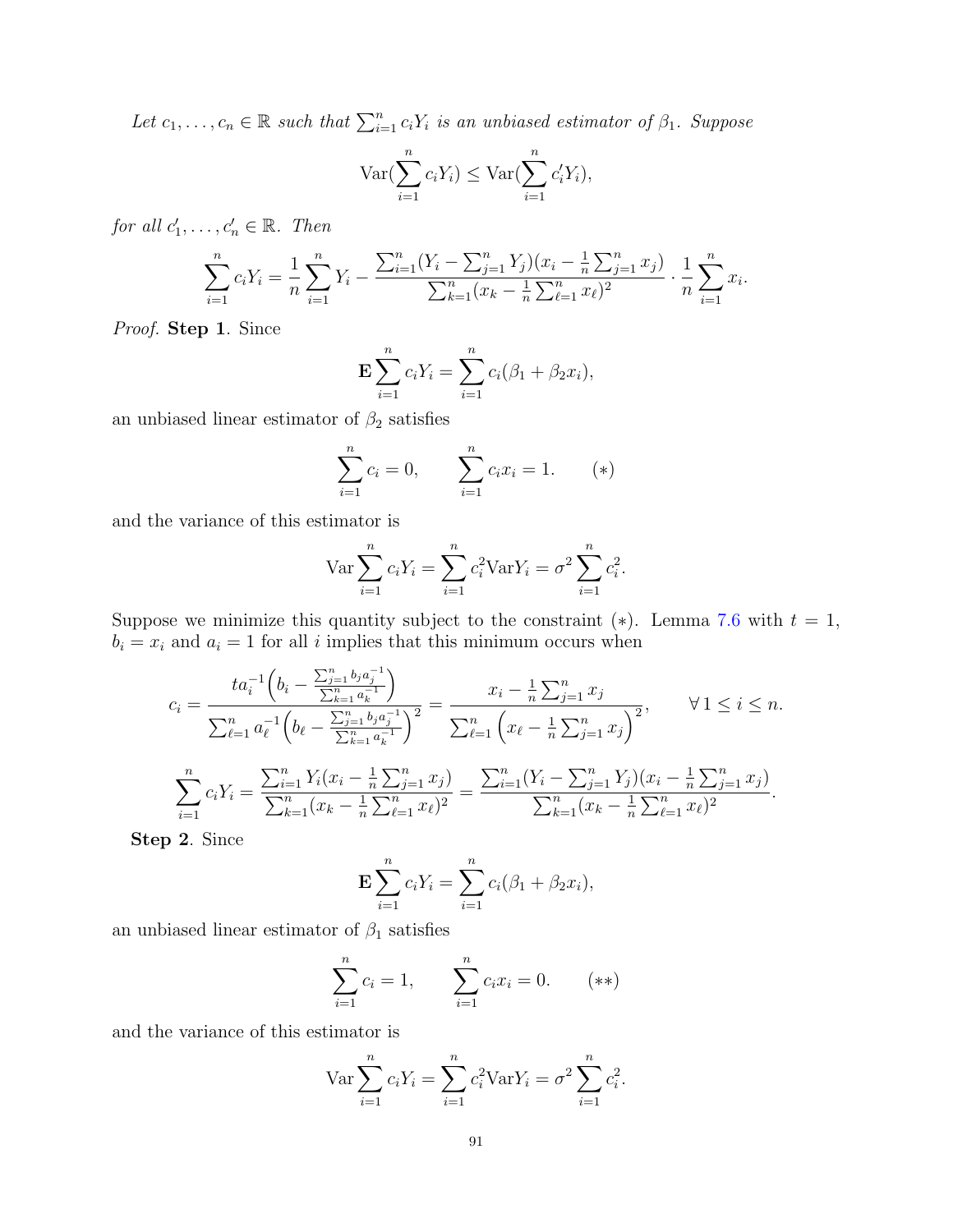Suppose we minimize this quantity subject to the constraint (∗∗). Lemma [7.6](#page-87-0) with variables  $c_i' = c_i x_i, b_i = 1/x_i$   $a_i = 1/x_i^2$ , with  $t = 1$ , for all i implies that this minimum occurs when

$$
c'_{i} = \frac{ta_{i}^{-1}\left(b_{i} - \frac{\sum_{j=1}^{n}b_{j}a_{j}^{-1}}{\sum_{k=1}^{n}a_{k}^{-1}}\right)}{\sum_{\ell=1}^{n}a_{\ell}^{-1}\left(b_{\ell} - \frac{\sum_{j=1}^{n}b_{j}a_{j}^{-1}}{\sum_{k=1}^{n}a_{k}^{-1}}\right)^{2}} = \frac{x_{i}^{2}\left(x_{i}^{-1} - \frac{\sum_{j=1}^{n}x_{j}}{\sum_{k=1}^{n}x_{k}^{2}}\right)}{\sum_{\ell=1}^{n}x_{\ell}\left(x_{\ell}^{-1} - \frac{\sum_{j=1}^{n}x_{j}}{\sum_{k=1}^{n}x_{k}^{2}}\right)^{2}} = \frac{x_{i}\left(1 - x_{i}\frac{\sum_{j=1}^{n}x_{j}}{\sum_{k=1}^{n}x_{k}^{2}}\right)}{\sum_{\ell=1}^{n}\left(1 - x_{\ell}\frac{\sum_{j=1}^{n}x_{j}}{\sum_{k=1}^{n}x_{k}^{2}}\right)^{2}}.
$$

$$
c_{i} = \frac{\left(1 - x_{i}\frac{\sum_{j=1}^{n}x_{j}}{\sum_{k=1}^{n}x_{k}^{2}}\right)}{\sum_{\ell=1}^{n}\left(1 - x_{\ell}\frac{\sum_{j=1}^{n}x_{j}}{\sum_{k=1}^{n}x_{k}^{2}}\right)^{2}} = \frac{\left(1 - x_{i}\frac{\sum_{j=1}^{n}x_{j}}{\sum_{k=1}^{n}x_{k}^{2}}\right)}{\sum_{\ell=1}^{n}\left(1 - 2x_{\ell}\frac{\sum_{j=1}^{n}x_{j}}{\sum_{k=1}^{n}x_{k}^{2}} + x_{\ell}^{2}\left(\frac{\sum_{j=1}^{n}x_{j}}{\sum_{k=1}^{n}x_{k}^{2}}\right)^{2}\right)} = \frac{\left(1 - x_{i}\frac{\sum_{j=1}^{n}x_{j}}{\sum_{k=1}^{n}x_{k}^{2}}\right)}{n - \frac{\left(\sum_{j=1}^{n}x_{j}\right)^{2}}{\sum_{k=1}^{n}x_{k}^{2}}.
$$

$$
\sum_{i=1}^{n} c_i Y_i = \frac{\sum_{i=1}^{n} Y_i - \sum_{i=1}^{n} Y_i x_i \frac{\sum_{j=1}^{n} x_j}{\sum_{k=1}^{n} x_k^2}}{n - \frac{\left(\sum_{j=1}^{n} x_j\right)^2}{\sum_{k=1}^{n} x_k^2}} = \frac{\sum_{i=1}^{n} Y_i \sum_{k=1}^{n} x_k^2 - \sum_{i=1}^{n} Y_i x_i \sum_{j=1}^{n} x_j}{n \sum_{k=1}^{n} x_k^2 - (\sum_{j=1}^{n} x_j)^2}
$$
\n
$$
= \frac{\sum_{i=1}^{n} Y_i (\sum_{k=1}^{n} x_k^2 - \frac{1}{n} (\sum_{j=1}^{n} x_j)^2) + \sum_{i=1}^{n} Y_i \frac{1}{n} (\sum_{j=1}^{n} x_j)^2 - \sum_{i=1}^{n} Y_i x_i \sum_{j=1}^{n} x_j}{n \sum_{k=1}^{n} x_k^2 - (\sum_{j=1}^{n} x_j)^2}
$$
\n
$$
= \frac{1}{n} \sum_{i=1}^{n} Y_i + \frac{1}{n} \sum_{\ell=1}^{n} x_\ell \frac{\sum_{i=1}^{n} Y_i \sum_{j=1}^{n} x_j - n \sum_{i=1}^{n} Y_i x_i}{n \sum_{k=1}^{n} x_k^2 - (\sum_{j=1}^{n} x_j)^2}
$$

### 7.4. Logistic Regression. Denote the logistic function as

$$
h(x) := \frac{1}{1 + e^{-x}}, \qquad \forall x \in \mathbb{R}.
$$

 $\Box$ 

Note that  $\lim_{x\to\infty} h(x) = 1$  and  $\lim_{x\to-\infty} h(x) = 0$ .

Let  $X_1, \ldots, X_n$  be i.i.d. real-valued random variables. Let  $g : \mathbb{R} \to \{0,1\}$  be an unknown function, and let  $Y_i := g(X_i)$  for all  $1 \leq i \leq n$ . For example,  $X_1, \ldots, X_n$  could be the blood pressures of n people, and  $g(X_i) = 1$  if person  $i \in \{1, \ldots, n\}$  has had a heart attack, whereas  $g(X_i) = 0$  if person i has not had a heart attack. In this way, g classifies the data has having or not having a certain trait. For another example,  $X_i$  could be some characteristic of the  $i^{th}$  received email,  $g(X_i) = 1$  if email  $i \in \{1, ..., n\}$  is spam, whereas  $g(X_i) = 0$  if email i is not spam.

By our assumptions,  $Y_1, \ldots, Y_n$  are i.i.d. Bernoulli random variables with some unknown probability  $0 \leq p \leq 1$  such that  $p = P(Y_1 = 1)$ . Since the logistic function smoothly transitions from value 0 to value 1, we make the heuristic assumption that there are some unknown parameters  $a, b \in \mathbb{R}$  such that

$$
p \approx h(ax + b) \approx g(x).
$$

The likelihood function is then

$$
\ell(a,b) := \prod_{i=1}^{n} p^{y_i} (1-p)^{1-y_i} = \prod_{i=1}^{n} [h(ax_i+b)]^{y_i} [1-h(ax_i+b)]^{1-y_i},
$$
  

$$
\forall x_1, \dots, x_n \in \mathbb{R}, \quad \forall y_1, \dots, y_n \in \{0,1\}.
$$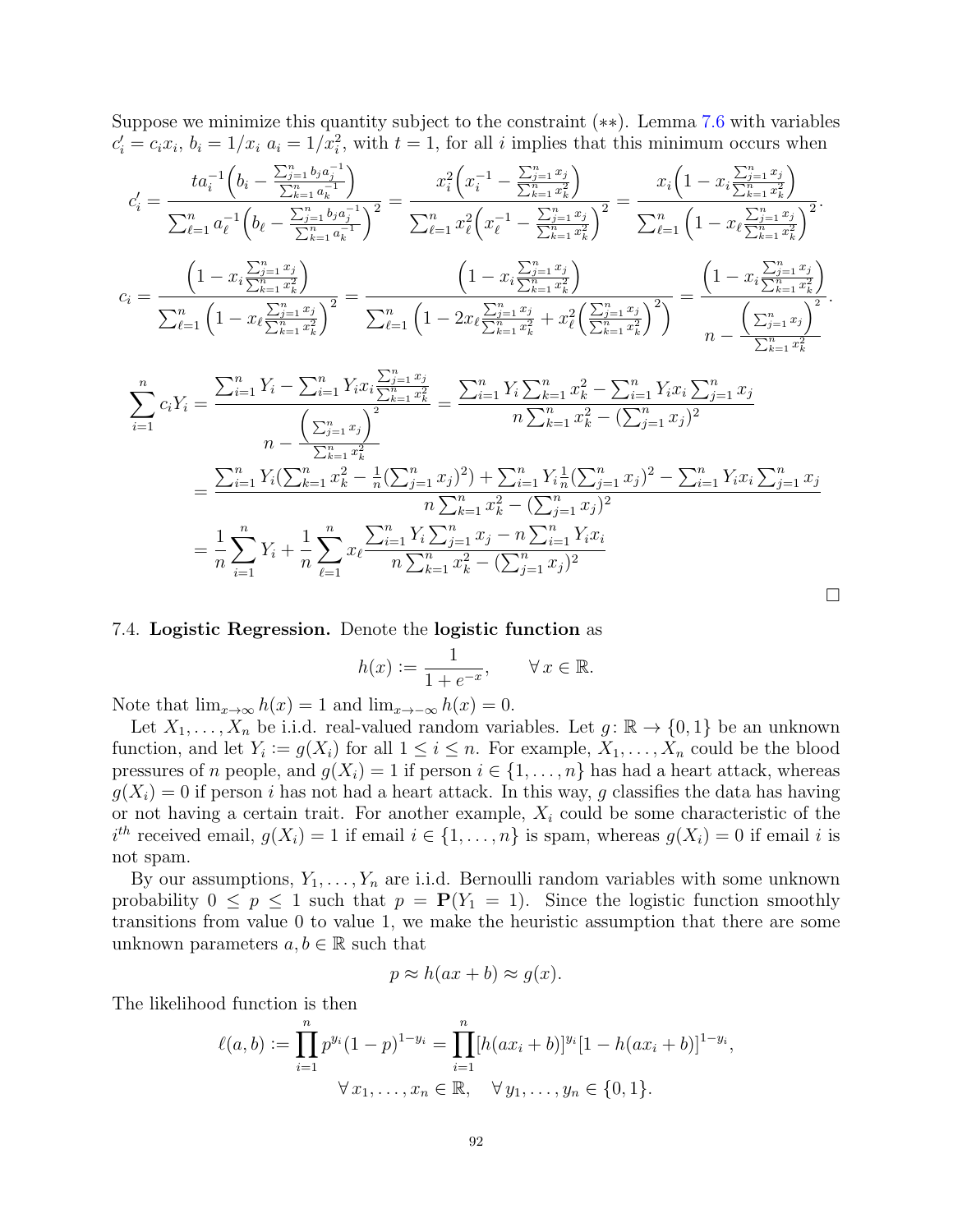From Exercise [7.9,](#page-92-0) the log-likelihood function has at most one global maximum. So, if the MLE exists, it is unique.

### <span id="page-92-0"></span>Exercise 7.9. Let

$$
h(x) := \frac{1}{1 + e^{-x}}, \qquad \forall x \in \mathbb{R}.
$$

Fix  $x \in \mathbb{R}$  and  $y \in [0, 1]$ . Define  $t: \mathbb{R}^2 \to \mathbb{R}$  by

$$
t(a) := \log ([h(ax + 1)]^y [1 - h(ax + 1)]^{1-y}), \qquad \forall a \in \mathbb{R}.
$$

Show that t is concave. Conclude that t has at most one global maximum.

**Exercise 7.10.** Let  $A, B, \Omega$  be sets. Let  $u: \Omega \to A$  and let  $t: \Omega \to B$ . Assume that, for every  $x, y \in \Omega$ , if  $u(x) = u(y)$ , then  $t(x) = t(y)$ . Show that there exists a function  $s: A \to B$ such that

$$
t = s(u).
$$

### 8. Appendix: Results from Analysis

<span id="page-92-1"></span>**Theorem 8.1.** (Minkowski's Inequality) Let  $1 \le p \le \infty$ , and let  $f: \mathbb{R}^2 \to \mathbb{R}$  be measurable. Then

$$
\left\| \int_{\mathbb{R}} f(x, y) dx \right\|_{p, dy} \leq \int_{\mathbb{R}} \left\| f(x, y) \right\|_{p, dy} dx.
$$

In particular, the integrand on the right is measurable, so if the right side is finite, then  $\int_{\mathbb{R}} f(x, y) dx$  is defined for almost every  $y \in \mathbb{R}$ .

*Proof.* The right side is unchanged by replacing f with  $|f|$ , so without loss of generality we assume  $f: \mathbb{R}^2 \to [0, \infty)$ . The case  $p = 1$  follows from Fubini's Theorem, Theorem [1.79.](#page-19-0) If  $1 < p < \infty$ , measurability follows from Fubini's Theorem, and the inequality follows from Fubini's Theorem and the Hölder inequality for y, Theorem  $1.99$  (for Lebesgue measure), with exponents  $p, p'$  (using  $(p-1)p' = p$ ).

$$
\int_{\mathbb{R}} \left| \int_{\mathbb{R}} f(x, y) dx \right|^{p} dy = \int_{\mathbb{R}} \left| \int_{\mathbb{R}} f(x, y) dx \right|^{p-1} \left| \int_{\mathbb{R}} f(x', y) dx' \right| dy
$$
\n
$$
= \int_{\mathbb{R}} \left( \int_{\mathbb{R}} f(x', y) \left| \int_{\mathbb{R}} f(x, y) dx \right|^{p-1} dy \right) dx'
$$
\n
$$
\leq \int_{\mathbb{R}} \left( \int_{\mathbb{R}} |f(x', y)|^{p} dy \right)^{1/p} \left( \int_{\mathbb{R}} \left| \int_{\mathbb{R}} f(x, y) dx \right|^{p'(p-1)} dy \right)^{1/p'} dx'
$$
\n
$$
= \int_{\mathbb{R}} \left\| f(x', y) \right\|_{p, dy} dx' \cdot \left( \int_{\mathbb{R}} \left| \int_{\mathbb{R}} f(x, y) dx \right|^{p} dy \right)^{1/p'}.
$$

If the right-most term is nonnegative and finite, we divide both sides by it to conclude, using  $1 - 1/p' = 1/p$ . If the right-most term is zero, there is nothing to prove. In the case that f is the indicator function of a rectangle, the right-most term is finite, so the Theorem holds in this case. The Monotone Convergence Theorem then implies that the Theorem holds for more general functions  $f$ .

The case  $p = \infty$  takes more work. Measurability follows by approximating f by simple functions, and using that the limit of measurable functions is measurable. We then use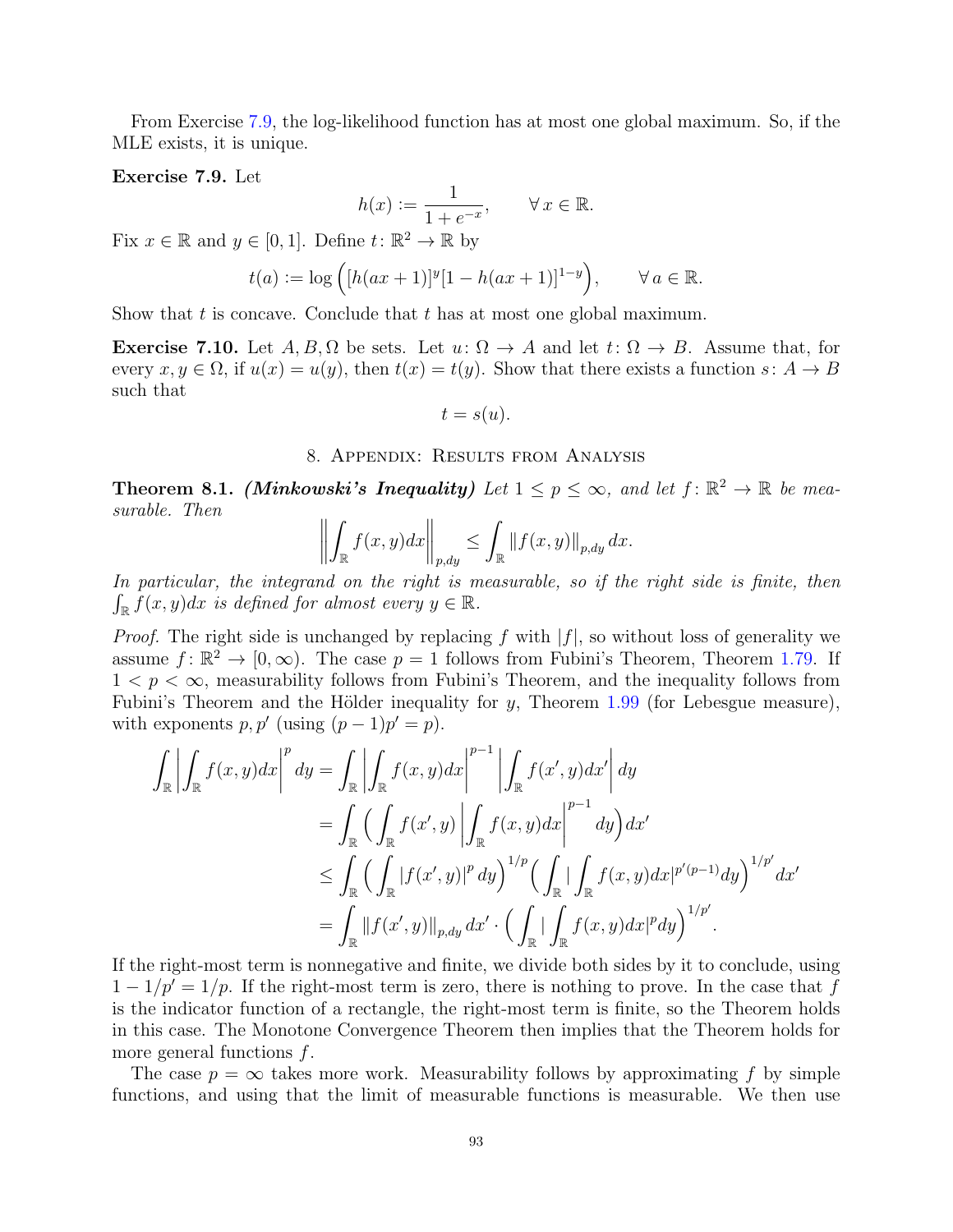duality. Let  $g: \mathbb{R} \to [0, \infty)$  be measurable with  $\int_{\mathbb{R}} g(y) dy \leq 1$ . Then by Fubini's Theorem and Hölder's inequality for  $y$ , Theorem [1.99](#page-22-0) (for Lebesgue measure)

$$
\int_{\mathbb{R}} g(y) \Big( \int_{\mathbb{R}} f(x, y) dx \Big) dy = \int_{\mathbb{R}} \Big( \int_{\mathbb{R}} f(x, y) g(y) dy \Big) dx \le \int_{\mathbb{R}} ||f(x, y)||_{\infty, dy} dx. \tag{*}
$$

From the Reverse Hölder inequality, if  $h: \mathbb{R} \to \mathbb{R}$  is measurable, then

$$
||h||_{\infty} = \sup_{\substack{g: \ \mathbb{R} \to [0,\infty) \\ \int_{\mathbb{R}} g(y) dy \le 1}} \int_{\mathbb{R}} g(x)h(x) dx.
$$

So, taking the supremum over such g in (\*),  $\left\| \int_{\mathbb{R}} f(x, y) dx \right\|_{\infty, dy} \leq \int_{\mathbb{R}} \left\| f(x, y) \right\|_{\infty, dy} dx$ .  $\Box$ 

We say  $f: \mathbb{R} \to \mathbb{R}$  is a **Schwartz function** if, for any integers  $j, k \geq 1$ , f is k times continuously differentiable and there exists  $c_{j,k} \in \mathbb{R}$  such that

$$
\left| f^{(k)}(x) \right| \le \frac{c_{jk}}{1 + |x|^j}, \qquad \forall x \in \mathbb{R}.
$$

<span id="page-93-0"></span>Proposition 8.2 (Properties of Convolution on  $\mathbb{R}$ ). Let  $1 \leq p \leq \infty$ , let p' with  $1/p +$  $1/p' = 1$ . Let  $\phi: \mathbb{R} \to \mathbb{R}$  with  $\int_{\mathbb{R}} |\phi(x)| dx < \infty$ , let  $\varepsilon > 0$  and define  $\phi_{\varepsilon}(x) := \frac{1}{\varepsilon}$  $\frac{1}{\varepsilon}\phi(x/\varepsilon)$  for any  $x \in \mathbb{R}$  and  $c := \int_{\mathbb{R}} \phi(x) dx$ . Let  $f, g: \mathbb{R} \to \mathbb{R}$  be Schwartz functions.

- (a) For any  $1 \leq p < \infty$ ,  $\lim_{\varepsilon \downarrow 0} ||\phi_{\varepsilon} * f cf||_p = 0$ .
- (b)  $\lim_{\varepsilon \to 0^+} ||\phi_{\varepsilon} * f cf||_{\infty} = 0.$
- (c) For any  $x \in \mathbb{R}$ ,  $\lim_{\varepsilon \to 0^+} (\phi_{\varepsilon} * f)(x) = cf(x)$  (using only that f is bounded, continuous).
- (d) The convergence in  $(c)$  is uniform on  $\mathbb R$  (using only that f is uniformly continuous).
- (e)  $\forall m \geq 1$ ,  $f * g$  is m times continuously differentiable, and  $(f * g)^{(m)} = f^{(m)} * g$ .

*Proof of*  $(a)$ *,*  $(b)$ *:* 

$$
\|\phi_{\varepsilon} * f - cf\|_{p} = \left\| \int_{\mathbb{R}} \phi_{\varepsilon}(y)(f(x - y) - f(x))dy \right\|_{p,dx}
$$
  
\n
$$
\leq \int_{\mathbb{R}} |\phi_{\varepsilon}(y)| \left\| f(x - y) - f(x) \right\|_{p,dx} dy \quad \text{, by Theorem. 8.1}
$$
  
\n
$$
= \int_{\mathbb{R}} |\phi(y)| \left\| f(x - \varepsilon y) - f(x) \right\|_{p,dx} dy, \text{ changing variables.}
$$

The y-integrand is bounded by  $2||f||_p \int_{\mathbb{R}} |\phi(y)| dy < \infty$  and by  $|\phi(y)| | \varepsilon y| ||f'||_{\infty}$  by the Fundamental Theorem of Calculus. Since  $f$  is Schwartz, the latter quantity is bounded, so it goes to zero pointwise as  $\varepsilon \to 0$ . So, the Dominated Convergence Theorem, Theorem [2.40,](#page-34-0) implies (a) and (b).

*Proof of (c):* Arguing as in (a) (taking absolute values, changing variables, and applying Dominated Convergence),

$$
|(\phi_{\varepsilon} * f)(x) - cf(x)| \leq \int_{\mathbb{R}} |\phi(y)| |f(x - \varepsilon y) - f(x)| dy \to 0.
$$

Proof of (d): Let  $\eta > 0$ . Choose  $m > 0$  so that  $2||f||_{\infty} \int_{|y| > m} |\phi(y)| \leq \eta$ . Choose  $\delta > 0$  by uniform continuity of f so that for any  $x \in \mathbb{R}$ , if  $|u| \leq \delta$  then  $|f(x+u) - f(x)| \leq \eta / ||\phi||_1$ .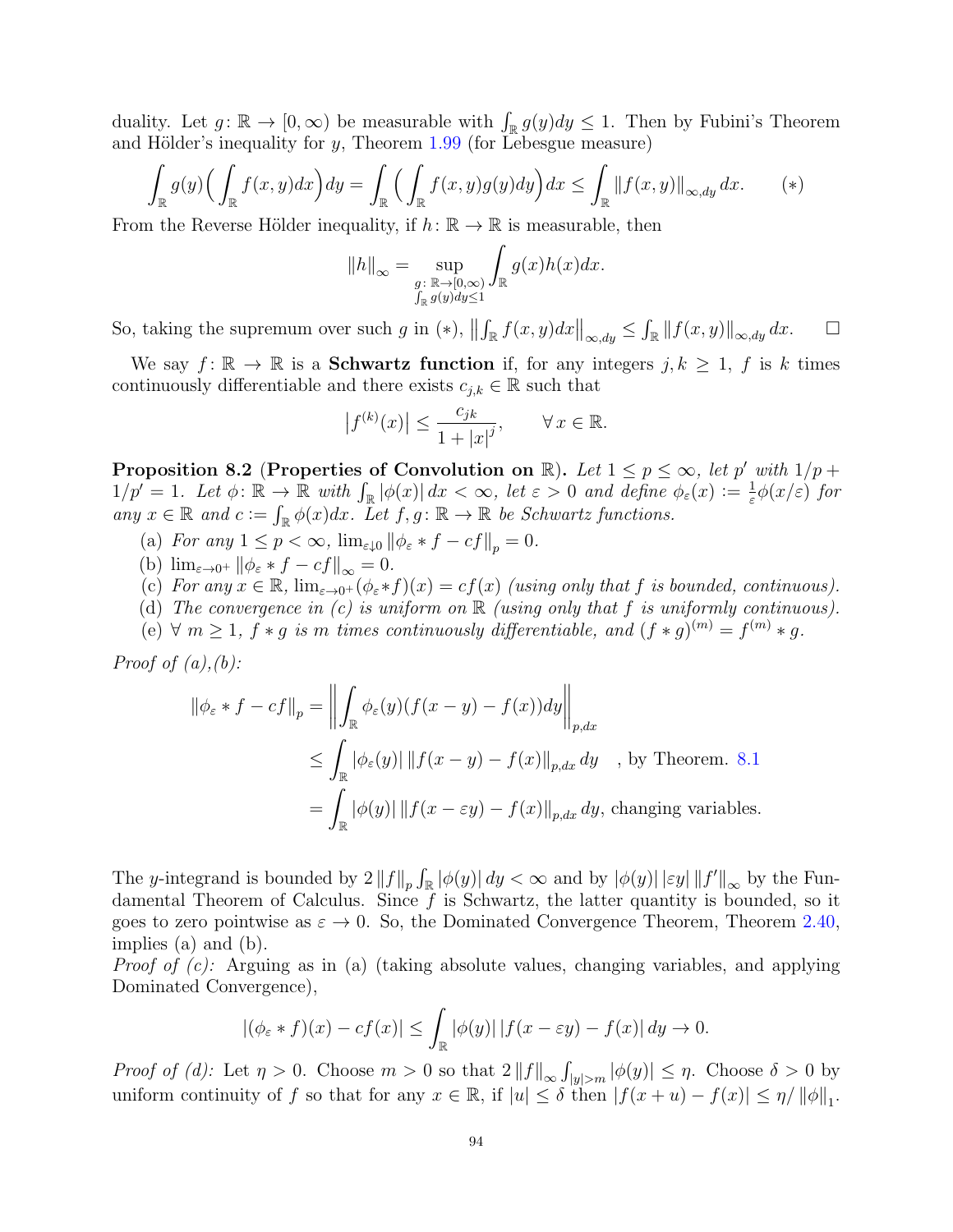Then for any  $0 < \varepsilon \le \delta/m$  and for any  $x \in \mathbb{R}$ , if  $|y| \le m$ , then  $|f(x - \varepsilon y) - f(x)| \le \eta / ||\phi||_1$ . So, continuing the calculation of  $(c)$ , and applying the definition of  $m$ ,

$$
\int_{\mathbb{R}} |\phi(y)| |f(x - \varepsilon y) - f(x)| dy = \int_{\{y \in \mathbb{R} : |y| > m\}} (\cdots) + \int_{\{y \in \mathbb{R} : |y| \le m\}} (\cdots)
$$
  
\n
$$
\le 2 \|f\|_{\infty} \int_{\{y \in \mathbb{R} : |y| > m\}} |\phi(y)| dy + \int_{\{y \in \mathbb{R} : |y| \le m\}} |\phi(y)| \frac{\eta}{\|\phi\|_{1}} \le \eta + \eta = 2\eta.
$$

*Proof of (e)*: Let  $h > 0$  and  $x \in \mathbb{R}$ . Then

$$
\left| \frac{(f*g)(x+h) - (f*g)(x)}{h} - (f'*g)(x) \right| \le \left\| \frac{f(x+h) - f(x)}{h} - f'(x) \right\|_{\infty, dx} ||g||_1
$$
  

$$
\le \left\| \frac{1}{h} \int_x^{x+h} (x+h-t) f''(t) dt \right\|_{\infty, dx} ||g||_1 \le |h| ||f''||_{\infty} ||g||_1.
$$

Since f is a Schwartz function,  $||f''||_{\infty} < \infty$ , so the case  $m = 1$  follows by letting  $h \to 0^+$ . The case of larger  $m$  follows by iteration.  $\Box$ 

Let  $f: \mathbb{R} \to \mathbb{R}$  with  $\int_{\mathbb{R}} |f(x)| dx < \infty$ . For any  $\xi \in \mathbb{R}$ , we define

$$
\widehat{f}(\xi) = \mathcal{F}(f)(\xi) := \int_{\mathbb{R}} e^{ix\xi} f(x) dx.
$$

Then  $\widehat{f}$ :  $\mathbb{R} \to \mathbb{R}$  is called the **Fourier Transform** of f.

<span id="page-94-0"></span>Proposition 8.3 (Properties of Fourier Transform). Let f, g be Schwartz functions. Let  $\xi \in \mathbb{R}$  and let  $\lambda > 0$ .

(a) 
$$
|\widehat{f}(\xi)| \leq \int_{\mathbb{R}} |f(x)| dx, \forall \xi \in \mathbb{R}
$$
.  
\n(b)  $\mathcal{F}[f(x-h)](\xi) = e^{i\xi h} \widehat{f}(\xi), \mathcal{F}[e^{ixh}f(x)](\xi) = \widehat{f}(\xi+h), \forall h \in \mathbb{R}$ .  
\n(c)  $\mathcal{F}[f(x/\lambda)](\xi) = \lambda \widehat{f}(\lambda \xi)$ .  
\n(d)  $(\widehat{f} * g) = \widehat{f} \widehat{g}$   
\n(e)  $\partial \widehat{f}/\partial \xi = \mathcal{F}(ixf(x))$   
\n(f)  $\mathcal{F}[f'](\xi) = -i\xi \widehat{f}(\xi)$ .  
\n(g)  $\int_{\mathbb{R}} f(x) \widehat{g}(x) dx = \int_{\mathbb{R}} \widehat{f}(x) g(x) dx$ .

Proof of (a):  $|\widehat{f}(\xi)| = \left| \int_{\mathbb{R}} e^{ix\xi} f(x) dx \right| \leq \int_{\mathbb{R}} |f(x)| dx$ . *Proof of (b)*: By the change of variables formula, if  $\xi \in \mathbb{R}$ ,

$$
\mathcal{F}[f(x-h)](\xi) = \int_{\mathbb{R}} e^{ix\xi} f(x-h) dx = e^{ixh} \int_{\mathbb{R}} e^{ix\xi} f(x) dx = e^{ixh} \widehat{f}(\xi).
$$

$$
\mathcal{F}[e^{ixh} f(x)](\xi) = \int_{\mathbb{R}} e^{ix(\xi+h)} f(x) dx = \widehat{f}(\xi+h).
$$

*Proof of (c)*: By the change of variables formula,

$$
\mathcal{F}[f(x/\lambda)](\xi) = \int_{\mathbb{R}} e^{ix\xi} f(x/\lambda) dx = \lambda \int_{\mathbb{R}} e^{ix\xi\lambda} f(x) dx = \lambda \widehat{f}(\xi\lambda).
$$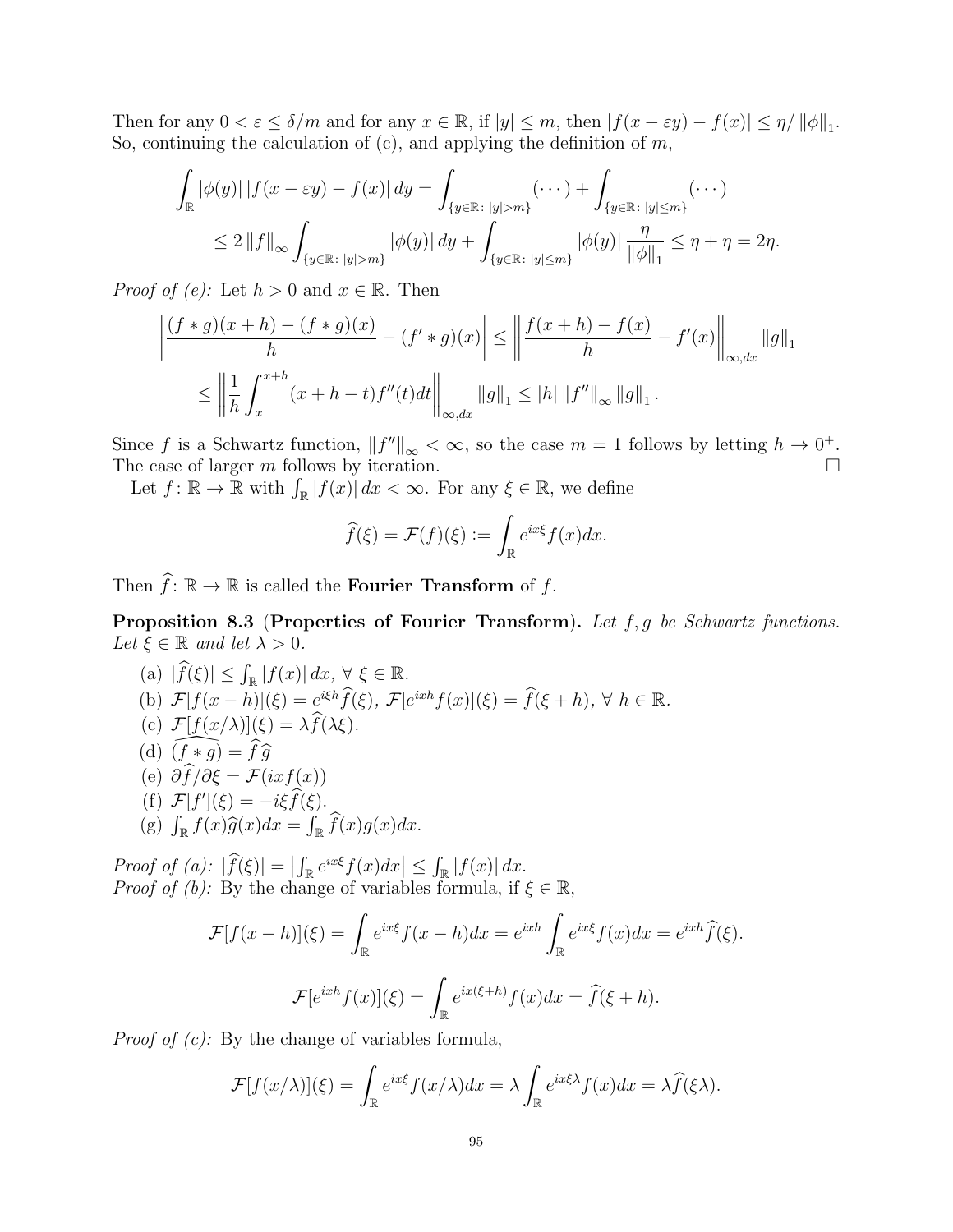*Proof of (d):* Applying Fubini's Theorem, Theorem [1.79,](#page-19-0) and part (b) give

$$
\int_{\mathbb{R}} e^{ix\xi} \left( \int_{\mathbb{R}} f(x - y)g(y) dy \right) dx = \int_{\mathbb{R}} \int_{\mathbb{R}} e^{ix\xi} f(x - y) dx g(y) dy
$$

$$
\stackrel{\text{(b)}}{=} \int_{\mathbb{R}} e^{i\xi y} \widehat{f}(\xi) g(y) dy = \widehat{f}(\xi) \int_{\mathbb{R}} e^{i\xi y} g(y) dy = \widehat{f}(\xi) \widehat{g}(\xi).
$$

*Proof of (e):* Let  $h > 0$ . Using part (b) and the Dominated Convergence Theorem [2.40,](#page-34-0)

$$
\frac{\widehat{f}(\xi+h)-\widehat{f}(\xi)}{h} \stackrel{(b)}{=} \mathcal{F}\left[\left(\frac{e^{ixh}-1}{h}\right)f(x)\right](\xi) \to \mathcal{F}[ixf(x)](\xi), \text{ as } h \to 0.
$$

We now justify the use of the Dominated Convergence Theorem. By the Mean Value Theo- $\text{rem}, \, |\text{Re}(e^{ixh} - 1)/h| = |(\cos(xh) - 1)/h| \le |x| \text{ and } |\text{Im}(e^{ixh} - 1)/h| = |(\sin(xh) - 1)/h| \le$  $|x|, \text{ so } |(e^{ixh} - 1)/h| \leq 2|x| \text{ and } |f(x)(e^{ixh} - 1)/h| \leq 2|x| |f(x)|.$ 

*Proof of (f)*: Integrating by parts and then using that f is a Schwartz function

$$
\mathcal{F}[f'(x)](\xi) = \lim_{N \to \infty} \int_{-N}^{N} f'(x)e^{ix\xi} dx = \lim_{N \to \infty} -\int_{-N}^{N} f(x)(i\xi)e^{ix\xi} dx = -i\xi \widehat{f}(\xi).
$$

*Proof of (g):* Apply Fubini's Theorem [1.79.](#page-19-0)

<span id="page-95-0"></span>**Proposition 8.4.** Let f, g be Schwartz functions. Let  $\xi \in \mathbb{R}$ .

- (a)  $\mathcal{F}[e^{-x^2/2}](\xi) = \sqrt{2\pi}e^{-\xi^2/2}.$
- (b)  $\lim_{\xi \to \infty} \widehat{f}(\xi) = 0.$
- (c)  $\hat{f}$  is a Schwarz function.

*Proof.* Let  $\xi \in \mathbb{R}$ . Completing the square, and then shifting the contour in the complex plane,

$$
\int_{\mathbb{R}} e^{-x^2/2 + ix\xi} dx = e^{-\xi^2/2} \int_{\mathbb{R}} e^{-(x-i\xi)^2/2} dx = e^{-\xi^2/2} \int_{\mathbb{R}} e^{-x^2/2} dx = \sqrt{2\pi} e^{-\xi^2/2}.
$$

Now, let  $\phi(x) := e^{-x^2/2}/\sqrt{2\pi}$  for any  $x \in \mathbb{R}$  and denote  $\phi_{\varepsilon}(x) := \varepsilon^{-1}\phi(x/\varepsilon)$  for any  $x \in \mathbb{R}$ . Note that  $\int_{\mathbb{R}} \phi_{\varepsilon}(x) dx = 1$ . From Proposition [8.3\(](#page-94-0)a),(d) and Proposition [8.2\(](#page-93-0)a),

$$
\left|\widehat{\phi_{\varepsilon}}(\xi)\widehat{f}(\xi)-\widehat{f}(\xi)\right|=\left|\widehat{\phi_{\varepsilon}*f}(\xi)-\widehat{f}(\xi)\right|\leq \int_{\mathbb{R}}|\phi_{\varepsilon}*f(x)-f(x)|dx\to 0,
$$

as  $\varepsilon \to 0$ . Combining this statement with Proposition [8.3\(](#page-94-0)c) and part (a) of the current Proposition,  $e^{-\varepsilon^2 \xi^2/2} \widehat{f}(\xi)$  converges to  $\widehat{f}(\xi)$  uniformly over all  $\xi \in \mathbb{R}$ , as  $\varepsilon \to 0$ . Since  $\widehat{f}$  itself is bounded by Proposition [8.3\(](#page-94-0)a),  $e^{-\varepsilon^2 \xi^2/2} \widehat{f}(\xi)$  vanishes at  $\xi = \infty$ , for every  $\varepsilon > 0$ . So, the uniform convergence implies that  $\widehat{f}(\xi)$  also vanishes as  $\xi \to \infty$ , proving (b).

To prove (c), note that repeated application of Proposition [8.3](#page-94-0) shows that  $\hat{f}$  is k times differentiable for any  $k \geq 1$ , since f is a Schwartz function. And part (b) of the current Proposition says that  $f^{(k)}$  vanishes at infinity for any  $k \geq 1$ , so repeated application of Proposition [8.3\(](#page-94-0)f) shows that  $\hat{f}$  is a Schwartz function.

**Exercise 8.5.** Give an alternate proof of the fact  $\mathcal{F}[e^{-x^2/2}](\xi) = \sqrt{2\pi}e^{-\xi^2/2}$  using the following strategy:

• Let  $g(\xi) := (2\pi)^{-1/2} \mathcal{F} [e^{-x^2/2}] (\xi)$ . Show that  $g'(\xi) = -\xi g(\xi)$  for all  $\xi \in \mathbb{R}$ .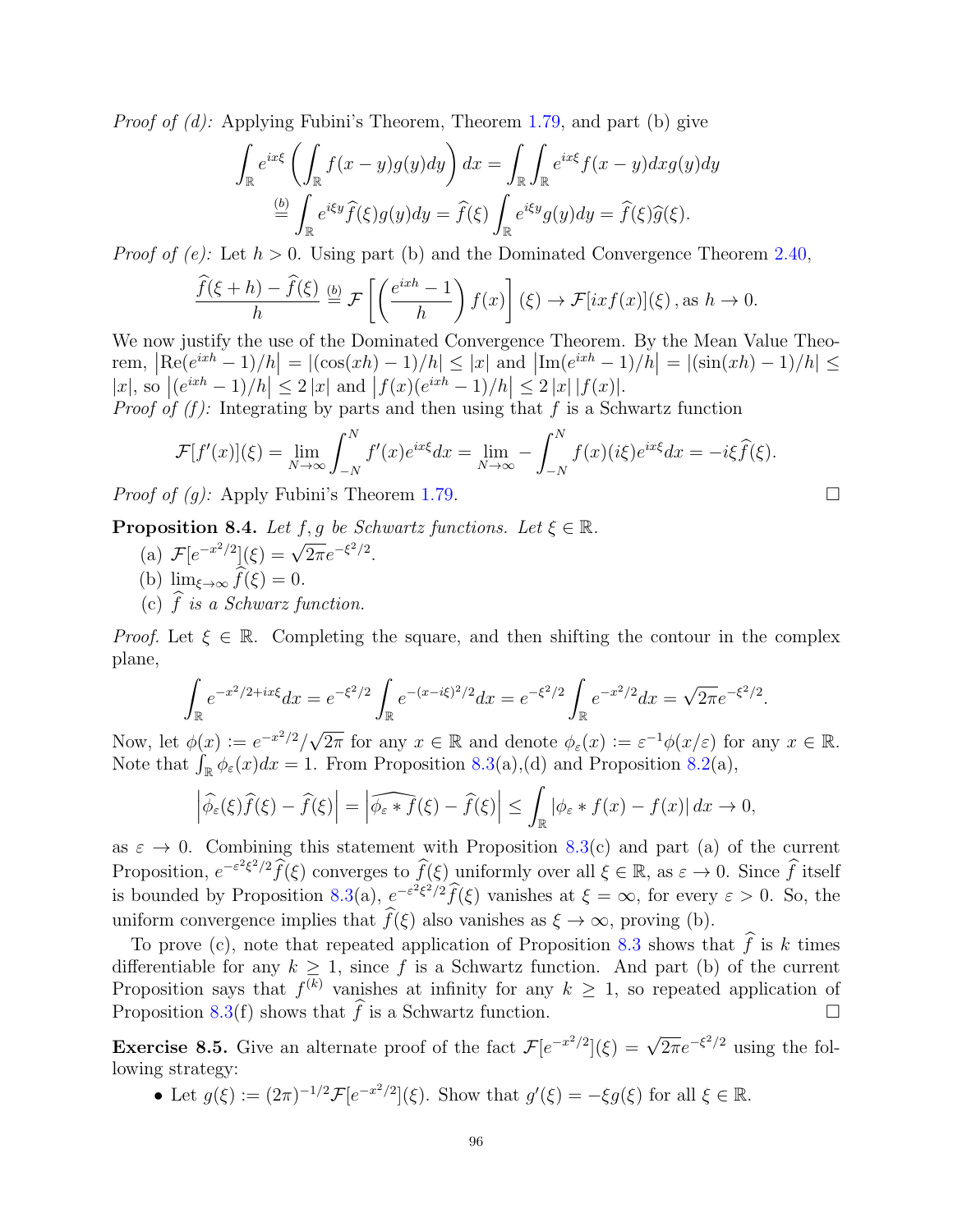- Deduce that  $\left(\frac{d}{d\xi}\right)(g(\xi)e^{\xi^2/2})=0.$
- Finally, conclude that  $g(\xi) = e^{-\xi^2/2}$ .

<span id="page-96-0"></span>**Theorem 8.6 (Fourier Inversion).** Let  $f: \mathbb{R} \to \mathbb{R}$  be a Schwartz function. Then

$$
f(x) = \frac{1}{2\pi} \int_{\mathbb{R}} e^{-ix\xi} \widehat{f}(\xi) d\xi, \qquad \forall x \in \mathbb{R}.
$$

Proof. let  $\phi(x) := e^{-x^2/2}/\sqrt{2\pi}$  for any  $x \in \mathbb{R}$  and denote  $\phi_{\varepsilon}(x) := \varepsilon^{-1}\phi(x/\varepsilon)$  for any  $x \in \mathbb{R}$ . Note that  $\int_{\mathbb{R}} \phi_{\varepsilon}(x) dx = 1$ . By Proposition [8.3\(](#page-94-0)c) and Proposition [8.4\(](#page-95-0)a),  $\mathcal{F}[\phi](\xi) = e^{-\xi^2/2}$ ,  $\mathcal{F}[\phi_{\varepsilon}](\xi) = e^{-\varepsilon^2 \xi^2/2}$ , and  $\mathcal{F}(\mathcal{F}(\phi_{\varepsilon})) = 2\pi \phi_{\varepsilon}$ . So, using Theorem [8.3\(](#page-94-0)g), we get

$$
2\pi \int_{\mathbb{R}} f(x)\phi_{\varepsilon}(x)dx = \int_{\mathbb{R}} \widehat{f}(\xi)e^{-\varepsilon^{2}\xi^{2}/2}d\xi. \qquad (*)
$$

Using this equality for  $f(x+y)$ , applying Theorem [8.3\(](#page-94-0)b), and using  $\phi_{\varepsilon}(-y) = \phi_{\varepsilon}(y) \forall y \in \mathbb{R}$ ,

$$
\frac{1}{2\pi} \int_{\mathbb{R}} \widehat{f}(\xi) e^{-ix\xi} e^{-\varepsilon^2 \xi^2/2} d\xi \stackrel{(*)}{=} \int_{\mathbb{R}} f(x+y) \phi_{\varepsilon}(y) dy = \int_{\mathbb{R}} f(x-y) \phi_{\varepsilon}(y) dy = (\phi_{\varepsilon} * f)(x).
$$

As  $\varepsilon \to 0$ , the left side converges to  $\frac{1}{2\pi} \int_{\mathbb{R}} \hat{f}(\xi) e^{ix\xi} d\xi$  by the Dominated Convergence Theorem [2.40.](#page-34-0) And the right side tends to f uniformly in x by Proposition [8.2\(](#page-93-0)d). So  $f(x) =$ 1  $\frac{1}{2\pi} \int \widehat{f}(\xi) e^{-ix\xi} d\xi$  almost everywhere in  $x \in \mathbb{R}$ , hence everywhere since f is Schwartz.  $\square$ 

Lemma 8.7 (Stirling's Formula). Let  $n \in \mathbb{N}$ . Then  $n! \sim \sqrt{2}$  $\overline{2\pi n}n^n e^{-n}$ . That is,

$$
\lim_{n \to \infty} \frac{n!}{\sqrt{2\pi n} n^n e^{-n}} = 1.
$$

*Proof.* We prove the weaker estimate that  $\exists c \in \mathbb{R}$  such that

$$
n! = (1 + O(1/n))e^{1-c}\sqrt{n}n^n e^{-n}.
$$
 (\*)

Note that  $\log(n!) = \sum_{m=1}^{n} \log m$ . We use integral comparison for this sum. On the interval  $[m, m+1]$  the function  $x \mapsto \log x$  has second derivative  $O(1/m^2)$ . So, Taylor expansion (i.e. the trapezoid rule) gives

$$
\int_{m}^{m+1} \log x dx = \frac{1}{2} \log(m+1) + \frac{1}{2} \log m + O(1/m^{2}).
$$

$$
\int_{1}^{n} \log x dx = \sum_{m=1}^{n-1} \int_{m}^{m+1} \log x dx = \sum_{m=1}^{n-1} \log m + \frac{1}{2} \log n + c + O(1/n).
$$

Since  $\int_1^n \log x dx = n(\log(n) - 1) + 1$ ,  $\log(n!) = \sum_{m=1}^n \log m$ , exponentiating proves (\*).  $\Box$ Proposition 8.8 (Differentiating under the Integral Sign). Let  $f: \mathbb{R} \times \mathbb{R}^n \to \mathbb{R}$ .

- Suppose
	- For all  $\theta \in \mathbb{R}$ ,  $\int_{\mathbb{R}^n} |f(\theta, x)| dx < \infty$ .
	- For almost all  $\theta \in \mathbb{R}$ , the derivative  $\partial f(\theta, x)/\partial \theta$  exists for all  $x \in \mathbb{R}^n$ .
	- There is a function  $g: \mathbb{R}^n \to [0, \infty)$  with  $\int_{\mathbb{R}^n} |g(x)| dx < \infty$  and  $|\partial f(\theta, x)/\partial \theta| \leq g(x)$ for all  $\theta \in \mathbb{R}, x \in \mathbb{R}^n$ .

Then for all  $\theta \in \mathbb{R}$ ,

$$
\frac{\partial}{\partial \theta} \int_{\mathbb{R}^n} f(\theta, x) dx = \int_{\mathbb{R}^n} \frac{\partial}{\partial \theta} f(\theta, x) dx.
$$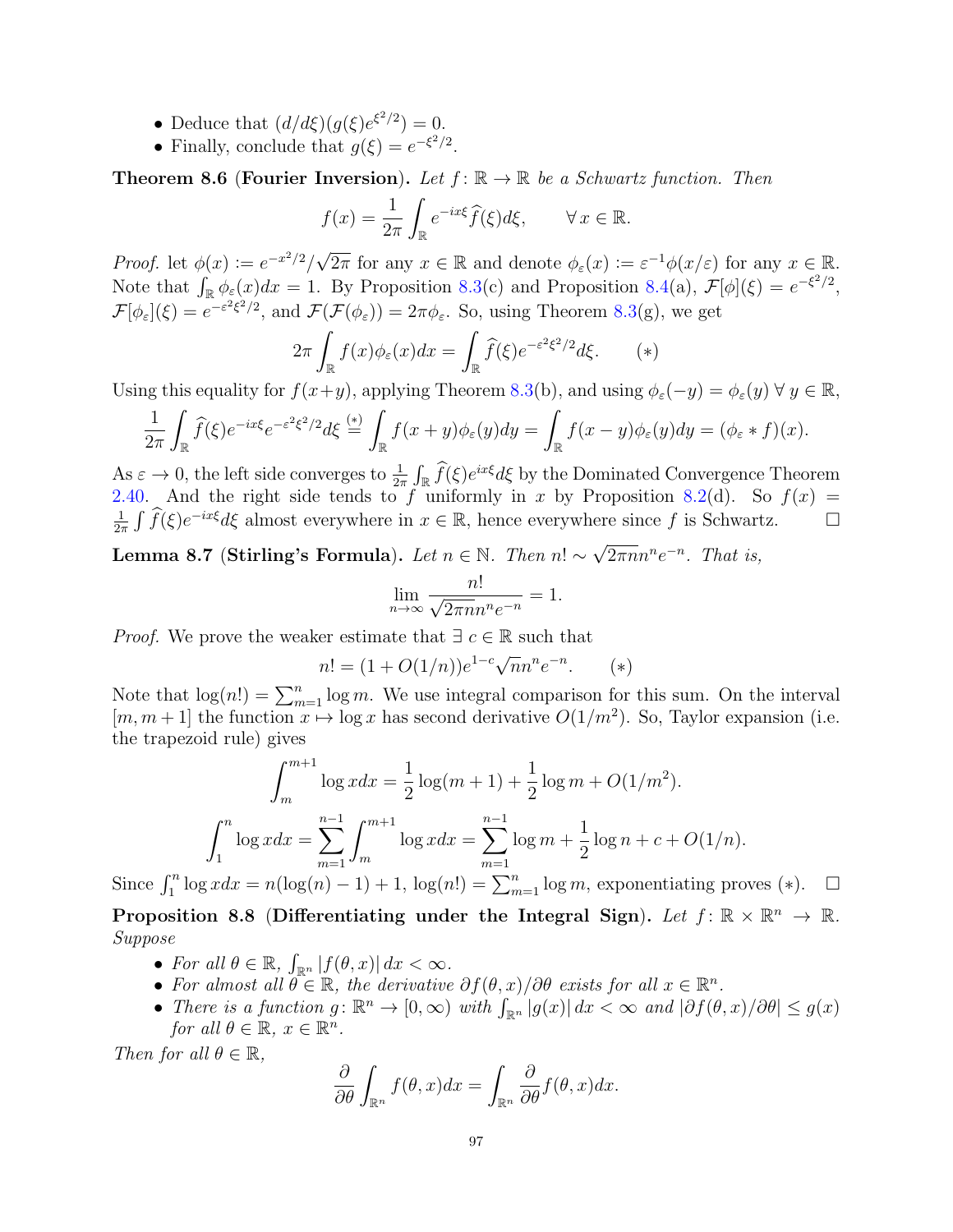*Proof.* Let  $h(\theta, x) := \frac{\partial}{\partial \theta} f(\theta, x)$  and let  $h_0(\theta, x) := \int_0^\theta h(t, x) dt$  for any  $\theta \in \mathbb{R}, x \in \mathbb{R}^n$ . By assumption,  $\int_{\mathbb{R}^n} |h(\theta, x)| dx < \infty$  for any  $\theta \in \mathbb{R}$ , so that  $\int_0^{\theta} \int_{\mathbb{R}^n} |h(t, x)| dx dt < \infty$  for any  $\theta \in \mathbb{R}$ . By Fubini's Theorem [1.79,](#page-19-0)

$$
\int_0^\theta \int_{\mathbb{R}^n} h(t,x)dxdt = \int_{\mathbb{R}^n} \int_0^\theta h(t,x)dtdx = \int_{\mathbb{R}^n} h_0(\theta,x)dx < \infty.
$$

Taking derivatives in  $\theta$  of both sides and applying Lebesgue's Fundamental Theorem of Calculus, Theorem [1.42](#page-10-0) (twice) concludes the proof.  $\Box$ 

#### 9. Appendix: Convergence in Distribution, Characteristic Functions

**Definition 9.1 (Vague Convergence of Measures).** Let  $\mu, \mu_1, \mu_2, \ldots$  be a sequence of finite measures on  $\mathbb R$  (i.e.  $\mu(\mathbb R), \mu_n(\mathbb R) < \infty$  for all  $n \geq 1$ ). We say that  $\mu_1, \mu_2, \ldots$  converges vaguely (or converges weakly, or converges in the weak<sup>\*</sup> topology) to  $\mu$  if, for any continuous compactly supported function  $g: \mathbb{R} \to \mathbb{R}$ ,

$$
\lim_{n \to \infty} \int_{\mathbb{R}} g(x) d\mu_n(x) = \int_{\mathbb{R}} g(x) d\mu(x).
$$

In functional analysis, there is a subtle but important distinction between weak and weak<sup>\*</sup> convergence, though this difference of terminology seems to be ignored in the probability literature.

As we will show below, convergence in distribution of random variables  $X_1, X_2, \ldots$  to a random variable X is equivalent to  $\mu_{X_1}, \mu_{X_2}, \ldots$  converging vaguely to  $\mu_X$ .

<span id="page-97-0"></span>**Proposition 9.2.** Let  $X, X_1, X_2, \ldots$  be random variables with values in  $\mathbb{R}$ . Then the following are equivalent

- $X_1, X_2, \ldots$  converges in distribution to X.
- $\mu_{X_1}, \mu_{X_2}, \ldots$  converges vaguely to  $\mu_X$ .

*Proof.* Assume that  $X_1, X_2, \ldots$  converges in distribution to X. Let  $g: \mathbb{R} \to \mathbb{R}$  be a continuous compactly supported function. Then g is uniformly continuous. So, if  $\varepsilon > 0$ , there exist  $t_1 <$  $\cdots < t_m$  and  $c_1, \ldots, c_m \in \mathbb{R}$  such that  $g_{\varepsilon}(t) := \sum_{i=1}^{m-1} c_i 1_{(t_i, t_{i+1}]}(t)$  satisfies  $|g_{\varepsilon}(t) - g(t)| < \varepsilon$ for all  $t \in \mathbb{R}$ . Since  $F_X : \mathbb{R} \to [0,1]$  is monotone increasing and bounded, any point of discontinuity of  $F_X$  is a jump discontinuity. So,  $F_X$  has at most a countable set of points of discontinuity. Therefore,  $t_1 < \cdots < t_m$  can be chosen to all be points of continuity of  $F_X$ . By the definition of the expected value,

$$
\left| \mathbf{E} g(X) - \sum_{i=1}^{m-1} c_i \Big( F_X(t_{i+1}) - F_X(t_i) \Big) \right| = \left| \mathbf{E} g(X) - \mathbf{E} g_{\varepsilon}(X) \right| \leq \mathbf{E} \left| g(X) - g_{\varepsilon}(X) \right| \leq \varepsilon.
$$

The same holds replacing X with any of  $X_1, X_2, \ldots$  So, applying the triangle inequality,

$$
\limsup_{n \to \infty} |\mathbf{E}g(X_n) - \mathbf{E}g(X)|
$$
\n
$$
\leq \limsup_{n \to \infty} |\mathbf{E}g(X_n) - \mathbf{E}g_{\varepsilon}(X_n)| + |\mathbf{E}g_{\varepsilon}(X_n) - \mathbf{E}g_{\varepsilon}(X)| + |\mathbf{E}g_{\varepsilon}(X) - \mathbf{E}g(X)|
$$
\n
$$
\leq 2\varepsilon + \limsup_{n \to \infty} \sum_{i=1}^{m-1} |c_i| |F_{X_n}(t_{i+1}) - F_X(t_{i+1}) - [F_{X_n}(t_i) - F_X(t_i)]| = 2\varepsilon.
$$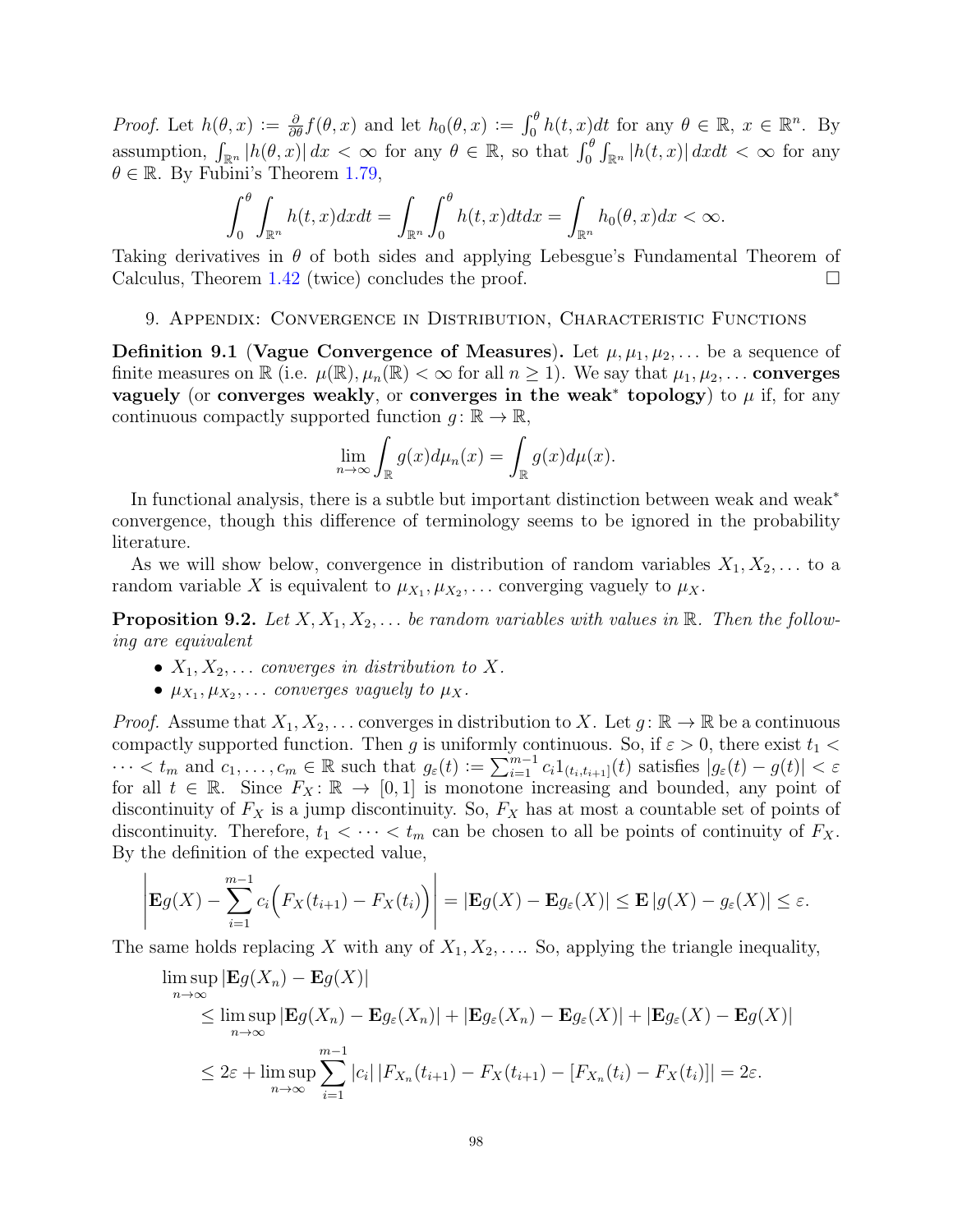Since  $\varepsilon > 0$  is arbitrary  $\lim_{n\to\infty}$   $\mathbf{E} g(X_n) = \mathbf{E} g(X)$  as desired.

Now, suppose for any continuous, compactly supported  $g: \mathbb{R} \to \mathbb{R}$ ,  $\lim_{n\to\infty}$   $\mathbf{E}g(X_n) =$ **E**g(X). Let  $t \in \mathbb{R}$  be a point of continuity of  $F_X$ . Then, for any  $\varepsilon > 0$ , there exists  $\delta > 0$ such that if  $|s-t| < 2\delta$ , then  $|F_X(s) - F_X(t)| < \varepsilon$ . By continuity of the probability law, let  $m > 0$  such that  $P(|X| > m) < \varepsilon$ . By choice of  $\delta, \varepsilon$  we have  $P(|X - t| < \delta) < \varepsilon$ . Let  $g: \mathbb{R} \to [0, 1]$  so that  $g = 0$  on  $(-\infty, -2m]$ ,  $g = 1$  on  $(-m, t - \delta]$ ,  $g = 0$  on  $(t, \infty)$  and g is linear otherwise. Then

$$
\mathbf{E}g(X) = \mathbf{E}g(X)(1_{-2m < X \le -m} + 1_{-m < X \le t-\delta} + 1_{t-\delta < X \le t})
$$
  
=  $O(\varepsilon) + F_X(t-\delta) + O(\varepsilon) = F_X(t) + O(\varepsilon).$ 

Since  $\lim_{n\to\infty}$   $\mathbf{E}g(X_n) = \mathbf{E}g(X)$ , there exists  $n_0 = n_0(\varepsilon) > 0$  such that, for all  $n > n_0$ ,  $\mathbf{E}g(X_n) = F_X(t) + O(\varepsilon)$ . By the definition of g,

$$
\mathbf{P}(X_n \le t) \ge \mathbf{E}g(X_n) \ge F_X(t) - O(\varepsilon), \qquad \forall n > n_0(\varepsilon).
$$

Repeating the above with g where  $g = 1$  on  $(t + \delta, m]$  and  $g = 0$  on  $(-\infty, t] \cup [2m, \infty)$  gives

$$
\mathbf{P}(X_n > t) \ge 1 - F_X(t) - O(\varepsilon), \qquad \forall n > n_0(\varepsilon).
$$

Combining these inequalities gives

$$
F_{X_n}(t) = F_X(t) + O(\varepsilon), \qquad \forall n > n_0(\varepsilon).
$$

Letting  $\varepsilon \to 0^+$  concludes the proof.

<span id="page-98-0"></span>**Lemma 9.3.** Let  $\mu_1, \mu_2, \ldots$  be a sequence of probability measures on R. Then any subsequential limit of the sequence (with respect to vague convergence) is a probability measure if and only if  $\mu_1, \mu_2, \ldots$  is **tight**:  $\forall \varepsilon > 0, \exists m = m(\varepsilon) > 0$  such that

$$
\limsup_{n \to \infty} (1 - \mu_n([-m, m])) \le \varepsilon.
$$

<span id="page-98-1"></span>**Exercise 9.4.** Let  $X, X_1, X_2, \ldots$  and let  $Y, Y_1, Y_2, \ldots$  be random variables with values in R.

- (i) Assume that X is constant almost surely. Show that  $X_1, X_2, \ldots$  converges to X in distribution if and only if  $X_1, X_2, \ldots$  converges to X in probability.
- (ii) Prove Lemma [9.3.](#page-98-0)
- (iii) Suppose that  $X_1, X_2, \ldots$  converges in distribution to X. Show there exist random variables  $Z, Z_1, Z_2, \ldots : \Omega \to \mathbb{R}$  such that  $\mu_Z = \mu_X$ ,  $\mu_{Z_n} = \mu_{X_n}$  for any  $n \geq 1$ , and such that  $Z_1, Z_2, \ldots$  converges almost surely to Z. (Hint: use Exercise [3.19.](#page-43-0))
- (iv) (Slutsky's Theorem) Suppose  $X_1, X_2, \ldots$  converges in distribution to X and  $Y_1, Y_2, \ldots$ converges in probability to  $Y$ . Assume  $Y$  is constant almost surely. Show that  $X_1+Y_1, X_2+Y_2, \ldots$  converges in distribution to  $X+Y$ . Show also that  $X_1Y_1, X_2Y_2, \ldots$ converges in distribution to  $XY$ . (Hint: either use (iii) or use (ii) to control error terms.) What happens if Y is not constant almost surely?
- (v) (Fatou's lemma) If  $g: \mathbb{R} \to [0, \infty)$  is continuous, and if  $X_1, X_2, \ldots$  converges in distribution to X, show that  $\liminf_{n\to\infty}$   $\mathbf{E} g(X_n) \geq \mathbf{E} g(X)$ .
- (vi) (Bounded convergence) If  $g: \mathbb{R} \to \mathbb{C}$  is continuous and bounded, and if  $X_1, X_2, \ldots$ converges in distribution to X, show that  $\lim_{n\to\infty}$   $\mathbf{E} g(X_n) = \mathbf{E} g(X)$ .
- (vii) (Dominated convergence) If  $X_1, X_2, \ldots : \Omega \to \mathbb{R}$  converges in distribution to X, and if there exists a random variable  $Y: \Omega \to [0, \infty)$  with  $|X_n| \leq Y$  for all  $n \geq 1$  and  $EY < \infty$ , show that  $\lim_{n\to\infty} E X_n = E X$ .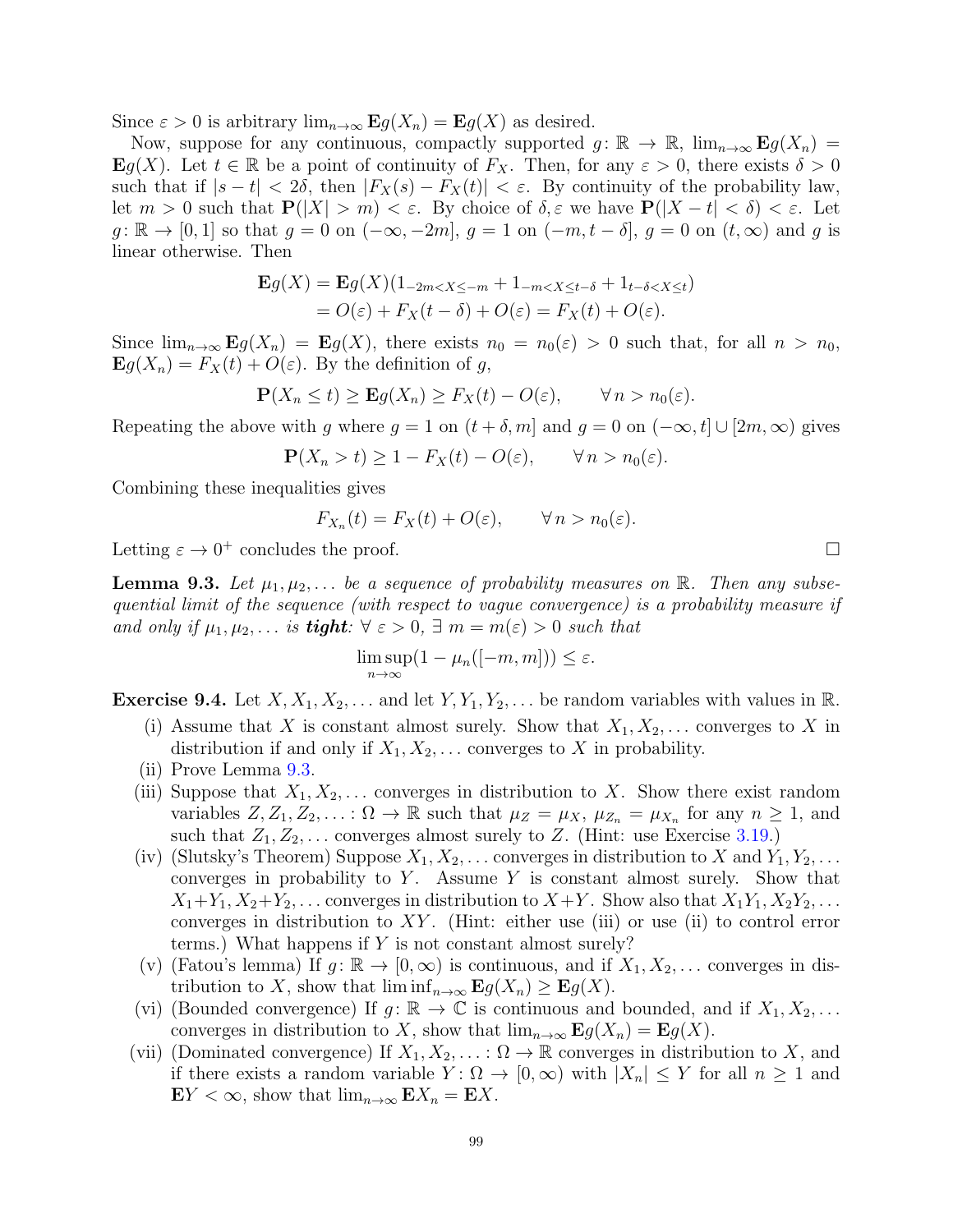Theorem 9.5 (Lévy Continuity Theorem, Special Case). Let  $X, X_1, X_2, \ldots$  be realvalued random variables (possibly on different sample spaces). The following are equivalent.

- For every  $t \in \mathbb{R}$ ,  $\lim_{n \to \infty} \phi_{X_n}(t) = \phi_X(t)$ .
- $X_1, X_2, \ldots$  converges in distribution to X.

Proof. The second condition implies the first by Exercise [9.4\(](#page-98-1)vi).

Now, assume the first condition holds. Let  $g: \mathbb{R} \to \mathbb{R}$  be a Schwartz function (for any integers j,  $k \geq 1$ , g is k times continuously differentiable and there exists  $c_{j,k} \in \mathbb{R}$  such that  $|g^{(k)}(x)| \leq \frac{c_{jk}}{1+|x|^j}$ ,  $\forall x \in \mathbb{R}$ .) The Fourier Inversion Formula, Theorem [8.6,](#page-96-0) implies that

$$
g(X_n) = \frac{1}{2\pi} \int_{\mathbb{R}} e^{-iX_n y} \widehat{g}(y) dy.
$$

where  $\widehat{g}(y) = \int_{\mathbb{R}} e^{ixy} g(x) dx$  for all  $y \in \mathbb{R}$ . From the Fubini Theorem [1.79,](#page-19-0)

$$
\mathbf{E}g(X_n) = \frac{1}{2\pi} \int_{\mathbb{R}} \mathbf{E}e^{-iX_n y} \widehat{g}(y) dy = \frac{1}{2\pi} \int_{\mathbb{R}} \phi_{X_n}(-y) \widehat{g}(y) dy.
$$

Similarly,  $\mathbf{E}g(X) = \frac{1}{2\pi} \int_{\mathbb{R}} \phi_X(-y) \widehat{g}(y) dy$ . So,  $\lim_{n \to \infty} \mathbf{E}g(X_n) = \mathbf{E}g(X)$  by the Dominated Convergence Theorem, Theorem [2.40](#page-34-0) (and Proposition [8.4\(](#page-95-0)c)). Since any continuous, compactly supported function g can be uniformly approximated by Schwartz functions in the  $L_{\infty}$  norm (by e.g. replacing g with  $g * \phi_{\varepsilon}$ , where  $\phi_{\varepsilon}(x) = \varepsilon^{-1} e^{-x^2/(2\varepsilon^2)} / \sqrt{2\pi}$ , letting  $\varepsilon \to 0^+$ and applying Proposition [8.2\(](#page-93-0)d)), the identity  $\lim_{n\to\infty}$   $\mathbf{E}g(X_n) = \mathbf{E}g(X)$  holds for any continuous, compactly supported  $g: \mathbb{R} \to \mathbb{R}$ . We then conclude by Proposition [9.2.](#page-97-0)

<span id="page-99-0"></span>**Remark 9.6.** In particular, if  $Y = X_1 = X_2 = \cdots$ , the above Theorem implies that if  $\phi_X(t) = \phi_Y(t)$  for all  $t \in \mathbb{R}$ , then X and Y have the same distribution.

**Exercise 9.7 (Lévy Continuity Theorem).** Let  $X, X_1, X_2, \ldots$  be real-valued random variables (possibly on different sample spaces). Assume that,  $\forall t \in \mathbb{R}, \phi(t) := \lim_{n \to \infty} \phi_{X_n}(t)$ exists. Then the following are equivalent.

- (i)  $\phi$  is continuous at 0.
- (ii)  $\mu_{X_1}, \mu_{X_2}, \ldots$  is tight. ( $\forall \varepsilon > 0, \exists m = m(\varepsilon) > 0$  such that  $\limsup_{n \to \infty} (1 \mu_{X_n}([-m,m])) \leq \varepsilon.$ )
- (iii) There exists a random variable X such that  $\phi_X = \phi$ .
- (iv)  $X_1, X_2, \ldots$  converges in distribution to X.

(Hint: Use Lemma [9.3](#page-98-0) to get from (ii) to other conditions.)

# 10. Appendix: Moment Generating Functions

**Exercise 10.1.** Unfortunately, there exist random variables  $X, Y$  such that  $E X^n = E Y^n$ for all  $n = 1, 2, 3, \ldots$ , but such that X, Y do not have the same CDF. First, explain why this does not contradict the Lévy Continuity Theorem, Weak Form. Now, let  $-1 < a < 1$ , and define a density

$$
f_a(x) := \begin{cases} \frac{1}{x\sqrt{2\pi}} e^{-\frac{(\log x)^2}{2}} (1 + a\sin(2\pi \log x)) & , \text{ if } x > 0\\ 0 & , \text{ otherwise.} \end{cases}
$$

Suppose  $X_a$  has density  $f_a$ . If  $-1 < a, b < 1$ , show that  $\mathbf{E} X_a^n = \mathbf{E} X_b^n$  for all  $n = 1, 2, 3, \ldots$ (Hint: write out the integrals, and make a change of variables  $s = \log(x) - n$ .)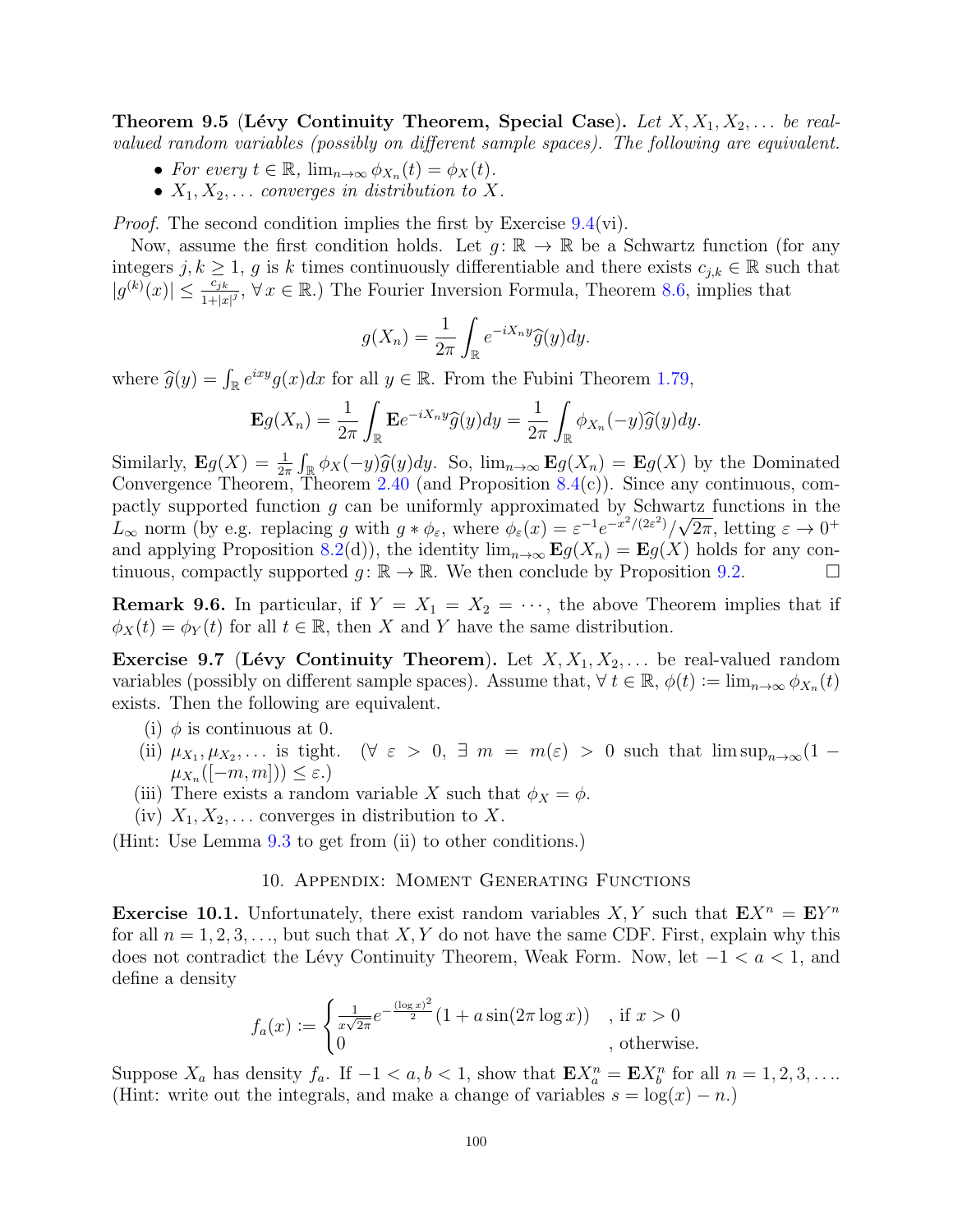For any  $w \in \mathbb{R}^k$  define

$$
a(w) := \log \int_{\mathbb{R}^n} h(x) \exp \Big( \sum_{i=1}^k w_i t_i(x) \Big) d\mu(x).
$$

Define now

$$
W := \{ w \in \mathbb{R}^k \colon a(w) < \infty \}.
$$

<span id="page-100-0"></span>**Lemma 10.2.** The function  $a(w)$  is continuous and has continuous partial derivatives of all orders on the interior of W. Moreover, we can compute these derivatives by differentiating under the integral sign.

Proof. We prove only the case of a first order partial derivative. Consider the case of the partial derivative with respect to  $w_1$  at w in the interior of W. Let  $e_1 = (1, 0, \ldots, 0) \in \mathbb{R}^k$ . Since the exponential function is analytic, it suffices to show that the partial derivative of  $e^{a(w)}$  exists in the direction  $e_1$ . We form the difference quotient for  $e^{a(w)}$  as follows.

$$
\frac{\exp\left(a(w+\varepsilon e_1)\right)-\exp(a(w))}{\varepsilon}
$$
\n
$$
=\frac{1}{\varepsilon}\int_{\mathbb{R}^n}h(x)\Big[\exp\Big(\varepsilon t_1(x)+\sum_{i=1}^k w_it_i(x)\Big)-\exp\Big(\sum_{i=1}^k w_it_i(x)\Big)\Big]d\mu(x)
$$
\n
$$
=\int_{\mathbb{R}^n}h(x)\frac{\exp(\varepsilon t_1(x))-1}{\varepsilon}\exp\Big(\sum_{i=1}^k w_it_i(x)\Big)d\mu(x).
$$

By the Mean Value Theorem, for any  $0 < \alpha < 1$  and for any  $\beta \in \mathbb{R}$ 

$$
|e^{\alpha\beta} - 1| \le |\alpha\beta| \max(1, e^{\alpha\beta}) \le |\alpha\beta| e^{|\beta|} \le |\alpha| e^{2|\beta|} \le |\alpha| (e^{2\beta} + e^{-2\beta}), \qquad (*)
$$

So, using  $\delta > 0$ ,  $\alpha := \varepsilon/\delta$  and  $\beta := \delta t_1(x)$ 

$$
\left| h(x) \frac{\exp(\varepsilon t_1(x)) - 1}{\varepsilon} \exp\left(\sum_{i=1}^k w_i t_i(x)\right) \right|
$$
  
\n
$$
\leq h(x) \left| \frac{\exp(\varepsilon t_1(x)) - 1}{\varepsilon} \right| \exp\left(\sum_{i=1}^k w_i t_i(x)\right) d\mu(x)
$$
  
\n
$$
\stackrel{(*)}{\leq} \frac{1}{\delta} h(x) \left(e^{2\delta t_1(x)} + e^{-2\delta t_1(x)}\right) \exp\left(\sum_{i=1}^k w_i t_i(x)\right) d\mu(x)
$$

So, if

 $\bigg\}$ 

$$
X_{\varepsilon} := h(x) \frac{\exp(\varepsilon t_1(x)) - 1}{\varepsilon} \exp\Big(\sum_{i=1}^k w_i t_i(x)\Big),
$$
  

$$
Y := \frac{1}{\delta} h(x) \Big(e^{2\delta t_1(x)} + e^{-2\delta t_1(x)}\Big) \exp\Big(\sum_{i=1}^k w_i t_i(x),\Big)
$$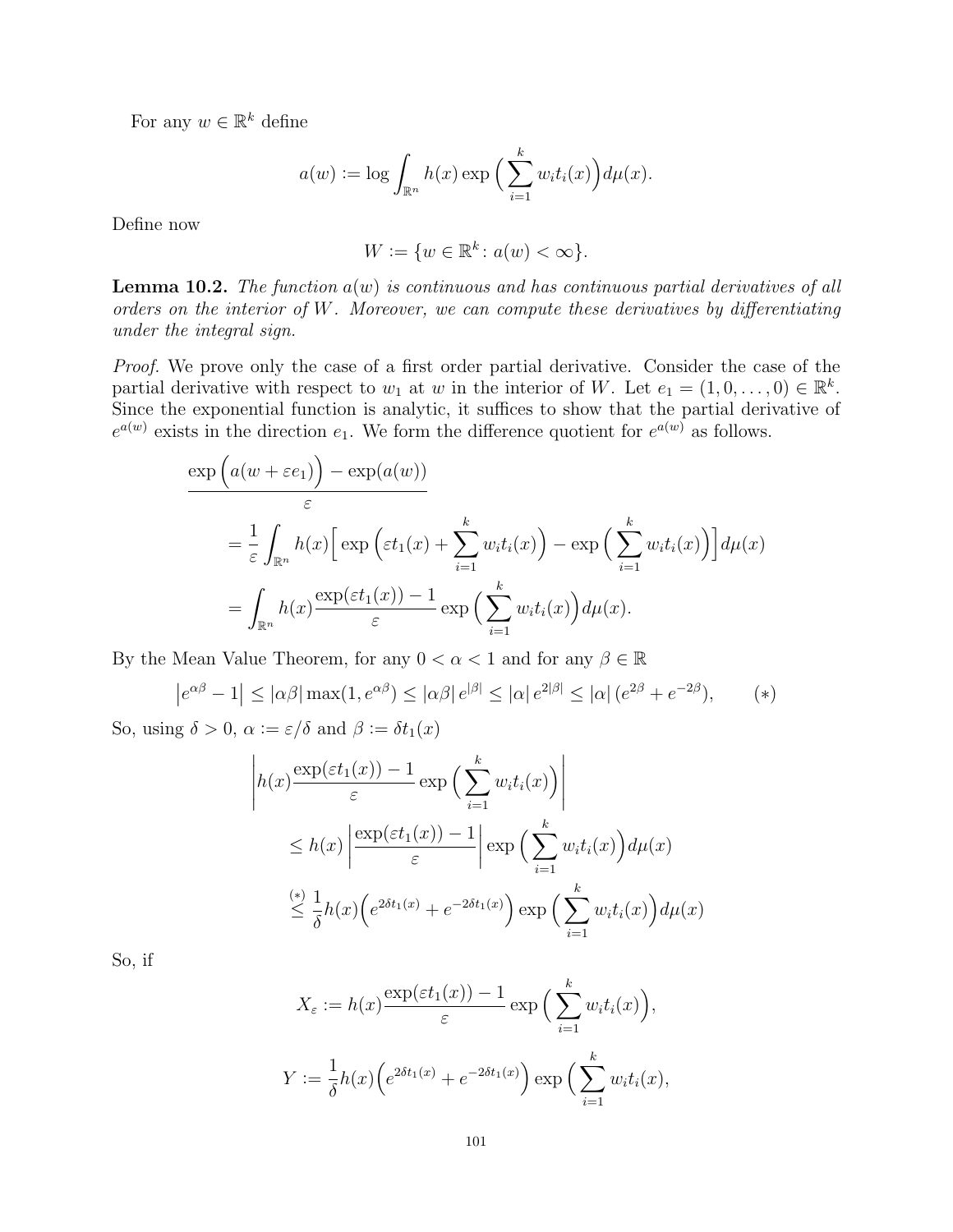then  $|X_{\varepsilon}| \leq Y$  for any  $0 \leq \varepsilon \leq \delta \leq 1$ . We then conclude by the Dominated Convergence Theorem [2.40](#page-34-0) that

$$
\frac{\partial}{\partial w_1} e^{a(w)} = \lim_{\varepsilon \to 0} \int_{\mathbb{R}^n} \left| h(x) \frac{\exp(\varepsilon t_1(x)) - 1}{\varepsilon} \exp\left(\sum_{i=1}^k w_i t_i(x)\right) \right| d\mu(x)
$$

$$
= \int_{\mathbb{R}^n} t_1(x) h(x) \exp\left(\sum_{i=1}^k w_i t_i(x)\right) d\mu(x).
$$

Here we also use that  $\int_{\mathbb{R}^n} Y(x) d\mu(x) = e^{a(w+2\delta e_1)} + e^{a(w-2\delta e_1)} < \infty$  for sufficiently small  $\delta$ (depending only on  $w$ ), since  $w$  is in the interior of  $W$ .

Using the right part of inequality  $(*)$ , we can similarly show that

$$
\int_{\mathbb{R}^n} \prod_{j=1}^k |t_j(x)|^{m_j} h(x) \exp\Big(\sum_{i=1}^k w_i t_i(x)\Big) d\mu(x) < \infty,
$$

for any positive integers  $m_1, \ldots, m_k$ , so that an inductive argument completes the above proof for any iterated partial derivative.

Theorem 10.3 (Inversion of Moment Generating Function). Let  $X, Y$  be random variables. Denote  $M_X(t) := \mathbf{E}e^{tX}$  for any  $t \in \mathbb{R}$ . Suppose  $M_X(t) = M_Y(t)$  for all  $t \in (-\varepsilon, \varepsilon)$ . Then X and Y have the same distribution.

*Proof.* From (the proof of) Lemma [10.2](#page-100-0) with  $\mu = P$ ,  $h = 1$ ,  $k = 1$ ,  $t(x) = x$ ,  $M_X(t)$  is complex-differentiable in a neighborhood of the origin. From a well-known theorem from complex analysis,  $M_X(z)$  is then equal to its power series for all  $z \in \mathbb{C}$  with  $|z| < \varepsilon$ . That is, its power series is absolutely convergence for all  $|z| < \varepsilon$ , and

$$
M_X(z) = \sum_{k=0}^{\infty} \frac{(d/dt)^k|_{t=0} M_X(t)}{k!} z^k, \qquad \forall |z| < \varepsilon.
$$

By Lemma [10.2](#page-100-0) again,  $(d/dt)^k|_{t=0}M_X(t) = \mathbf{E}X^k$  for all  $k \geq 0$ . Since the series converges absolutely, we have

$$
\lim_{k \to \infty} \frac{\mathbf{E} X^k}{k!} x^k = 0, \qquad \forall \, 0 < x < \varepsilon. \tag{*}
$$

Fix  $0 < r < s < \varepsilon$ . If k is an odd integer, then  $(k+1)r^k < \varepsilon^{k+1}$  for sufficiently large k, and for all  $0 < x < r$ ,  $|x|^{k} \leq 1 + |x|^{k+1}$ , so multiplying these inequalities and taking expected values gives

$$
\frac{\mathbf{E}\left|X\right|^k r^k}{k!} \le \frac{r^k}{k!} + \frac{\mathbf{E}\left|X\right|^{k+1} s^{k+1}}{(k+1)!}.
$$

That is, (∗) implies that

$$
\lim_{k \to \infty} \frac{\mathbf{E} \left| X \right|^k}{k!} x^k = 0, \qquad \forall \, 0 < x < \varepsilon. \tag{**}
$$

Let  $i :=$  $\sqrt{-1}$ . Let  $x, t, h \in \mathbb{R}$ . From the Taylor expansion of the exponential function,

$$
\left| e^{itx} \left( e^{ihx} - \sum_{k=0}^n \frac{(ihx)^n}{n!} \right) \right| = \left| e^{ihx} - \sum_{k=0}^n \frac{(ihx)^k}{k!} \right| \le \frac{|hx|^{n+1}}{(n+1)!}.
$$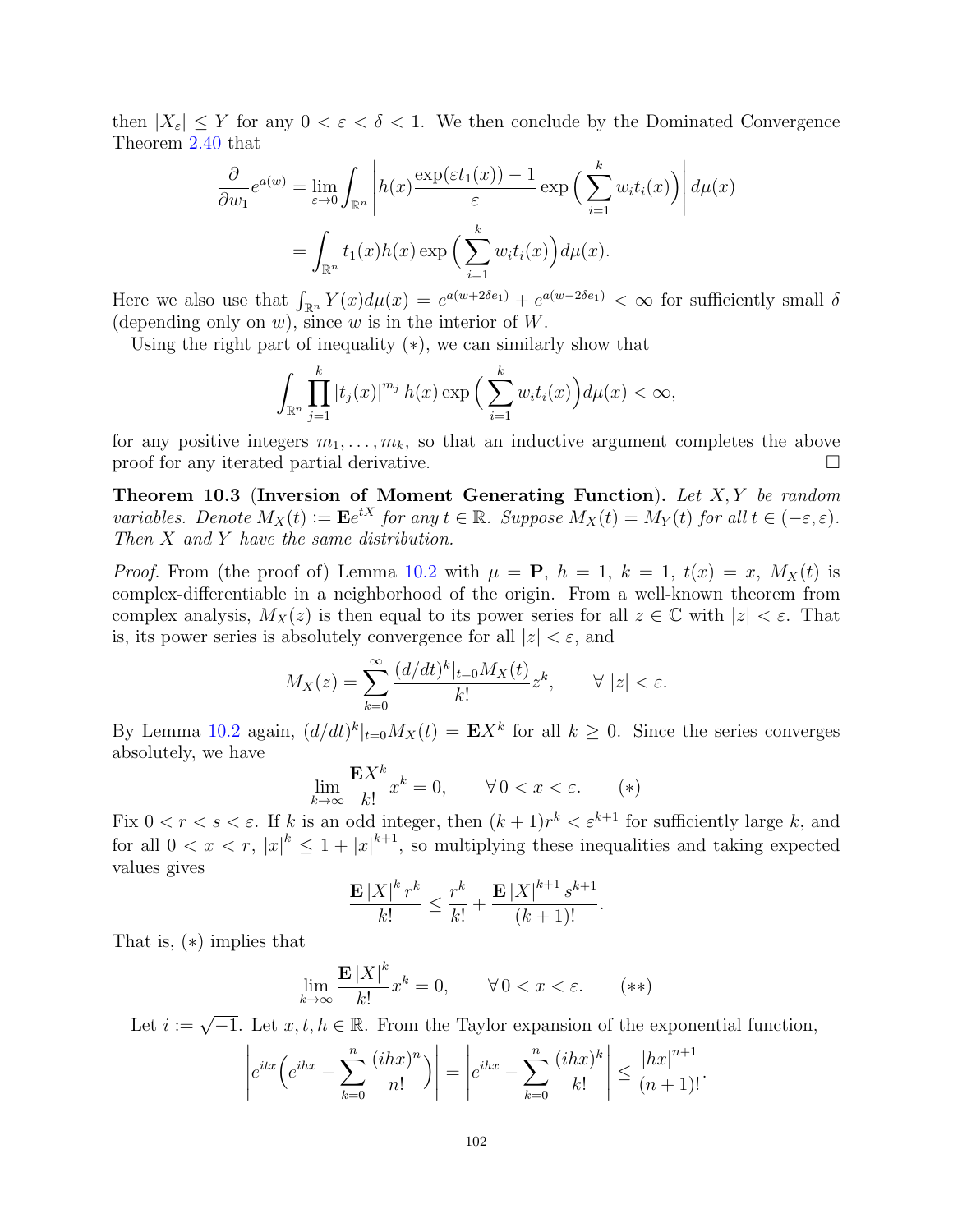We denote  $\phi_X(t) \coloneqq \mathbf{E}e^{itX}$ . So, taking expected values of these same quantities with  $x = X$ ,

$$
\left|\phi_X(t+h)-\sum_{k=0}^n\frac{(i)^k\mathbf{E}e^{itX}X^k}{k!}\right|\leq\frac{|h|^{n+1}\mathbf{E}|X|^{n+1}}{(n+1)!},\qquad\forall\,t\in\mathbb{R},\,\forall\,h\in(-\varepsilon,\varepsilon).
$$

By (∗∗), the series then converges, so that

$$
\phi_X(t+h) = \sum_{k=0}^{\infty} \frac{i^k \mathbf{E} e^{itX} X^k}{k!} h^k, \qquad \forall \, t \in \mathbb{R}, \, \forall \, h \in (-\varepsilon, \varepsilon).
$$

By Lemma [10.2,](#page-100-0) differentiating  $\phi_X$  can occur under the expected value, so that

$$
\phi_X(t+h) = \sum_{k=0}^{\infty} \frac{\phi_X^{(k)}(t)}{k!} h^k, \qquad \forall \, t \in \mathbb{R}, \, \forall \, h \in (-\varepsilon, \varepsilon). \qquad (***)
$$

Similarly,

$$
\phi_Y(t+h) = \sum_{k=0}^{\infty} \frac{\phi_Y^{(k)}(t)}{k!} h^k, \qquad \forall t \in \mathbb{R}, \forall h \in (-\varepsilon, \varepsilon).
$$
 (†)

Setting  $t = 0$ , using these equalities and our assumption, we see that for any  $k \geq 0$ ,

$$
\frac{d^k}{dt^k}|_{t=0}\phi_X(t) = i^k \mathbf{E} X^k = i^k \frac{d^k}{dt^k}|_{t=0} \mathbf{E} e^{tX} = i^k \frac{d^k}{dt^k}|_{t=0} \mathbf{E} e^{tY} = \frac{d^k}{dt^k}|_{t=0} \mathbf{E} e^{itY}.
$$

Therefore,  $\phi_X(t) = \phi_Y(t)$  for all  $t \in (-\varepsilon, \varepsilon)$  by  $(* **)$  and  $(\ddagger)$ , since each coefficient of their power series also agrees. Consequently,  $\phi_X(t) = \phi_Y(t)$  for all  $t \in (-2\varepsilon, 2\varepsilon)$  by  $(***)$  and  $(\ddagger)$ . Iterating this argument,  $\phi_X(t) = \phi_Y(t)$  for all  $t \in \mathbb{R}$ . We then conclude by Remark [9.6.](#page-99-0)  $\Box$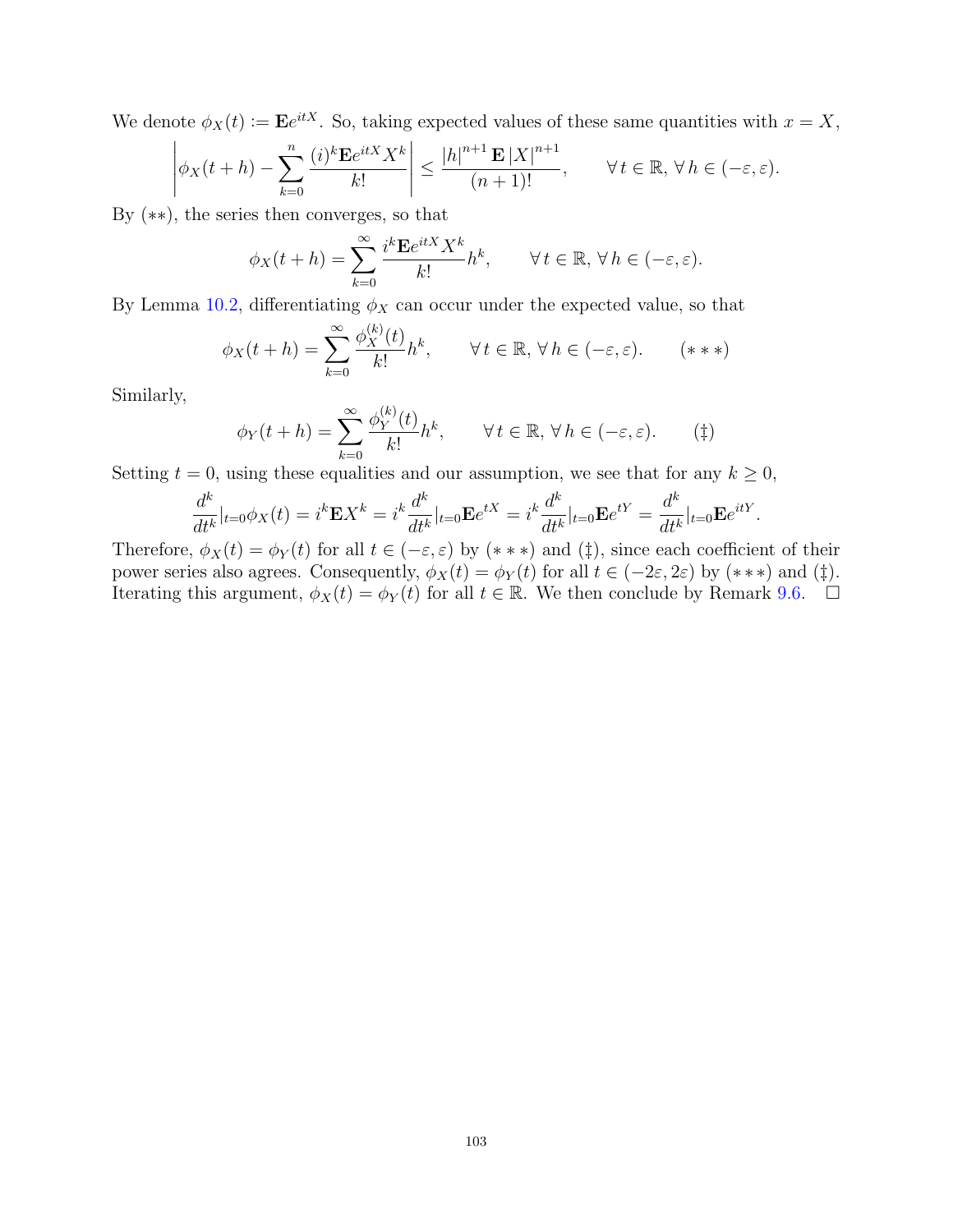## 11. APPENDIX: NOTATION

Let  $n, m$  be a positive integers. Let  $A, B$  be sets contained in a universal set  $\Omega$ .

 $\mathbb{N} = \{1, 2, \ldots\}$  denotes the set of natural numbers

 $\mathbb{Z} = \{\ldots, -2, -1, 0, 1, 2, \ldots\}$  denotes the set of integers

 $\mathbb{Q} = \{a/b : a, b \in \mathbb{Z}, b \neq 0\}$  denotes the set of rational numbers

R denotes the set of real numbers

 $\mathbb{C} = \{a + b\sqrt{-1}: a, b \in \mathbb{R}\}\$ denotes the set of complex numbers

∈ means "is an element of." For example, 2 ∈ R is read as "2 is an element of R." ∀ means "for all"

∃ means "there exists"

 $\mathbb{R}^n = \{ (x_1, x_2, \dots, x_n) : x_i \in \mathbb{R} \forall 1 \le i \le n \}$ 

 $f: A \rightarrow B$  means f is a function with domain A and range B. For example,

 $f: \mathbb{R}^2 \to \mathbb{R}$  means that f is a function with domain  $\mathbb{R}^2$  and range  $\mathbb{R}$ 

∅ denotes the empty set

 $A \subseteq B$  means  $\forall a \in A$ , we have  $a \in B$ , so A is contained in B

$$
A \setminus B := \{ a \in A : a \notin B \}
$$

 $A^c := \Omega \setminus A$ , the complement of A in  $\Omega$ 

- $A \cap B$  denotes the intersection of A and B
- $A \cup B$  denotes the union of A and B

 $A\Delta B := (A \setminus B) \cup (B \setminus A)$ 

**P** denotes a probability law on  $\Omega$ 

Let  $n \geq m \geq 0$  be integers. We define

$$
\binom{n}{m} := \frac{n!}{(n-m)!m!} = \frac{n(n-1)\cdots(n-m+1)}{m(m-1)\cdots(2)(1)}.
$$

Let  $a_1, \ldots, a_n$  be real numbers. Let n be a positive integer.

$$
\sum_{i=1}^{n} a_i = a_1 + a_2 + \dots + a_{n-1} + a_n.
$$
  

$$
\prod_{i=1}^{n} a_i = a_1 \cdot a_2 \cdots a_{n-1} \cdot a_n.
$$
  

$$
\min(a_1, a_2) \text{ denotes the minimum of } a_1 \text{ and } a_2.
$$

 $\max(a_1, a_2)$  denotes the maximum of  $a_1$  and  $a_2$ .

The min of a set of nonnegative real numbers is the smallest element of that set. We also define  $\min(\emptyset) := \infty$ .